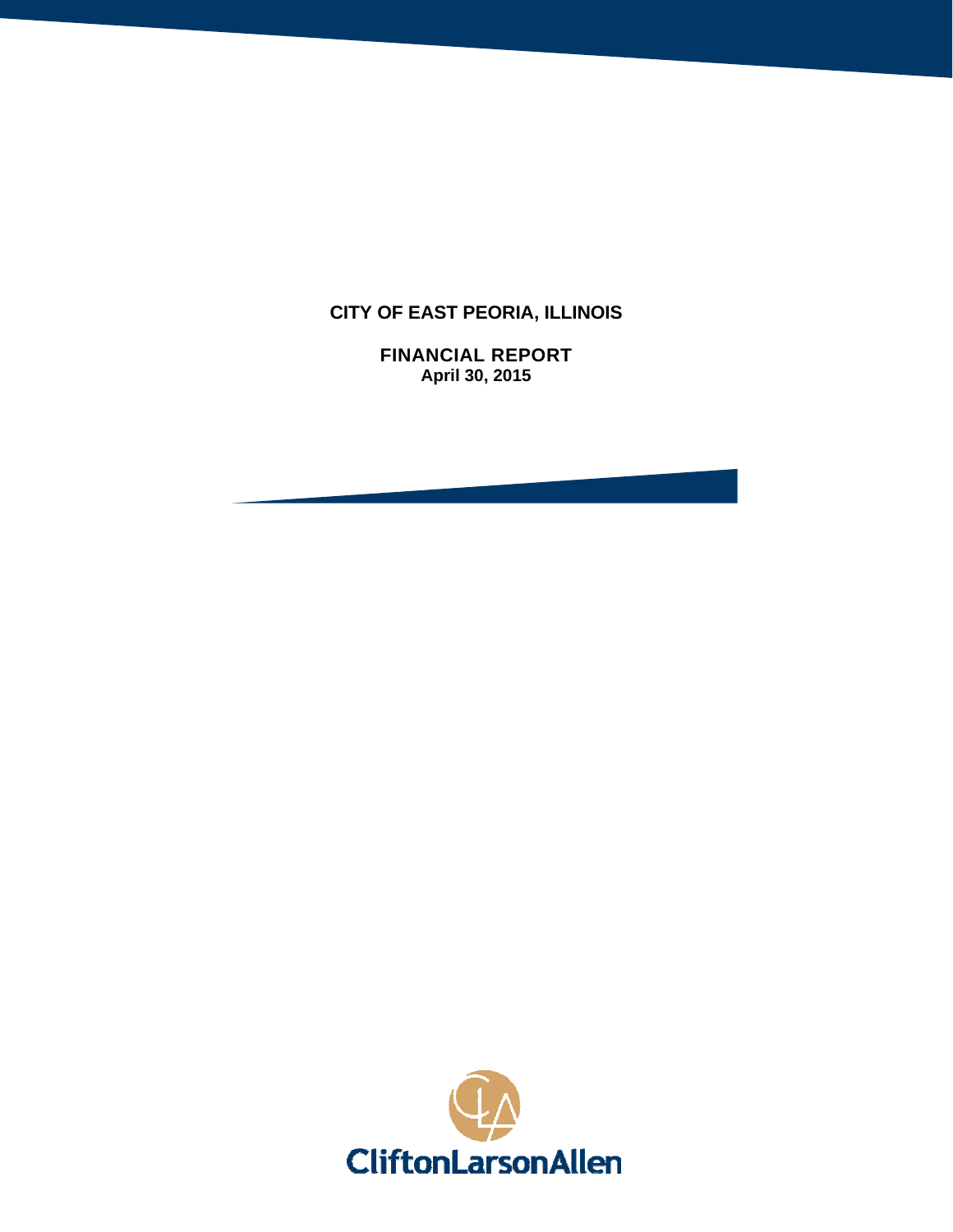## **TABLE OF CONTENTS**

**FINANCIAL SECTION** 

| <b>Basic Financial Statements:</b>                                      |  |
|-------------------------------------------------------------------------|--|
| <b>Government-Wide Financial Statements:</b>                            |  |
|                                                                         |  |
|                                                                         |  |
| <b>Fund Financial Statements:</b>                                       |  |
|                                                                         |  |
| Reconciliation of Governmental Funds Balance Sheet                      |  |
|                                                                         |  |
| Statement of Revenues, Expenditures and Changes in                      |  |
|                                                                         |  |
| Reconciliation of the Statement of Revenues, Expenditures               |  |
| and Changes in Fund Balances (Deficits) of Governmental Funds           |  |
|                                                                         |  |
|                                                                         |  |
| Statement of Revenues, Expenses and Changes in Net Position             |  |
|                                                                         |  |
|                                                                         |  |
|                                                                         |  |
| Statement of Changes in Fiduciary Net Position - Pension Trust Funds 23 |  |
|                                                                         |  |
| Required Supplementary Information:                                     |  |
|                                                                         |  |
|                                                                         |  |
| Other Postemployment Benefit Plan - Schedule of Funding Progress 71     |  |
| Schedule of Revenues, Expenditures and Changes in Fund Balance          |  |
|                                                                         |  |
| Schedule of Revenues, Expenditures and Changes in Fund Balance          |  |
|                                                                         |  |
| Schedule of Revenues, Expenditures and Changes in Fund Balance          |  |
|                                                                         |  |
|                                                                         |  |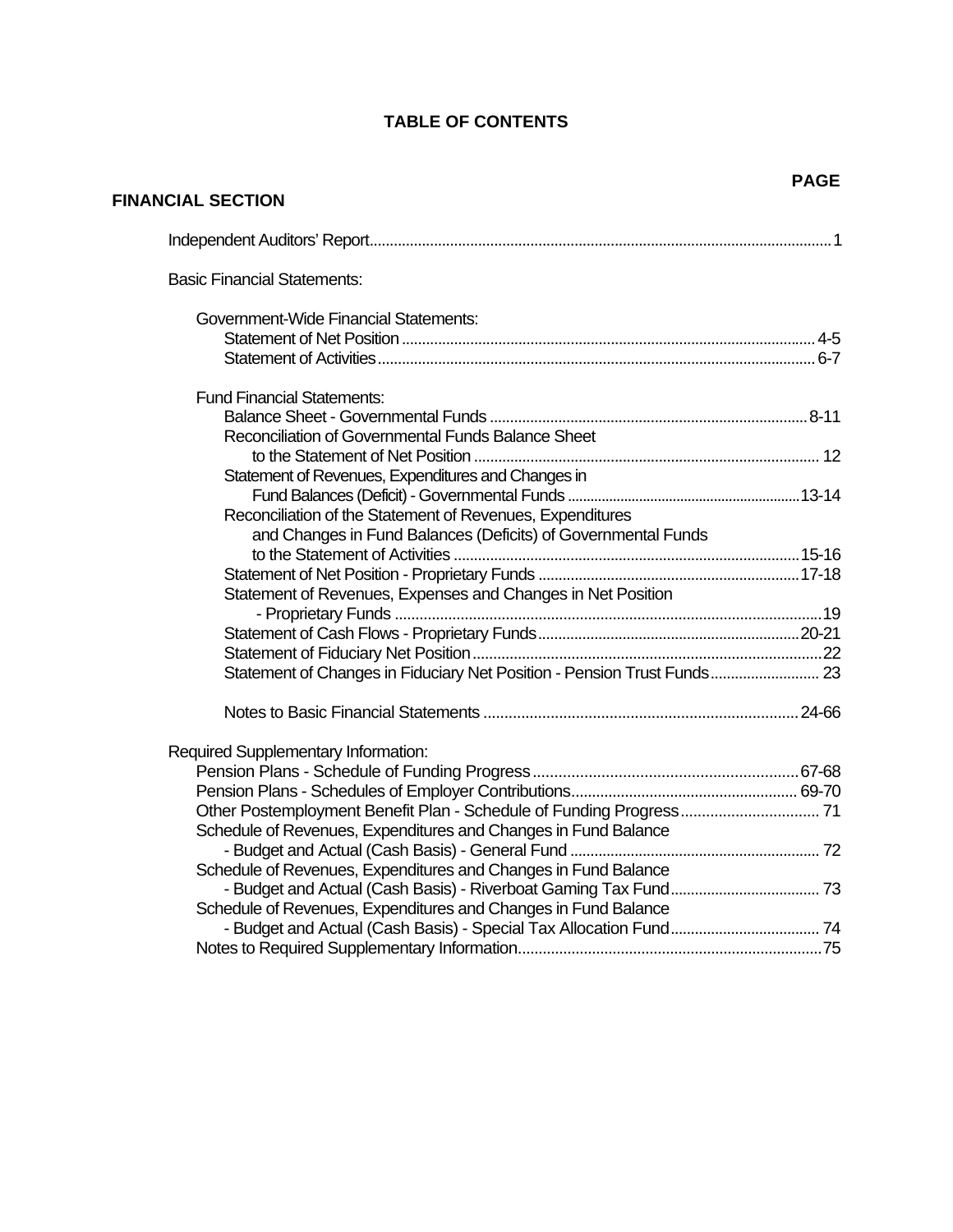# **TABLE OF CONTENTS**

# **FINANCIAL SECTION** (CONTINUED)

| Supplementary Information:                                   |  |
|--------------------------------------------------------------|--|
| <b>General Fund:</b>                                         |  |
|                                                              |  |
| Combining Schedule of Revenues, Expenditures and Changes     |  |
|                                                              |  |
| Nonmajor Governmental Funds:                                 |  |
|                                                              |  |
| Combining Statement of Revenues, Expenditures and Changes    |  |
|                                                              |  |
|                                                              |  |
| <b>Fiduciary Funds:</b>                                      |  |
|                                                              |  |
|                                                              |  |
|                                                              |  |
|                                                              |  |
| Statistical Information:                                     |  |
| Assessed Valuations, Taxes Levied, Tax Rates, Tax Extensions |  |
|                                                              |  |
|                                                              |  |
| Schedule of Receipts and Disbursements By District,          |  |
|                                                              |  |
| Schedule of Receipts and Disbursements By District,          |  |
|                                                              |  |
|                                                              |  |

#### **PAGE**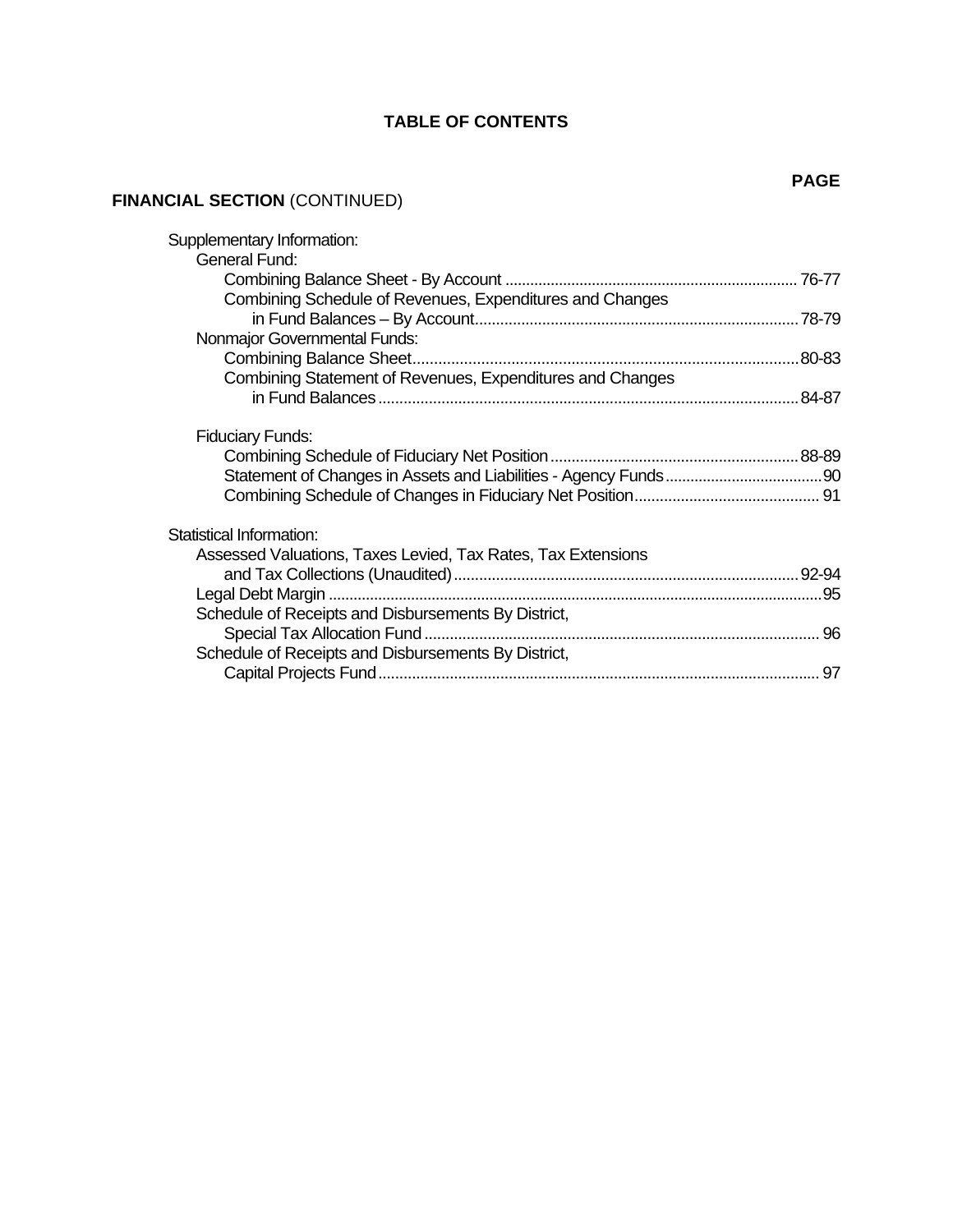

CliftonLarsonAllen LLP www.cliftonlarsonallen.com

## **Independent Auditors' Report**

Honorable Mayor and Commissioners City of East Peoria, Illinois East Peoria, Illinois

#### **Report on the Financial Statements**

We have audited the accompanying financial statements of the governmental activities, the business-type activities, the discretely presented component unit, each major fund, and the aggregate remaining fund information of the City of East Peoria, Illinois (the City), as of and for the year ended April 30, 2015, and the related notes to the financial statements, which collectively comprise the City's basic financial statements as listed in the table of contents.

#### *Management's Responsibility for the Financial Statements*

Management is responsible for the preparation and fair presentation of these financial statements in accordance with accounting principles generally accepted in the United States of America; this includes the design, implementation and maintenance of internal control relevant to the preparation and fair presentation of financial statements that are free from material misstatement, whether due to fraud or error.

#### *Auditors' Responsibility*

Our responsibility is to express opinions on these financial statements based on our audit. We did not audit the financial statements of the East Peoria Mass Transit District discretely presented component unit. Those statements were audited by another auditor whose report has been furnished to us, and our opinion, insofar as it relates to the amounts included for the East Peoria Mass Transit District discretely presented component unit, is based solely on the report of the other auditor. We conducted our audit in accordance with auditing standards generally accepted in the United States of America. Those standards require that we plan and perform the audit to obtain reasonable assurance about whether the financial statements are free of material misstatement.

An audit involves performing procedures to obtain audit evidence about the amounts and disclosures in the financial statements. The procedures selected depend on the auditors' judgment, including the assessment of the risks of material misstatement of the financial statements, whether due to fraud or error. In making those risk assessments, the auditor considers internal control relevant to the City's preparation and fair presentation of the financial statements in order to design audit procedures that are appropriate in the circumstances, but not for the purpose of expressing an opinion on the effectiveness of the City's internal control. Accordingly, we express no such opinion. An audit also includes evaluating the appropriateness of accounting policies used and the reasonableness of significant accounting estimates made by management, as well as evaluating the overall financial statement presentation of the financial statements.

We believe that the audit evidence we have obtained is sufficient and appropriate to provide a basis for our audit opinions.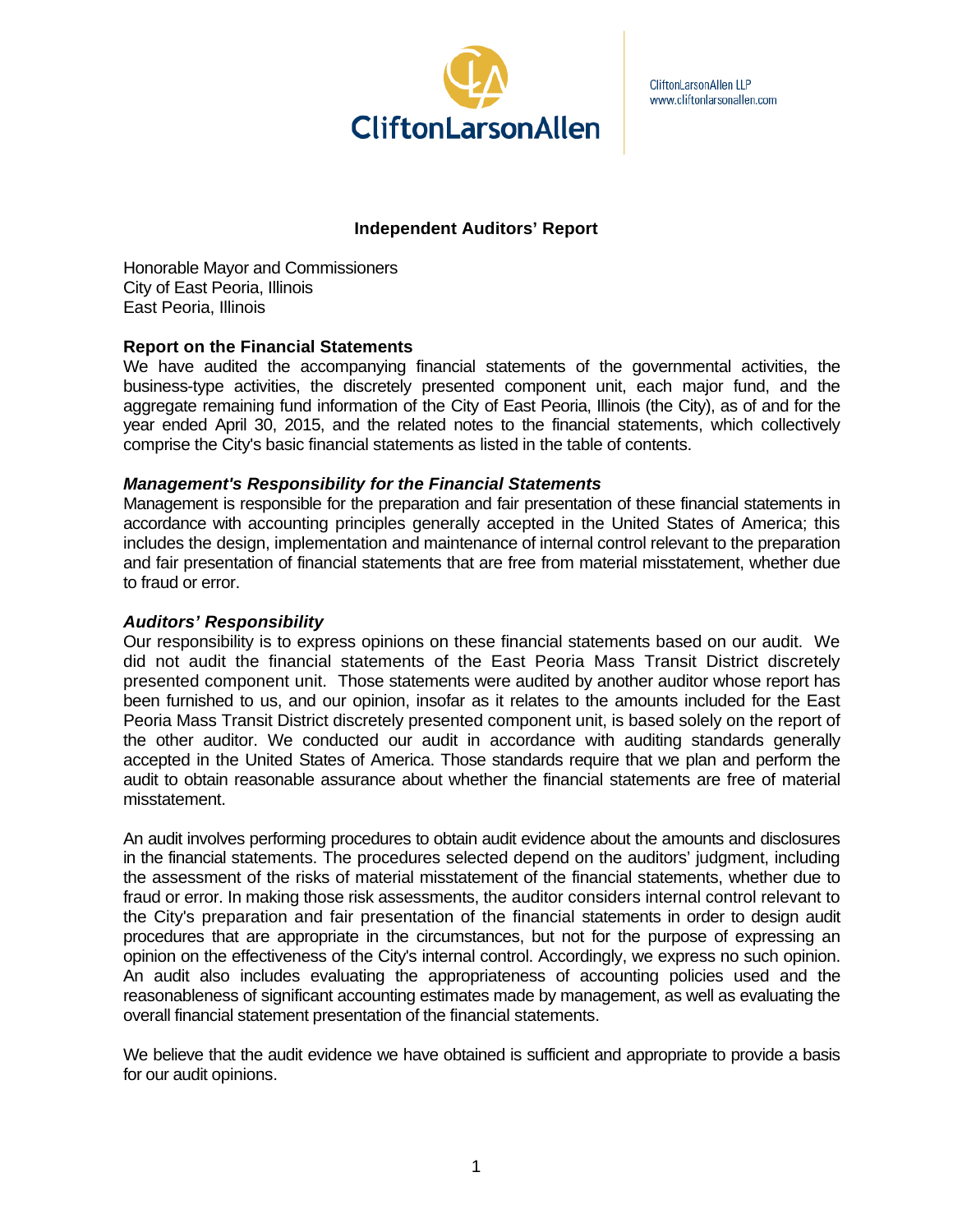## *Basis for Qualified Opinion on Aggregate Remaining Fund Information*

We did not audit the financial statements of the pension trust funds, which represent 85 percent, 91 percent, and 47 percent, respectively, of the assets, net position, and revenues and additions of the aggregate remaining fund information.

#### *Qualified Opinion*

In our opinion, except for the effects of the matter described in the *Basis for Qualified Opinion on Aggregate Remaining Fund Information* paragraph, the financial statements referred to above present fairly, in all material respects, the respective financial position of the aggregate remaining fund information of the City of East Peoria, Illinois as of April 30, 2015, and the respective changes in financial position thereof for the year then ended in accordance with accounting principles generally accepted in the United States of America.

## *Unqualified Opinions*

In our opinion, based on our audit and the reports of other auditors, the financial statements referred to above present fairly, in all material respects, the respective financial position of the governmental activities, the business-type activities, the discretely presented component unit, and each major fund of the City as of April 30, 2015, and the respective changes in financial position and, where applicable, cash flows thereof for the year then ended in accordance with accounting principles generally accepted in the United States of America.

## *Emphasis of a Matter – Restatements*

As discussed in Note 17 to the financial statements, beginning net position for governmental activities and beginning fund balance for the Capital Projects Fund have been restated to correct an error in previously reported liabilities. In addition, beginning net position for governmental activities has been restated to correct and error in previously reported compensated absences. Our opinions are not modified with respect to these matters.

## *Other Matters*

#### *Required Supplementary Information*

Accounting principles generally accepted in the United States of America require that the pension and other post employment information on pages 67 through 71 and budgetary comparison information on pages 72 through 74 be presented to supplement the basic financial statements. Such information, although not a part of the basic financial statements, is required by the Governmental Accounting Standards Board who considers it to be an essential part of financial reporting for placing the basic financial statements in an appropriate operational, economic or historical context. We and the other auditor have applied certain limited procedures to the required supplementary information in accordance with auditing standards generally accepted in the United States of America, which consisted of inquiries of management about the methods of preparing the information and comparing the information for consistency with management's responses to our inquiries, the basic financial statements, and other knowledge we obtained during our audit of the basic financial statements. We do not express an opinion or provide any assurance on the information because the limited procedures do not provide us with sufficient evidence to express an opinion or provide any assurance. The City has not presented the management's discussion and analysis that accounting principles generally accepted in the United States of America require to be presented to supplement the basic financial statements. Such missing information, although not a part of the basic financial statements, is required by the Governmental Accounting Standards Board, who considers it to be an essential part of financial reporting for placing the basic financial statements in an appropriate operational, economic, or historical context. Our opinion on the basic financial statements is not affected by this missing information.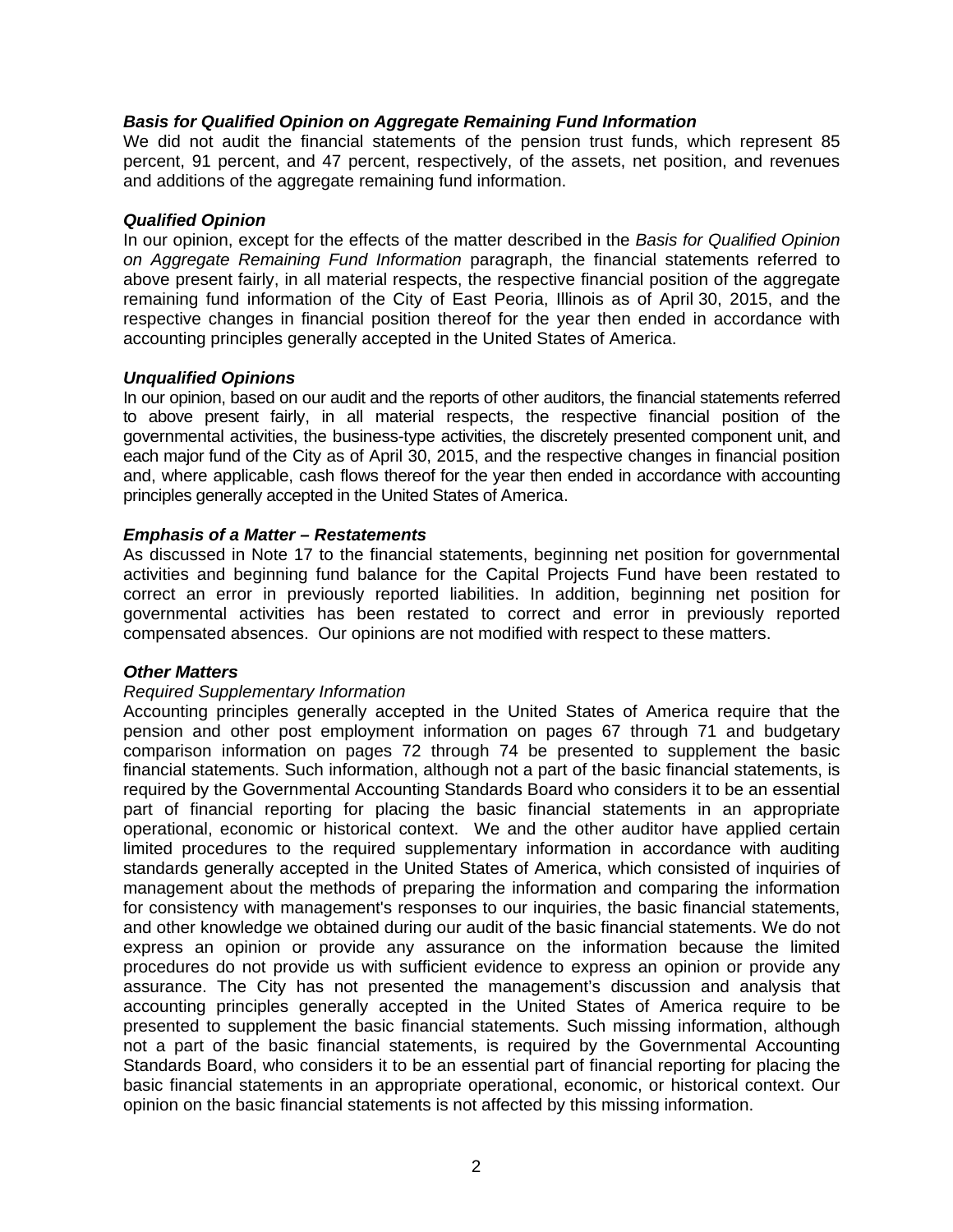#### *Other Information*

Our audit was conducted for the purpose of forming opinions on the financial statements that collectively comprise the City's basic financial statements. The combining financial statements and statistical information are presented for purposes of additional analysis and are not a required part of the basic financial statements.

The combining financial statements are the responsibility of management and were derived from and relate directly to the underlying accounting and other records used to prepare the basic financial statements. Such information has been subjected to the auditing procedures applied in the audit of the basic financial statements and certain additional procedures, including comparing and reconciling such information directly to the underlying accounting and other records used to prepare the basic financial statements or to the basic financial statements themselves, and other additional procedures in accordance with auditing standards generally accepted in the United States of America by us and the other auditor. In our opinion, based on our audit, the procedures performed as described above, and the report of the other auditor, the information is fairly stated in all material respects, in relation to the basic financial statements as a whole.

The statistical information listed in the table of contents has not been subjected to the auditing procedures applied in the audit of the basic financial statements and, accordingly, we do not express an opinion or provide any assurance on it.

Viifton Larson Allen LLP

**CliftonLarsonAllen, LLP** 

Peoria, Illinois October 16, 2015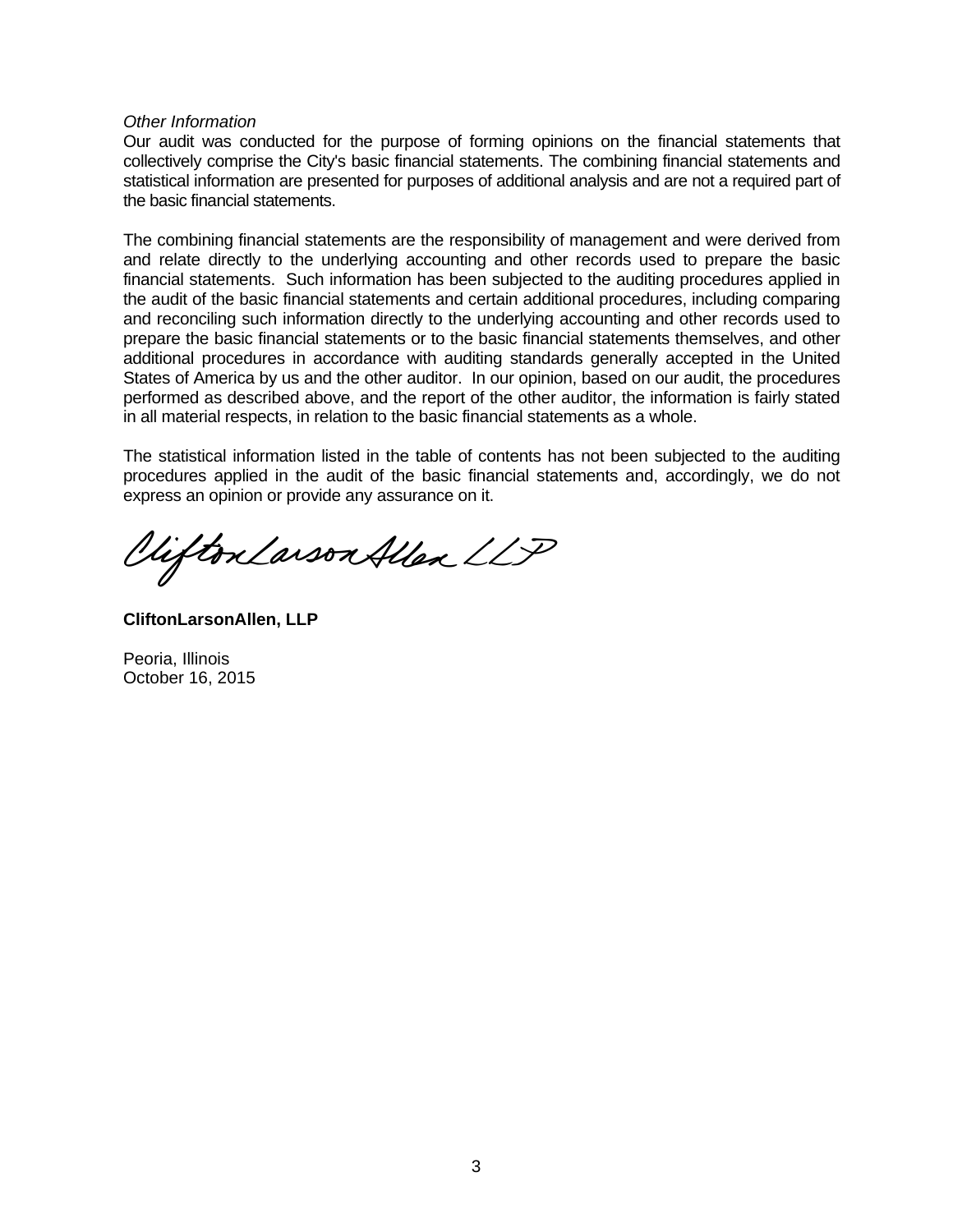#### **CITY OF EAST PEORIA, ILLINOIS STATEMENT OF NET POSITION April 30, 2015**

|                                                                                                                                         | <b>Primary Government</b> |                                   |  |                                           |                                  |                |                                                              | Component<br>Unit |
|-----------------------------------------------------------------------------------------------------------------------------------------|---------------------------|-----------------------------------|--|-------------------------------------------|----------------------------------|----------------|--------------------------------------------------------------|-------------------|
| <b>ASSETS</b>                                                                                                                           |                           | Governmental<br><b>Activities</b> |  | <b>Business-Type</b><br><b>Activities</b> | Primary<br>Primary<br>Government |                | <b>East Peoria</b><br><b>Mass Transit</b><br><b>District</b> |                   |
| <b>CURRENT ASSETS</b>                                                                                                                   |                           |                                   |  |                                           |                                  |                |                                                              |                   |
| Cash and investments                                                                                                                    | \$                        | 8,965,278 \$                      |  | 1,570,196 \$                              | 10,535,474                       |                | \$                                                           | 52,654            |
| Receivables (net, where applicable, of<br>allowances for estimated uncollectible<br>amounts):                                           |                           |                                   |  |                                           |                                  |                |                                                              |                   |
| Property taxes                                                                                                                          |                           | 10,303,589                        |  |                                           | 10,303,589                       |                |                                                              | 432,735           |
| Sales tax                                                                                                                               |                           | 3,354,746                         |  |                                           | 3,354,746                        |                |                                                              |                   |
| State income tax                                                                                                                        |                           | 1,160,337                         |  |                                           | 1,160,337                        |                |                                                              |                   |
| Personal property replacement tax                                                                                                       |                           | 278,087                           |  |                                           | 278,087                          |                |                                                              | 9,341             |
| Motor fuel tax allotments                                                                                                               |                           | 54,428                            |  |                                           |                                  | 54,428         |                                                              |                   |
| Gaming tax                                                                                                                              |                           | 385,106                           |  |                                           | 385,106                          |                |                                                              |                   |
| Water and sewer revenue receivables:                                                                                                    |                           |                                   |  |                                           |                                  |                |                                                              |                   |
| <b>Billed</b>                                                                                                                           |                           |                                   |  | 279,396                                   | 279,396                          |                |                                                              |                   |
| Unbilled charges                                                                                                                        |                           |                                   |  | 1,390,379                                 | 1,390,379                        |                |                                                              |                   |
| Customer charges                                                                                                                        |                           | 270,585                           |  | 81,290                                    | 351,875                          |                |                                                              |                   |
| Assessments                                                                                                                             |                           | 13,773                            |  |                                           |                                  | 13,773         |                                                              |                   |
| Hotel/motel taxes                                                                                                                       |                           | 132,519                           |  |                                           | 132,519                          |                |                                                              |                   |
| <b>Notes</b>                                                                                                                            |                           | 255,155                           |  |                                           | 255,155                          |                |                                                              |                   |
| Fines                                                                                                                                   |                           | 35,050                            |  |                                           |                                  | 35,050         |                                                              |                   |
| Capital lease                                                                                                                           |                           | 447,569                           |  |                                           | 447,569                          |                |                                                              |                   |
| Other                                                                                                                                   |                           | 291,357                           |  |                                           | 291,357                          |                |                                                              |                   |
| Developer                                                                                                                               |                           | 193,469                           |  |                                           | 193,469                          |                |                                                              |                   |
| Prepaid expenses                                                                                                                        |                           | 472,930                           |  | 8,003                                     | 480,933                          |                |                                                              |                   |
| Inventory of supplies, at cost                                                                                                          |                           |                                   |  | 112,866                                   | 112,866                          |                |                                                              |                   |
| Internal balances                                                                                                                       |                           | (6, 102)                          |  | 6,102                                     |                                  | $\overline{a}$ |                                                              |                   |
| Assets held for resale                                                                                                                  |                           | 1,430,000                         |  | $\overline{\phantom{a}}$                  | 1,430,000                        |                |                                                              |                   |
|                                                                                                                                         |                           | 28,037,876                        |  | 3,448,232                                 | 31,486,108                       |                |                                                              | 494,730           |
| Total current assets                                                                                                                    |                           |                                   |  |                                           |                                  |                |                                                              |                   |
| <b>NONCURRENT ASSETS</b>                                                                                                                |                           |                                   |  |                                           |                                  |                |                                                              |                   |
| Restricted assets, cash and investments<br>Receivables (net where applicable, of<br>allowances for estimated uncollectible<br>amounts): |                           | 7,434,864                         |  |                                           | 7,434,864                        |                |                                                              |                   |
| Assessments                                                                                                                             |                           | 50,318                            |  |                                           |                                  | 50,318         |                                                              |                   |
| Capital lease                                                                                                                           |                           | 8,762,979                         |  |                                           | 8,762,979                        |                |                                                              |                   |
| Capital assets:                                                                                                                         |                           |                                   |  |                                           |                                  |                |                                                              |                   |
| Not depreciable:                                                                                                                        |                           |                                   |  |                                           |                                  |                |                                                              |                   |
| Land                                                                                                                                    |                           | 8,426,876                         |  | 3,647,682                                 | 12,074,558                       |                |                                                              |                   |
| Construction-in-progress                                                                                                                |                           | 423,117                           |  |                                           | 423,117                          |                |                                                              |                   |
| Depreciable:                                                                                                                            |                           |                                   |  |                                           |                                  |                |                                                              |                   |
| Land improvements                                                                                                                       |                           | 5,261,065                         |  | 7,422,593                                 | 12,683,658                       |                |                                                              |                   |
| <b>Buildings</b>                                                                                                                        |                           | 51,575,430                        |  | 24,422,657                                | 75,998,087                       |                |                                                              |                   |
| Machinery, equipment and vehicles                                                                                                       |                           | 15,634,879                        |  | 14,306,371                                | 29,941,250                       |                |                                                              |                   |
| Infrastructure                                                                                                                          |                           | 122,347,712                       |  | 40,326,213                                | 162,673,925                      |                |                                                              |                   |
| Accumulated depreciation                                                                                                                |                           | (65, 833, 627)                    |  | (54, 292, 041)                            | (120, 125, 668)                  |                |                                                              |                   |
| Total noncurrent assets                                                                                                                 |                           | 154,083,613                       |  | 35,833,475                                | 189,917,088                      |                |                                                              |                   |
| <b>Total assets</b>                                                                                                                     |                           | 182,121,489                       |  | 39,281,707                                | 221,403,196                      |                |                                                              | 494,730           |
|                                                                                                                                         |                           |                                   |  |                                           |                                  |                |                                                              |                   |
| DEFERRED OUTFLOWS OF RESOURCES                                                                                                          |                           |                                   |  |                                           |                                  |                |                                                              |                   |
| Deferred charge on refunding                                                                                                            |                           | 525,631                           |  |                                           | 525,631                          |                |                                                              |                   |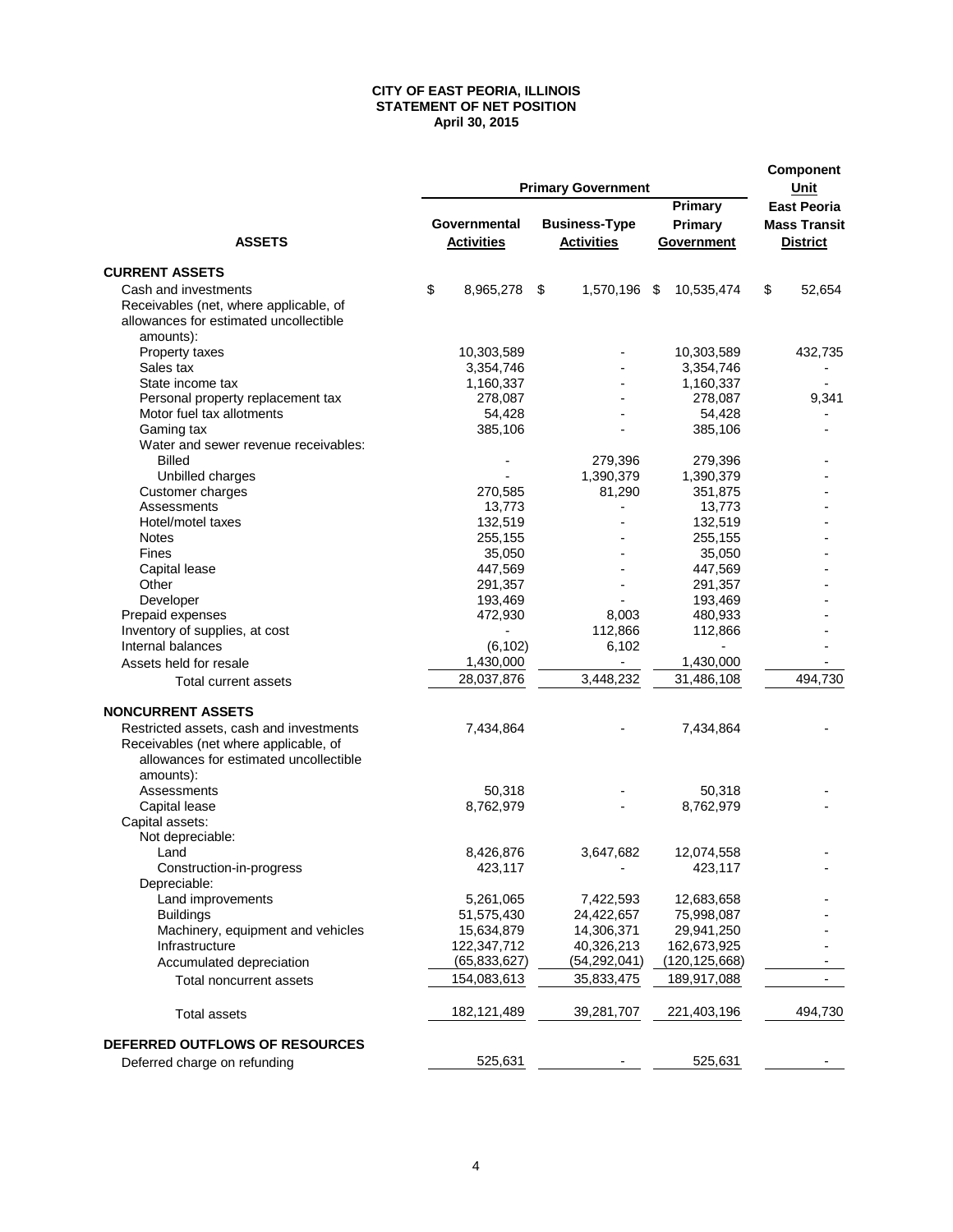|                                          |                                   |                | Component<br>Unit |                                                                        |                                  |                                                              |         |
|------------------------------------------|-----------------------------------|----------------|-------------------|------------------------------------------------------------------------|----------------------------------|--------------------------------------------------------------|---------|
| <b>LIABILITIES</b>                       | Governmental<br><b>Activities</b> |                |                   | <b>Primary Government</b><br><b>Business-Type</b><br><b>Activities</b> | Primary<br>Primary<br>Government | <b>East Peoria</b><br><b>Mass Transit</b><br><b>District</b> |         |
| <b>CURRENT LIABILITIES</b>               |                                   |                |                   |                                                                        |                                  |                                                              |         |
| Accounts payable                         | \$                                | 1,504,048      | \$                | 101,646                                                                | \$<br>1,605,694                  | \$                                                           |         |
| Retainage payable                        |                                   | 29,843         |                   |                                                                        | 29,843                           |                                                              |         |
| Wages payable                            |                                   | 243,074        |                   | 42,340                                                                 | 285,414                          |                                                              |         |
| Liquor license bond held                 |                                   | 18,000         |                   |                                                                        | 18,000                           |                                                              |         |
| Interest payable                         |                                   | 1,404,102      |                   | 42.098                                                                 | 1,446,200                        |                                                              |         |
| Pension contribution payable             |                                   | 196,734        |                   |                                                                        | 196,734                          |                                                              |         |
| Unearned revenue                         |                                   |                |                   | 207,432                                                                | 207,432                          |                                                              |         |
| Due to other governmental entities       |                                   | 742,320        |                   |                                                                        | 742,320                          |                                                              | 52,300  |
| Deposits - customers                     |                                   |                |                   | 79,645                                                                 | 79,645                           |                                                              |         |
| Compensated absences                     |                                   | 633,901        |                   | 143,101                                                                | 777,002                          |                                                              |         |
| Accrued health claims                    |                                   | 373,166        |                   |                                                                        | 373,166                          |                                                              |         |
| Current portion of long-term debt        |                                   | 5,210,285      |                   | 1,112,590                                                              | 6,322,875                        |                                                              |         |
| <b>Total current liabilities</b>         |                                   | 10,355,473     |                   | 1,728,852                                                              | 12,084,325                       |                                                              | 52,300  |
| <b>LONG-TERM LIABILITIES</b>             |                                   |                |                   |                                                                        |                                  |                                                              |         |
| Accounts payable                         |                                   | 201,997        |                   |                                                                        | 201,997                          |                                                              |         |
| Compensated absences                     |                                   | 2,834,028      |                   | 354,275                                                                | 3,188,303                        |                                                              |         |
| Other postemployment benefits obligation |                                   | 12,165,805     |                   | 859,728                                                                | 13,025,533                       |                                                              |         |
| IMRF pension obligation                  |                                   | 146,978        |                   | 74,497                                                                 | 221,475                          |                                                              |         |
| General obligation bonds, net bond       |                                   |                |                   |                                                                        |                                  |                                                              |         |
| discounts and premiums, noncurrent       |                                   | 91,836,842     |                   | 1,276,997                                                              | 93,113,839                       |                                                              |         |
| Project bonds, net of bond discounts,    |                                   |                |                   |                                                                        |                                  |                                                              |         |
| noncurrent                               |                                   | 434,482        |                   |                                                                        | 434,482                          |                                                              |         |
| Revenue bonds, net bond discounts,       |                                   |                |                   |                                                                        |                                  |                                                              |         |
| noncurrent                               |                                   |                |                   | 90,000                                                                 | 90,000                           |                                                              |         |
| Notes payable, noncurrent                |                                   | 6,689,080      |                   | 5,500,246                                                              | 12,189,326                       |                                                              |         |
| <b>Total noncurrent liabilities</b>      |                                   | 114,309,212    |                   | 8,155,743                                                              | 122,464,955                      |                                                              |         |
| <b>Total liabilities</b>                 |                                   | 124,664,685    |                   | 9,884,595                                                              | 134,549,280                      |                                                              | 52,300  |
| DEFERRED INFLOWS OF RESOURCES            |                                   |                |                   |                                                                        |                                  |                                                              |         |
| Unavailable revenue - property taxes     |                                   | 10,303,589     |                   |                                                                        | 10,303,589                       |                                                              | 146,639 |
| <b>NET POSITION</b>                      |                                   |                |                   |                                                                        |                                  |                                                              |         |
| Net investment in capital assets         |                                   | 47,556,061     |                   | 27,853,642                                                             | 75,409,703                       |                                                              |         |
| Restricted for:                          |                                   |                |                   |                                                                        |                                  |                                                              |         |
| Employee benefits                        |                                   | 272,362        |                   |                                                                        | 272,362                          |                                                              |         |
| Debt service                             |                                   | 2,469,006      |                   |                                                                        | 2,469,006                        |                                                              |         |
| Audit                                    |                                   | 18,666         |                   |                                                                        | 18,666                           |                                                              | 25,844  |
| School crossing guard                    |                                   | 9,373          |                   |                                                                        | 9,373                            |                                                              |         |
| Sewer                                    |                                   | 33,638         |                   |                                                                        | 33,638                           |                                                              |         |
| <b>Emergency services</b>                |                                   | 24,822         |                   |                                                                        | 24,822                           |                                                              |         |
| Tourism                                  |                                   | 1,371,043      |                   |                                                                        | 1,371,043                        |                                                              |         |
| Revolving loan                           |                                   | 719,562        |                   |                                                                        | 719,562                          |                                                              |         |
| <b>IHDA</b>                              |                                   | 13,936         |                   |                                                                        | 13,936                           |                                                              |         |
| Capital improvements and equipment       |                                   | 27,052,721     |                   |                                                                        | 27,052,721                       |                                                              |         |
| Liability insurance                      |                                   |                |                   |                                                                        |                                  |                                                              | 268,783 |
| Unrestricted (deficit)                   |                                   | (31, 862, 344) |                   | 1,543,470                                                              | (30, 318, 874)                   |                                                              | 1,164   |
| <b>TOTAL NET POSITION</b>                | \$                                | 47,678,846 \$  |                   | 29,397,112                                                             | \$<br>77,075,958                 | \$                                                           | 295,791 |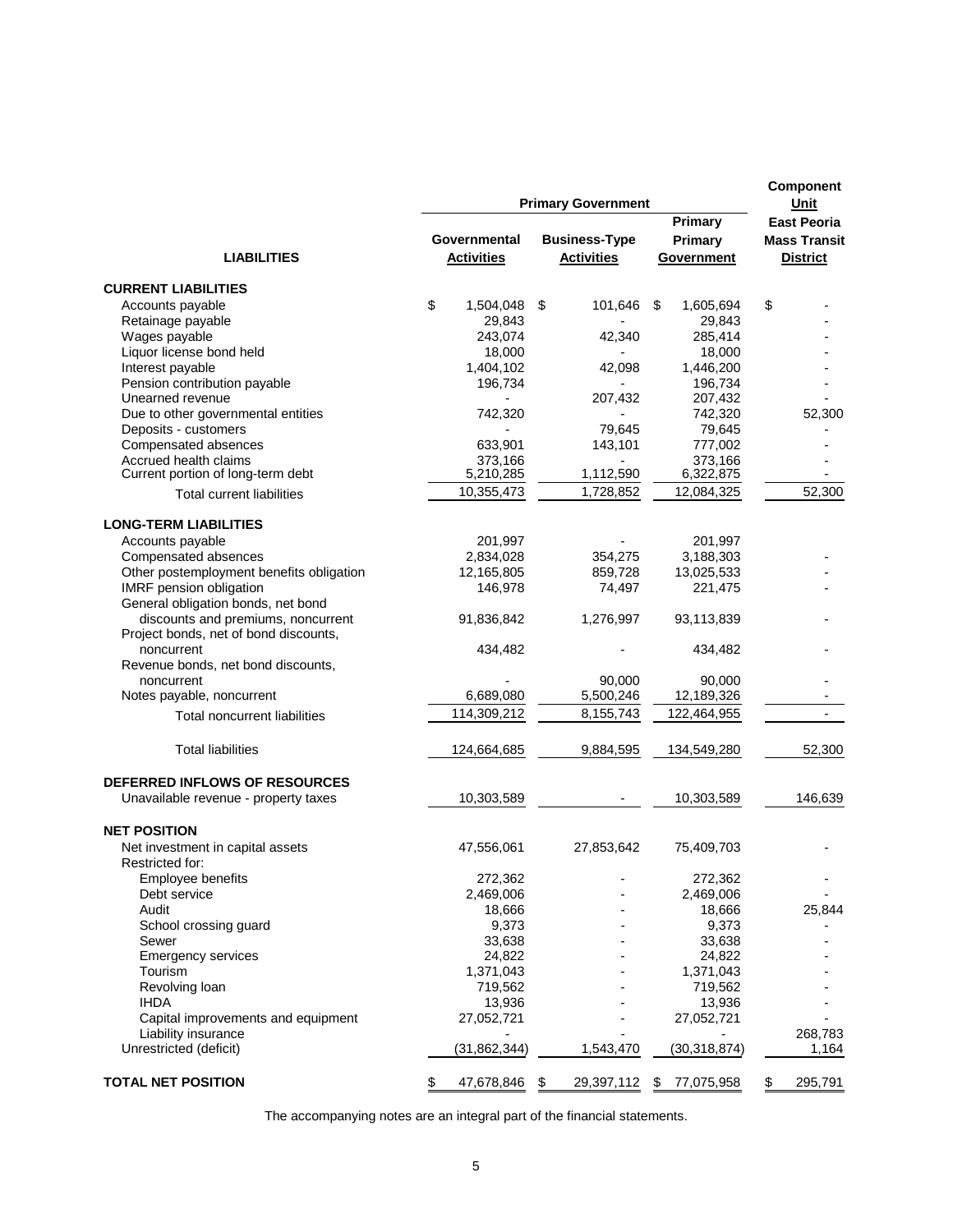#### **CITY OF EAST PEORIA, ILLINOIS STATEMENT OF ACTIVITIES Year Ended April 30, 2015**

|                                                | <b>Expenses</b>      |
|------------------------------------------------|----------------------|
| <b>FUNCTIONS/PROGRAMS</b>                      |                      |
| Primary government:                            |                      |
| Governmental activities:                       |                      |
| Police                                         | (5,856,999)          |
| Fire                                           | (3,593,975)          |
| Sanitation                                     | (1, 140, 447)        |
| Health and welfare                             | (1, 112, 799)        |
| Public works                                   | (5.088.511)          |
| General government                             | (22, 775, 335)       |
| Community development                          | (284, 512)           |
| Other                                          | (984, 463)           |
| Interest on and amortization of long-term debt | (4, 442, 083)        |
| Total governmental activities                  | (45,279,124)         |
| Business-type activities:                      |                      |
| Water and Sewer                                | (6,783,525)          |
| <b>Eastport Marina</b>                         | (893, 302)           |
| <b>Eastside Centre</b>                         | (1,540,952)          |
| Total business-type activities                 | (9, 217, 779)        |
| Total primary government                       | (54, 496, 903)<br>\$ |
| Component unit:                                |                      |
| City of East Peoria Mass Transit District      | (1,953,230)<br>\$    |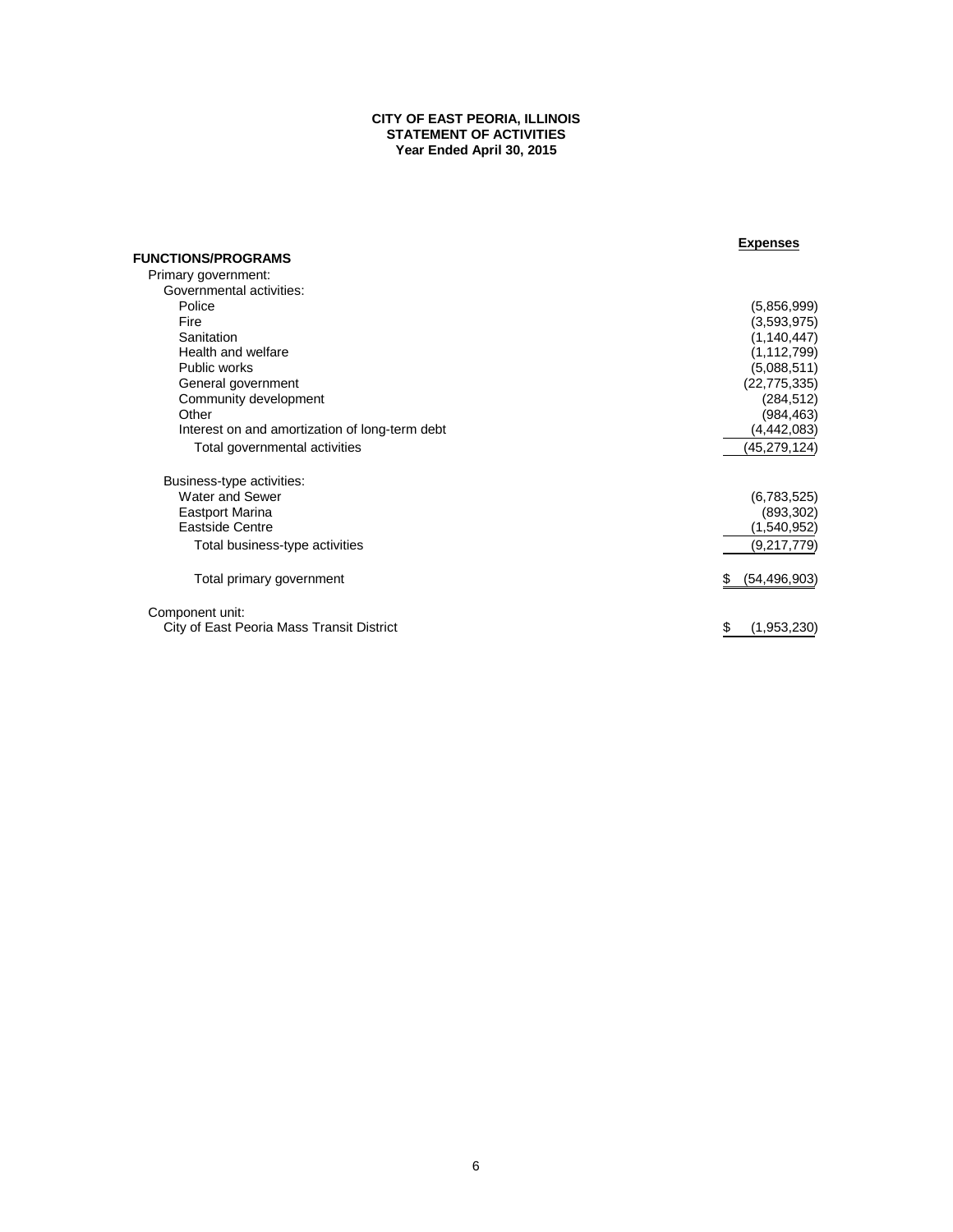|                              |                                                                           |                          |                              | Net (Experise) Revenue and Changes in Net Position<br><b>Component Unit</b> |                              |                     |
|------------------------------|---------------------------------------------------------------------------|--------------------------|------------------------------|-----------------------------------------------------------------------------|------------------------------|---------------------|
|                              | <b>Program Revenues</b>                                                   |                          | <b>Primary Government</b>    | East                                                                        |                              |                     |
| Fees, Fines,                 | <b>Operating</b>                                                          | <b>Capital</b>           |                              |                                                                             | <b>Total</b>                 | Peoria              |
| and Charges                  | <b>Grants and</b>                                                         | <b>Grants and</b>        | Governmental                 | <b>Business-type</b>                                                        | Primary                      | <b>Mass Transit</b> |
| for Services                 | <b>Contributions</b>                                                      | <b>Contributions</b>     | <b>Activities</b>            | <b>Activities</b>                                                           | Government                   | <b>District</b>     |
|                              |                                                                           |                          |                              |                                                                             |                              |                     |
| \$<br>62,817 \$              | 195,629                                                                   | \$                       | (5,598,553)<br>\$            | \$                                                                          | \$<br>(5,598,553)            | \$                  |
| 50,209                       | 8,821                                                                     |                          | (3,534,945)                  |                                                                             | (3,534,945)                  |                     |
| $\blacksquare$               | 5,770                                                                     |                          | (1, 134, 677)                |                                                                             | (1, 134, 677)                |                     |
| 757,187                      |                                                                           |                          | (355, 612)                   |                                                                             | (355, 612)                   |                     |
| 510                          | 2,524,687                                                                 | 470,112                  | (2,093,202)                  |                                                                             | (2,093,202)                  |                     |
| 263,350                      | 632,197                                                                   |                          | (21, 879, 788)<br>(284, 512) |                                                                             | (21, 879, 788)<br>(284, 512) |                     |
|                              |                                                                           |                          | (984, 463)                   |                                                                             | (984, 463)                   |                     |
|                              |                                                                           |                          | (4, 442, 083)                |                                                                             | (4, 442, 083)                |                     |
| 1,134,073                    | 3,367,104                                                                 | 470,112                  | (40, 307, 835)               |                                                                             | (40, 307, 835)               |                     |
|                              |                                                                           |                          |                              |                                                                             |                              |                     |
| 7,377,356                    |                                                                           |                          |                              | 593,831                                                                     | 593,831                      |                     |
| 770,696                      |                                                                           |                          |                              | (122, 606)                                                                  | (122, 606)                   |                     |
| 561,085                      |                                                                           |                          |                              | (979, 867)                                                                  | (979, 867)                   |                     |
| 8,709,137                    |                                                                           | $\overline{\phantom{a}}$ |                              | (508, 642)                                                                  | (508, 642)                   |                     |
| 9,843,210<br>\$              | 3,367,104                                                                 | 470,112<br>\$            | (40, 307, 835)               | (508, 642)                                                                  | (40, 816, 477)               |                     |
|                              | 1,625,801<br>\$                                                           | \$                       |                              |                                                                             |                              | (327, 429)          |
| <b>GENERAL REVENUES</b>      |                                                                           |                          |                              |                                                                             |                              |                     |
| Property taxes               |                                                                           |                          | 8,646,921                    |                                                                             | 8,646,921                    | 285,066             |
| Sales and use taxes          |                                                                           |                          | 12,394,007                   | 278                                                                         | 12,394,285                   |                     |
| State income taxes           |                                                                           |                          | 2,357,652                    | ۰                                                                           | 2,357,652                    |                     |
|                              | Personal property replacement taxes                                       |                          | 1,404,531                    |                                                                             | 1,404,531                    | 56,905              |
| Illinois gaming taxes        |                                                                           |                          | 5,664,394                    |                                                                             | 5,664,394                    |                     |
| Other taxes                  |                                                                           |                          | 5,599,544                    |                                                                             | 5,599,544                    |                     |
| Other                        | Interest/investment income                                                |                          | 398,603<br>6,648,281         | 16,359<br>32,715                                                            | 414,962<br>6,680,996         | 173                 |
|                              |                                                                           |                          |                              |                                                                             |                              |                     |
| <b>TRANSFERS</b>             |                                                                           |                          | (315, 846)                   | 315,846                                                                     |                              |                     |
| <b>CAPITAL CONTRIBUTIONS</b> |                                                                           |                          |                              | 267,488                                                                     | 267,488                      |                     |
|                              | Total general revenues, transfers, and                                    |                          |                              |                                                                             |                              |                     |
|                              | capital contributions                                                     |                          | 42,798,087                   | 632,686                                                                     | 43,430,773                   | 342,144             |
|                              | Change in net position                                                    |                          | 2,490,252                    | 124,044                                                                     | 2,614,296                    | 14,715              |
|                              | <b>NET POSITION - BEGINNING OF YEAR, AS</b><br><b>PREVIOUSLY REPORTED</b> |                          |                              |                                                                             |                              |                     |
|                              |                                                                           |                          | 44,341,837                   | 29,273,068                                                                  | 73,614,905                   | 281,076             |
|                              | <b>PRIOR PERIOD ADJUSTMENT</b>                                            |                          | 846,757                      |                                                                             | 846,757                      |                     |
|                              | <b>NET POSITION - BEGINNING OF YEAR, AS</b>                               |                          |                              |                                                                             |                              |                     |
| <b>RESTATED</b>              |                                                                           |                          | 45,188,594                   | 29,273,068                                                                  | 74,461,662                   | 281,076             |
|                              | <b>NET POSITION - END OF YEAR</b>                                         |                          | 47,678,846<br>\$             | \$29,397,112                                                                | \$<br>77,075,958             | \$<br>295,791       |

 **Net (Expense) Revenue and Changes in Net Position**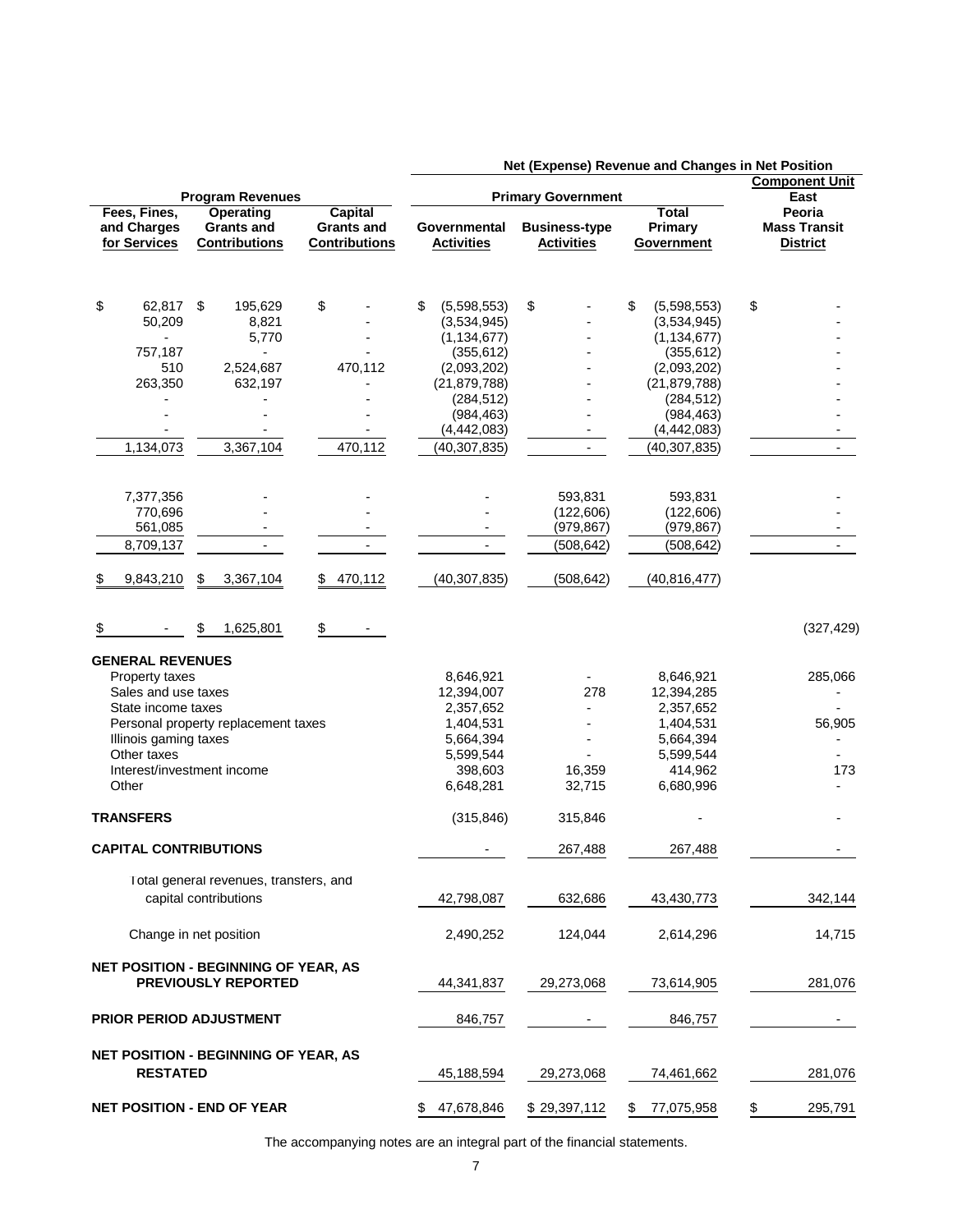## **CITY OF EAST PEORIA, ILLINOIS BALANCE SHEET - GOVERNMENTAL FUNDS April 30, 2015**

**ASSETS**

| Cash and investments                              | \$<br>2,750,472 |
|---------------------------------------------------|-----------------|
| Receivables (net, where applicable, of allowances |                 |
| for estimated uncollectible amounts):             |                 |
| <b>Property taxes</b>                             | 2,303,061       |
| Sales tax                                         | 3,188,067       |
| State income tax                                  | 1,160,337       |
| Personal property replacement tax                 | 202,687         |
| Motor fuel tax allotments                         |                 |
| Gaming tax                                        |                 |
| Customer charges                                  | 270,585         |
| Assessments                                       |                 |
| Hotel/motel taxes                                 |                 |
| <b>Notes</b>                                      |                 |
| <b>Fines</b>                                      | 35,050          |
| Capital lease                                     |                 |
| Other                                             | 81,520          |
| Prepaids                                          |                 |
| Advanced to other funds                           | 2,240,537       |
| Assets held for resale                            |                 |
| Restricted assets, cash and investments           |                 |
|                                                   |                 |
|                                                   |                 |

# **TOTAL ASSETS** 12,232,316

**General Fund**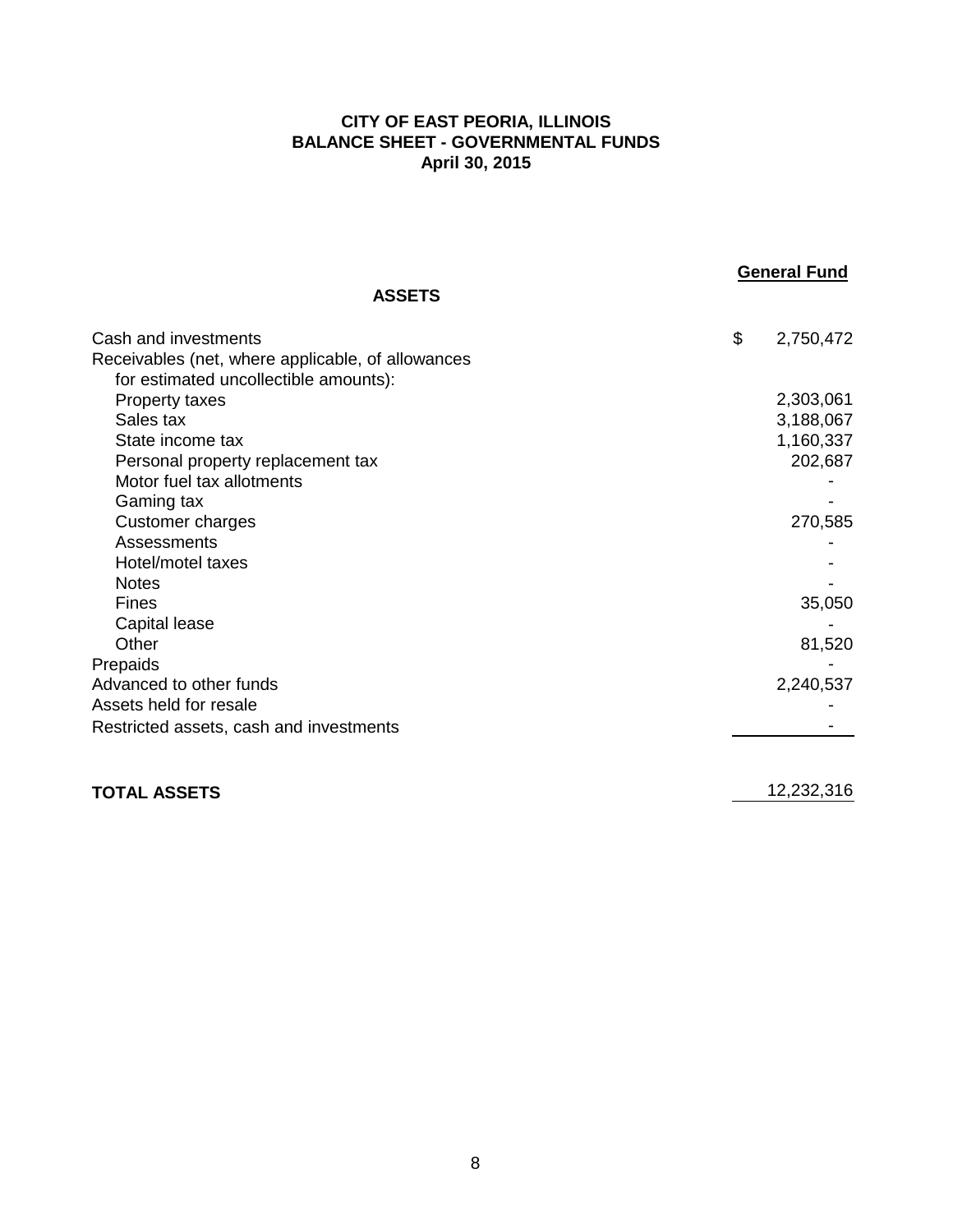| <b>Riverboat</b><br>Gaming<br><b>Tax Fund</b> | <b>Special Tax</b><br><b>Allocation</b><br><b>Fund</b> |                           | <b>Capital</b><br><b>Projects</b><br><b>Fund</b> |    | <b>Bond and</b><br><b>Interest</b><br><b>Fund</b> | <b>Other</b><br>Governmental<br><b>Funds</b> |           |               | <b>Total</b> |
|-----------------------------------------------|--------------------------------------------------------|---------------------------|--------------------------------------------------|----|---------------------------------------------------|----------------------------------------------|-----------|---------------|--------------|
|                                               |                                                        |                           |                                                  |    |                                                   |                                              |           |               |              |
| \$<br>200,202                                 | \$<br>4,009                                            | $\boldsymbol{\mathsf{S}}$ | 89,740                                           | \$ | 1,045,909                                         | $\mathcal{S}$                                | 4,040,625 | $\mathcal{L}$ | 8,130,957    |
|                                               | 787,508                                                |                           | 4,118,162                                        |    |                                                   |                                              | 3,094,858 |               | 10,303,589   |
|                                               |                                                        |                           | 166,679                                          |    |                                                   |                                              |           |               | 3,354,746    |
|                                               |                                                        |                           |                                                  |    |                                                   |                                              |           |               | 1,160,337    |
|                                               |                                                        |                           |                                                  |    |                                                   |                                              | 75,400    |               | 278,087      |
|                                               |                                                        |                           |                                                  |    |                                                   |                                              | 54,428    |               | 54,428       |
| 385,106                                       |                                                        |                           |                                                  |    |                                                   |                                              |           |               | 385,106      |
|                                               |                                                        |                           |                                                  |    |                                                   |                                              |           |               | 270,585      |
|                                               |                                                        |                           |                                                  |    |                                                   |                                              | 64,091    |               | 64,091       |
|                                               |                                                        |                           | 24,438                                           |    |                                                   |                                              | 108,081   |               | 132,519      |
|                                               |                                                        |                           |                                                  |    |                                                   |                                              | 255,155   |               | 255,155      |
|                                               |                                                        |                           |                                                  |    |                                                   |                                              |           |               | 35,050       |
|                                               |                                                        |                           | 9,210,548                                        |    |                                                   |                                              |           |               | 9,210,548    |
|                                               |                                                        |                           | 33,085                                           |    |                                                   |                                              | 176,752   |               | 291,357      |
| 472,930                                       |                                                        |                           |                                                  |    |                                                   |                                              |           |               | 472,930      |
| 10,275,053                                    | 1,984,822                                              |                           |                                                  |    | 269,400                                           |                                              | 136,331   |               | 14,906,143   |
|                                               |                                                        |                           | 1,430,000                                        |    |                                                   |                                              |           |               | 1,430,000    |
|                                               |                                                        |                           | 5,118,476                                        |    | 2,316,388                                         |                                              |           |               | 7,434,864    |
|                                               |                                                        |                           |                                                  |    |                                                   |                                              |           |               |              |
| 11,333,291                                    | 2,776,339                                              |                           | 20,191,128                                       |    | 3,631,697                                         |                                              | 8,005,721 |               | 58,170,492   |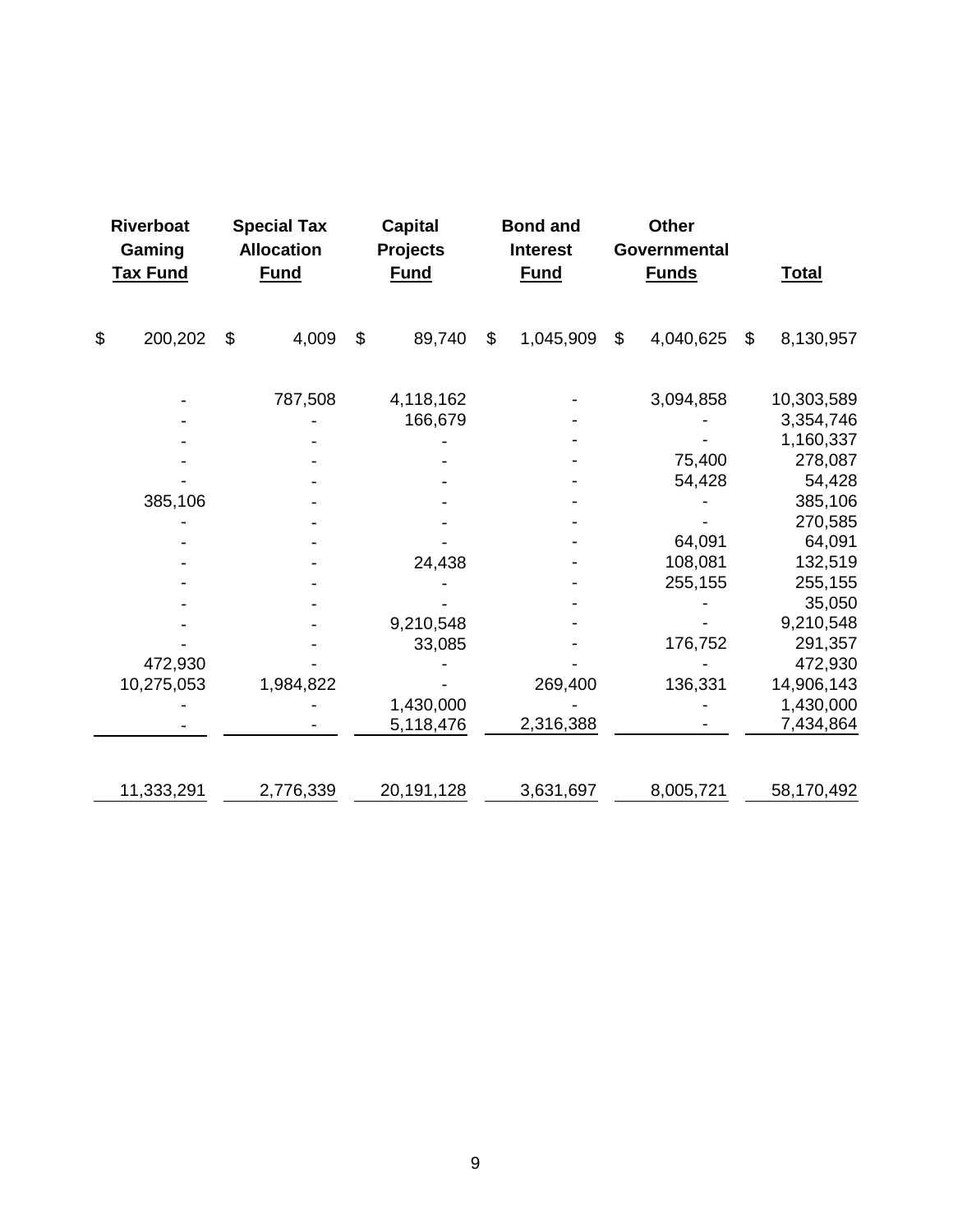## **CITY OF EAST PEORIA, ILLINOIS BALANCE SHEET - GOVERNMENTAL FUNDS April 30, 2015**

| <b>LIABILITIES, DEFERRED INFLOWS OF RESOURCES</b><br>AND FUND BALANCES (DEFICITS) | <b>General Fund</b> |
|-----------------------------------------------------------------------------------|---------------------|
| <b>LIABILITIES</b>                                                                |                     |
| Accounts payable                                                                  | \$<br>502,315       |
| Retainage payable                                                                 | 29,843              |
| Wages payable                                                                     | 220,725             |
| Liquor license bonds held                                                         | 18,000              |
| Compensated absences                                                              | 633,901             |
| Pension obligation payable                                                        |                     |
| Due to other governmental entities                                                | 742,320             |
| Advances from other funds                                                         | 381,049             |
| <b>Total liabilities</b>                                                          | 2,528,153           |
| DEFERRED INFLOWS OF RESOURCES                                                     |                     |
| Unavailable revenue - property taxes                                              | 2,303,061           |
| Unavailable revenue - other taxes                                                 | 1,054,728           |
| Unavailable revenue - capital lease receivable                                    |                     |
| Unavailable revenue - notes receivable and other                                  |                     |
| Unavailable revenue - special assessments                                         |                     |
| Total deferred inflows of resources                                               | 3,357,789           |
| <b>FUND BALANCES (DEFICITS)</b>                                                   |                     |
| Nonspendable                                                                      | 2,240,537           |
| Restricted                                                                        | 250,000             |
| Assigned                                                                          | 174,919             |
| Unassigned                                                                        | 3,680,918           |
| Total fund balances (deficits)                                                    | 6,346,374           |
| TOTAL LIABILITIES, DEFERRED INFLOWS OF RESOURCES                                  |                     |
| AND FUND BALANCES (DEFICITS)                                                      | \$<br>12,232,316    |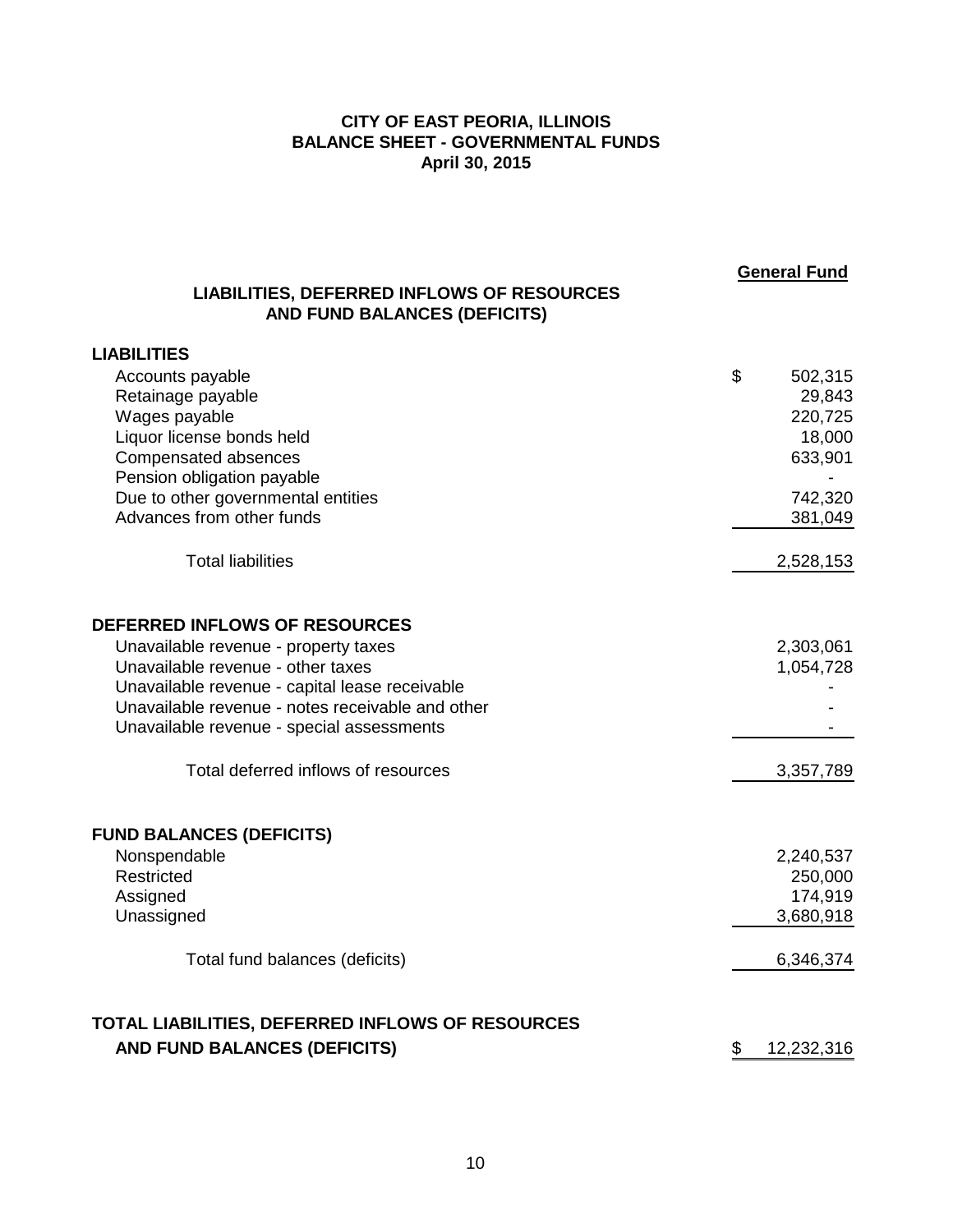| <b>Riverboat</b><br>Gaming<br><b>Tax Fund</b> |                           | <b>Special Tax</b><br><b>Allocation</b><br><b>Fund</b> |    | <b>Capital</b><br><b>Projects</b><br><b>Fund</b> |    | <b>Bond and</b><br><b>Interest</b><br><b>Fund</b> |    | <b>Other</b><br>Governmental<br><b>Funds</b> |    | <b>Total</b>      |
|-----------------------------------------------|---------------------------|--------------------------------------------------------|----|--------------------------------------------------|----|---------------------------------------------------|----|----------------------------------------------|----|-------------------|
| \$<br>747,826                                 | $\boldsymbol{\mathsf{S}}$ |                                                        | \$ | 209,525                                          | \$ |                                                   | \$ | 44,382                                       | \$ | 1,504,048         |
|                                               |                           |                                                        |    |                                                  |    |                                                   |    |                                              |    | 29,843            |
|                                               |                           |                                                        |    |                                                  |    |                                                   |    | 22,349                                       |    | 243,074           |
|                                               |                           |                                                        |    |                                                  |    |                                                   |    |                                              |    | 18,000<br>633,901 |
|                                               |                           |                                                        |    |                                                  |    |                                                   |    | 196,734                                      |    | 196,734           |
|                                               |                           |                                                        |    |                                                  |    |                                                   |    |                                              |    | 742,320           |
| 591,769                                       |                           | 7,663,620                                              |    | 5,474,530                                        |    | 250,000                                           |    | 141,365                                      |    | 14,502,333        |
| 1,339,595                                     |                           | 7,663,620                                              |    | 5,684,055                                        |    | 250,000                                           |    | 404,830                                      |    | 17,870,253        |
|                                               |                           | 787,508                                                |    | 4,118,162                                        |    |                                                   |    | 3,094,858                                    |    | 10,303,589        |
|                                               |                           |                                                        |    | 36,623                                           |    |                                                   |    |                                              |    | 1,091,351         |
|                                               |                           |                                                        |    | 9,210,548                                        |    |                                                   |    |                                              |    | 9,210,548         |
|                                               |                           |                                                        |    |                                                  |    |                                                   |    | 255,155                                      |    | 255,155           |
|                                               |                           |                                                        |    |                                                  |    |                                                   |    | 50,318                                       |    | 50,318            |
|                                               |                           | 787,508                                                |    | 13,365,333                                       |    |                                                   |    | 3,400,331                                    |    | 20,910,961        |
| 472,930                                       |                           |                                                        |    |                                                  |    |                                                   |    |                                              |    | 2,713,467         |
| 10,912,409                                    |                           | 1,984,822                                              |    | 6,548,476                                        |    | 2,703,579                                         |    | 2,641,471                                    |    | 25,040,757        |
|                                               |                           |                                                        |    |                                                  |    | 678,118                                           |    | 1,559,089                                    |    | 2,412,126         |
| (1, 391, 643)                                 |                           | (7,659,611)                                            |    | (5,406 <u>,</u> 736)                             |    |                                                   |    |                                              |    | (10,777,072)      |
| 9,993,696                                     |                           | (5,674,789)                                            |    | 1,141,740                                        |    | 3,381,697                                         |    | 4,200,560                                    |    | 19,389,278        |
| \$<br>11,333,291                              | \$                        | 2,776,339                                              | \$ | 20,191,128                                       | \$ | 3,631,697                                         | \$ | 8,005,721                                    | \$ | 58,170,492        |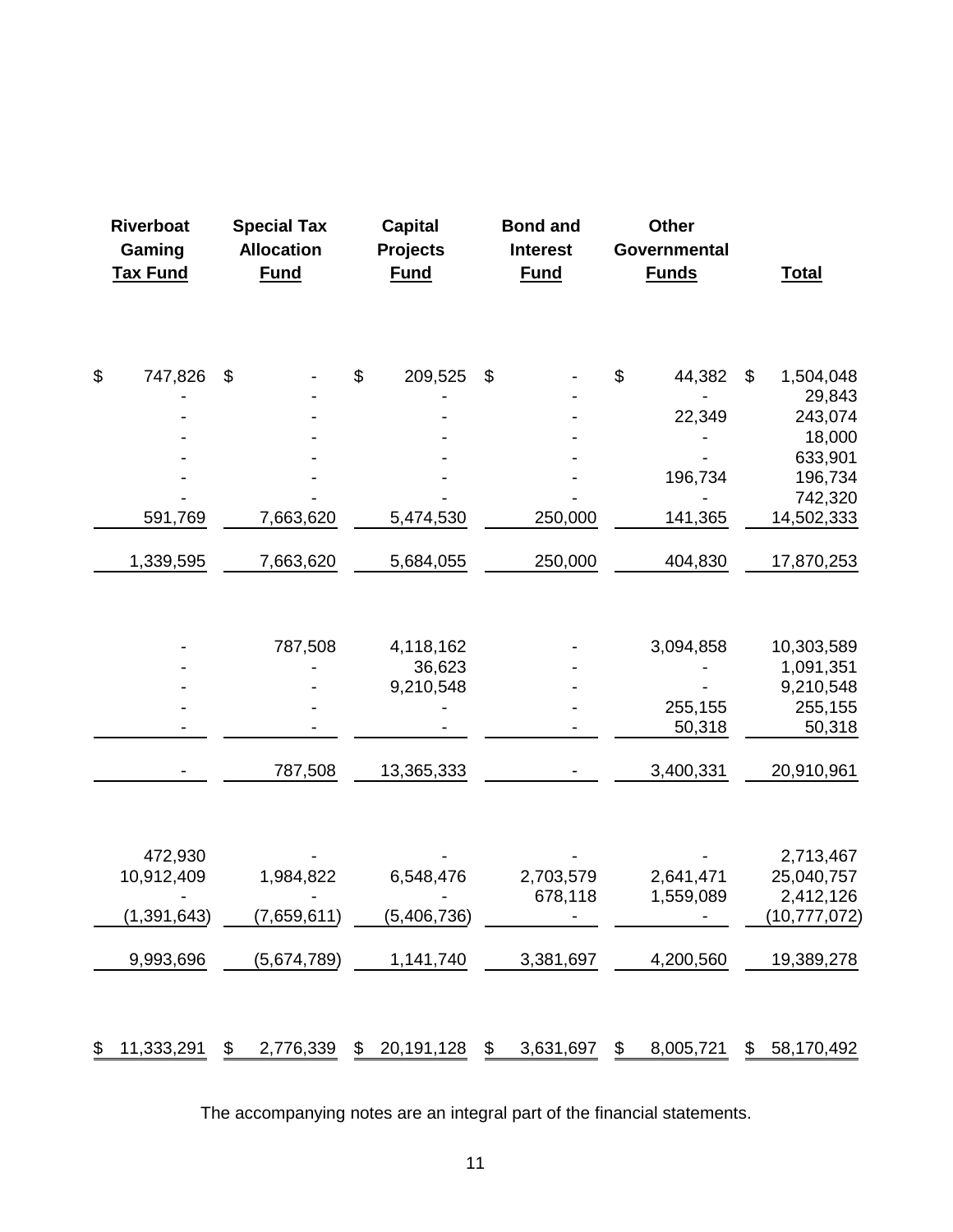#### **CITY OF EAST PEORIA, ILLINOIS RECONCILIATION OF GOVERNMENTAL FUNDS BALANCE SHEET TO THE STATEMENT OF NET POSITION April 30, 2015**

| Total governmental fund balances                                                                                                                                                                                                       |                            | \$<br>19,389,278 |
|----------------------------------------------------------------------------------------------------------------------------------------------------------------------------------------------------------------------------------------|----------------------------|------------------|
| Amounts reported for governmental activities in the statement<br>of net position are different because capital assets used in<br>governmental activities are not financial resources and, therefore,<br>are not reported in the funds: |                            |                  |
| Land                                                                                                                                                                                                                                   | \$<br>8,426,876            |                  |
| Construction-in-progress                                                                                                                                                                                                               | 423,117                    |                  |
| Land improvements                                                                                                                                                                                                                      | 5,261,065                  |                  |
| Buildings and improvements                                                                                                                                                                                                             | 51,575,430                 |                  |
| Machinery, equipment, and vehicles<br>Infrastructure                                                                                                                                                                                   | 15,634,879<br>122,347,712  |                  |
| Accumulated depreciation                                                                                                                                                                                                               | (65, 833, 627)             | 137,835,452      |
|                                                                                                                                                                                                                                        |                            |                  |
| Developer receivable                                                                                                                                                                                                                   |                            | 193,469          |
| Other long-term assets are not available to pay for current-period                                                                                                                                                                     |                            |                  |
| expenditures and, therefore, are deferred in the funds,                                                                                                                                                                                |                            |                  |
| deferred inflows of resources:                                                                                                                                                                                                         |                            |                  |
| Unavailable revenue - other taxes                                                                                                                                                                                                      | 1,091,351                  |                  |
| Unavailable revenue - capital lease receivable<br>Unavailable revenue - notes receivable and other                                                                                                                                     | 9,210,548<br>255,155       |                  |
| Unavailable revenue - special assessments                                                                                                                                                                                              | 50,318                     | 10,607,372       |
|                                                                                                                                                                                                                                        |                            |                  |
| Internal service funds are used by management to charge the<br>costs of certain services to individual funds:                                                                                                                          |                            |                  |
| The assets and liabilities of the internal service funds are included<br>in governmental activities in the statement of net position:                                                                                                  |                            |                  |
| <b>Current assets</b>                                                                                                                                                                                                                  | 834,321                    |                  |
| <b>Current liabilities</b>                                                                                                                                                                                                             | (373, 166)                 | 461,155          |
|                                                                                                                                                                                                                                        |                            |                  |
| Internal service funds allocated to business-type activities                                                                                                                                                                           |                            | (409, 912)       |
| Long-term liabilities are not due and payable in the current period                                                                                                                                                                    |                            |                  |
| and, therefore, are not reported in the funds:                                                                                                                                                                                         |                            |                  |
| Accounts payable                                                                                                                                                                                                                       | (201, 997)                 |                  |
| Compensated absences, noncurrent                                                                                                                                                                                                       | (2,834,028)                |                  |
| Other postemployment benefits obligation                                                                                                                                                                                               | (12, 165, 805)             |                  |
| <b>IMRF</b> pension obligation<br>Accrued interest payable                                                                                                                                                                             | (146, 978)                 |                  |
| General obligation bonds payable, current                                                                                                                                                                                              | (1,404,102)<br>(3,790,000) |                  |
| General obligation bonds payable, noncurrent                                                                                                                                                                                           | (91, 275, 000)             |                  |
| Project bonds payable, current                                                                                                                                                                                                         | (570,000)                  |                  |
| Project bonds payable, noncurrent                                                                                                                                                                                                      | (470,000)                  |                  |
| Notes payable, current                                                                                                                                                                                                                 | (850, 285)                 |                  |
| Notes payable, noncurrent                                                                                                                                                                                                              | (6,689,080)                |                  |
| Bond discounts                                                                                                                                                                                                                         | 110,016                    |                  |
| Bond deferred charge on refunding                                                                                                                                                                                                      | 525,631                    |                  |
| Bond premiums                                                                                                                                                                                                                          | (636, 340)                 | (120, 397, 968)  |
|                                                                                                                                                                                                                                        |                            |                  |

#### **NET POSITION OF GOVERNMENTAL ACTIVITIES** \$ 47,678,846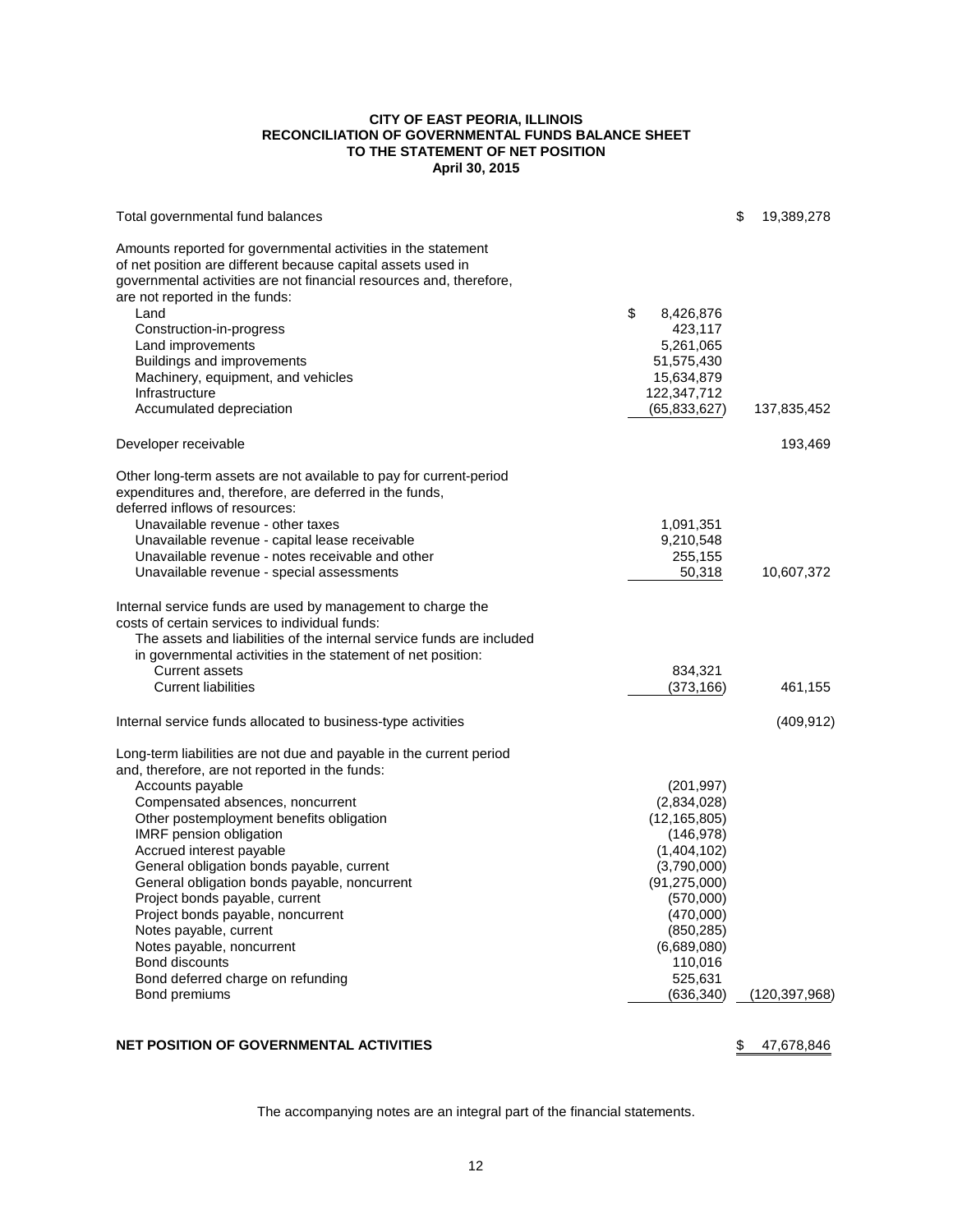#### **CITY OF EAST PEORIA, ILLINOIS STATEMENT OF REVENUES, EXPENDITURES, AND CHANGES IN FUND BALANCES (DEFICIT) - GOVERNMENTAL FUNDS Year Ended April 30, 2015**

|                                                                     | <b>General Fund</b>           |
|---------------------------------------------------------------------|-------------------------------|
| <b>REVENUES</b>                                                     |                               |
| <b>Property taxes</b><br>Other taxes and special assessments        | \$<br>2,421,428<br>14,774,510 |
| Charges for services                                                | 870,723                       |
| Intergovernmental                                                   | 966,799                       |
| Investment earnings                                                 | 24,022                        |
| Licenses and permits                                                | 263,350                       |
| Miscellaneous                                                       | 2,498,161                     |
| <b>Total revenues</b>                                               |                               |
|                                                                     | 21,818,993                    |
| <b>EXPENDITURES</b>                                                 |                               |
| Current:                                                            |                               |
| General government                                                  | 7,724,390                     |
| Police                                                              | 5,537,187                     |
| Fire                                                                | 3,377,441                     |
| Sanitation                                                          | 1,083,889                     |
| Health and welfare                                                  | 1,242,397                     |
| Public works                                                        | 2,234,201                     |
| Community development                                               | 262,862                       |
| Other                                                               |                               |
| Capital outlay                                                      | 93,469                        |
| Debt service:                                                       |                               |
| Principal payments                                                  | 458,328                       |
| Interest and fiscal charges                                         | 159,776                       |
| <b>Total expenditures</b>                                           | 22,173,940                    |
| Excess (deficiency) of revenues over expenditures                   | (354, 947)                    |
| <b>OTHER FINANCING SOURCES (USES)</b>                               |                               |
| Issuance of long-term debt                                          |                               |
| Transfers in                                                        | 20.481                        |
| Transfers out                                                       | (429, 590)                    |
| Total other financing sources (uses)                                | (409, 109)                    |
|                                                                     |                               |
| <b>NET CHANGE IN FUND BALANCES</b>                                  | (764, 056)                    |
| FUND BALANCES (DEFICITS), BEGINNING OF YEAR, AS PREVIOUSLY REPORTED | 7,110,430                     |
| PRIOR PERIOD ADJUSTMENT                                             |                               |
| FUND BALANCES (DEFICITS), BEGINNING OF YEAR, AS RESTATED            | 7,110,430                     |
| FUND BALANCES (DEFICITS), END OF YEAR                               | \$<br>6,346,374               |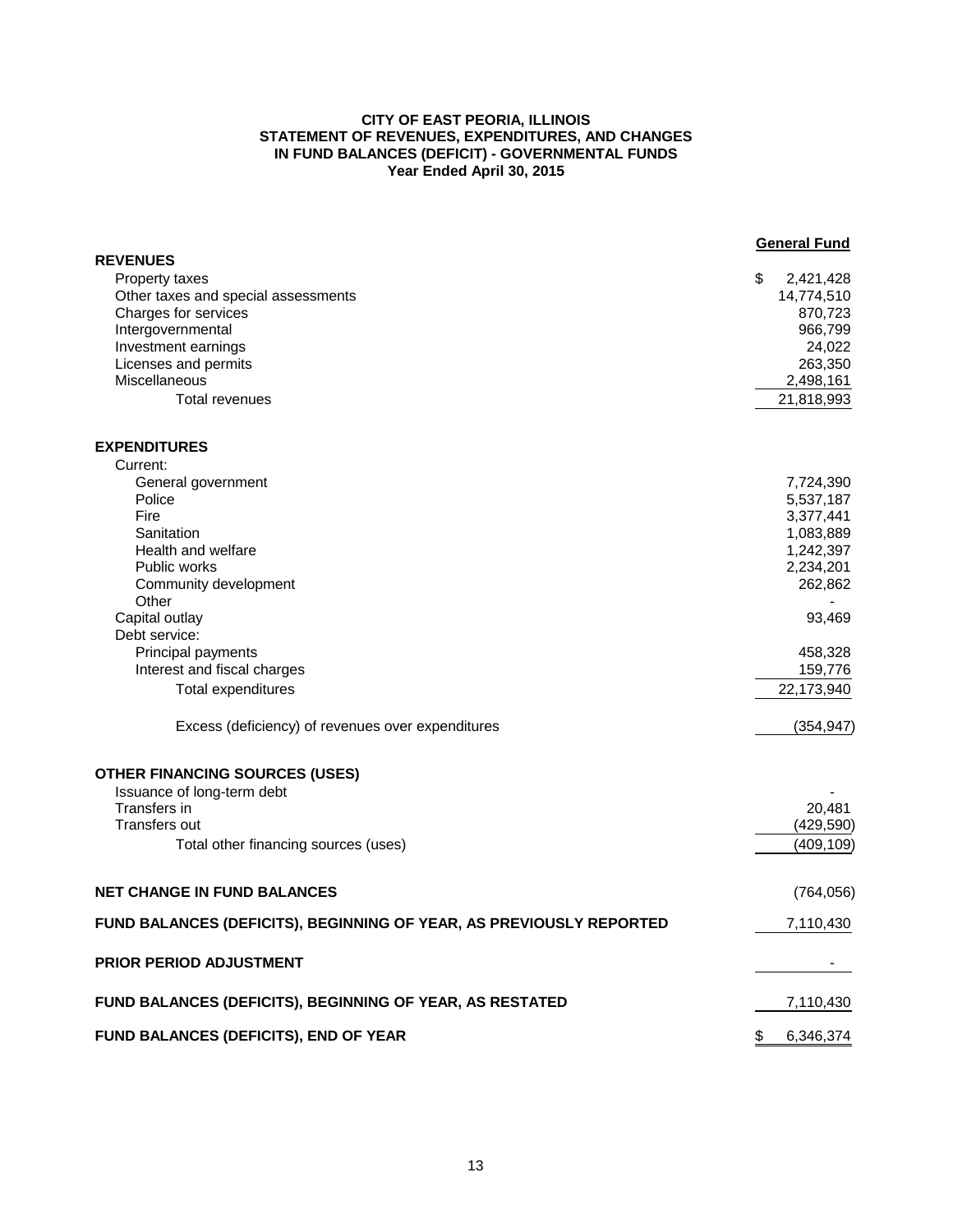| Riverboat<br>Gaming<br><b>Tax Fund</b> | <b>Special Tax</b><br><b>Allocation</b><br><b>Fund</b> | <b>Capital</b><br><b>Projects</b><br><b>Fund</b> | <b>Bond and</b><br><b>Interest</b><br><b>Fund</b> | Other<br>Governmental<br><b>Funds</b> | <b>Total</b>           |
|----------------------------------------|--------------------------------------------------------|--------------------------------------------------|---------------------------------------------------|---------------------------------------|------------------------|
| \$                                     | \$<br>793,413                                          | \$<br>2,427,652                                  | \$                                                | \$<br>3,004,428                       | \$<br>8,646,921        |
| 5,664,394                              |                                                        | 4,006,762                                        |                                                   | 1,610,778                             | 26,056,444             |
| 470,112                                |                                                        | 2,008,305                                        |                                                   | 1,930,520                             | 870,723<br>5,375,736   |
| 338                                    | 282                                                    | 5,653                                            | 342,798                                           | 24,016                                | 397,109                |
|                                        |                                                        |                                                  |                                                   |                                       | 263,350                |
| 78,962                                 |                                                        | 3,699,604                                        |                                                   | 608,846                               | 6,885,573              |
| 6,213,806                              | 793,695                                                | 12,147,976                                       | 342,798                                           | 7,178,588                             | 48,495,856             |
|                                        |                                                        |                                                  |                                                   |                                       |                        |
|                                        | 136,847                                                |                                                  |                                                   | 2,863,228                             | 10,724,465             |
|                                        |                                                        |                                                  |                                                   | 1,293,822                             | 6,831,009              |
|                                        |                                                        |                                                  |                                                   | 1,327,183                             | 4,704,624              |
|                                        |                                                        |                                                  |                                                   |                                       | 1,083,889<br>1,242,397 |
|                                        |                                                        |                                                  |                                                   | 902,675                               | 3,136,876              |
|                                        |                                                        |                                                  |                                                   |                                       | 262,862                |
|                                        | 1,650                                                  | 1,226,350                                        |                                                   | 127,000                               | 1,355,000              |
| 5,316,463                              |                                                        | 1,421,052                                        |                                                   | 64,071                                | 6,895,055              |
| 430,000                                | 115,000                                                | 22,121,756                                       | 75,000                                            | 230,000                               | 23,430,084             |
| 65,475                                 | 11,397                                                 | 4,420,538                                        | 37,833                                            | 14,950                                | 4,709,969              |
| 5,811,938                              | 264,894                                                | 29,189,696                                       | 112,833                                           | 6,822,929                             | 64,376,230             |
| 401,868                                | 528,801                                                | (17,041,720)                                     | 229,965                                           | 355,659                               | (15,880,374)           |
|                                        |                                                        | 18,570,000                                       |                                                   |                                       | 18,570,000             |
|                                        |                                                        | 1,125,000                                        | 40,000                                            | 73,263                                | 1,258,744              |
| (1, 125, 000)                          |                                                        |                                                  |                                                   | (20,000)                              | (1,574,590)            |
| (1, 125, 000)                          |                                                        | 19,695,000                                       | 40,000                                            | 53,263                                | 18,254,154             |
| (723, 132)                             | 528,801                                                | 2,653,280                                        | 269,965                                           | 408,922                               | 2,373,780              |
| 10,716,828                             | (6,203,590)                                            | (1,835,063)                                      | 3,111,732                                         | 3,791,638                             | 16,691,975             |
|                                        |                                                        | 323,523                                          |                                                   |                                       | 323,523                |
| 10,716,828                             | (6,203,590)                                            | (1,511,540)                                      | 3,111,732                                         | 3,791,638                             | 17,015,498             |
| \$<br>9,993,696                        | \$<br>$(5,674,789)$ \$                                 | 1,141,740 \$ 3,381,697                           |                                                   | \$<br>4,200,560                       | \$<br>19,389,278       |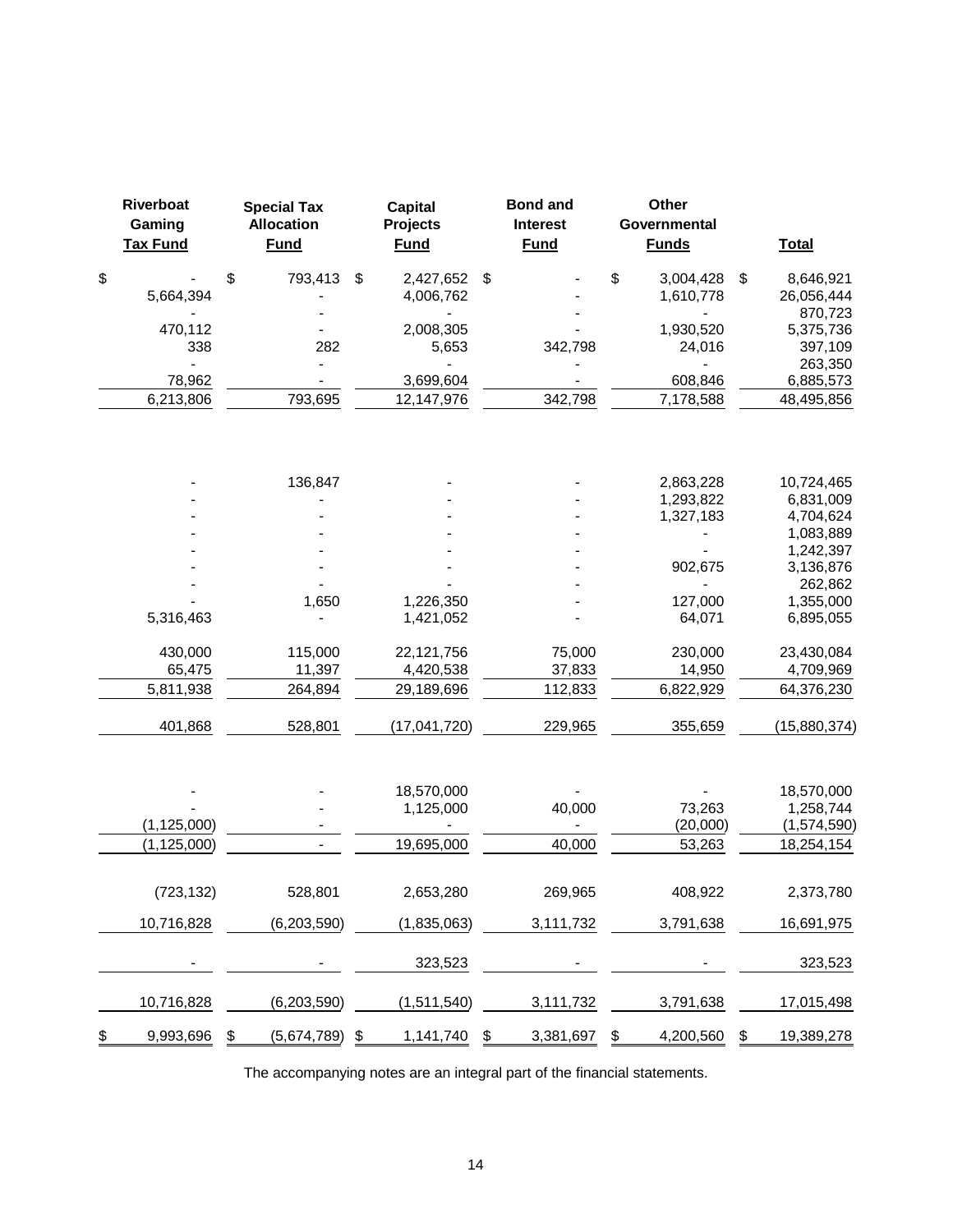#### **CITY OF EAST PEORIA, ILLINOIS RECONCILIATION OF THE STATEMENT OF REVENUES, EXPENDITURES, AND CHANGES IN FUND BALANCES (DEFICITS) OF GOVERNMENTAL FUNDS TO THE STATEMENT OF ACTIVITIES Year Ended April 30, 2015**

| Net change in fund balances - governmental funds                                                                                                                                                                                                                                                                                                                                                                                                                                                                                                                                                                                              | \$                                                                                 | 2,373,780   |
|-----------------------------------------------------------------------------------------------------------------------------------------------------------------------------------------------------------------------------------------------------------------------------------------------------------------------------------------------------------------------------------------------------------------------------------------------------------------------------------------------------------------------------------------------------------------------------------------------------------------------------------------------|------------------------------------------------------------------------------------|-------------|
| Amounts reported for governmental activities in the statement<br>of activities are different because:<br>Governmental funds report capital outlays as expenditures. However, in<br>the statement of activities, the cost of those assets is allocated over their<br>estimated useful lives and reported as depreciation expense:<br>Capital outlay<br>Depreciation expense                                                                                                                                                                                                                                                                    | \$<br>2,850,993<br>(5, 175, 903)                                                   | (2,324,910) |
| The net effect of various miscellaneous transactions involving capital<br>assets (i.e., sales, donations, and disposals) is to increase/decrease<br>net position:                                                                                                                                                                                                                                                                                                                                                                                                                                                                             |                                                                                    |             |
| Adjustment to accumulated depreciation                                                                                                                                                                                                                                                                                                                                                                                                                                                                                                                                                                                                        |                                                                                    | 7,658       |
| Revenues in the statement of activities that do not provide current<br>financial resources are not reported as revenues in the funds, grant<br>and tax revenues:<br>Net change in other taxes<br>Net change in notes receivable and other                                                                                                                                                                                                                                                                                                                                                                                                     | (12, 538)<br>30,755                                                                | 18,217      |
| Loans made are considered expenditures in the government funds.<br>Portions of receivables are not considered current financial resources<br>and, therefore, portions of payments are recognized as revenues for the<br>governmental funds. The net effect of these transactions is as follows:<br>Net change in long-term special assessment receivable<br>Net change in capital lease receivable                                                                                                                                                                                                                                            | (28, 213)<br>(402, 130)                                                            | (430, 343)  |
| The issuance of long-term debt (e.g., bonds, loan, leases) provides<br>current financial resources to governmental funds, while the repayment of<br>the principal of long-term debt consumes the current financial resources<br>of governmental funds. Neither transaction, however, has any effect on<br>net position. Also, governmental funds report the effect of premiums<br>and discounts when debt is first issued, whereas these<br>amounts are deferred and amortized in the statement of activities.<br>The following is the detail of the net effect of these differences in the<br>treatment of long-term debt and related items: |                                                                                    |             |
| Issuance of general obligation bonds<br>Issuance of deferred charge on refunding<br>Repayment of bond principal<br>Repayment of notes payable principal<br>Interest payable<br>Amortization deferred charge on refunding<br>Amortization of premiums and discounts                                                                                                                                                                                                                                                                                                                                                                            | (18,570,000)<br>146,041<br>22,470,000<br>960,084<br>129,327<br>(44, 807)<br>37,325 | 5,127,970   |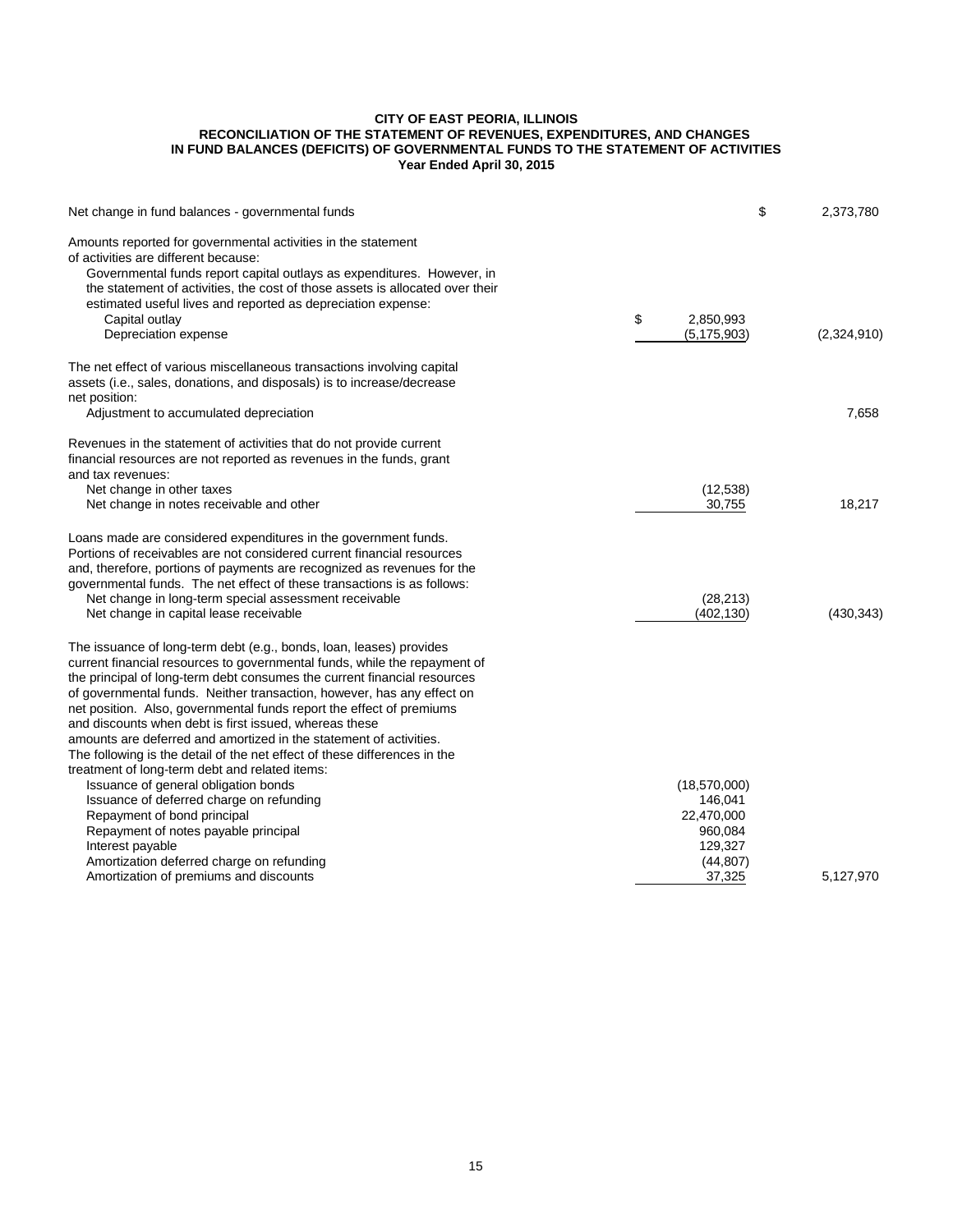#### **CITY OF EAST PEORIA, ILLINOIS RECONCILIATION OF THE STATEMENT OF REVENUES, EXPENDITURES, AND CHANGES IN FUND BALANCES OF GOVERNMENTAL FUNDS TO THE STATEMENT OF ACTIVITIES Year Ended April 30, 2015**

| Some expenses reported in the statement of activities do not require<br>the use of current financial resources and, therefore, are not reported as<br>expenditures in governmental funds:<br>Change in long term compensated absences<br>Change in other postemployment benefit obligation | \$<br>(136, 444)<br>$(2, 165, 045)$ \$ | (2,301,489) |
|--------------------------------------------------------------------------------------------------------------------------------------------------------------------------------------------------------------------------------------------------------------------------------------------|----------------------------------------|-------------|
| Internal service funds are used by management to charge the costs of<br>various activities internally to individual funds. The net expense of<br>certain activities of internal service funds is reported with governmental<br>activities.                                                 |                                        | 19,369      |
| <b>CHANGE IN NET POSITION OF GOVERNMENTAL ACTIVITIES</b>                                                                                                                                                                                                                                   |                                        | 2,490,252   |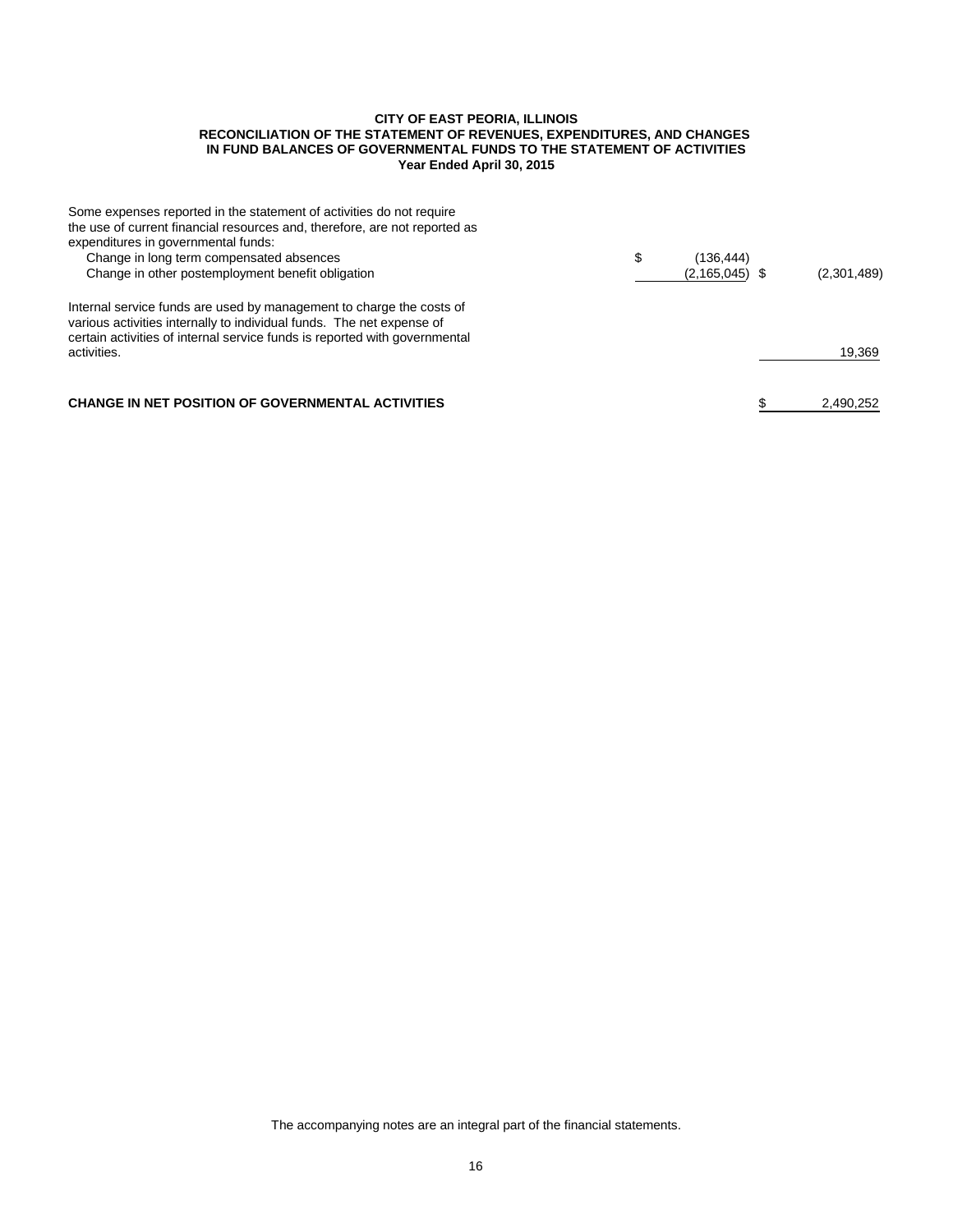#### **CITY OF EAST PEORIA, ILLINOIS STATEMENT OF NET POSITION PROPRIETARY FUNDS April 30, 2015**

|                                                                                                                                          |                                   | <b>Business-Type Activities -</b><br><b>Enterprise Funds</b> |                                          | Governmental<br><b>Activities</b> |                                                   |  |
|------------------------------------------------------------------------------------------------------------------------------------------|-----------------------------------|--------------------------------------------------------------|------------------------------------------|-----------------------------------|---------------------------------------------------|--|
|                                                                                                                                          | Water<br>and Sewer<br><b>Fund</b> | <b>Eastport</b><br><b>Marina</b><br><b>Fund</b>              | <b>Eastside</b><br>Centre<br><b>Fund</b> | <b>Total</b>                      | <b>Internal</b><br><b>Service</b><br><b>Funds</b> |  |
| <b>ASSETS</b>                                                                                                                            |                                   |                                                              |                                          |                                   |                                                   |  |
| <b>CURRENT ASSETS</b>                                                                                                                    |                                   |                                                              |                                          |                                   |                                                   |  |
| Cash and cash equivalents<br>Water and sewer revenue<br>receivables (net where applicable<br>of allowance for uncollectible<br>amounts): | \$<br>1,274,425                   | 256,843<br>\$                                                | \$<br>38,928                             | 1,570,196<br>\$                   | \$<br>834,321                                     |  |
| <b>Billed</b>                                                                                                                            | 279,396                           |                                                              |                                          | 279,396                           |                                                   |  |
| Unbilled charges                                                                                                                         | 1,390,379                         |                                                              |                                          | 1,390,379                         |                                                   |  |
| Customer charges                                                                                                                         |                                   | 81,290                                                       |                                          | 81,290                            |                                                   |  |
| Prepaid expenses                                                                                                                         |                                   | 8,003                                                        |                                          | 8,003                             |                                                   |  |
| Inventory of supplies, at cost                                                                                                           | 112,866                           |                                                              |                                          | 112,866                           |                                                   |  |
| Total current assets                                                                                                                     | 3,057,066                         | 346,136                                                      | 38,928                                   | 3,442,130                         | 834,321                                           |  |
| <b>CAPITAL ASSETS</b>                                                                                                                    |                                   |                                                              |                                          |                                   |                                                   |  |
| Nondepreciable:                                                                                                                          |                                   |                                                              |                                          |                                   |                                                   |  |
| Land                                                                                                                                     | 456,274                           | 2,850,000                                                    | 341,408                                  | 3,647,682                         |                                                   |  |
| Depreciable:                                                                                                                             |                                   |                                                              |                                          |                                   |                                                   |  |
| Land improvements<br><b>Buildings</b>                                                                                                    | 1,617,397<br>16,223,365           | 3,170,620<br>2,325,392                                       | 2,634,576<br>5,873,900                   | 7,422,593<br>24,422,657           |                                                   |  |
| Machinery, equipment and vehicles                                                                                                        | 12,757,882                        | 525,627                                                      | 1,022,862                                | 14,306,371                        |                                                   |  |
| Infrastructure                                                                                                                           | 40,326,213                        |                                                              |                                          | 40,326,213                        |                                                   |  |
| Less accumulated depreciation                                                                                                            | (44, 742, 266)                    | (4,322,575)                                                  | (5,227,200)                              | (54,292,041)                      |                                                   |  |
| Net capital assets                                                                                                                       | 26,638,865                        | 4,549,064                                                    | 4,645,546                                | 35,833,475                        |                                                   |  |
|                                                                                                                                          |                                   |                                                              |                                          |                                   |                                                   |  |
| <b>TOTAL ASSETS</b>                                                                                                                      | 29,695,931                        | 4,895,200                                                    | 4,684,474                                | 39,275,605                        | 834.321                                           |  |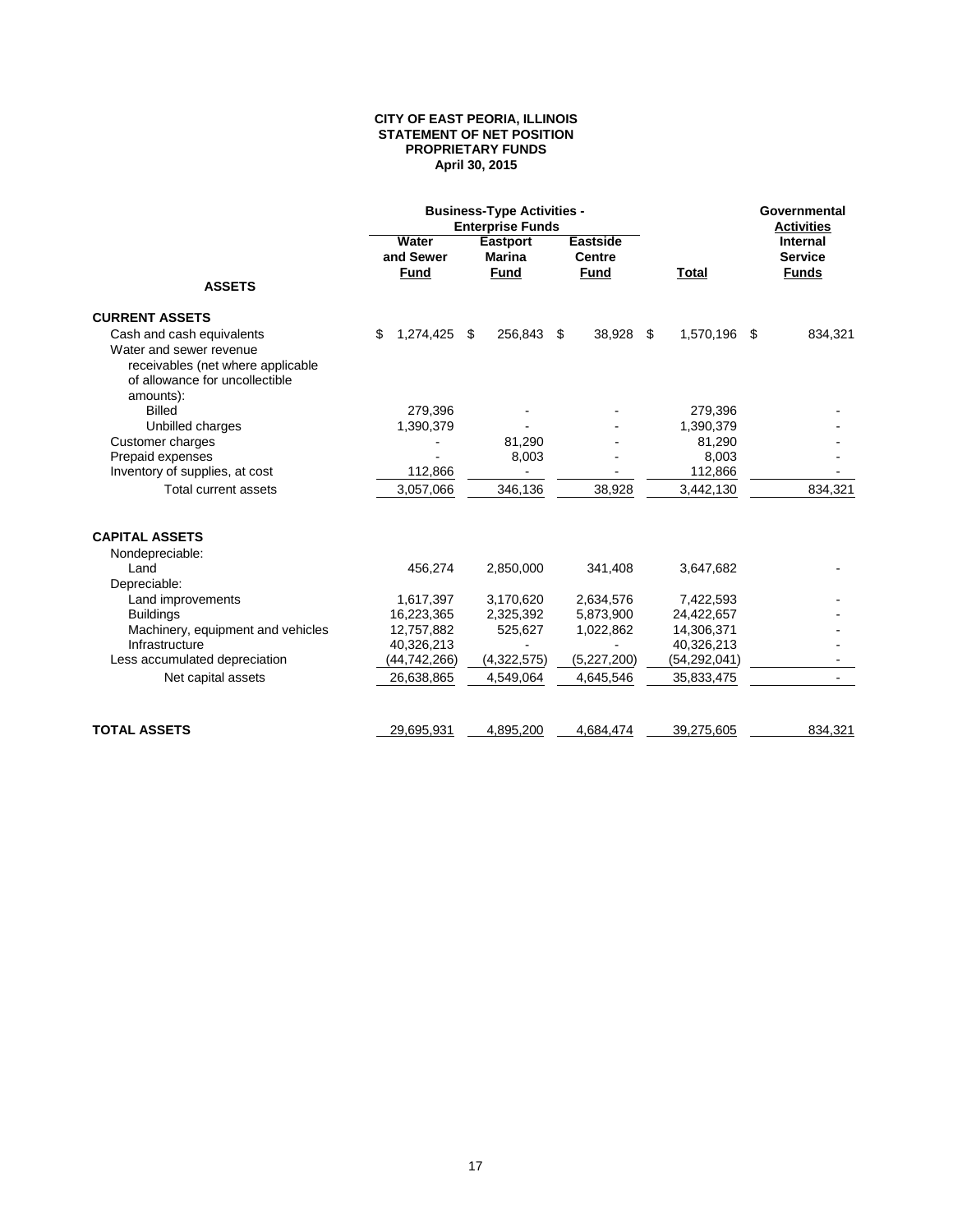#### **CITY OF EAST PEORIA, ILLINOIS STATEMENT OF NET POSITION PROPRIETARY FUNDS April 30, 2015**

|                                                                                                                                                                                                                                                                                                               |                    | <b>Business-Type Activities -</b><br><b>Enterprise Funds</b> |                                                 | Governmental<br><b>Activities</b> |                                                   |
|---------------------------------------------------------------------------------------------------------------------------------------------------------------------------------------------------------------------------------------------------------------------------------------------------------------|--------------------|--------------------------------------------------------------|-------------------------------------------------|-----------------------------------|---------------------------------------------------|
|                                                                                                                                                                                                                                                                                                               | Water<br>and Sewer | <b>Eastport</b><br><b>Marina</b><br>Fund                     | <b>Eastside</b><br><b>Centre</b><br><b>Fund</b> | Total                             | <b>Internal</b><br><b>Service</b><br><b>Funds</b> |
| <b>LIABILITIES AND NET POSITION</b>                                                                                                                                                                                                                                                                           | <b>Fund</b>        |                                                              |                                                 |                                   |                                                   |
| <b>CURRENT LIABILITIES</b>                                                                                                                                                                                                                                                                                    |                    |                                                              |                                                 |                                   |                                                   |
| Accounts payable                                                                                                                                                                                                                                                                                              | \$<br>58,751       | \$                                                           | \$<br>42,895                                    | -\$<br>101,646                    | - \$                                              |
| Wages payable                                                                                                                                                                                                                                                                                                 | 33,465             |                                                              | 8,875                                           | 42,340                            |                                                   |
| Interest payable                                                                                                                                                                                                                                                                                              | 42,049             |                                                              | 49                                              | 42,098                            |                                                   |
| Deposits, customers                                                                                                                                                                                                                                                                                           | 79,645             |                                                              |                                                 | 79,645                            |                                                   |
| Compensated absences                                                                                                                                                                                                                                                                                          | 118,216            |                                                              | 24,885                                          | 143,101                           |                                                   |
| Unearned revenue                                                                                                                                                                                                                                                                                              |                    | 207,432                                                      |                                                 | 207,432                           |                                                   |
| Accrued health claims                                                                                                                                                                                                                                                                                         |                    |                                                              |                                                 |                                   | 373,166                                           |
| Current portion of long-term debt                                                                                                                                                                                                                                                                             | 1,100,813          |                                                              | 11,777                                          | 1,112,590                         |                                                   |
| <b>Total current liabilities</b>                                                                                                                                                                                                                                                                              | 1,432,939          | 207,432                                                      | 88,481                                          | 1,728,852                         | 373,166                                           |
| <b>LONG-TERM LIABILITES</b>                                                                                                                                                                                                                                                                                   |                    |                                                              |                                                 |                                   |                                                   |
|                                                                                                                                                                                                                                                                                                               |                    |                                                              |                                                 |                                   |                                                   |
| Compensated absences, noncurrent                                                                                                                                                                                                                                                                              | 305,015            |                                                              | 49,260                                          | 354,275                           |                                                   |
| Advanced from other funds                                                                                                                                                                                                                                                                                     | 259,517            | 144,293                                                      |                                                 | 403,810                           |                                                   |
| Other postemployment benefits obligation                                                                                                                                                                                                                                                                      |                    |                                                              | 859,728                                         | 859,728                           |                                                   |
| IMRF pension obligation                                                                                                                                                                                                                                                                                       | 74.497             |                                                              |                                                 | 74,497                            |                                                   |
| General obligation bonds, plus                                                                                                                                                                                                                                                                                |                    |                                                              |                                                 |                                   |                                                   |
| bond premiums, noncurrent                                                                                                                                                                                                                                                                                     | 1,276,997          |                                                              |                                                 | 1,276,997                         |                                                   |
| Revenue bonds, noncurrent                                                                                                                                                                                                                                                                                     | 90,000             |                                                              |                                                 | 90,000                            |                                                   |
| Notes payable, noncurrent                                                                                                                                                                                                                                                                                     | 5,377,956          |                                                              | 122,290                                         | 5,500,246                         |                                                   |
| Total long-term liabilities                                                                                                                                                                                                                                                                                   | 7,383,982          | 144,293                                                      | 1,031,278                                       | 8,559,553                         | $\overline{a}$                                    |
| <b>Total liabilities</b>                                                                                                                                                                                                                                                                                      | 8,816,921          | 351,725                                                      | 1,119,759                                       | 10,288,405                        | 373,166                                           |
| <b>NET POSITION</b>                                                                                                                                                                                                                                                                                           |                    |                                                              |                                                 |                                   |                                                   |
| Net investment in capital assets                                                                                                                                                                                                                                                                              | 18,793,099         | 4,549,064                                                    | 4,511,479                                       | 27,853,642                        |                                                   |
| Unrestricted                                                                                                                                                                                                                                                                                                  | 2,085,911          | (5,589)                                                      | (946, 764)                                      | 1,133,558                         | 461,155                                           |
|                                                                                                                                                                                                                                                                                                               |                    |                                                              |                                                 |                                   |                                                   |
| <b>TOTAL NET POSITION</b>                                                                                                                                                                                                                                                                                     | \$20,879,010       | \$4,543,475                                                  | \$<br>3,564,715                                 | \$<br>28,987,200                  | \$<br>461,155                                     |
| Total enterprise funds net position                                                                                                                                                                                                                                                                           |                    |                                                              |                                                 | \$<br>28,987,200                  |                                                   |
| Amounts reported for enterprise activities in the statement of<br>net position are different because an internal service fund<br>is used by management to charge the cost of certain<br>services to individual funds. The assets and liabilities of<br>the internal service fund are included in governmental |                    |                                                              |                                                 |                                   |                                                   |
| activities in the statement of net position.                                                                                                                                                                                                                                                                  |                    |                                                              |                                                 | 409,912                           |                                                   |
| <b>NET POSITION OF BUSINESS-TYPE ACTIVITIES</b>                                                                                                                                                                                                                                                               |                    |                                                              |                                                 | \$<br>29,397,112                  |                                                   |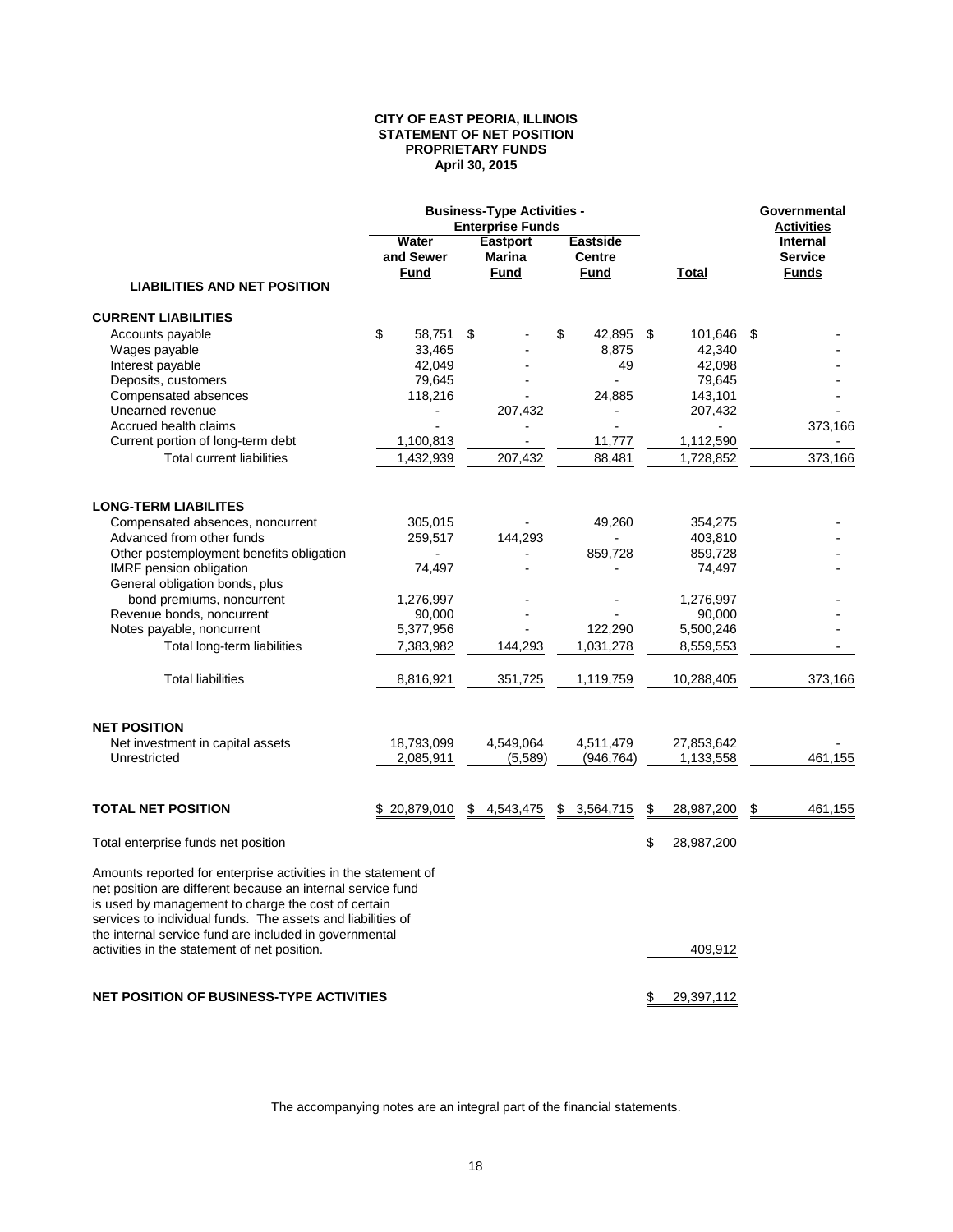#### **CITY OF EAST PEORIA, ILLINOIS STATEMENT OF REVENUES, EXPENSES, AND CHANGES IN NET POSITION - PROPRIETARY FUNDS Year Ended April 30, 2015**

|                                                             |                                   | <b>Business-Type Activities -</b><br><b>Enterprise Funds</b> |                                          | Governmental<br><b>Activities</b> |                                            |
|-------------------------------------------------------------|-----------------------------------|--------------------------------------------------------------|------------------------------------------|-----------------------------------|--------------------------------------------|
|                                                             | Water<br>and Sewer<br><b>Fund</b> | <b>Eastport</b><br>Marina<br>Fund                            | <b>Eastside</b><br><b>Centre</b><br>Fund | Total                             | Internal<br><b>Service</b><br><b>Funds</b> |
| <b>OPERATING REVENUES</b>                                   |                                   |                                                              |                                          |                                   |                                            |
| Water sales                                                 | \$<br>3,288,890                   | \$                                                           | \$                                       | \$<br>3,288,890                   | \$                                         |
| Sewer service charges                                       | 3,778,640                         |                                                              |                                          | 3,778,640                         |                                            |
| Fuel sales                                                  |                                   | 147,112                                                      |                                          | 147,112                           |                                            |
| Storage and rentals                                         |                                   | 620,169                                                      | 24,568                                   | 644,737                           |                                            |
| Fees for services                                           |                                   |                                                              | 454,768                                  | 454,768                           |                                            |
| Tap-in charges                                              | 54,772                            |                                                              |                                          | 54,772                            |                                            |
| Water assessments                                           | 15,390                            |                                                              |                                          | 15,390                            |                                            |
| Sewer assessments                                           | 34,400                            |                                                              |                                          | 34,400                            |                                            |
| Penalties                                                   | 150,287                           |                                                              |                                          | 150,287                           |                                            |
| Individual sewer permits                                    | 1,875                             |                                                              |                                          | 1,875                             |                                            |
| Contractors' sewer permits                                  | 1,085                             |                                                              |                                          | 1,085                             |                                            |
| Sewer inspection fees                                       | 1,710                             |                                                              |                                          | 1,710                             |                                            |
| Sewer connection fees                                       | 28,095                            |                                                              |                                          | 28,095                            |                                            |
| Concession sales                                            |                                   |                                                              | 1,800                                    | 1,800                             |                                            |
| Charges for coverage                                        |                                   |                                                              |                                          |                                   | 3,827,181                                  |
| Miscellaneous                                               | 22,212                            | 3,415                                                        | 79,949                                   | 105,576                           |                                            |
| Total operating revenues                                    | 7,377,356                         | 770,696                                                      | 561,085                                  | 8,709,137                         | 3,827,181                                  |
| <b>OPERATING EXPENSES</b>                                   |                                   |                                                              |                                          |                                   |                                            |
| Salaries and benefits                                       | 2,301,776                         | 186,686                                                      | 821,733                                  | 3,310,195                         |                                            |
| Contractual services                                        | 280,982                           | 132,169                                                      | 68,610                                   | 481,761                           |                                            |
| <b>Utilities</b>                                            |                                   |                                                              | 29,875                                   |                                   |                                            |
|                                                             | 611,317<br>653,274                | 40,967                                                       |                                          | 682,159                           |                                            |
| Repair and maintenance                                      |                                   | 51,082                                                       | 147,145                                  | 851,501                           |                                            |
| Insurance                                                   | 594,300                           |                                                              | 32,000                                   | 626,300                           |                                            |
| Other supplies and expenses                                 | 950,255                           | 277,722                                                      | 144,979                                  | 1,372,956                         |                                            |
| Depreciation                                                | 1,311,770                         | 204,676                                                      | 296,610                                  | 1,813,056                         |                                            |
| Insurance claims                                            |                                   | ä,                                                           |                                          |                                   | 3,809,306                                  |
| Total operating expenses                                    | 6,703,674                         | 893,302                                                      | 1,540,952                                | 9,137,928                         | 3,809,306                                  |
| Operating income (loss)                                     | 673,682                           | (122, 606)                                                   | (979, 867)                               | (428, 791)                        | 17,875                                     |
| <b>NONOPERATING REVENUES (EXPENSES)</b>                     |                                   |                                                              |                                          |                                   |                                            |
| Interest                                                    | 16,282                            | 77                                                           |                                          | 16,359                            | 1,494                                      |
| Reimbursements                                              | 32,715                            |                                                              |                                          | 32,715                            |                                            |
| Municipal sales tax                                         |                                   |                                                              | 278                                      | 278                               |                                            |
| Interest, fiscal charges and amortization                   | (79, 851)                         |                                                              |                                          | (79, 851)                         |                                            |
| Total nonoperating revenues                                 |                                   |                                                              |                                          |                                   |                                            |
| (expenses)                                                  | (30, 854)                         | 77                                                           | 278                                      | (30, 499)                         | 1,494                                      |
|                                                             |                                   |                                                              |                                          |                                   |                                            |
| Income (loss) before transfers<br>and capital contributions | 642,828                           | (122, 529)                                                   | (979, 589)                               | (459, 290)                        | 19,369                                     |
|                                                             |                                   |                                                              |                                          |                                   |                                            |
| <b>TRANSFERS IN</b>                                         |                                   |                                                              | 315,846                                  | 315,846                           |                                            |
| <b>CAPITAL CONTRIBUTIONS</b>                                |                                   |                                                              | 267,488                                  | 267,488                           |                                            |
| <b>CHANGE IN NET POSITION</b>                               | 642,828                           | (122, 529)                                                   | (396, 255)                               | 124,044                           | 19,369                                     |
| TOTAL NET POSITION, BEGINNING OF YEAR                       | 20,236,182                        | 4,666,004                                                    | 3,960,970                                | 28,863,156                        | 441,786                                    |
| TOTAL NET POSITION, END OF YEAR                             | \$20,879,010                      | \$4,543,475                                                  | \$3,564,715                              | 28,987,200<br>\$                  | 461,155<br>\$                              |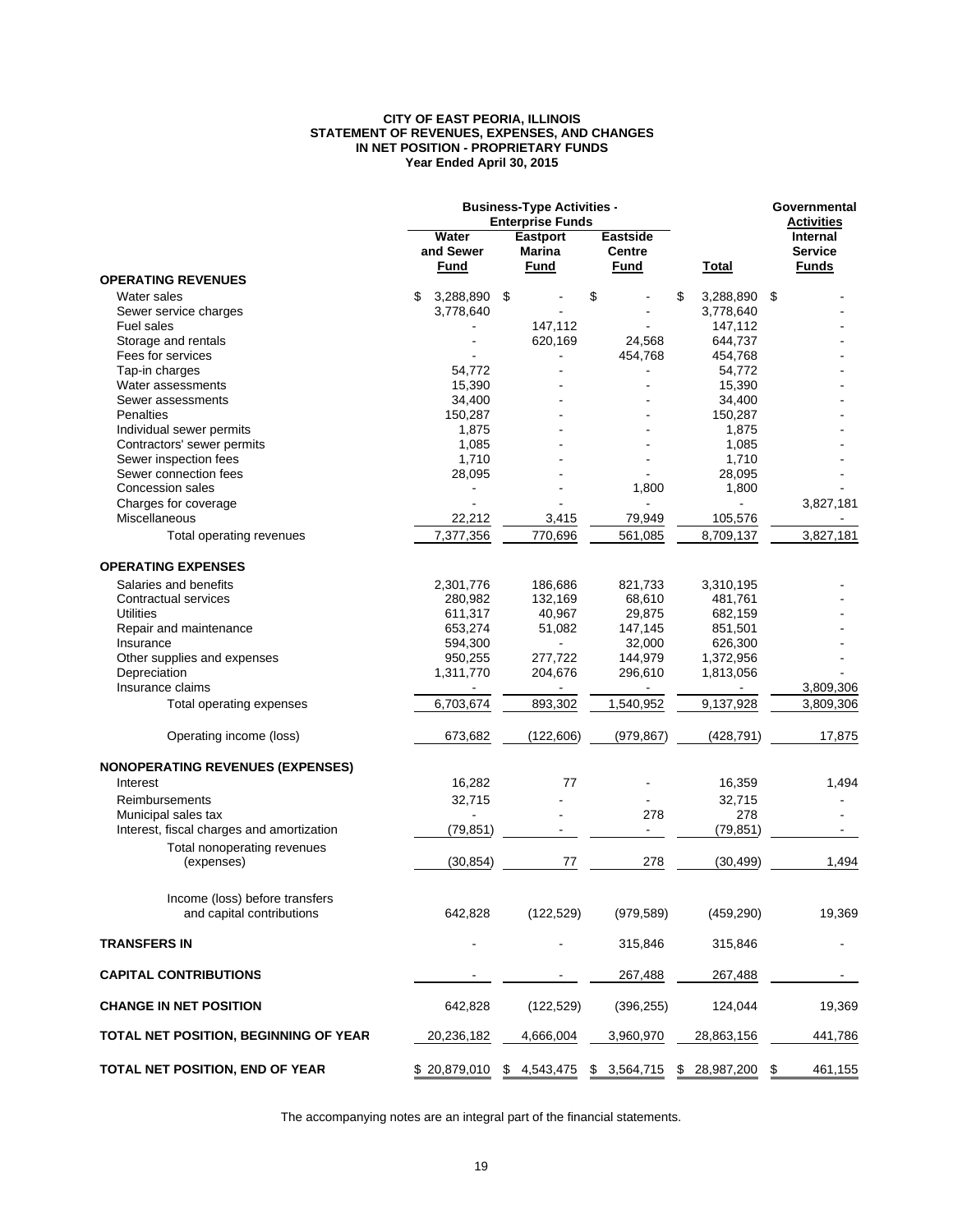#### **CITY OF EAST PEORIA, ILLINOIS STATEMENT OF CASH FLOWS PROPRIETARY FUNDS Year Ended April 30, 2015**

|                                                                            |                                   | <b>Business-Type Activities -</b><br><b>Enterprise Funds</b> |                                          |                                  | Governmental<br><b>Activities</b>                 |  |
|----------------------------------------------------------------------------|-----------------------------------|--------------------------------------------------------------|------------------------------------------|----------------------------------|---------------------------------------------------|--|
|                                                                            | Water<br>and Sewer<br><b>Fund</b> | <b>Eastport</b><br>Marina<br><b>Fund</b>                     | <b>Eastside</b><br><b>Centre</b><br>Fund | Total                            | <b>Internal</b><br><b>Service</b><br><b>Funds</b> |  |
| <b>CASH FLOWS FROM OPERATING ACTIVITIES</b>                                |                                   |                                                              |                                          |                                  |                                                   |  |
| Receipts from customers and users<br>Payments to suppliers and employees   | 7,272,127 \$<br>S<br>(5,638,723)  | 729,313 \$<br>(685, 279)                                     | 561,085<br>(818, 885)                    | 8,562,525<br>\$<br>(7, 142, 887) | \$<br>3,827,181<br>(4,049,216)                    |  |
| Net cash provided by (used in)<br>operating activities                     | 1,633,404                         | 44,034                                                       | (257, 800)                               | 1,419,638                        | (222, 035)                                        |  |
| <b>CASH FLOWS FROM NONCAPITAL</b><br><b>FINANCING ACTIVITIES</b>           |                                   |                                                              |                                          |                                  |                                                   |  |
| Reimbursements                                                             | 32,715                            |                                                              |                                          | 32,715                           |                                                   |  |
| Municipal sales tax                                                        |                                   |                                                              | 278                                      | 278                              |                                                   |  |
| Transfer from other funds                                                  |                                   |                                                              | 315,846                                  | 315,846                          |                                                   |  |
| Net cash provided by noncapital<br>financing activities                    | 32,715                            |                                                              | 316,124                                  | 348,839                          |                                                   |  |
| <b>CASH FLOWS FROM CAPITAL AND</b><br><b>RELATED FINANCING ACTIVITIES</b>  |                                   |                                                              |                                          |                                  |                                                   |  |
| Principal payments on notes payable<br>Interest and fiscal charges paid on | (588, 243)                        |                                                              | (11,093)                                 | (599, 336)                       |                                                   |  |
| bonds and notes payable                                                    | (83,930)                          |                                                              |                                          | (83,930)                         |                                                   |  |
| Purchase of capital assets                                                 | (353, 972)                        | (6, 739)                                                     | (8,803)                                  | (369, 514)                       |                                                   |  |
| Principal payment on bonds                                                 | (490,000)                         |                                                              |                                          | (490,000)                        |                                                   |  |
| Net cash used in capital<br>and related financing activities               | (1,516,145)                       | (6, 739)                                                     | (19, 896)                                | (1,542,780)                      |                                                   |  |
| <b>CASH FLOWS FROM INVESTING ACTIVITIES</b>                                |                                   |                                                              |                                          |                                  |                                                   |  |
| Interest on investments                                                    | 16,282                            | 77                                                           |                                          | 16,359                           | 1,494                                             |  |
| <b>INCREASE (DECREASE) IN CASH AND</b><br><b>CASH EQUIVALENTS</b>          | 166,256                           | 37,372                                                       | 38,428                                   | 242,056                          | (220, 541)                                        |  |
| <b>CASH AND CASH EQUIVALENTS,</b><br><b>BEGINNING OF YEAR</b>              | 1,108,169                         | 219,471                                                      | 500                                      | 1,328,140                        | 1,054,862                                         |  |
| <b>CASH AND CASH EQUIVALENTS,</b><br><b>END OF YEAR</b>                    | \$<br>1,274,425                   | - \$<br>256,843                                              | \$<br>38,928                             | \$<br>1,570,196                  | \$<br>834.321                                     |  |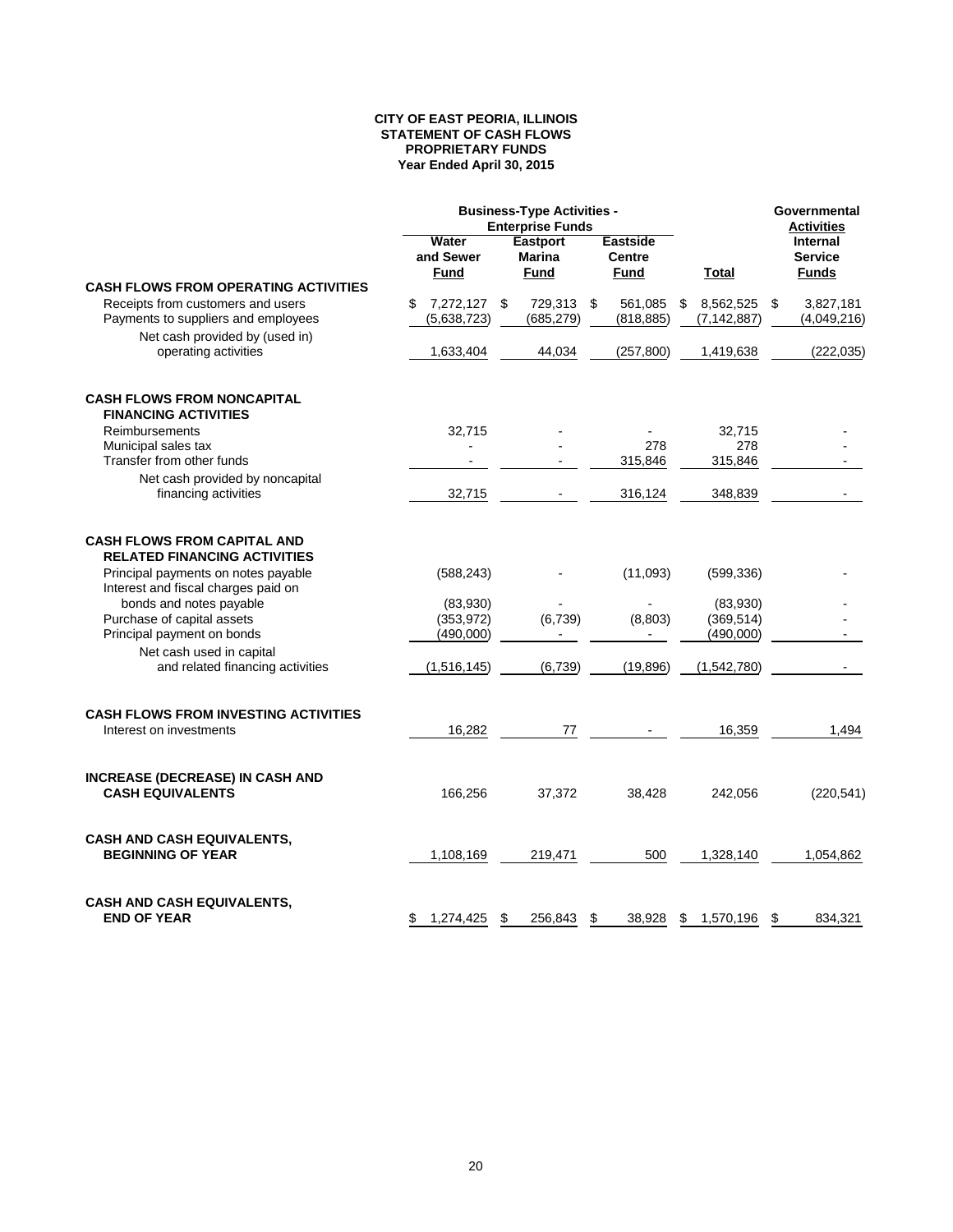#### **CITY OF EAST PEORIA, ILLINOIS STATEMENT OF CASH FLOWS PROPRIETARY FUNDS Year Ended April 30, 2015**

|                                                                                                                                           | <b>Business-Type Activities -</b><br><b>Enterprise Funds</b> |                                   |     |                                          |     |                                                 |    |                 |    | Governmental<br><b>Activities</b>          |  |
|-------------------------------------------------------------------------------------------------------------------------------------------|--------------------------------------------------------------|-----------------------------------|-----|------------------------------------------|-----|-------------------------------------------------|----|-----------------|----|--------------------------------------------|--|
|                                                                                                                                           |                                                              | Water<br>and Sewer<br><b>Fund</b> |     | <b>Eastport</b><br>Marina<br><b>Fund</b> |     | <b>Eastside</b><br><b>Centre</b><br><b>Fund</b> |    | Total           |    | Internal<br><b>Service</b><br><b>Funds</b> |  |
| <b>RECONCILIATION OF OPERATING INCOME</b><br>(LOSS) TO NET CASH PROVIDED BY<br>(USED IN) OPERATING ACTIVITIES                             |                                                              |                                   |     |                                          |     |                                                 |    |                 |    |                                            |  |
| Operating income (loss)<br>Adjustments to reconcile operating income<br>(loss) to net cash provided by (used in)<br>operating activities: | \$                                                           | 673,682                           | \$  | $(122,606)$ \$                           |     | $(979.867)$ \$                                  |    | $(428, 791)$ \$ |    | 17,875                                     |  |
| Depreciation<br>Change in assets and liabilities:                                                                                         |                                                              | 1,311,770                         |     | 204,676                                  |     | 296,610                                         |    | 1,813,056       |    |                                            |  |
| Customer charges and receivables                                                                                                          |                                                              | (102, 434)                        |     | (22,048)                                 |     |                                                 |    | (124, 482)      |    |                                            |  |
| Prepaid expenses                                                                                                                          |                                                              |                                   |     | 3,347                                    |     |                                                 |    | 3,347           |    |                                            |  |
| Inventory<br>Accounts payable, claims, retainage and                                                                                      |                                                              | 27,450                            |     |                                          |     |                                                 |    | 27,450          |    |                                            |  |
| wages payable                                                                                                                             |                                                              | (193, 202)                        |     |                                          |     | 19,887                                          |    | (173, 315)      |    | (239, 910)                                 |  |
| Deposits                                                                                                                                  |                                                              | (2,795)                           |     |                                          |     |                                                 |    | (2,795)         |    |                                            |  |
| Unearned revenue                                                                                                                          |                                                              |                                   |     | (19, 335)                                |     |                                                 |    | (19, 335)       |    |                                            |  |
| Compensated absences                                                                                                                      |                                                              | (81,067)                          |     |                                          |     | (38, 544)                                       |    | (119,611)       |    |                                            |  |
| Other postemployment benefits obligation                                                                                                  |                                                              |                                   |     |                                          |     | 444,114                                         |    | 444,114         |    |                                            |  |
| <b>NET CASH PROVIDED BY (USED IN)</b><br><b>OPERATING ACTIVITIES</b>                                                                      | \$                                                           | 1,633,404                         | -\$ | 44,034                                   | -\$ | (257, 800)                                      | \$ | 1,419,638       | \$ | (222, 035)                                 |  |
| <b>NONCASH CAPITAL AND RELATED</b><br><b>FINANCING ACTIVITIES</b><br>Amortization of premiums, discounts                                  |                                                              |                                   |     |                                          |     |                                                 |    |                 |    |                                            |  |
| and deferred charge on refunding                                                                                                          | \$                                                           | 12,096                            | \$  |                                          |     |                                                 |    | 12,096          | \$ |                                            |  |
| Capital contributions                                                                                                                     | \$                                                           |                                   | \$  |                                          | \$  | 267,488                                         | \$ | 267,488         | \$ |                                            |  |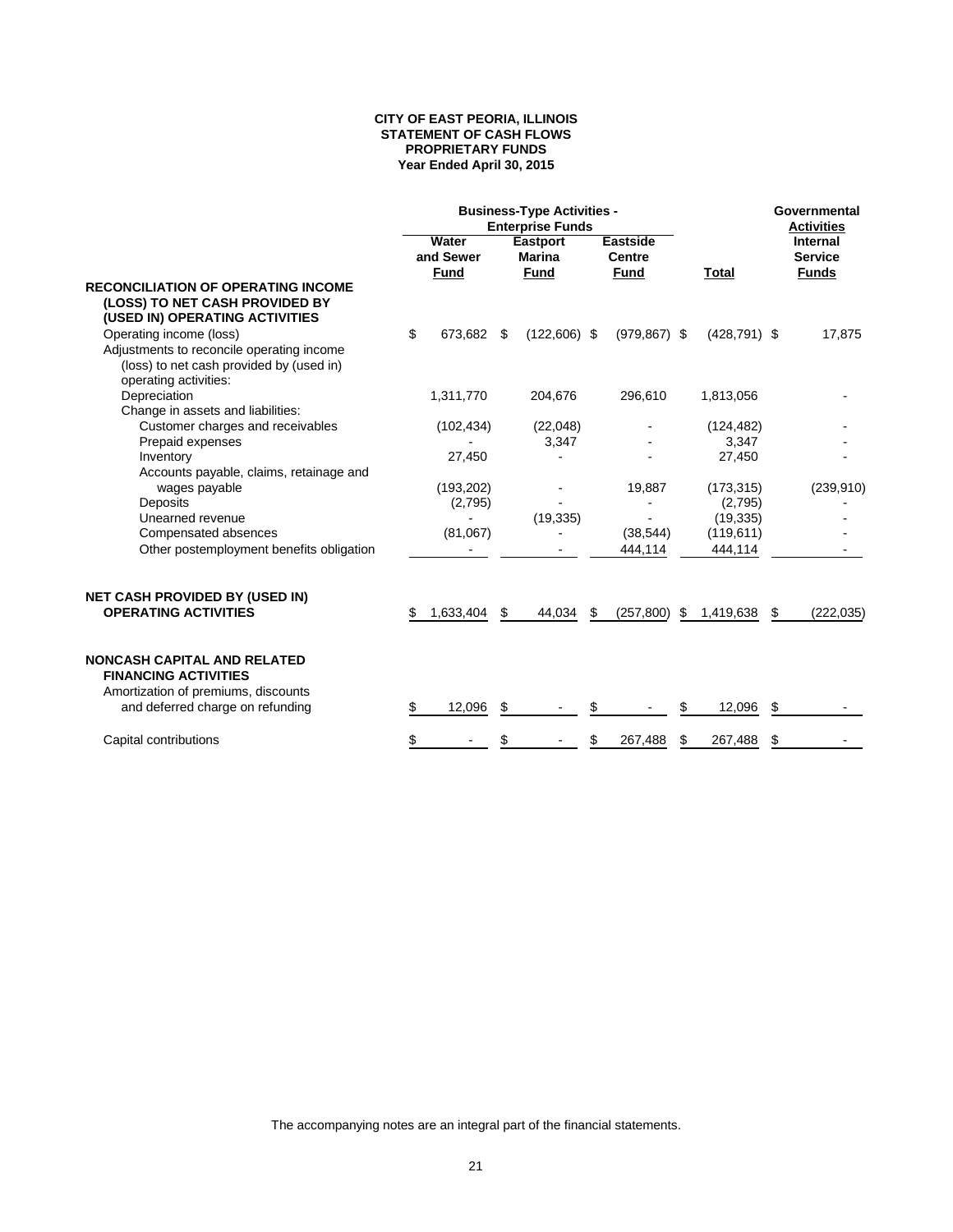#### **CITY OF EAST PEORIA, ILLINOIS STATEMENT OF FIDUCIARY NET POSITION April 30, 2015**

|                                                                     | <b>Pension</b><br><b>Trusts</b> | <b>Agency</b> |
|---------------------------------------------------------------------|---------------------------------|---------------|
| <b>ASSETS</b>                                                       |                                 |               |
| Cash and cash equivalents                                           | \$<br>373,949                   | \$<br>32,128  |
| Receivables:                                                        |                                 |               |
| <b>Employer contributions</b>                                       | 1,499,578                       |               |
| Accrued interest and dividends                                      | 150,269                         |               |
| <b>Total receivables</b>                                            | 1,649,847                       |               |
| Investments, at fair value:                                         |                                 |               |
| Money market funds                                                  | 2,258,748                       |               |
| Municipal bonds                                                     | 1,243,034                       |               |
| Corporate bonds                                                     | 7,563,481                       |               |
| U.S. Government notes and bonds                                     | 6,515,227                       |               |
| U.S. Government agency obligations                                  | 1,975,859                       |               |
| Mutual funds                                                        | 10,587,931                      |               |
| Common stocks                                                       | 12,908,313                      |               |
| <b>Total investments</b>                                            | 43,052,593                      |               |
| <b>Total assets</b>                                                 | 45,076,389                      | 32,128        |
| <b>LIABILITIES</b>                                                  |                                 |               |
| Accounts payable and accrued payroll taxes                          | 3,686                           |               |
| Amounts held for others                                             |                                 | 32,128        |
| <b>Total liabilities</b>                                            | 3,686                           | 32,128        |
| NET POSITION HELD IN TRUST FOR<br><b>PENSION BENEFIT OBLIGATION</b> | 45,072,703<br>\$                | \$            |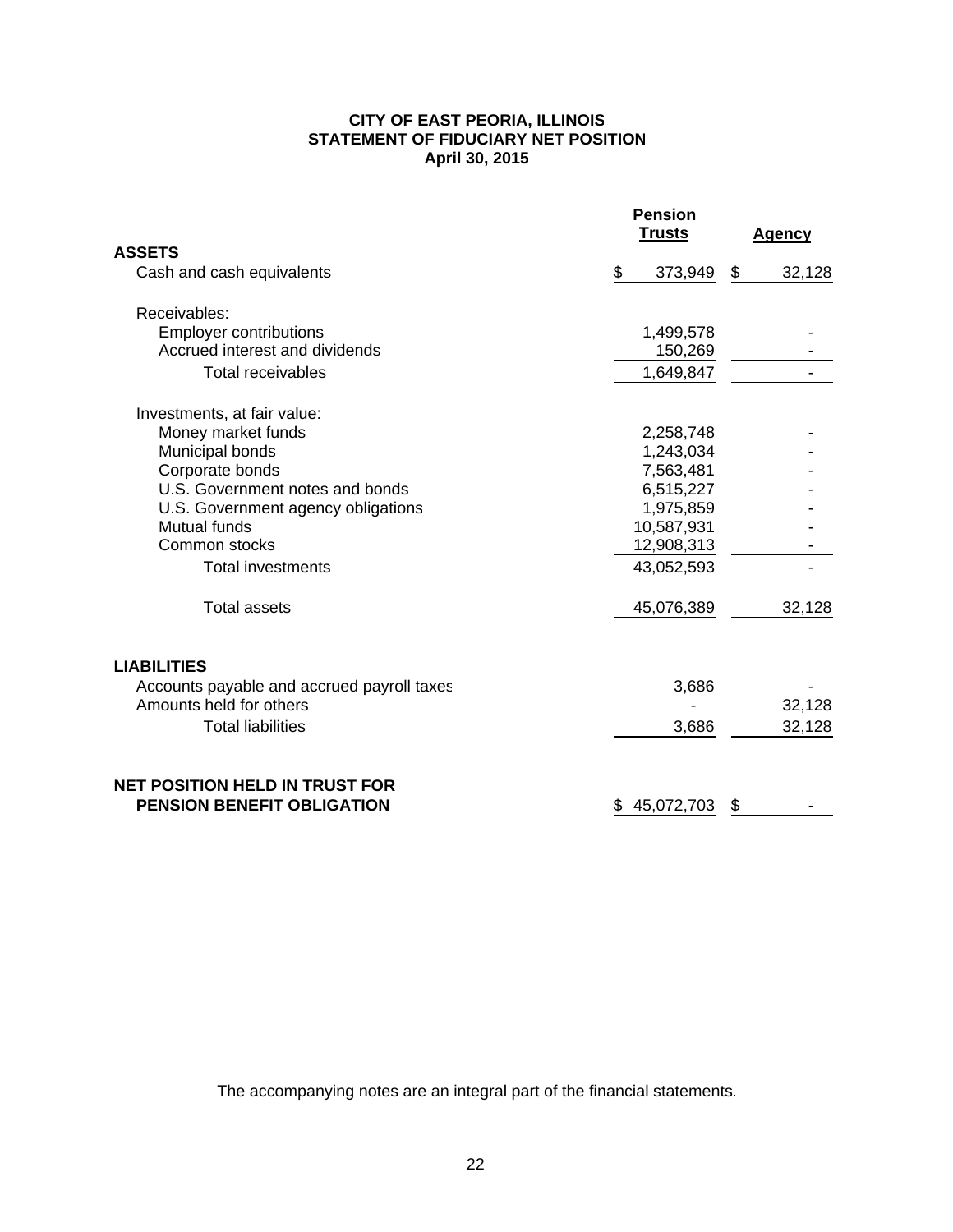## **CITY OF EAST PEORIA, ILLINOIS STATEMENT OF CHANGES IN FIDUCIARY NET POSITION PENSION TRUST FUNDS Year Ended April 30, 2015**

## **ADDITIONS**

| Contributions:                                |                  |
|-----------------------------------------------|------------------|
| Plan members' contributions                   | \$<br>693,626    |
| <b>Employer contributions</b>                 | 2,761,483        |
| <b>Total contributions</b>                    | 3,455,109        |
| Net investment income:                        |                  |
| Net appreciation in fair value of investments | 1,786,540        |
| Dividends and interest                        | 1,142,004        |
| Total investment income                       | 2,928,544        |
| Less investment expenses                      | 231,750          |
| Net investment income                         | 2,696,794        |
| <b>Total additions</b>                        | 6,151,903        |
| <b>DEDUCTIONS</b>                             |                  |
| Benefits paid                                 | 3,288,622        |
| Administrative expenses                       | 88,720           |
| <b>Total deductions</b>                       | 3,377,342        |
| Change in net position                        | 2,774,561        |
| NET POSITION HELD IN TRUST FOR BENEFITS       |                  |
| Beginning of year, as restated                | 42,298,142       |
| End of year                                   | \$<br>45,072,703 |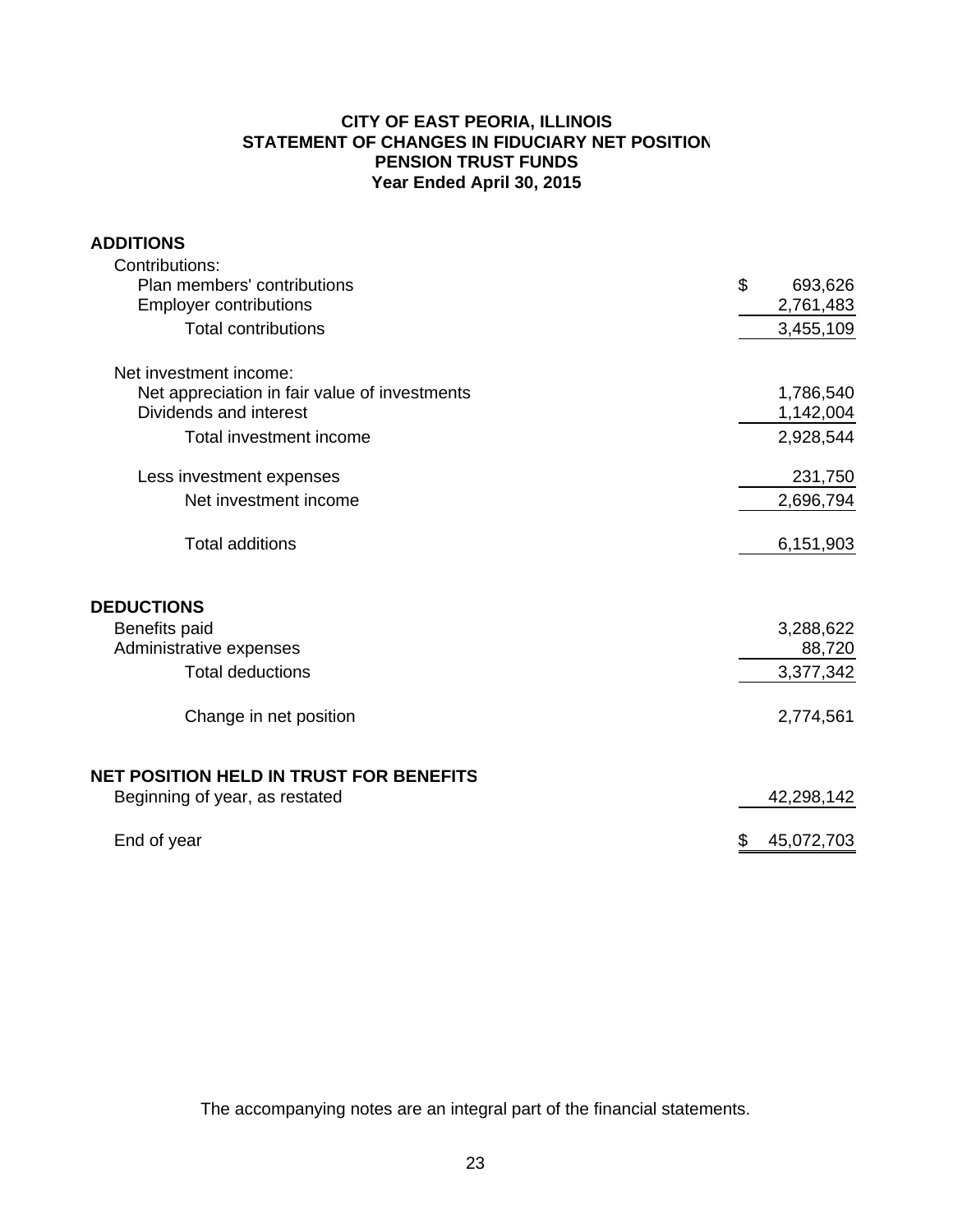## **NOTE 1 - NATURE OF OPERATIONS, REPORTING ENTITY, BASIS OF PRESENTATION, MEASUREMENT FOCUS AND BASIS OF ACCOUNTING AND SUMMARY OF SIGNIFICANT ACCOUNTING POLICIES**

#### **Nature of Operations**

The City of East Peoria, Illinois (City) is a municipality located in Central Illinois. Revenues are substantially generated as a result of taxes assessed and allocated to the City (examples would be property, sales, gaming, purchase and hotel), charges for services performed and governmental grants. Revenues are therefore dependent on the economy within the territorial boundaries of the City and nearby surrounding area and the appropriations of grant entitlements. Taxable industries within the area are primarily manufacturing and retail. The surrounding area has a substantial agricultural base. Additionally, there are large nonprofit employers such as hospitals and other local governments within the area.

The City provides many functions and services to citizens, including police, fire, sanitation, health and welfare, public works, community development and general administrative services.

#### **Reporting Entity**

For financial reporting purposes, in accordance with Section 2100 of the *Codification of Governmental Accounting and Financial Reporting Standards,* the City of East Peoria, Illinois, is a primary government in that it is a city with a separately elected governing body - one that is elected by the citizens in a general, popular election and is fiscally independent of other units of government.

With this criteria, the City has determined whether other entities are component units of the City. Component units are legally separate organizations for which the elected officials of the City of East Peoria are financially accountable. The City of East Peoria would be considered financially accountable if it appoints a voting majority of the organization's governing body and (1) it is able to impose its will (significantly influence the programs, projects, activities, or level of services performed or provided by the organization) on the organization or (2) there is a potential for the organization to provide specific financial benefits to, or impose specific financial burden on, the City of East Peoria (i.e., entitled to or can access the organization's resources, is legally obligated or has otherwise assumed the obligation to finance deficits of, or provide financial support to the organization). If an organization is fiscally dependent on the City of East Peoria, the City is considered financially accountable regardless of whether the organization has (1) a separately elected governing board, (2) a governing board appointed by a higher level of government, or (3) a jointly appointed board.

Blended component units, although legally separate entities, are, in substance, part of the City's operations and therefore data from these units are combined with data of the primary government. The discretely presented component unit is reported in a separate column/row in the government-wide statements to emphasize that it is legally separate from the government.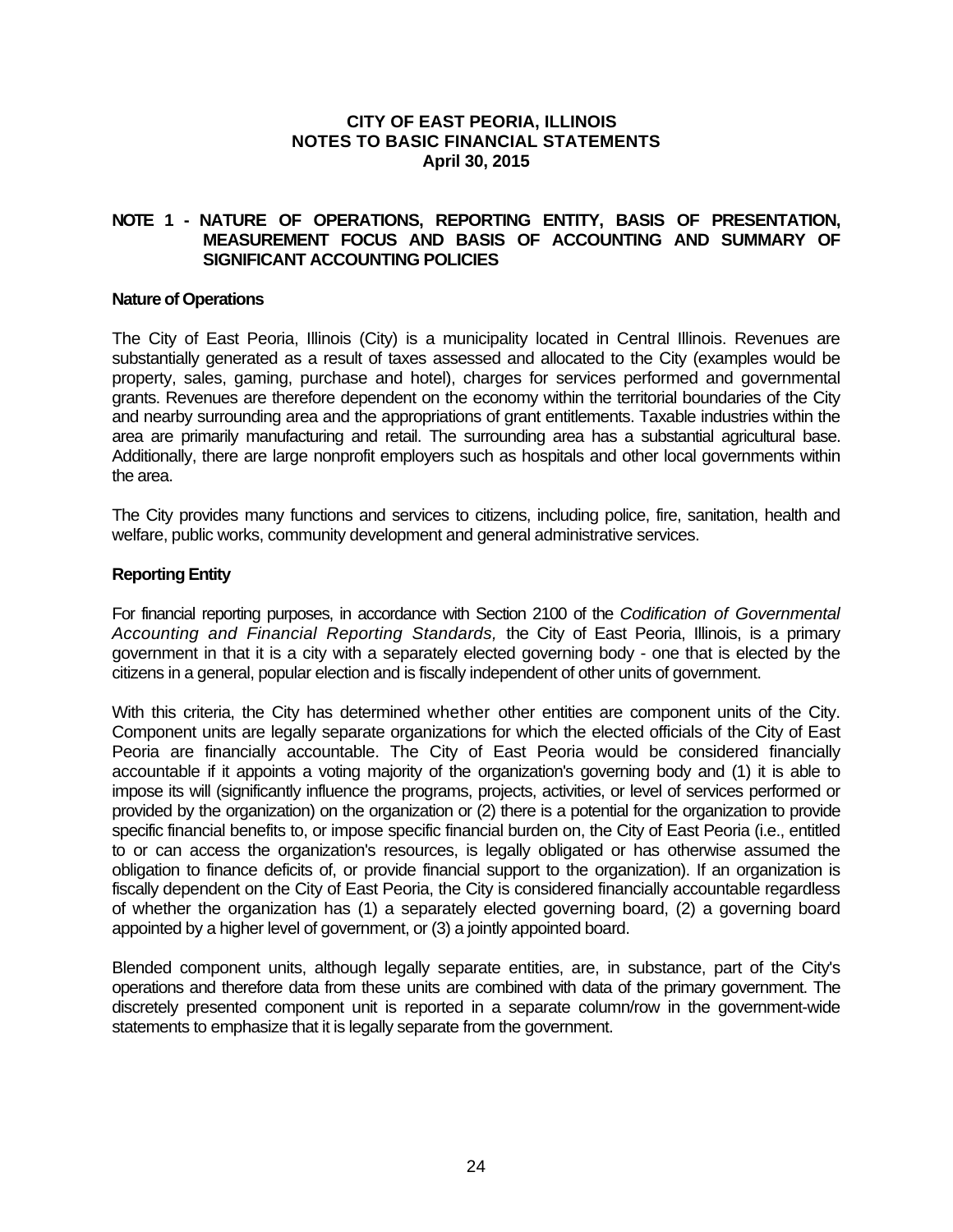#### **NOTE 1 - NATURE OF OPERATIONS, REPORTING ENTITY, BASIS OF PRESENTATION, MEASUREMENT FOCUS AND BASIS OF ACCOUNTING AND SUMMARY OF SIGNIFICANT ACCOUNTING POLICIES** (CONTINUED)

#### **Reporting Entity** (Continued)

City of East Peoria is not a component unit of any other entity. However, entities which meet criteria as a component unit of the City are as follows:

Fiduciary funds - City of East Peoria Police and Firefighter's Pension Funds: The Police and Firefighter's Pension Funds were established to provide retirement, death and disability payments to the police and firemen of the City or their beneficiaries. Each is a single-employer defined benefit pension plan. Contribution levels are mandated by Illinois Statutes and may be amended only by the Illinois legislature.

As the Pension Funds were created by City ordinance and due to the financial benefit of the City, the Police and Firefighters Pension Funds are reported as blended component units of the City.

The fiscal year-end for both the Police and Firefighter's Pension Funds is April 30 and both funds have been reflected as fiduciary funds in the financial statements.

Complete financial statements for each of these individual component units may be obtained at the following addresses:

Theresa L. Gualandi, Treasurer Theresa L. Gualandi, Treasurer 100 S. Main Street 100 S. Main Street East Peoria, Illinois 61611 **East Peoria, Illinois 61611** 

City of East Peoria Police Pension Fund City of East Peoria Firefighter's Pension Fund

Discretely presented component unit - East Peoria Mass Transit District: The East Peoria Mass Transit District was organized to provide bus transportation to the City of East Peoria, Illinois through a contractual agreement with the Greater Peoria Mass Transit District.

As the City appoints the voting majority of the District's board and is able to impose its will on the District, the District is reported as a discretely presented component unit of the City.

The fiscal year-end for the East Peoria Mass Transit District is June 30.

Complete financial statements for the District may be obtained at the following address:

East Peoria Mass Transit District 100 S. Main Street East Peoria, Illinois 61611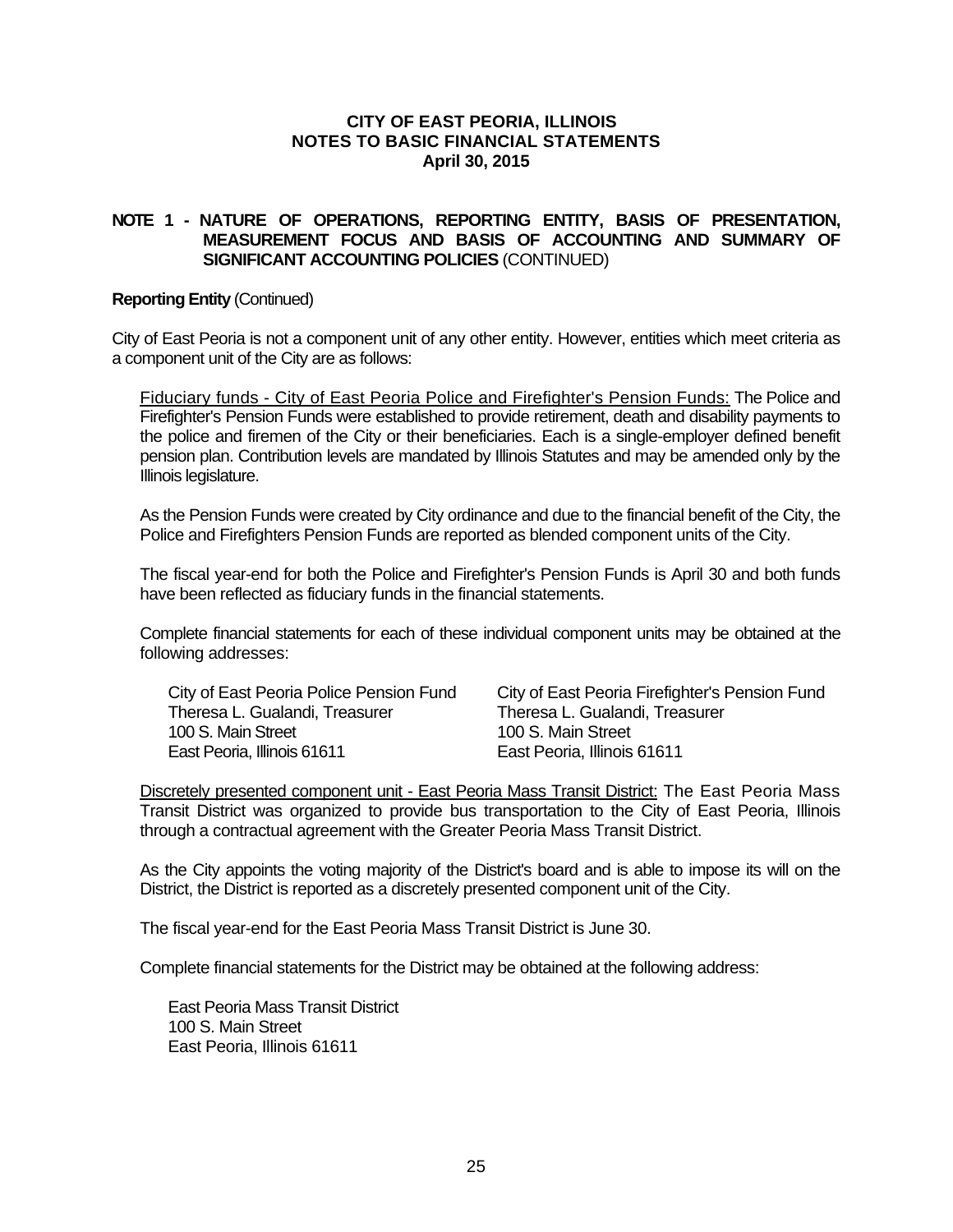## **NOTE 1 - NATURE OF OPERATIONS, REPORTING ENTITY, BASIS OF PRESENTATION, MEASUREMENT FOCUS AND BASIS OF ACCOUNTING AND SUMMARY OF SIGNIFICANT ACCOUNTING POLICIES** (CONTINUED)

#### **Basis of Presentation**

Government-wide and fund financial statements: The government-wide financial statements (i.e., the statement of net position, including the discretely presented component unit, and the statement of activities) report information on all of the nonfiduciary activities of the primary government and its component units. Governmental activities, which normally are supported by taxes and intergovernmental revenues, are reported separately from business-type activities, which rely to a significant extent on fees and charges for support. The primary government is reported separately from certain legally separate component units for which the primary government is financially accountable.

The statement of activities demonstrates the degree to which the direct expenses of a given function or segment are offset by program revenues. Direct expenses are those that are clearly identifiable with a specific function or segment. Program revenues include (1) charges to customers or applicants who purchase, use, or directly benefit from goods, services or privileges provided by a given function or segment and (2) grants and contributions that are restricted to meeting the operational or capital requirements of a particular function or segment. Taxes and other items not properly included among program revenues are reported instead as general revenues.

Separate financial statements are provided for governmental funds, proprietary funds, and fiduciary funds, even though the latter are excluded from the government-wide financial statements. Major individual governmental funds and major individual enterprise funds are reported as separate columns in the fund financial statements.

These financial statements have been prepared in conformity with the accounting principles generally accepted in the United States of America (GAAP) that apply to governmental units. The Governmental Accounting Standards Board (GASB) is the accepted standard-setting body for establishing governmental accounting and financial reporting principles.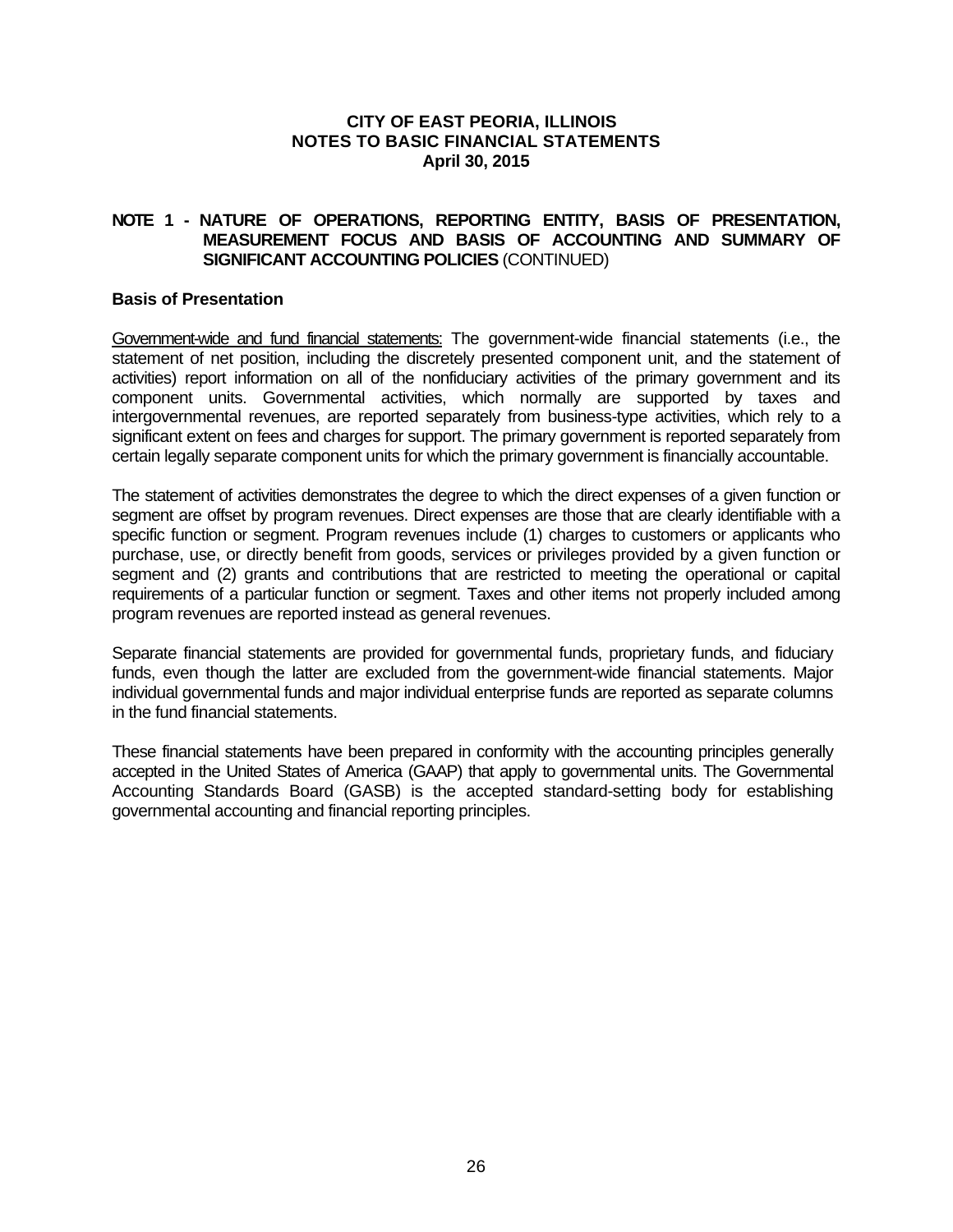## **NOTE 1 - NATURE OF OPERATIONS, REPORTING ENTITY, BASIS OF PRESENTATION, MEASUREMENT FOCUS AND BASIS OF ACCOUNTING AND SUMMARY OF SIGNIFICANT ACCOUNTING POLICIES** (CONTINUED)

#### **Measurement Focus and Basis of Accounting**

The government-wide financial statements are reported using the economic resources measurement focus and the accrual basis of accounting, as are the proprietary and fiduciary fund financial statements. The agency funds do not have a measurement focus as they are custodial in nature. Under the accrual basis of accounting, revenues are recorded when earned and expenses are recorded when a liability is incurred, regardless of the timing of related cash flows. Property taxes are recognized as revenues in the year for which they are levied for budgetary purposes. Grants and similar items are recognized as revenue as soon as all eligibility requirements imposed by the provider have been met.

Governmental fund financial statements are reported using the current financial resources measurement focus and the modified accrual basis of accounting. Revenues are recognized as soon as they are both measurable and available. Revenues are considered to be available when they are collectible within the current period or soon enough thereafter to pay liabilities of the current period. For this purpose, the government considers revenues to be available if they are collected within 60 days of the end of the current fiscal period. Other taxes and interest associated with the current fiscal period are all considered to be susceptible to accrual and so have been recognized as revenues of the current fiscal period. Only the portion of special assessments receivable due within the current fiscal period is considered to be susceptible to accrual as revenue of the current period. All other revenue items are considered to be measureable and available only when cash is received by the government. Expenditures generally are recorded when a liability is incurred, as under accrual accounting. However, debt service expenditures, claims and judgments are recorded only when payment is due.

The accounts of the City are organized on the basis of funds, each of which is considered to be a separate accounting entity. The operations of each fund are accounted for by providing a separate set of self-balancing accounts which comprise its assets, deferred outflows of resources, liabilities, deferred inflows of resources, fund balance/net position, revenues and expenditures/expenses.

**Governmental fund type:** Governmental Funds are those through which governmental functions of the City are financed. The acquisition, use and balances of the City's expendable resources and the related liabilities are accounted for through governmental funds. The City reports the following major governmental funds:

**General Fund:** The General Fund is the general operating fund of the City. All general tax revenues and other receipts that are not allocated by law or contractual agreement to some other fund are accounted for in this fund. This fund pays the general operating expenditures, the fixed charges and the capital improvement costs that are not paid through other funds.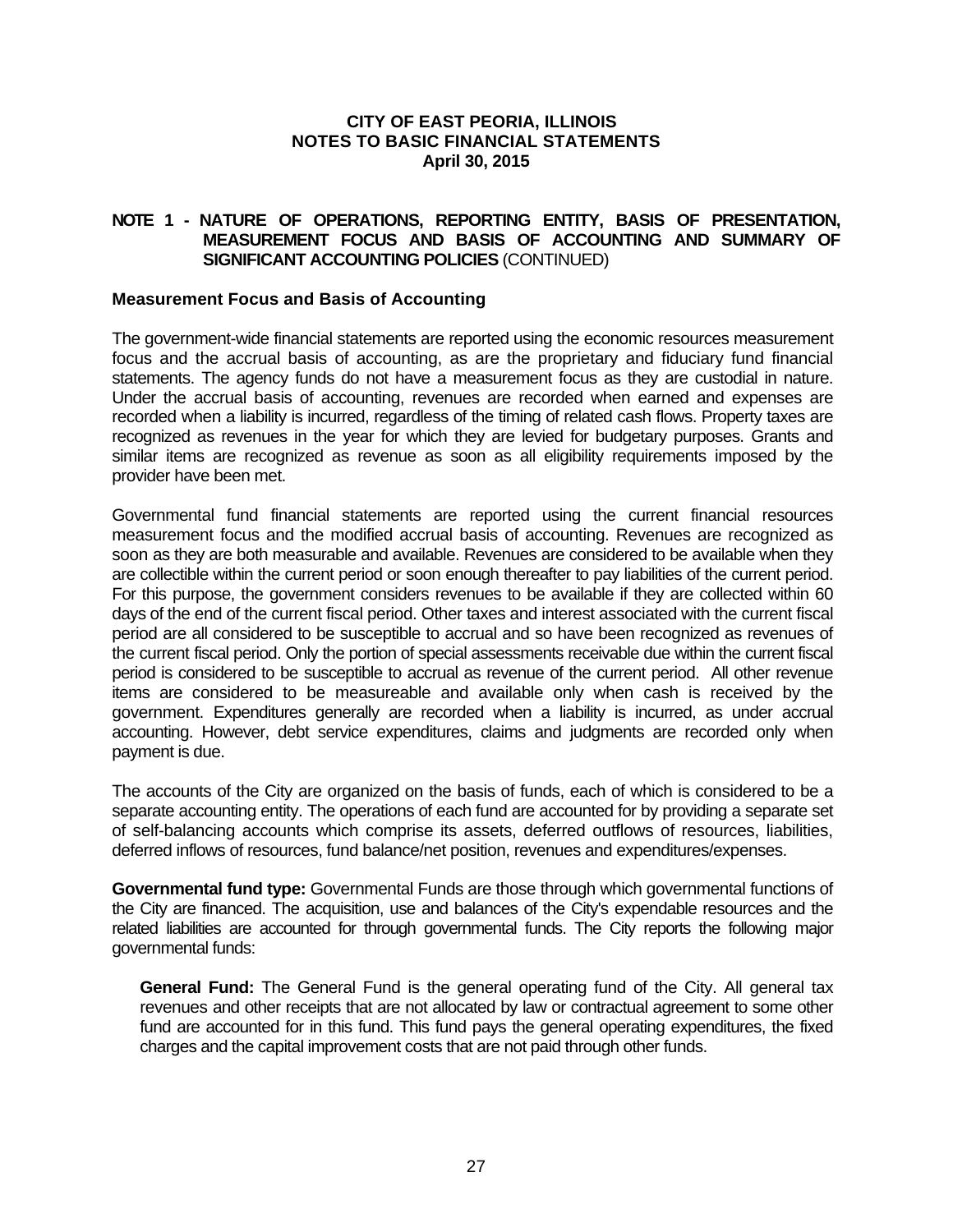## **NOTE 1 - NATURE OF OPERATIONS, REPORTING ENTITY, BASIS OF PRESENTATION, MEASUREMENT FOCUS AND BASIS OF ACCOUNTING AND SUMMARY OF SIGNIFICANT ACCOUNTING POLICIES** (CONTINUED)

#### **Measurement Focus and Basis of Accounting** (Continued)

**Riverboat Gaming Tax Fund (a special revenue fund):** This fund is used to collect and disburse riverboat gaming taxes. The gaming taxes are restricted for capital purposes.

**Special Tax Allocation Fund (a special revenue fund):** This fund is used to account for the activities of the various tax increment financing districts in the City.

**Capital Projects Fund (a capital projects fund):** This fund is used to account for development projects being carried out by the City. Such projects are financed by proceeds from general obligation bonds, loan proceeds and tax increment financing activities.

**Bond and Interest Fund (a debt service fund):** This fund is used to account for the accumulation of resources for, and the payment of, long-term debt principal, interest and related costs. The City has elected to report the bond and interest fund as a major fund for public interest purposes.

**Proprietary fund types:** Proprietary fund types are used to account for a government's ongoing organizations and activities which are similar to those often found in the private sector.

**Enterprise funds:** To account for operations financed and operated in a manner similar to private business enterprises where the intent of the governing body is the costs (expenses, including depreciation) of providing goods or services to the general public on a continuing basis be financed or recovered primarily through user charges.

The City reports the following major proprietary funds:

**Water and Sewer Fund:** The Water and Sewer Fund is used to account for the water and sewer services offered to the residents of the City.

**Eastport Marina Fund:** The marina accounts for the boating services offered to the public.

**Eastside Centre Fund:** The Eastside Centre accounts for the athletic events and health club memberships that are offered to the public.

Additionally, the City reports the following fund types:

**Internal Service Fund:** The Internal Service Fund is used by the City to account for employee health benefits, workers' compensation and general liability provided to other funds on a cost reimbursement basis.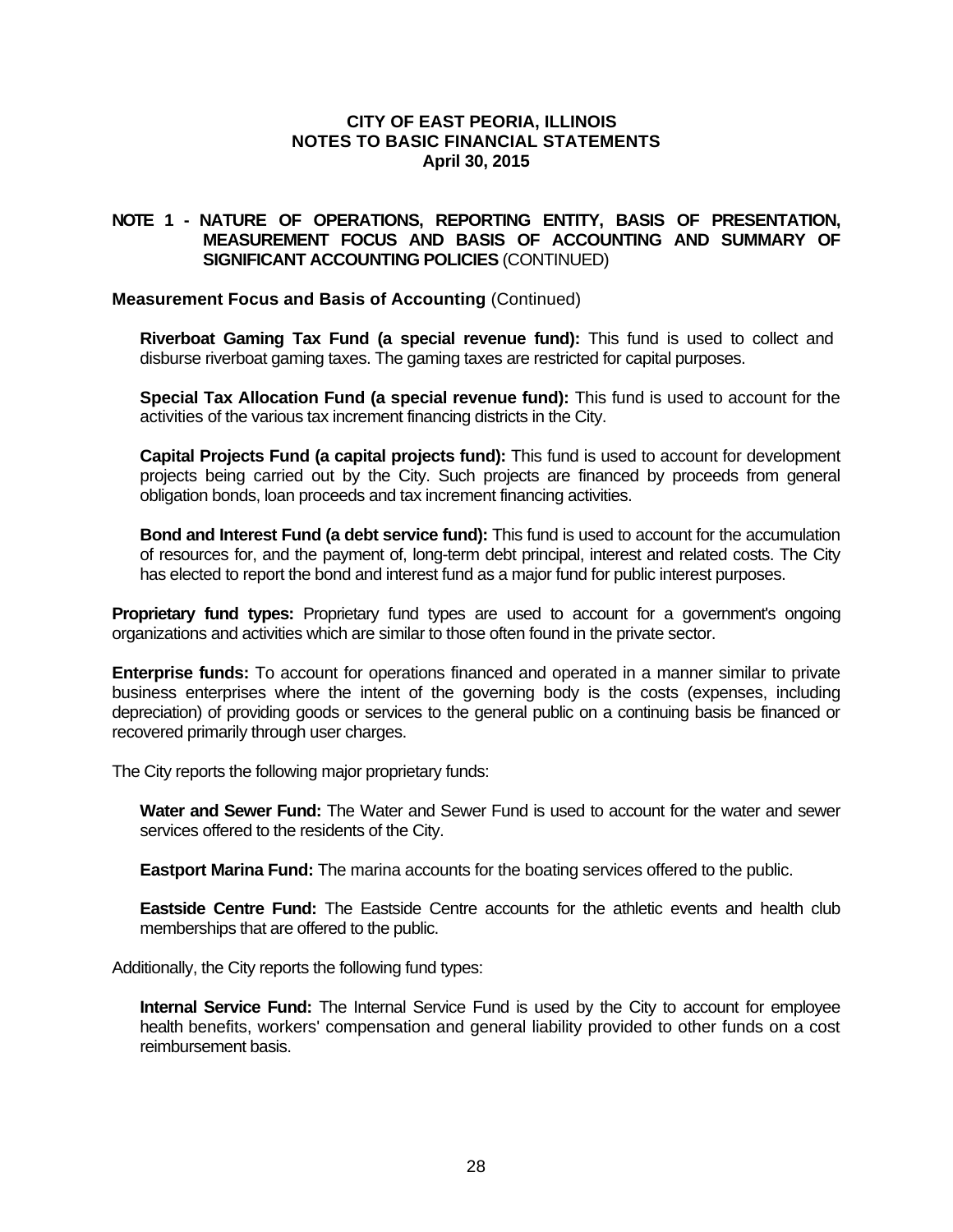## **NOTE 1 - NATURE OF OPERATIONS, REPORTING ENTITY, BASIS OF PRESENTATION, MEASUREMENT FOCUS AND BASIS OF ACCOUNTING AND SUMMARY OF SIGNIFICANT ACCOUNTING POLICIES** (CONTINUED)

#### **Measurement Focus and Basis of Accounting** (Continued)

**Pension Trust Funds:** The Pension Trust Funds account for the activities of the City of East Peoria Police and Firefighter's Pension Funds, which accumulate resources for retirement, death and disability benefits to the police and firemen of the City or their beneficiaries.

**Agency Funds:** The Agency Funds are utilized to account for monies and properties received and held by the City in a trustee or custodial capacity for other entities, such as employees, other governments or nonpublic organizations.

As a general rule, the effect of interfund activity has been eliminated from the government-wide financial statements.

Amounts reported as program revenues include (1) charges to customers or applicants for goods, services, or privileges provided, (2) operating grants and contributions, and (3) capital grants and contributions. Internally dedicated resources are reported as general revenues rather than as program revenues. Likewise, general revenues include all taxes.

Proprietary funds distinguish operating revenues and expenses from nonoperating items. Operating revenues and expenses generally result from providing services and producing and delivering goods in connection with a proprietary fund's principal on-going operations. Operating expense for enterprise funds and internal service funds include the cost of sales and services, administrative expenses, and depreciation on capital assets. All revenues and expenses not meeting this definition are reported as nonoperating revenues and expenses.

#### **Summary of Significant Accounting Policies**

**Property Taxes:** Property taxes attach as an enforceable lien on property as of January 1. The City's property tax is levied each year at the time the budget for the ensuing year is passed and is extended against the assessed valuation of the City on January 1. Taxes are due and payable in two installments in June and September at the County Collector's office. Sale of taxes on any uncollected amounts is prior to November 30. Distribution of prior levy year taxes to all taxing bodies, including City funds, is also made prior to November 30.

Property taxes reflected as revenues in the governmental fund financial statements for fiscal year 2015 represent the 2013 tax levy which was received by the City during the months of July 2014 through November 2014. The general property taxes receivable and the related deferred inflow of resources at April 30, 2015 are based on the City's 2014 extended tax levy.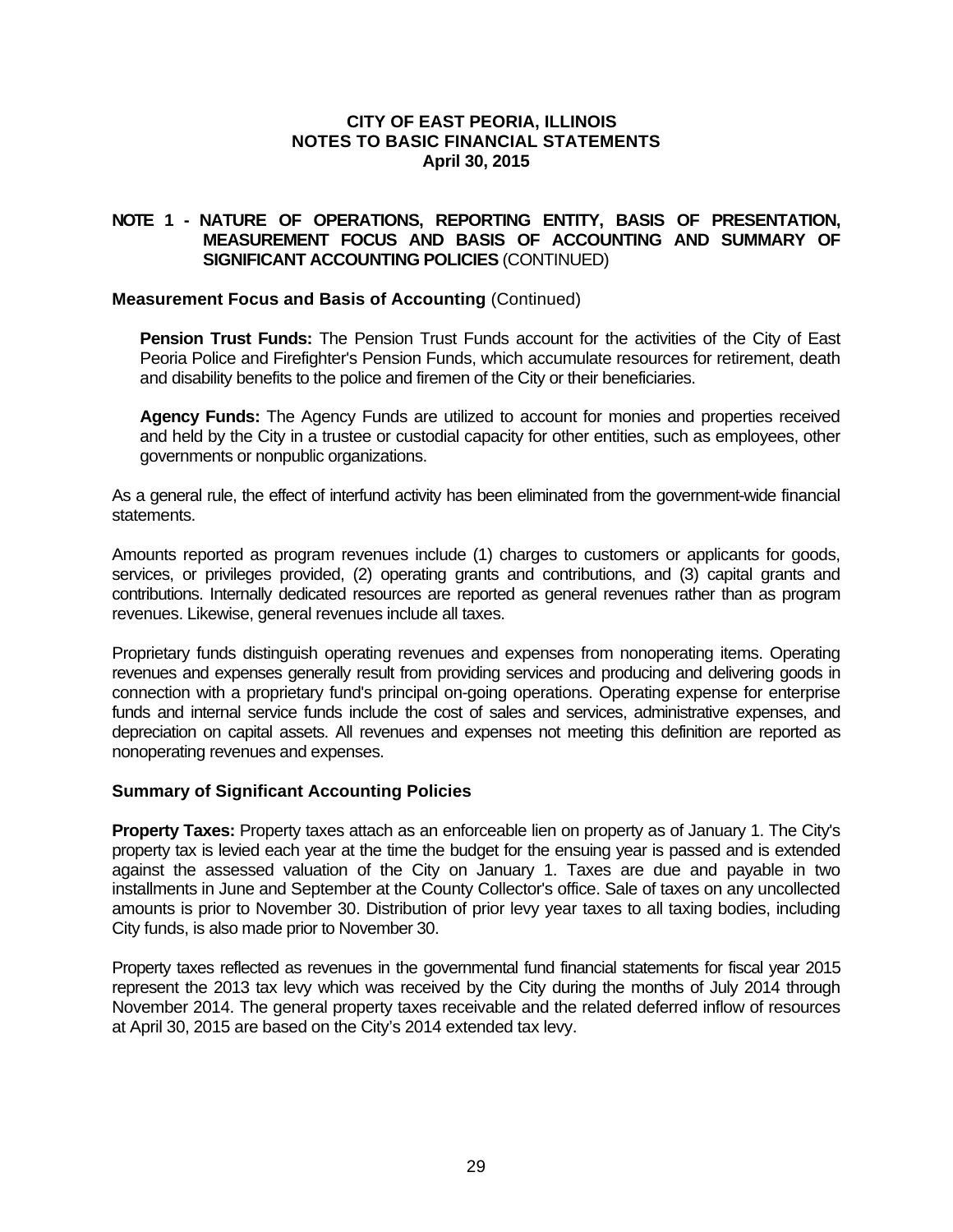## **NOTE 1 - NATURE OF OPERATIONS, REPORTING ENTITY, BASIS OF PRESENTATION, MEASUREMENT FOCUS AND BASIS OF ACCOUNTING AND SUMMARY OF SIGNIFICANT ACCOUNTING POLICIES** (CONTINUED)

#### **Summary of Significant Accounting Policies** (Continued)

**Cash and Cash Equivalents:** The City considers all liquid investments with a maturity date of three months or less when purchased to be cash equivalents. At April 30, 2015, no investments qualified as cash equivalents.

**Investments:** Investments are stated at fair value, which is based on quoted market prices, except money market investments and participating interest-earning investment contracts that have a remaining maturity at the time of purchase of one year or less, which are reported at amortized cost.

The City invests in an external investment pool not SEC-registered, the Illinois Funds Money Market Fund. The Illinois Funds Money Market Fund is regulated by the State Treasurer's Office. The fair value of the position in the external investment pool is recorded at amortized cost pursuant to Rule 2a-7 under the Investment Company Act of 1940.

**Interfund Transactions:** Transactions among City funds that would be treated as revenues and expenditures or expenses if they involved organizations external to City government are accounted for as revenues and expenditures or expenses in the funds involved.

Transactions which constitute reimbursements to a fund for expenditures initially made from it which are properly applicable to another fund are recorded as expenditures in the reimbursing fund and as reductions of expenditures in the reimbursed fund.

Transactions, which constitute the transfer of resources from a fund receiving revenues to a fund through which the revenues are to be expended, are separately reported in the respective funds' operating statements.

Activity between funds that is representative of lending/borrowing arrangements at the end of the fiscal year is referred to as "due to/from other funds." Any residual balances outstanding between the governmental activities and business-type activities are reported in the government-wide financial statements as "internal balances."

Noncurrent portions of long-term inter-fund loan receivables are reported as advances within the governmental funds and are offset equally by a nonspendable or restricted fund balance which indicates they do not constitute expendable available financial resources and, therefore, are not available for appropriation.

**Inventory:** Inventories are stated at the lower of cost or market with cost determined on a first-in, first-out (FIFO) basis.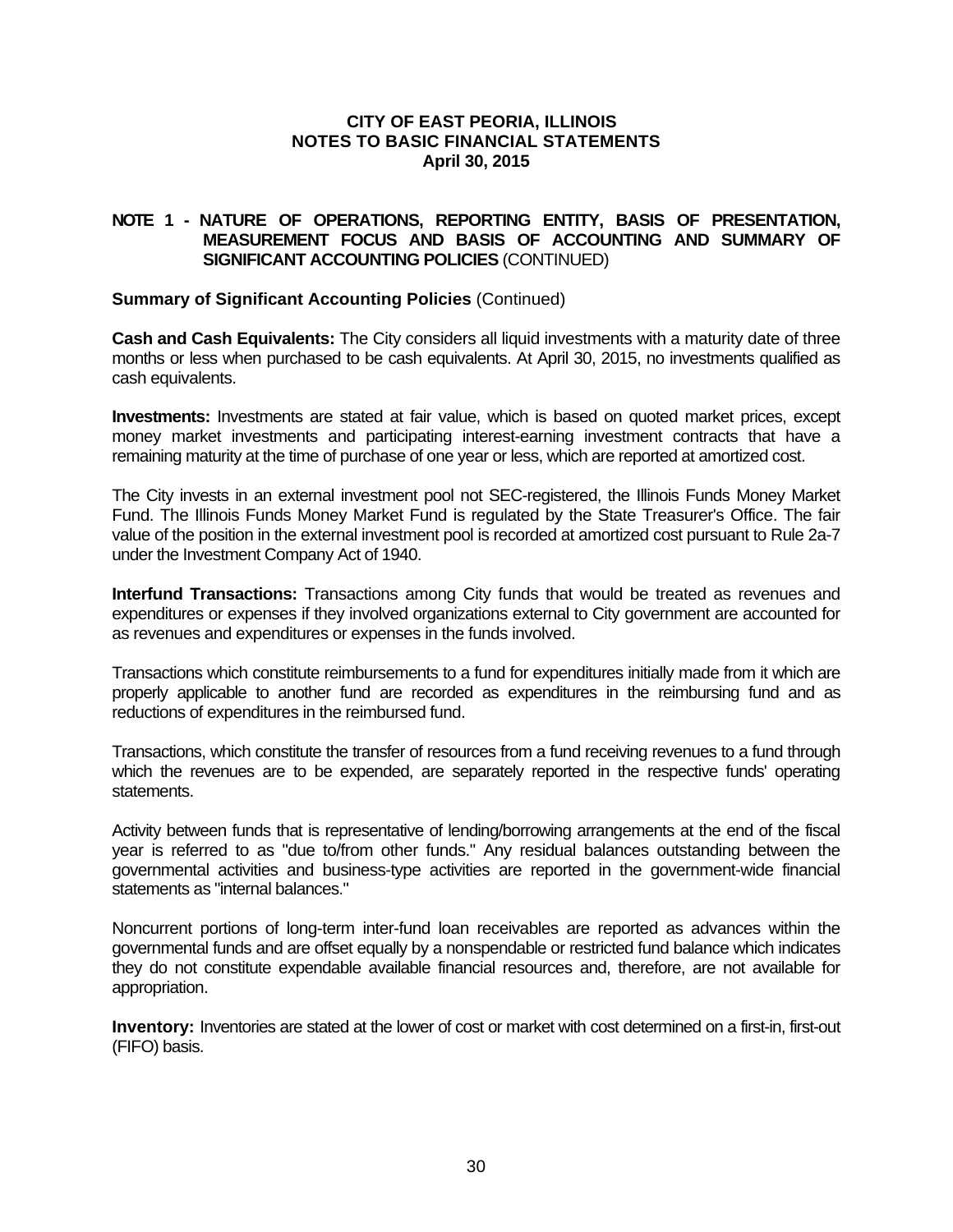## **NOTE 1 - NATURE OF OPERATIONS, REPORTING ENTITY, BASIS OF PRESENTATION, MEASUREMENT FOCUS AND BASIS OF ACCOUNTING AND SUMMARY OF SIGNIFICANT ACCOUNTING POLICIES** (CONTINUED)

#### **Summary of Significant Accounting Policies** (Continued)

**Capital assets:** Capital assets, which include property, plant, equipment, and infrastructure assets (e.g., roads, bridges, sidewalks, and similar items), are reported in the City's government-wide financial statements. Capital assets are defined by the City as assets with an initial, individual cost of more than \$2,500, except for assets for the Water and Sewer Fund, which uses a threshold of \$5,000 on an initial useful life of one year or greater. Capital assets are recorded at historical cost or estimated historical cost if purchased or constructed.

The costs of normal maintenance and repairs that do not add to the value of the asset or materially extend asset lives are not capitalized. Major outlays for capital assets and improvements are capitalized as projects are constructed. Interest incurred, net of investment income on project specific debt service expenditures, is included as part of the capitalized value of the assets constructed in the enterprise funds. There was no interest capitalized for the year ended April 30, 2015.

Depreciation of capital assets is computed on the straight-line method over the following estimated useful lives:

| Land improvements                 | 20 - 50 years  |
|-----------------------------------|----------------|
| <b>Buildings</b>                  | 10 - 50 years  |
| Machinery, equipment and vehicles | $5 - 20$ years |
| Infrastructure                    | 20 - 100 years |

**Unearned revenue:** Unearned revenue arises when assets are recognized before revenue recognition criteria has been satisfied.

**Deferred outflows of resources:** In addition to assets, the statement of net position will sometimes report a separate section for deferred outflows of resources. This separate financial statement element, deferred outflows of resources, represents a consumption of net position that applies to a future period(s) and so will not be recognized as an outflow of resources (expense/expenditure) until then. The City only has one item that qualifies for reporting in this category. It is the deferred charge on refunding reported in the government-wide and proprietary funds statement of net position. A deferred charge on refunding results from the difference in the carrying value of refunded debt and its reacquisition price. This amount is deferred and amortized over the shorter of the life of the refunded or refunding debt.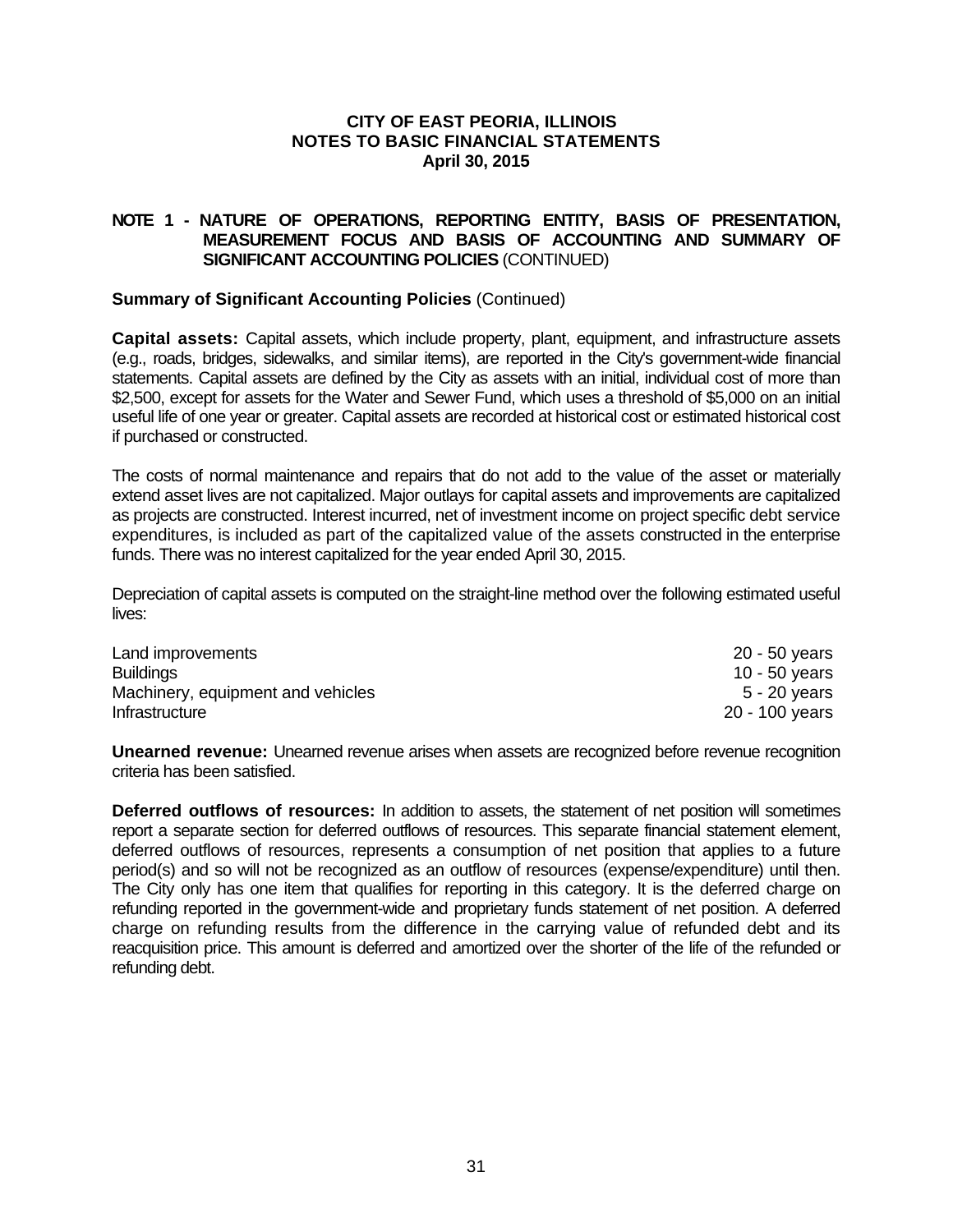## **NOTE 1 - NATURE OF OPERATIONS, REPORTING ENTITY, BASIS OF PRESENTATION, MEASUREMENT FOCUS AND BASIS OF ACCOUNTING AND SUMMARY OF SIGNIFICANT ACCOUNTING POLICIES** (CONTINUED)

#### **Summary of Significant Accounting Policies** (Continued)

**Deferred inflows of resources:** In addition to liabilities, the statement of net position and balance sheet will sometimes report a separate section for deferred inflows of resources. This separate financial statement element, deferred inflows of resources, represents an acquisition of net position that applies to a future period(s) and so will not be recognized as an inflow of resources (revenue) until that time. The governmental funds report unavailable revenues from several sources: property taxes, other taxes, capital lease receivable, notes receivable, other and special assessments. These amounts are deferred and recognized as an inflow of resources in the period that the amounts become available. In the City's government-wide statements, only the property tax revenues remain under the full accrual basis of accounting and will become an inflow in the year for which they are levied and budgeted for.

**Compensated absences - primary government:** City employees eam vacation throughout the year based upon their anniversary date, and must use the days earned in the same anniversary year within one month after their anniversary date, unless prior approval from a department head is received. Any unused vacation time is payable to employees upon termination. Employees can accumulate ten days of sick leave per year and sick leave is carried over to the following year. Accumulated sick pay is paid out upon retirement to a maximum of 60 days or 120 days for department heads and union personnel.

All compensated absences are accrued when incurred in the government-wide, proprietary and fiduciary fund financial statements. A liability for these amounts is reported in governmental funds only if they have matured, for example, as a result of employee resignations and retirements.

**Long-term liabilities:** In the government-wide financial statements and proprietary fund types in fund financial statements, long-term debt and other long-term obligations are reported as liabilities in the applicable governmental activities, business-type activities or proprietary fund statement of net position. Bond premiums and discounts are deferred and amortized over the life of the bonds, using the effective interest method. Bonds payable are reported net of the applicable bond premium or discount. Bond issuance costs are recorded as a nonoperating expense when incurred.

In the fund financial statements, governmental fund types recognize bond premiums and discounts during the current period. The face amount of debt issued is reported as other financing sources. Premiums received on debt issuances are reported as other financing sources while discounts on debt issuances are reported as other financing uses. Bond issuance costs are recorded as debt service expenditures when incurred.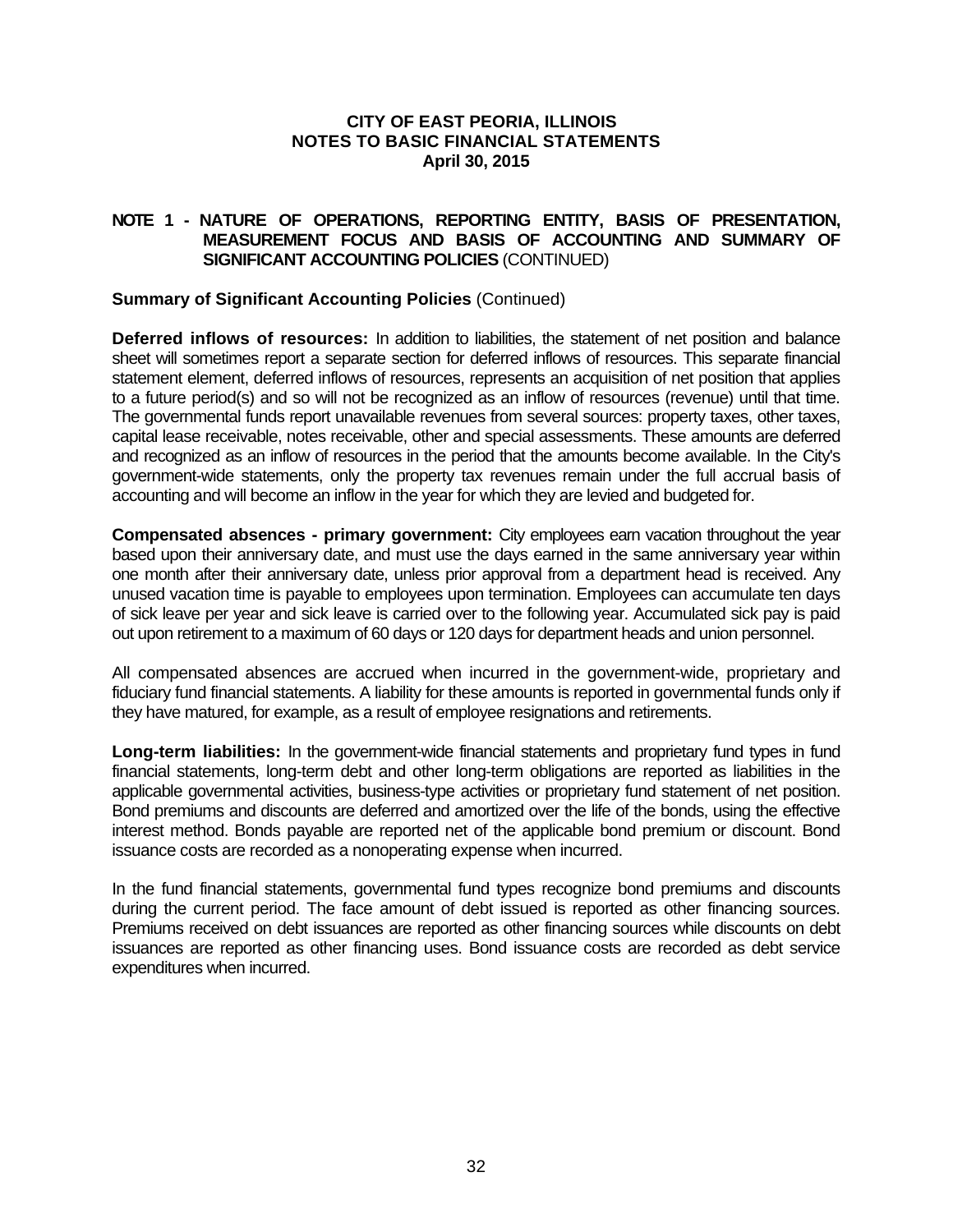## **NOTE 1 - NATURE OF OPERATIONS, REPORTING ENTITY, BASIS OF PRESENTATION, MEASUREMENT FOCUS AND BASIS OF ACCOUNTING AND SUMMARY OF SIGNIFICANT ACCOUNTING POLICIES** (CONTINUED)

#### **Summary of Significant Accounting Policies** (Continued)

**Fund balance:** In the governmental fund financial statements, fund balances are classified as follows:

Nonspendable: Amounts which cannot be spent either because they are in a nonspendable form or because they are legally or contractually required to be maintained intact.

Restricted: Amounts restricted to specific purposes when constraints placed on the use of the resources are either externally imposed by creditors, grantors or state or federal laws or imposed by law through constitutional provisions or enabling legislation.

Committed: Amounts which can be used only for specific purposes pursuant to constraints formally imposed by the City Council through resolution approved prior to year-end. Those committed amounts cannot be used for any other purpose unless the City Council removes or changes the specified use by taking the same action it employed to commit those amounts.

Assigned: Amounts constrained by the City's intent to use them for a specific purpose. The authority to assign fund balance has been delegated by the City Council to the Treasurer/Comptroller.

Unassigned: All amounts not included in other spendable classifications. The General Fund is the only fund that would report a positive amount in unassigned fund balance. Residual deficit amounts of other governmental funds would also be reported as unassigned.

When an expenditure is incurred in governmental funds which can be paid using either restricted or unrestricted resources, the City's procedure is to pay the expenditure from restricted fund balance and then from less-restrictive classifications - committed, assigned and then unassigned fund balances.

**Net position:** Represents the difference between assets plus deferred outflows of resources and liabilities plus deferred inflows of resources. Net investment in capital assets consists of capital assets, net of accumulated depreciation, reduced by the outstanding balances of any borrowings used for the acquisition, construction or improvement of those assets. Net investment in capital assets excludes unspent debt proceeds. Unspent debt proceeds (which includes proceeds reserved for debt retirement) for the Capital Projects Fund and Bond and Interest Fund were \$1,070,000 and \$134,170, respectively. Net position is reported as restricted when there are limitations imposed on its use through enabling legislation or through external restrictions imposed by creditors, grantors or laws or regulations of other governments.

Net position by enabling legislation includes \$18,666 for audit, \$272,362 for employee benefits, \$33,638 for sewer chlorination, \$27,052,721 for capital improvements and equipment, and \$24,822 for emergency services.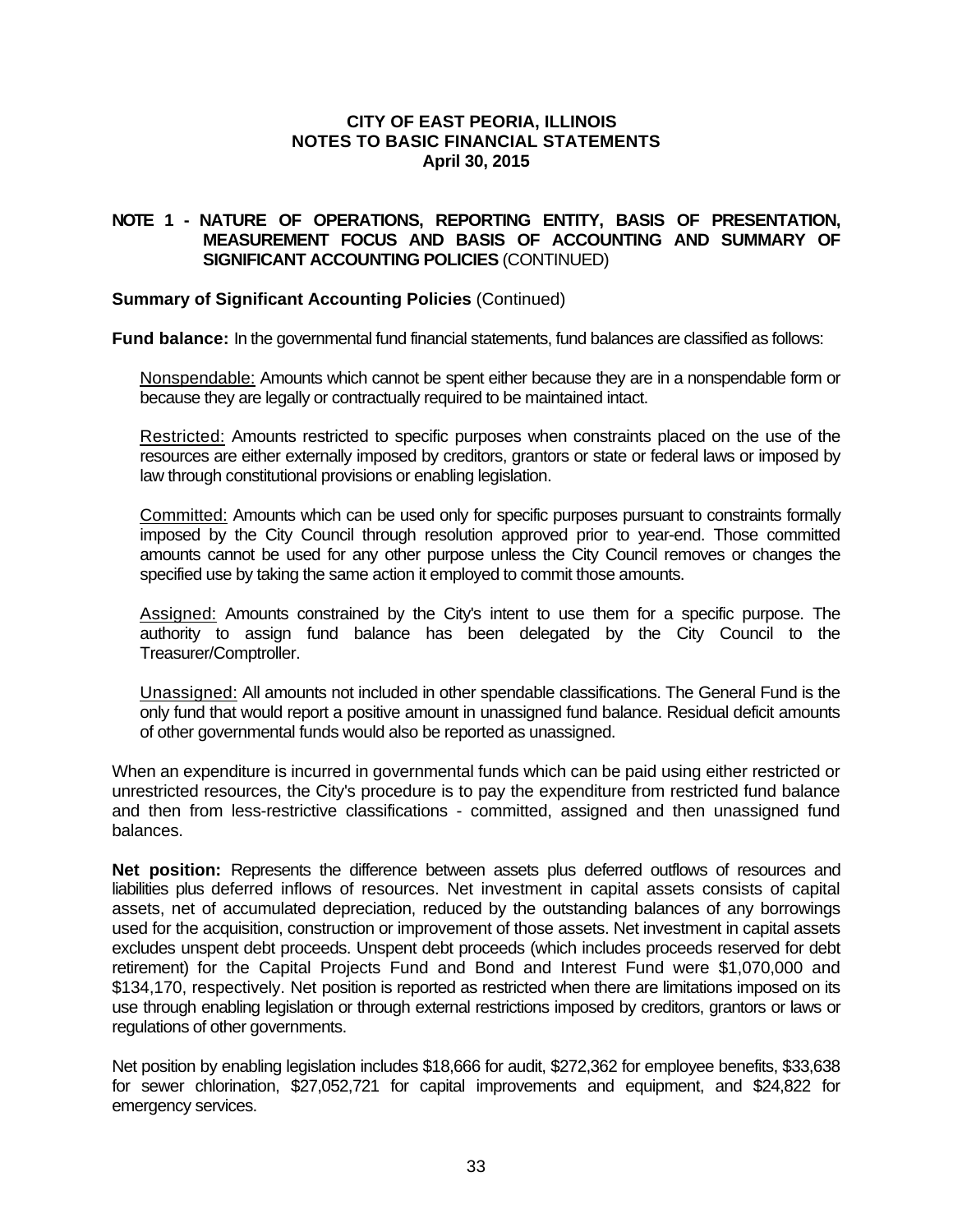### **NOTE 1 - NATURE OF OPERATIONS, REPORTING ENTITY, BASIS OF PRESENTATION, MEASUREMENT FOCUS AND BASIS OF ACCOUNTING AND SUMMARY OF SIGNIFICANT ACCOUNTING POLICIES** (CONTINUED)

### **Summary of Significant Accounting Policies** (Continued)

The City first applies restricted resources when an expense is incurred for purposes for which both restricted and unrestricted net position are available.

**Use of estimates:** The preparation of financial statements in conformity with generally accepted accounting principles requires management to make estimates and assumptions that affect the reported amounts of assets and liabilities and disclosure of contingent assets and liabilities at the date of the financial statements and the reported amounts of revenues and expenses during the reporting period. Actual results could differ from those estimates. Material estimates that are particularly susceptible to significant change in the near term relate to the determination of liabilities for accrued health claims, IMRF pension obligations and other postemployment benefits obligations.

### **NOTE 2 - RESTRICTED ASSETS, PRIMARY GOVERNMENT**

In accordance with the appropriate bond ordinances, restricted assets represent assets the City has set aside to meet all required payments for debt principal and interest. The restricted assets also include the amount of bond proceeds not spent on the project as of year-end.

### **NOTE 3 - CASH AND INVESTMENTS**

Authorized investments: According to the City's investment policy and state statute, the City is authorized to invest in obligations of the U.S. Treasury, agencies and instrumentalities, certificates of deposit covered by federal depository insurance, certificates of deposit collateralized by obligations of the U.S. treasury or agencies, the Illinois funds and municipal securities rated AA or better by Standard & Poor's Corporation or Aa or better by Moody's bond ratings.

As of April 30, 2015, the City had the following cash and investments:

| <b>Total</b>                                                | \$61,429,008 |
|-------------------------------------------------------------|--------------|
| <b>Investments - Fiduciary Funds</b>                        | 43,052,593   |
| Cash and cash equivalents - Fiduciary Funds                 | 406.077      |
| Restricted cash and investments - Statement of Net Position | 7.434.864    |
| Cash and investments - Statement of Net Position            | \$10,535,474 |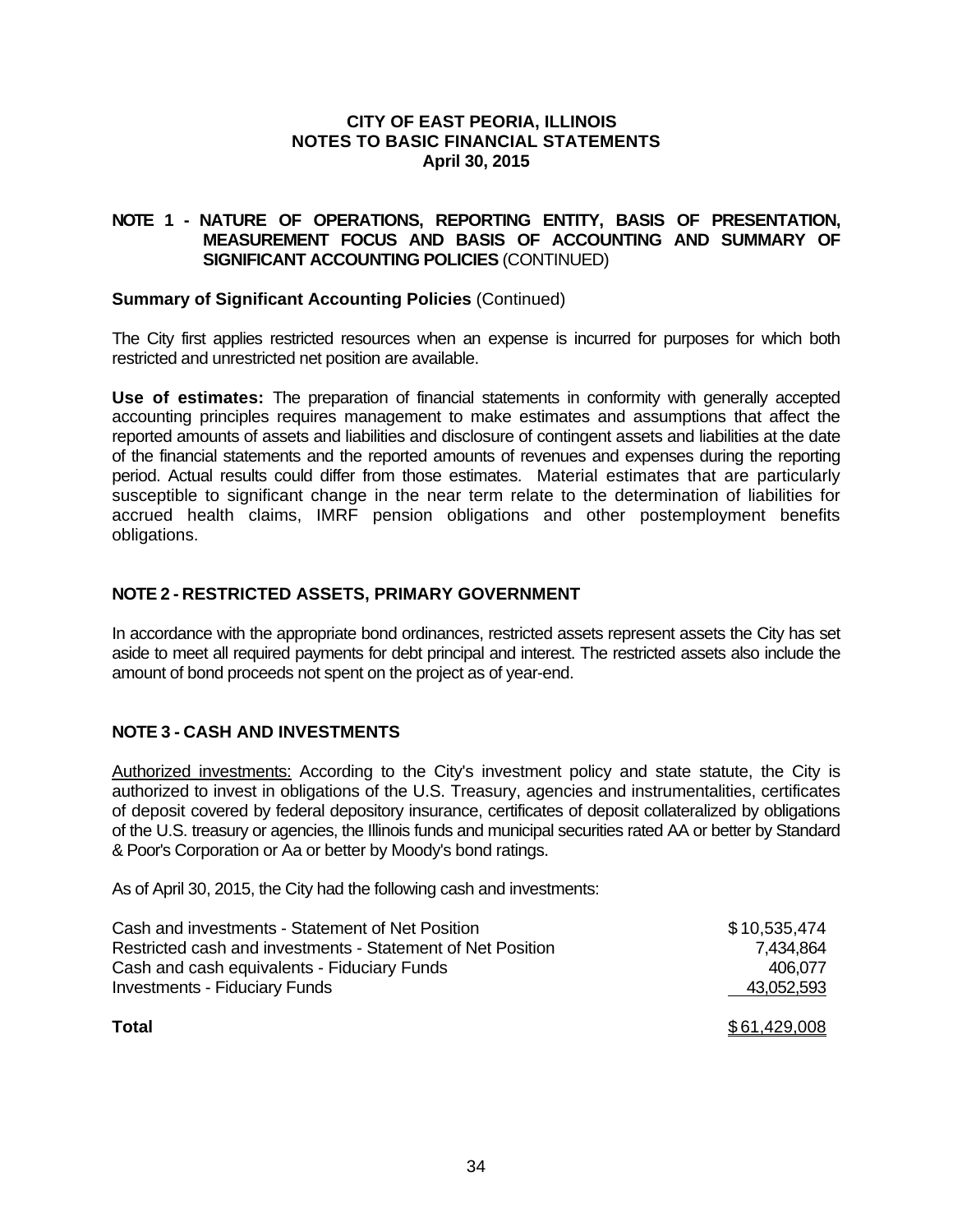### **NOTE 3 - CASH AND INVESTMENTS** (CONTINUED)

| <b>Deposits</b>                            | \$13,817,502 |
|--------------------------------------------|--------------|
| Illinois Funds Money Market Fund           | 2,148,370    |
| Mutual Funds                               | 5.464        |
| <b>FNMA Investments</b>                    | 1,999,002    |
| Cash held by Fiduciary Funds               | 406.077      |
| <b>Investments held by Fiduciary Funds</b> | 43,052,593   |
|                                            |              |

#### **Total primary government 1999 1999 1999 1999 1999 1999 1999 1999 1999 1999 1999 1999 1999 1999 1999 1999 1999 1999 1999 1999 1999 1999 1999 1999 1999 1999 1999 1999**

Custodial credit risk, deposits: Custodial credit risk is the risk that in the event of a bank failure, the City's deposits may not be returned to it. The City does not have a deposit policy for custodial credit risk. As of April 30, 2015, \$311,923 of the City's bank balance of \$15,183,376 was exposed to custodial credit risk.

Custodial credit risk, investments: Custodial credit risk for investments is the risk that in the event of the failure of the counterparty to a transaction, a government will not be able to recover the value of its investments or collateral securities that are in the possession of another party. As of April 30, 2015, the City's investments were not exposed to custodial credit risk.

Interest rate risk: Interest rate risk is the risk that changes in interest rates will adversely affect the fair value of an investment. Investments held for longer periods are subject to increased risk of adverse interest rate changes. The City does not have a formal policy that limits investment maturities as a means of managing its exposure to fair value losses arising from increasing interest rates.

As of April 30, 2015, the City had the following investments and maturities:

|                                                       | <b>Fair Value</b>  | Investment<br><b>Maturities</b><br>(In Years)<br><b>Less Than 1</b> |
|-------------------------------------------------------|--------------------|---------------------------------------------------------------------|
| Illinois Funds Money Market Fund<br>U.S. Agency, FNMA | 1,999,002          | $$2,148,370$ $$2,148,370$<br>1,999,002                              |
|                                                       | <u>\$4,147,372</u> | \$4,147,372                                                         |

Concentration of credit risk: It is the policy of the City to diversify its investment portfolio. Investments shall be diversified to eliminate the risk of loss resulting in over concentration in a specific maturity, issuer or class of securities. As of April 30, 2015, more than 5 percent of the City's investments are in FNMA securities. These securities represents 48 percent of the City's total investments.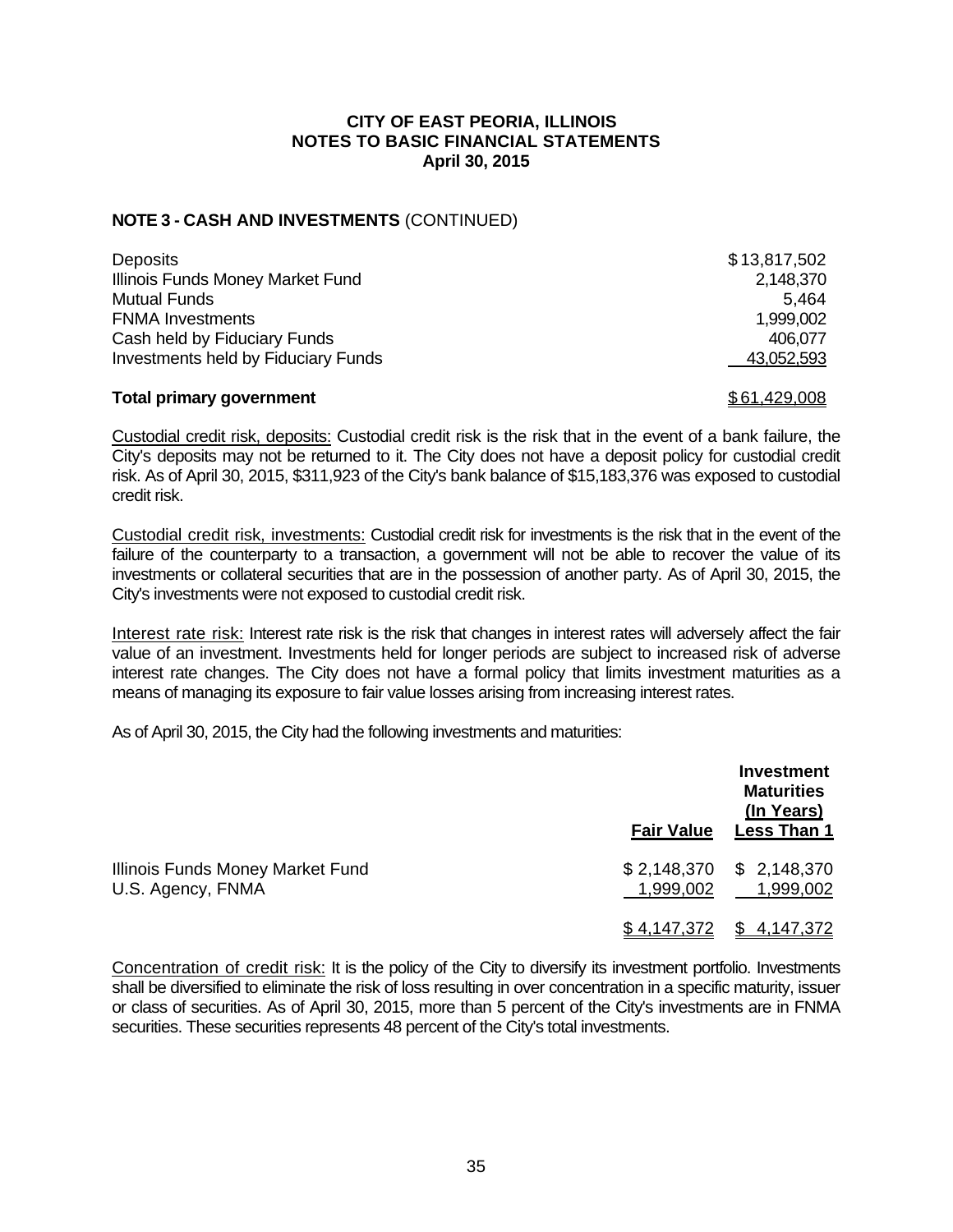### **NOTE 3 - CASH AND INVESTMENTS** (CONTINUED)

Credit risk: Credit risk is the risk that an issuer or other counterparty to a debt investment will not fulfill its obligations. The City has no investment policy that would further limit its investment choices. The Illinois Funds are State approved, professionally managed investment funds which enable municipalities in Illinois to pool available funds for investment in various state approved investments. The fair value of the City's position in the pool is recorded at amortized cost pursuant to Rule 2a-7 under the Investment Company Act of 1940. As of April 30, 2015, the City's investments were rated as follows:

| <b>Investment Type</b>           | Moody's<br>Investor's<br><b>Service</b> | <b>Standard</b><br>& Poor's |  |
|----------------------------------|-----------------------------------------|-----------------------------|--|
| Illinois Funds Money Market Fund | <b>Not Rated</b>                        | AAAm                        |  |
| <b>FNMA</b>                      | Aaa                                     | AA+                         |  |

Cash and investments, pension trust funds (the fund): The pension trust funds may invest funds as authorized by the Illinois Pension Code, generally in obligations of the United States, the State of Illinois and its local districts, certain insurance contracts, insured deposits of federal and state saving and loans, banks, and credit unions, and certain common preferred stocks.

Deposits: Custodial credit risk for deposits is the risk that in the event of a bank failure, the Fund's deposits may not be returned or the Fund will not be able to recover collateral securities in the possession of an outside party. The Fund's deposit policy provides that all deposits be guaranteed by the U.S. Government, insured by the Federal Deposit Insurance Corporation (FDIC) or fully collateralized with securities held by the Fund or its agent in the Fund's name or by its counterparty's trust department or agent in the Fund's name.

As of April 30, 2015, none of the deposits of the City of East Peoria Police Pension and the City of East Peoria Firefighter's Pension Plans were exposed to custodial credit risk.

Investments: As of April 30, 2015, the Police Pension Fund had the following investments:

| <b>Type of Investment</b>        | <b>Fair Value/</b><br>Carrying<br>Amount | Average<br><b>Credit Quality/</b><br>Ratings (1) | Weighted<br>to Maturity (2) | <b>Average Years Concentration</b><br>Percentage |
|----------------------------------|------------------------------------------|--------------------------------------------------|-----------------------------|--------------------------------------------------|
| U.S. Government notes and bonds, |                                          |                                                  |                             |                                                  |
| explicitly guaranteed            | \$<br>3,851,459                          | N/A                                              | 11.50                       | 16%                                              |
| U.S. Government agencies         | 1,251,787                                | Aaa                                              | 1.93                        | 5                                                |
| Money market                     | 920,259                                  | N/A                                              |                             | 4                                                |
| Municipal bonds                  | 864,348                                  | Aaa to Aa2                                       | 8.57                        | 4                                                |
| Corporate bonds                  | 5,326,301                                | Aaa to Bbb                                       | 7.80                        | 22                                               |
| Common stocks                    | 9,514,575                                | N/A                                              | N/A                         | 39                                               |
| Mutual funds, equities           | 2,504,654                                | N/A                                              | N/A                         | 10                                               |
| <b>Total investments</b>         | <u>\$24,233,383</u>                      |                                                  |                             |                                                  |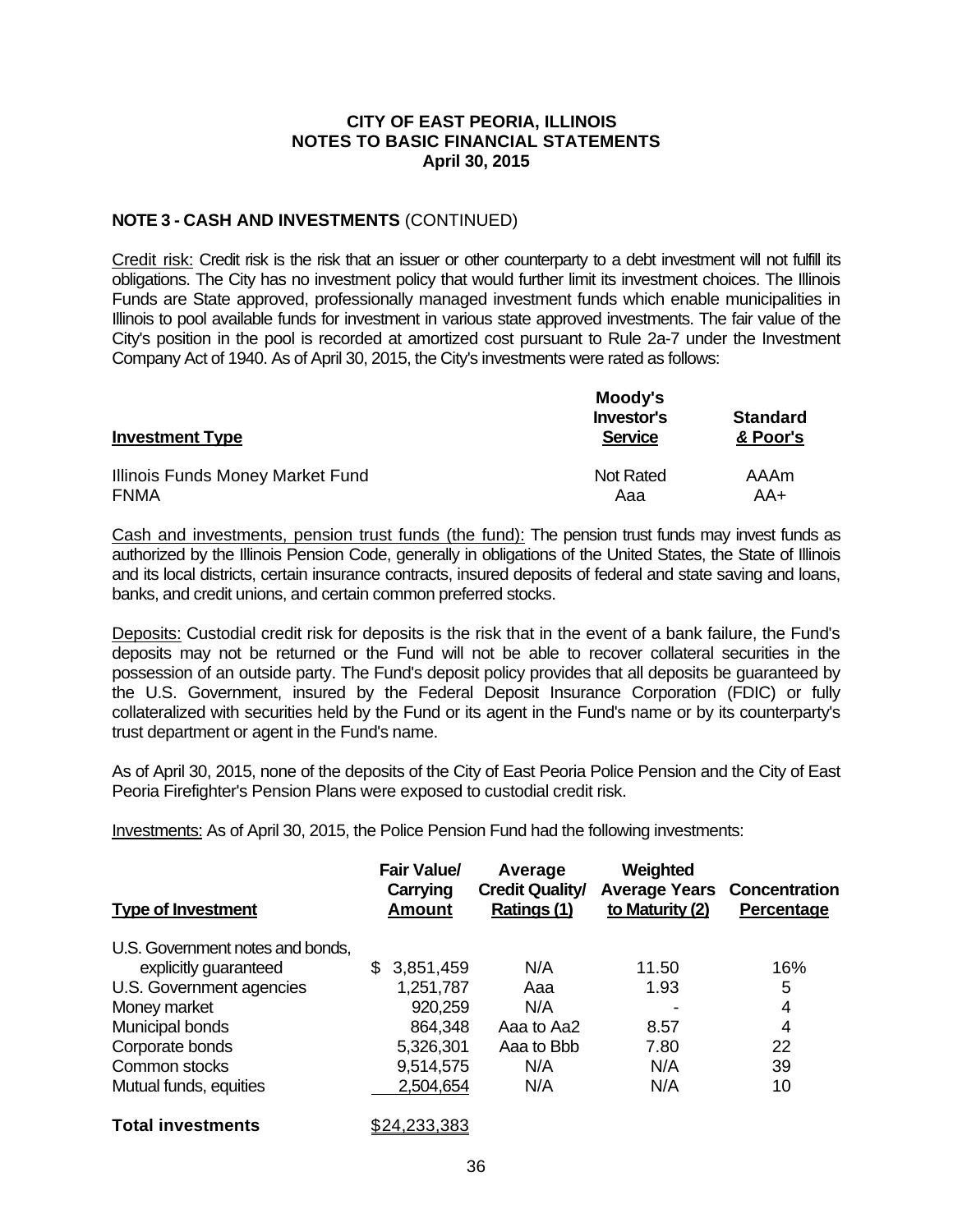## **NOTE 3 - CASH AND INVESTMENTS** (CONTINUED)

As of April 30, 2015, the Firefighter's Pension Fund had the following investments:

| <b>Type of Investment</b>        | <b>Fair Value/</b><br>Carrying<br><b>Amount</b> | Average<br><b>Credit Quality/</b><br>Ratings (1) | Weighted<br><b>Average Years</b><br>to Maturity (2) | <b>Concentration</b><br>Percentage |
|----------------------------------|-------------------------------------------------|--------------------------------------------------|-----------------------------------------------------|------------------------------------|
| U.S. Government notes and bonds, |                                                 |                                                  |                                                     |                                    |
| explicitly guaranteed            | 2,663,768<br>S.                                 | N/A                                              | 7.33                                                | 14%                                |
| U.S. Government agencies         | 724,072                                         | Aaa                                              | 3.14                                                | 4                                  |
| Money market funds               | 1,338,489                                       | N/A                                              |                                                     |                                    |
| Mutual funds, equities           | 8,083,277                                       | N/A                                              | N/A                                                 | 43                                 |
| Common stocks                    | 3,393,738                                       | N/A                                              | N/A                                                 | 18                                 |
| Corporate bonds                  | 2,237,180                                       | Aa to Baa3                                       | 8.41                                                | 12                                 |
| Municipal bonds                  | 378,686                                         | Aa to Aa3                                        | 10.83                                               | 2                                  |

## **Total investments** \$18,819,210

- (1) Ratings are provided where applicable to indicate associated credit risk. N/A indicates not applicable. Obligations of the U.S. Government or obligations explicitly guaranteed by the U.S. Government are not considered to have credit risk.
- (2) Interest rate risk is estimated using the weighted average years to maturity method.

Investing is performed in accordance with investment policies adopted by the Board of Trustees complying with Illinois Compiled Statutes. Funds may only be invested in permitted investments as authorized in Chapter 40, Article 5/1, paragraph 113.1 through 113.10 of the Illinois Compiled Statutes.

The Fund's policy provides that investments are diversified to minimize the risk of loss resulting from overconcentration of assets in a specific maturity period, a single issuer or an individual class of securities. Investment guidelines have been established for each investment manager to evaluate performance of the Fund's investments compared to industry benchmarks.

Consistent with the Fund's investment policy, all securities are held by a third party custodian serving as the Fund's agent. The securities are held in the Fund's name and are not subject to custodial credit risk.

#### Cash and investments, discretely presented component units:

City of *East Peoria Mass Transit District:* Custodial credit risk is the risk that, in the event of a bank failure, the District's deposits may not be returned to it. The District does not have a deposit policy for custodial credit risk. As of June 30, 2015, none of the District's bank balance of \$52,654 was exposed to custodial credit risk.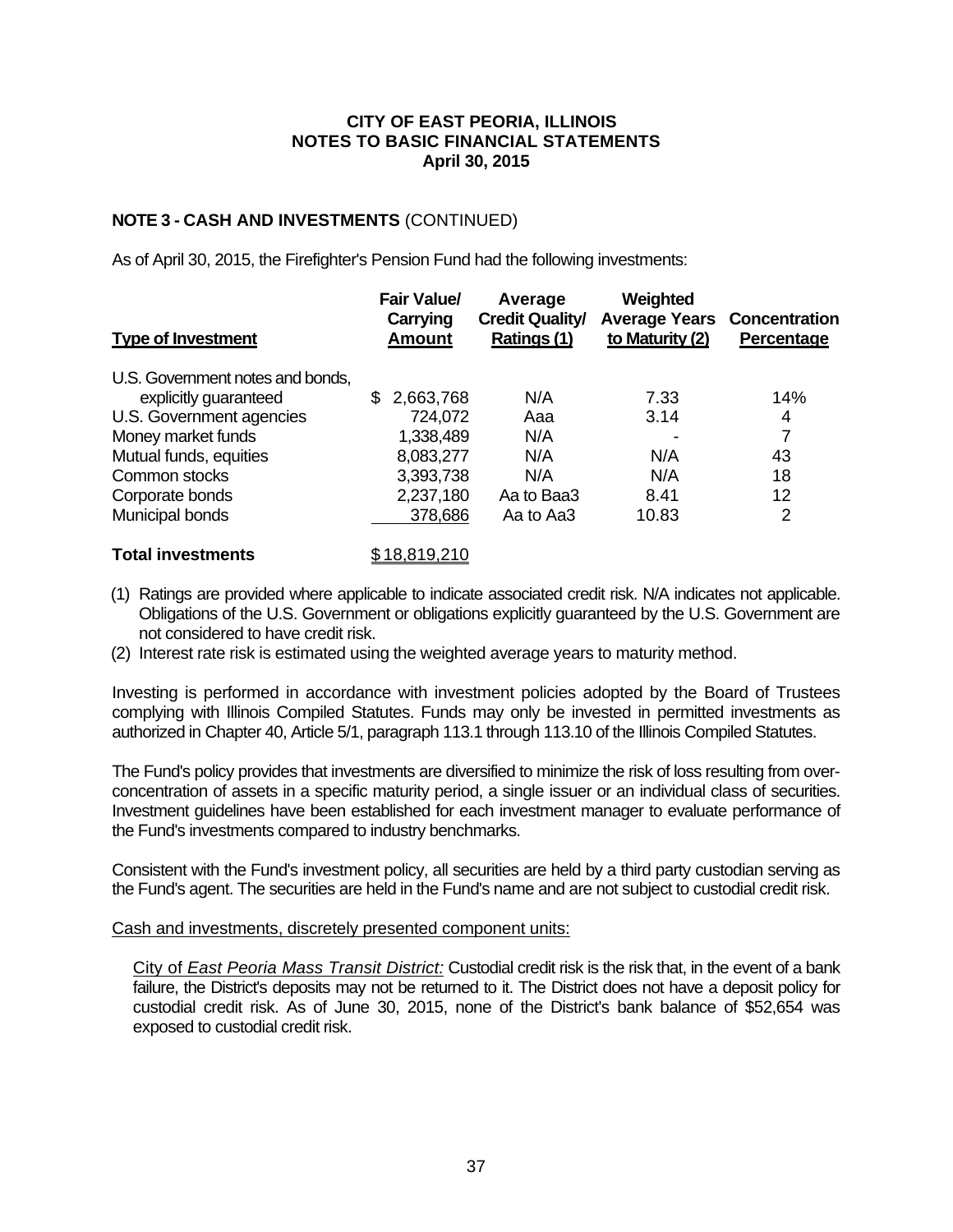#### **NOTE 4 - SPECIAL ASSESSMENTS FUND**

The City has levied special assessments against various landowners in conjunction with improvements made which benefit the landowners. These special assessments are being paid to the City over a number of years. The noncurrent portion of the special assessment receivable is deferred in the governmental funds as it is not available as of year-end. An analysis of the current and long-term portions of special assessments receivable at April 30, 2015 is as follows:

| Total special assessments receivable<br>Less amounts not receivable within one year | 64.091<br>50,318 |
|-------------------------------------------------------------------------------------|------------------|
| <b>Current special assessments receivable</b>                                       | 13.773           |

### **NOTE 5 - LEASE RECEIVABLE**

In June 2003, the City entered into a development agreement under which the developer would construct and operate an Embassy Suites hotel and the City would construct and provide for operation of a conference center which would be adjacent or connected to the hotel. In August 2007, the City entered into a lease agreement under the terms of which the developer will lease the conference center from the City in exchange for regular escalating payments over a 20-year period.

As of April 30, 2015, components of the lease receivable were as follows:

| Total lease receivable payments | \$13,073,040 |
|---------------------------------|--------------|
| Amount representing interest    | 3,862,492    |
|                                 | \$9,210,548  |

The lease requires the developer to make all capital expenditures necessary to maintain the conference center in first class condition.

At the conclusion of the lease, the City will convey the conference center and hotel site to the developer in exchange for \$100 each.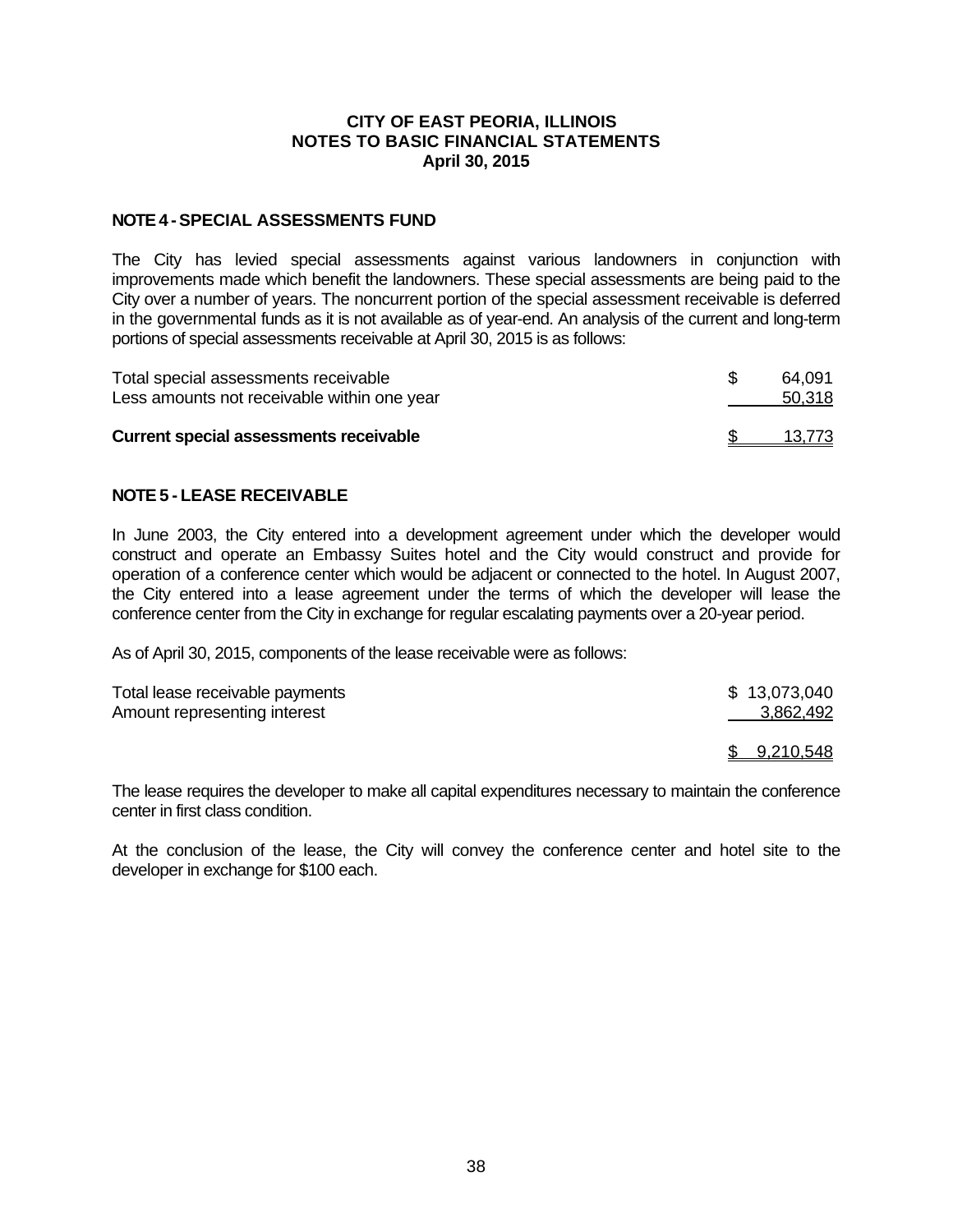### **NOTE 5 - LEASE RECEIVABLE** (CONTINUED)

As of April 30, 2015, future minimum lease revenue expected to be received is as follows:

| Fiscal Year Ending April 30:      |               |
|-----------------------------------|---------------|
| 2016                              | \$<br>963,360 |
| 2017                              | 986,280       |
| 2018                              | 1,009,200     |
| 2019                              | 1,032,120     |
| 2020                              | 1,055,040     |
| 2021-2025                         | 5,619,000     |
| 2026-2027                         | 2,408,040     |
| Total lease receivable payments   | 13,073,040    |
| Less amount representing interest | (3,862,492)   |
| Lease receivable                  | 9,210,548     |

In July 2010, the City entered into a lease agreement with Bass Pro Outdoor World, LLC for the lease of a retail space owned by the City. Monthly lease payments are based on gross sales of the retail operation of 1 percent of gross sales of boats, recreational vehicles, off-road vehicles and all-terrain vehicles, with a max of \$250 for each such vehicle sold and 2 percent of all other gross sales, which began September 2011. The lease term is 20 years with six consecutive renewal options of five years each. For the year ended April 30, 2015 lease revenues from this lease were \$462,091. As of April 30, 2015, there was a lease receivable of \$33,085 included in other receivables on the City's financial statements in the Capital Projects fund.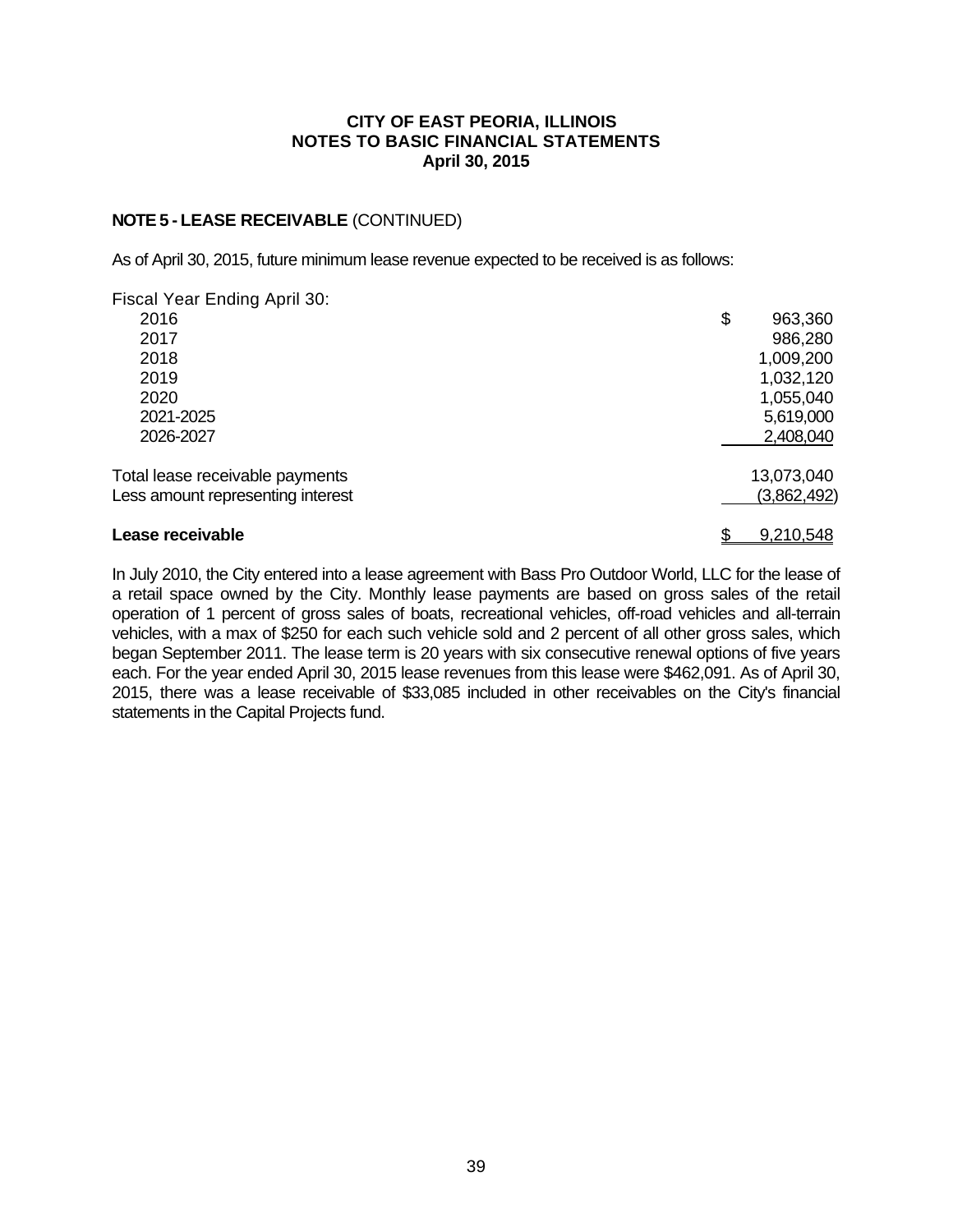# **NOTE 6 - CAPITAL ASSETS, PRIMARY GOVERNMENT**

Capital asset activity for the year ended April 30, 2015 was as follows:

|                                        | <b>Balance</b><br>April 30, 2014 | <b>Additions</b> | Deductions/<br><b>Transfers</b> | <b>Balance</b><br>April 30, 2015 |
|----------------------------------------|----------------------------------|------------------|---------------------------------|----------------------------------|
| Governmental activities:               |                                  |                  |                                 |                                  |
| Capital assets, not being depreciated: |                                  |                  |                                 |                                  |
| Land                                   | 8,426,876<br>\$                  | \$               | \$                              | 8,426,876<br>\$                  |
| Construction in progress               | 45,390,790                       | 2,110,614        | 47,078,287                      | 423,117                          |
| Total capital assets not being         |                                  |                  |                                 |                                  |
| depreciated                            | 53,817,666                       | 2,110,614        | 47,078,287                      | 8,849,993                        |
| Capital assets, being depreciated:     |                                  |                  |                                 |                                  |
| Land improvements                      | 5,108,598                        | 152,467          |                                 | 5,261,065                        |
| <b>Buildings</b>                       | 51,569,307                       | 6,123            |                                 | 51,575,430                       |
| Machinery, equipment, and vehicles     | 14,968,860                       | 666,019          |                                 | 15,634,879                       |
| Infrastructure assets                  | 75,151,658                       | 47,885,281       | 689,227                         | 122,347,712                      |
| Total capital assets being             |                                  |                  |                                 |                                  |
| depreciated                            | 146,798,423                      | 48,709,890       | 689,227                         | 194,819,086                      |
| Less accumulated depreciation for:     |                                  |                  |                                 |                                  |
| Land improvements                      | 1,674,213                        | 232,529          |                                 | 1,906,742                        |
| <b>Buildings</b>                       | 7,994,738                        | 1,928,241        |                                 | 9,922,979                        |
| Machinery, equipment, and vehicles     | 10,793,156                       | 912,222          |                                 | 11,705,378                       |
| Infrastructure assets                  | 40,203,275                       | 2,102,911        | 7,658                           | 42,298,528                       |
| Total accumulated depreciation         | 60,665,382                       | 5,175,903        | 7,658                           | 65,833,627                       |
| Total capital assets being             |                                  |                  |                                 |                                  |
| depreciated, net                       | 86,133,041                       | 43,533,987       | 681,569                         | 128,985,459                      |
| Governmental activities capital        |                                  |                  |                                 |                                  |
| assets, net                            | \$139,950,707                    | \$45,644,601     | \$47,759,856                    | \$137,835,452                    |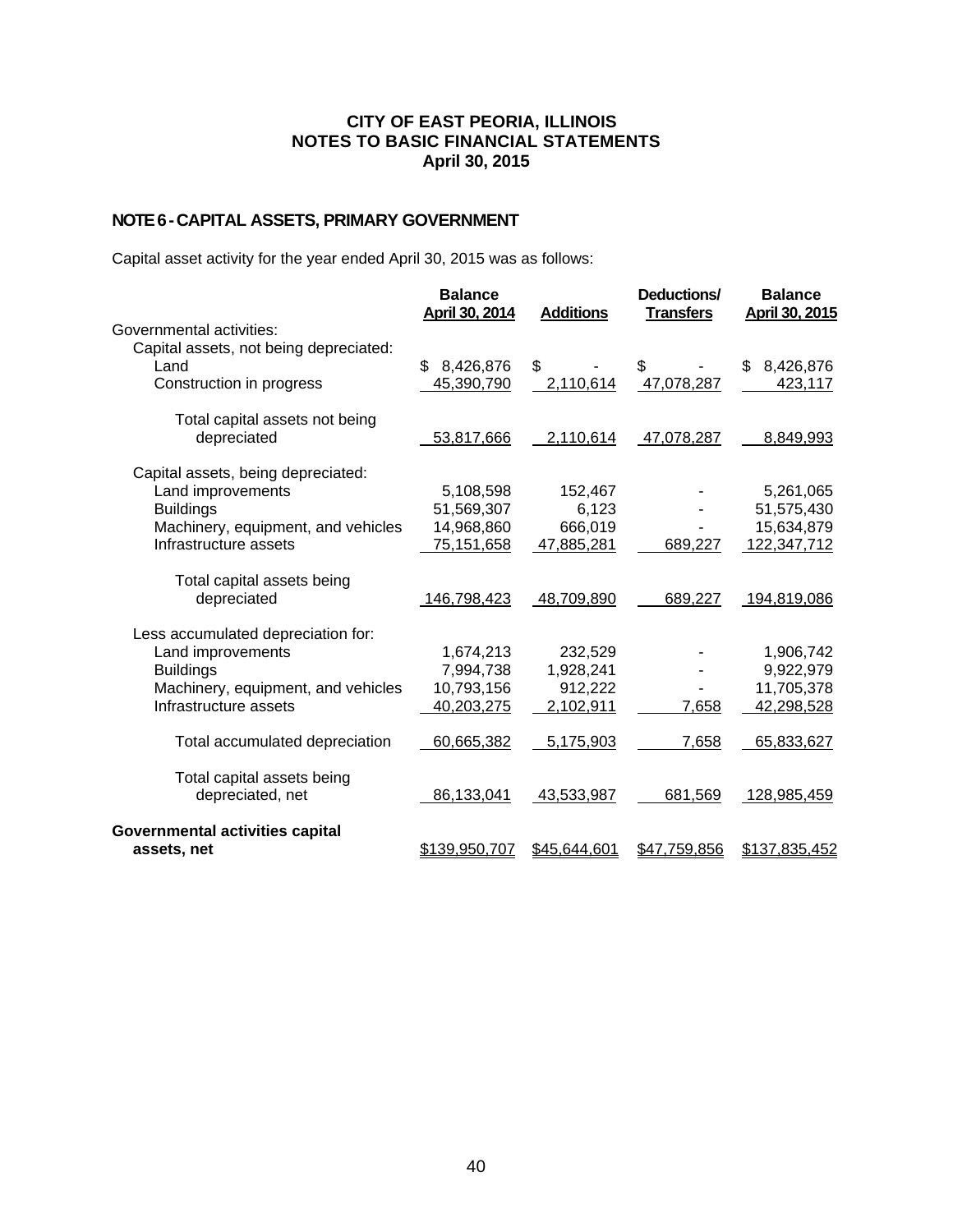# **NOTE 6 - CAPITAL ASSETS, PRIMARY GOVERNMENT** (CONTINUED)

| Business-type activities:                                                                                                                  | <b>Balance</b><br>April 30, 2014                    | <b>Additions</b>                         | <b>Deductions</b> | <b>Balance</b><br>April 30, 2015                    |
|--------------------------------------------------------------------------------------------------------------------------------------------|-----------------------------------------------------|------------------------------------------|-------------------|-----------------------------------------------------|
| Capital assets, not being depreciated:<br>Land                                                                                             | \$<br>3,647,682                                     | \$                                       | \$                | 3,647,682<br>\$                                     |
| Capital assets, being depreciated:<br>Land improvements<br><b>Buildings</b><br>Machinery, equipment, and vehicles<br>Infrastructure assets | 7,174,536<br>24,411,258<br>14,114,700<br>40,168,239 | 248,057<br>11,399<br>219,572<br>157,974  | 27,901            | 7,422,593<br>24,422,657<br>14,306,371<br>40,326,213 |
| Total capital assets being<br>depreciated                                                                                                  | 85,868,733                                          | 637,002                                  | 27,901            | 86,477,834                                          |
| Less accumulated depreciation for:<br>Land improvements<br><b>Buildings</b><br>Machinery, equipment, and vehicles<br>Infrastructure assets | 6,002,171<br>10,556,130<br>12,006,319<br>23,942,266 | 295,925<br>495,687<br>358,186<br>663,258 | 27,901            | 6,298,096<br>11,051,817<br>12,336,604<br>24,605,524 |
| Total accumulated depreciation                                                                                                             | 52,506,886                                          | 1,813,056                                | 27,901            | 54,292,041                                          |
| Total capital assets being<br>depreciated, net                                                                                             | 33,361,847                                          | (1, 176, 054)                            |                   | 32,185,793                                          |
| <b>Business-type activities capital</b><br>assets, net                                                                                     | \$37,009,529                                        | \$(1, 176, 054)                          | \$                | \$35,833,475                                        |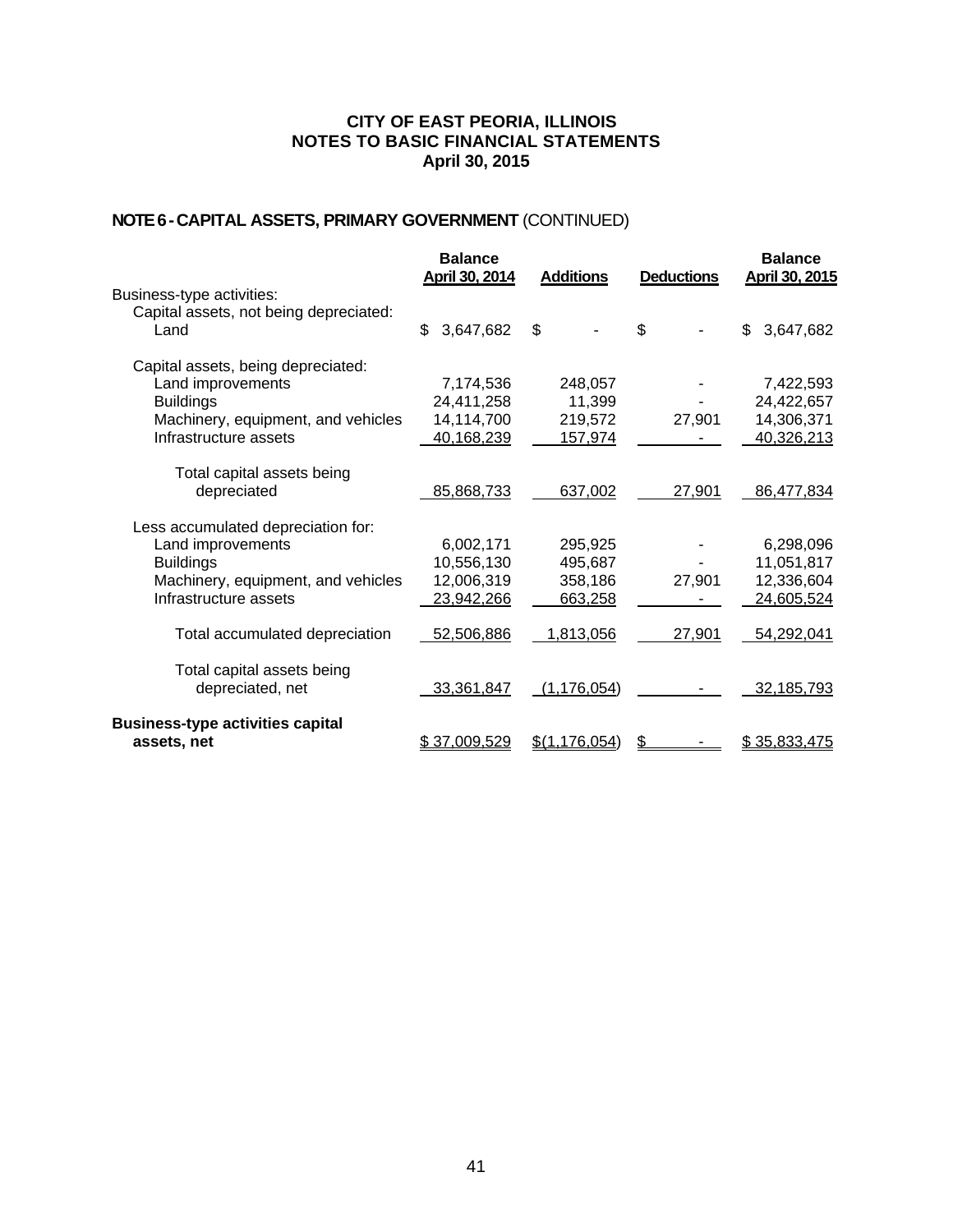### **NOTE 6 - CAPITAL ASSETS, PRIMARY GOVERNMENT** (CONTINUED)

Depreciation expense was charged to functions/programs of the government as follows:

| Governmental activities:                             |                 |
|------------------------------------------------------|-----------------|
| Police                                               | \$<br>247,921   |
| Fire                                                 | 213,866         |
| Sanitation                                           | 44,985          |
| <b>Public works</b>                                  | 2,223,676       |
| General government                                   | 2,445,455       |
| Total depreciation expense, governmental activities  | 5,175,903       |
| Business-type activities:                            |                 |
| Water and sewer fund                                 | \$<br>1,311,770 |
| Eastport Marina fund                                 | 204,676         |
| Eastside Centre fund                                 | 296,610         |
| Total depreciation expense, business-type activities | 1,813,056       |

### **NOTE 7 - LONG-TERM LIABILITIES, PRIMARY GOVERNMENT**

The following is a summary of changes in long-term liabilities for the year ended April 30, 2015:

|                                                   | <b>Beginning</b><br><b>Balance</b> | <b>Additions</b> | <b>Reductions</b> | Ending<br><b>Balance</b> | <b>Due Within</b><br><b>One Year</b> |
|---------------------------------------------------|------------------------------------|------------------|-------------------|--------------------------|--------------------------------------|
| Governmental activities:                          |                                    |                  |                   |                          |                                      |
| Bonds payable:                                    |                                    |                  |                   |                          |                                      |
| General obligation bonds                          | \$98,190,000                       | \$18,570,000     | \$21,695,000      | 95,065,000<br>\$.        | 3,790,000<br>S                       |
| Project bonds                                     | 1.585.000                          |                  | 545,000           | 1.040.000                | 570,000                              |
| Special assessment bonds                          | 230,000                            | ۰                | 230,000           |                          |                                      |
| Issuance premiums (discounts)                     | 563.649                            |                  | 37,325            | 526.324                  |                                      |
| Total bonds payable                               | 100,568,649                        | 18,570,000       | 22,507,325        | 96,631,324               | 4,360,000                            |
| Notes payable<br>Compensated absences             | 8.499.449                          |                  | 960.084           | 7,539,365                | 850,285                              |
| (as restated)                                     | 2,732,925                          | 3,467,929        | 2.732.925         | 3,467,929                | 633,901                              |
| Governmental activities,<br>long-term liabilities | \$111.801.023                      | \$22,037,929     | \$26,200,334      | \$107,638,618            | 5,844,186<br>S                       |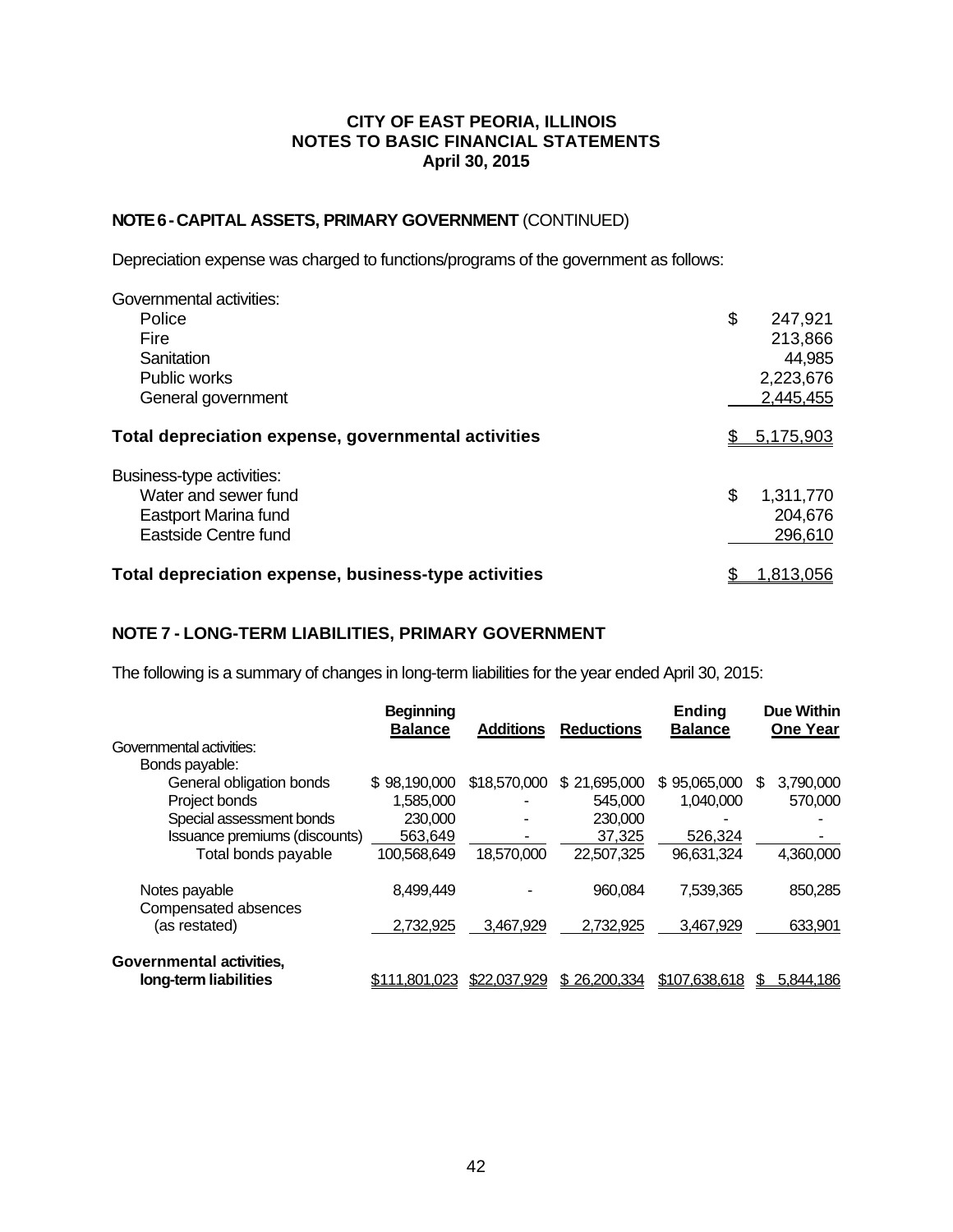## **NOTE 7 - LONG-TERM LIABILITIES, PRIMARY GOVERNMENT** (CONTINUED)

For governmental activities, compensated absences are generally liquidated by the General Fund or Special Revenue Funds from which the salary of the employee is typically paid.

Long-term debt payable as of April 30, 2015 is comprised of the following individual issues:

|                                                           | <b>Beginning</b><br><b>Balance</b> |         | <b>Additions Reductions</b> | <b>Ending</b><br><b>Balance</b> | <b>Due Within</b><br><b>One Year</b> |
|-----------------------------------------------------------|------------------------------------|---------|-----------------------------|---------------------------------|--------------------------------------|
| Business-type activities:                                 |                                    |         |                             |                                 |                                      |
| Bonds payable:                                            |                                    |         |                             |                                 |                                      |
| General obligation bonds                                  | $$2,035,000$ \$                    |         | \$<br>415,000               | 1,620,000<br>\$.                | 425,000<br>\$                        |
| Revenue bonds                                             | 250,000                            |         | 75,000                      | 175,000                         | 85,000                               |
| <b>Issuance premiums</b>                                  |                                    |         |                             |                                 |                                      |
| (discounts)                                               | 106,614                            |         | 12,096                      | 94,518                          | 12,521                               |
| Total bonds payable                                       | 2,391,614                          |         | 502,096                     | 1,889,518                       | 522,521                              |
| Notes payable                                             | 6,678,558                          |         | 588,243                     | 6,090,315                       | 590,069                              |
| Compensated absences                                      | 616,987                            | 497,376 | 616,987                     | 497,376                         | 143,101                              |
| <b>Business-type activities,</b><br>long-term liabilities | <u>\$9,687,159</u>                 | 497,376 | ,707,326<br>S               | \$ 8,477,209                    | <u>.255,691</u><br>\$                |
|                                                           |                                    |         |                             |                                 |                                      |

### **Governmental Activities**

|            | General obligation bonds:                                                                                                                                                                          |
|------------|----------------------------------------------------------------------------------------------------------------------------------------------------------------------------------------------------|
| 365,000    | \$<br>\$595,000, General Obligation Bonds, Series 2005C, due in annual<br>installments of \$30,000 to \$50,000, beginning January 2008 through<br>January 2024; interest at rates of 3.0% to 4.35% |
| 20,730,000 | \$23,695,000, General Obligation Refunding Bonds, Series 2007, due in<br>annual installments of \$370,000 to \$2,915,000, through January 2027;<br>interest at rates of 4.85% to 5.5%              |
| 22,655,000 | \$25,270,000, General Obligation Bonds, Series 2010A, due in annual<br>installments of \$855,000 to \$1,740,000, through January 2033; interest at<br>rates of 2,00% to 4,50%                      |
| 3,580,000  | \$3,920,000, General Obligation Bonds, Series 2012A, due in annual<br>installments of \$170,000 to \$265,000, through January 2032; interest at<br>rates of 1.076% to 3.575%                       |
| 3,580,000  | \$3,920,000, General Obligation Bonds, Series 2012B, due in annual<br>installments of \$170,000 to \$265,000, through January 2032; interest at<br>rates of 1.076% to 3.575%                       |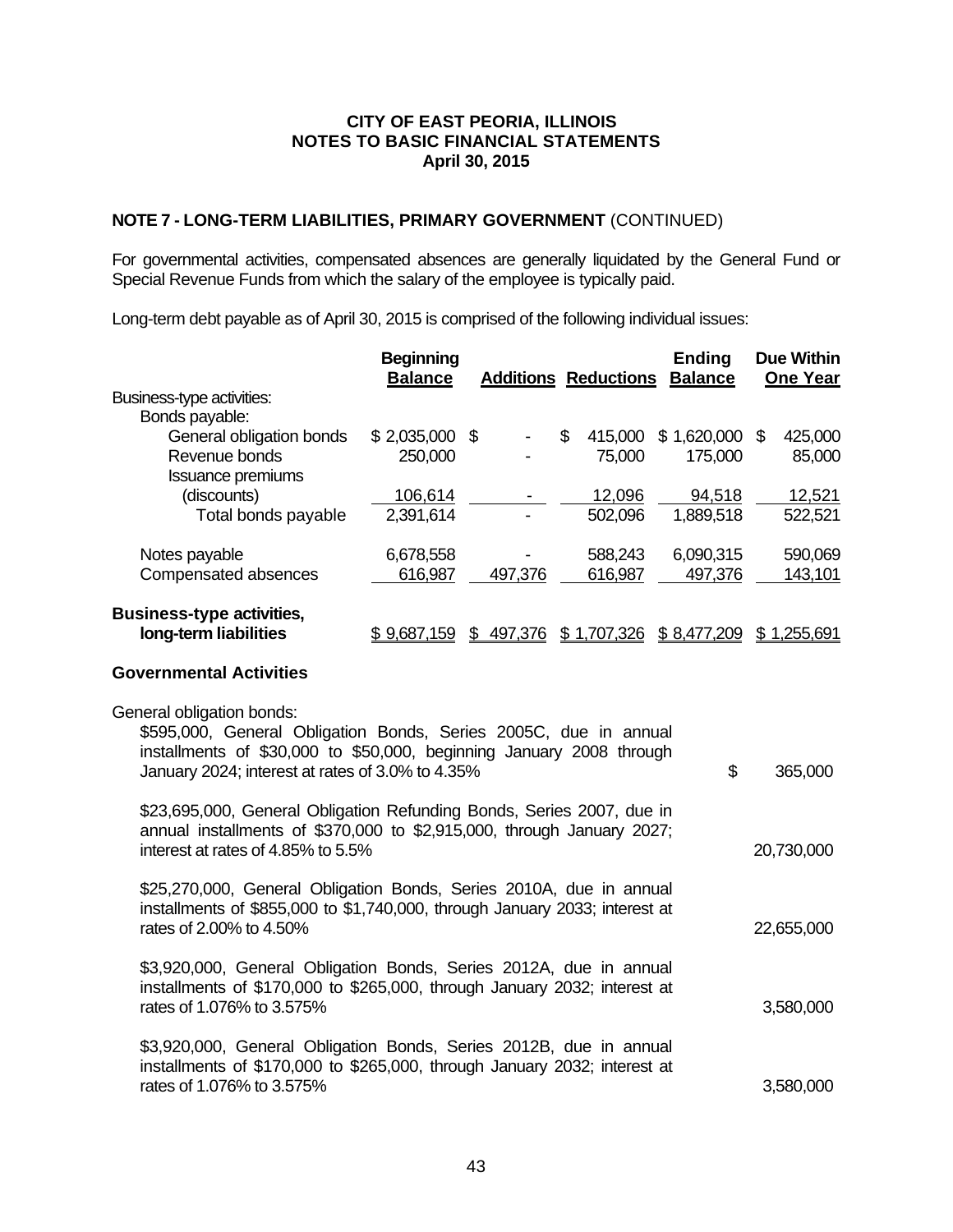# **NOTE 7 - LONG-TERM LIABILITIES, PRIMARY GOVERNMENT** (CONTINUED)

# **Governmental Activities** (Continued)

| \$12,280,000, General Obligation Bonds, Series 2012C, due in annual<br>installments of \$495,000 to \$890,000, through January 2032; interest at<br>rates of 1.470% to 4.575%        | \$<br>11,280,000 |
|--------------------------------------------------------------------------------------------------------------------------------------------------------------------------------------|------------------|
| \$4,880,000, General Obligation Bonds, Series 2012D, due in annual<br>installments of \$200,000 to \$355,000, through January 2032; interest at<br>rates of 1.470% to 4.575%         | 4,480,000        |
| \$2,385,000, General Obligation Refunding Bonds, Series 2012F, due in<br>annual installments of \$235,000 to \$295,000, through January 2022; interest<br>at rates of 2.00% to 4.00% | 1,905,000        |
| \$1,305,000, General Obligation Refunding Bonds, Series 2012G, due in<br>annual installments of \$305,000 to \$340,000, through January 2018; interest<br>at rates of 1.20% to 2.20% | 1,000,000        |
| \$770,000, General Obligation Refunding Bonds, Series 2013A, due in<br>annual installments of \$250,000 to \$275,000, through January 2024; interest<br>at rates of 2.00% to 3.00%   | 730,000          |
| \$6,215,000, General Obligation Refunding Bonds, Series 2013B, due in<br>annual installments of \$25,000 to \$675,000, through January 2033; interest<br>at rates of 2.00% to 4.00%  | 6,190,000        |
| \$18,570,000, General Obligation Refunding Bonds, Series 2014, due in<br>annual installments of \$5,000 to \$1,565,000, through January 2033; interest<br>at rates of 2.00% to 5.00% | 18,570,000       |
| Total general obligation bonds, government activities                                                                                                                                | 95,065,000       |
| Notes payable:<br>Note payable to bank, due in semiannual installments of \$38,875,<br>including interest at 5.25% as of April 30, 2008 through May 2021 (Kohl's<br>Property)        | \$<br>2,486,722  |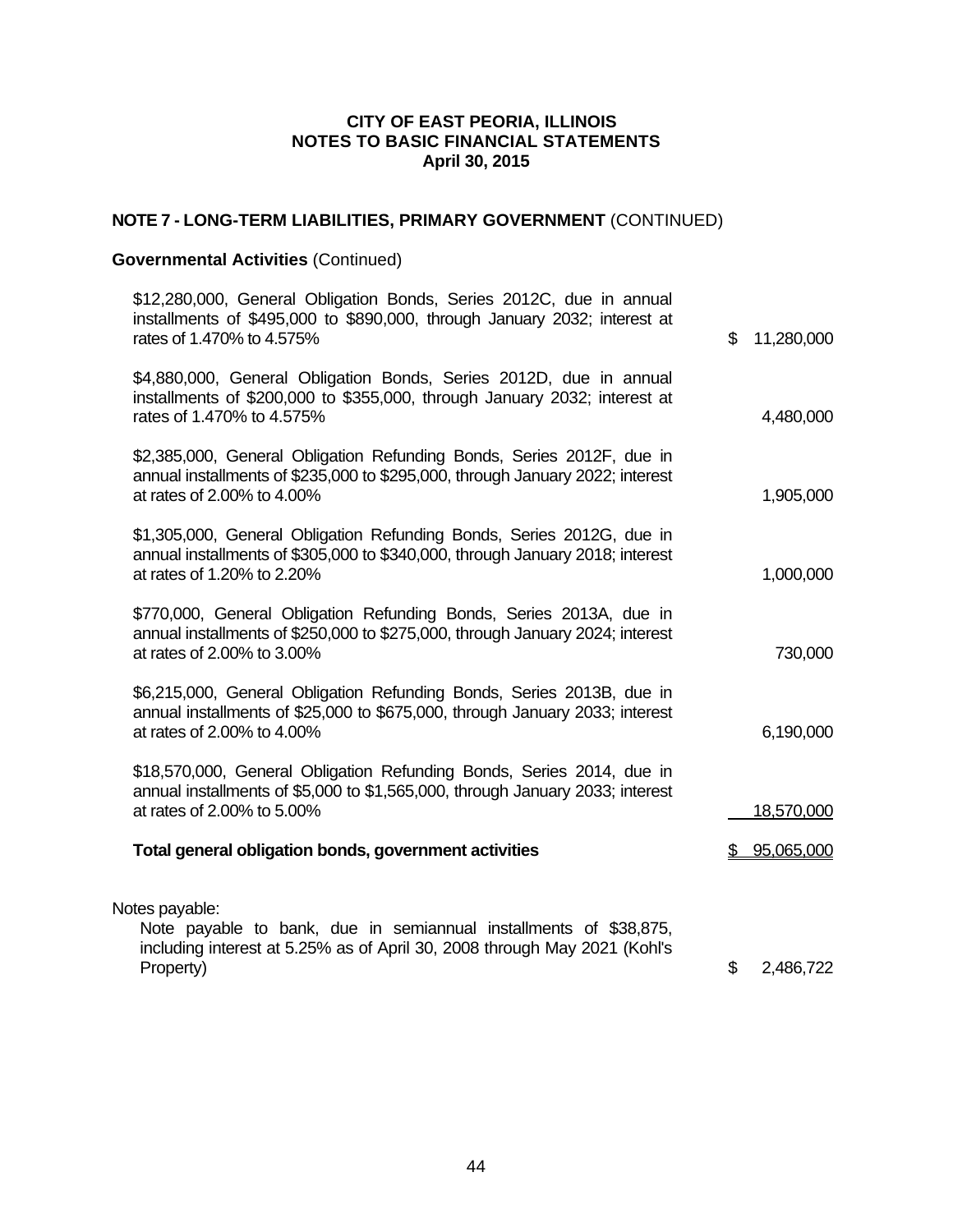# **NOTE 7 - LONG-TERM LIABILITIES, PRIMARY GOVERNMENT** (CONTINUED)

# **Governmental Activities** (Continued)

| Notes payable (continued):<br>Note payable to bank with principal and interest, due in semiannual                                                                                                                                                 |    |           |
|---------------------------------------------------------------------------------------------------------------------------------------------------------------------------------------------------------------------------------------------------|----|-----------|
| installments of \$45,112 through August 2023 (Steak-N-Shake Property)                                                                                                                                                                             | \$ | 500,420   |
| Note payable to bank, due in annual installments of \$572,094, including<br>interest at 2.50%, through January 2024 (Camp Street Property)                                                                                                        |    | 4,552,223 |
| Total notes payable, governmental activities                                                                                                                                                                                                      |    | 7,539,365 |
| Project bonds:<br>\$18,675,000, Project Bonds, Series 1998-B, due in annual installments of<br>\$470,000 to \$1,305,000 through April 2017; interest rates of 4.1% to 4.85%                                                                       | S  | 1,040,000 |
| Water and sewer fund long-term debt:<br>General obligation bonds:<br>\$2,595,000, General Obligation Refunding Bonds, Series 2012-E,<br>due in annual installments of \$165,000 to \$430,000 through May 2022;<br>interest rate at 2.00% to 4.00% | \$ | 1,620,000 |
| Notes payable:                                                                                                                                                                                                                                    |    |           |
| Note payable to the State of Illinois Environmental Protection Agency, due<br>in semiannual installments of \$48,918 through April 2019, including interest<br>at 2.865%                                                                          | \$ | 367,277   |
| Note payable to the State of Illinois Environmental Protection Agency, due<br>in semiannual installments of \$31,553 through April 2020, including interest<br>at 2.625%                                                                          |    | 293,896   |
| Note payable to the State of Illinois Environmental Protection Agency, due<br>in semiannual installments of \$33,056 through June 2023, including<br>interest at 2.57%                                                                            |    | 501,936   |
|                                                                                                                                                                                                                                                   |    |           |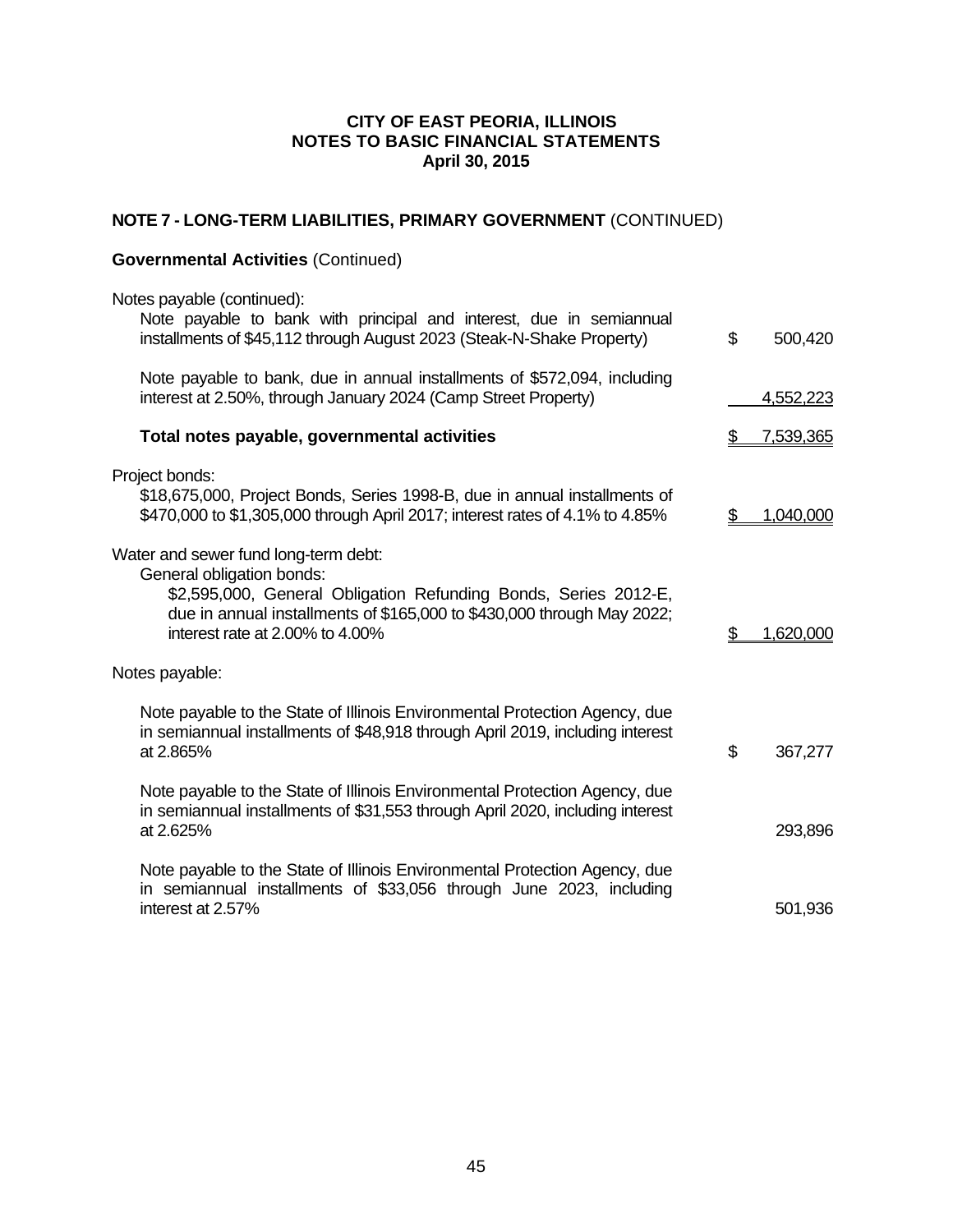# **NOTE 7 - LONG-TERM LIABILITIES, PRIMARY GOVERNMENT** (CONTINUED)

## **Governmental Activities** (Continued)

| Notes payable (continued):<br>Note payable to the State of Illinois Environmental Protection Agency, due<br>in semiannual installments of \$122,694 through November 2027, including<br>interest at 2.5%                            | \$<br>2,679,133 |
|-------------------------------------------------------------------------------------------------------------------------------------------------------------------------------------------------------------------------------------|-----------------|
| Note payable to the State of Illinois Environmental Protection Agency, due<br>in semiannual installments of \$32,554 through February 2028, including<br>interest at 2.5%                                                           | 718,826         |
| Note payable to bank, due in monthly installments of \$15,593 through July<br>2023, including interest at 2.45%                                                                                                                     | 1,395,185       |
| Eastside Centre long-term debt:<br>Note payable to bank, due in annual installments of \$6,893, including<br>interest at 5.25%, through April 2024 with the remaining principal<br>balance due at maturity (Baseball Batting Cages) | 46,238          |
| Note payable to bank, due in annual installments of \$12,371, including<br>interest at 5.25%, through April 2024 with the remaining principal<br>balance due at maturity (Softball Batting Cages)                                   | 87,824          |
| Total notes payable, business-type activities                                                                                                                                                                                       | 6,090,315       |
| Revenue bonds:<br>\$5,060,000, General Obligation Refunding Bonds, Series 1992-C, due in<br>annual installments of \$60,000 to \$90,000 through April 2017; interest rate<br>at 7.00%                                               | 175.000         |
|                                                                                                                                                                                                                                     |                 |

Annual debt service requirements to maturity for general obligation bonds are as follows:

|                       | <b>Governmental Activities</b> |                  |     | <b>Business-Type Activities</b> |   |                  |    |                 |
|-----------------------|--------------------------------|------------------|-----|---------------------------------|---|------------------|----|-----------------|
|                       |                                | <b>Principal</b> |     | <b>Interest</b>                 |   | <b>Principal</b> |    | <b>Interest</b> |
| Year Ending April 30: |                                |                  |     |                                 |   |                  |    |                 |
| 2016                  | \$                             | 3,790,000        | \$. | 3,918,327                       | S | 425,000          | \$ | 46,250          |
| 2017                  |                                | 3,955,000        |     | 3,812,910                       |   | 430,000          |    | 37,750          |
| 2018                  |                                | 5,020,000        |     | 3,695,406                       |   | 145,000          |    | 29,150          |
| 2019                  |                                | 5,255,000        |     | 3,539,901                       |   | 145,000          |    | 24,800          |
| 2020                  |                                | 5,485,000        |     | 3,349,150                       |   | 150,000          |    | 19,000          |
| 2021-2025             |                                | 31,485,000       |     | 13,245,597                      |   | 325,000          |    | 19,600          |
| 2026-2030             |                                | 27,155,000       |     | 6,213,737                       |   |                  |    |                 |
| 2031-2033             |                                | 12,960,000       |     | 1,130,542                       |   |                  |    |                 |
|                       |                                |                  |     |                                 |   |                  |    |                 |
|                       |                                | \$95,065,000     |     | \$38,905,570                    |   | \$1,620,000      | S  | 176,550         |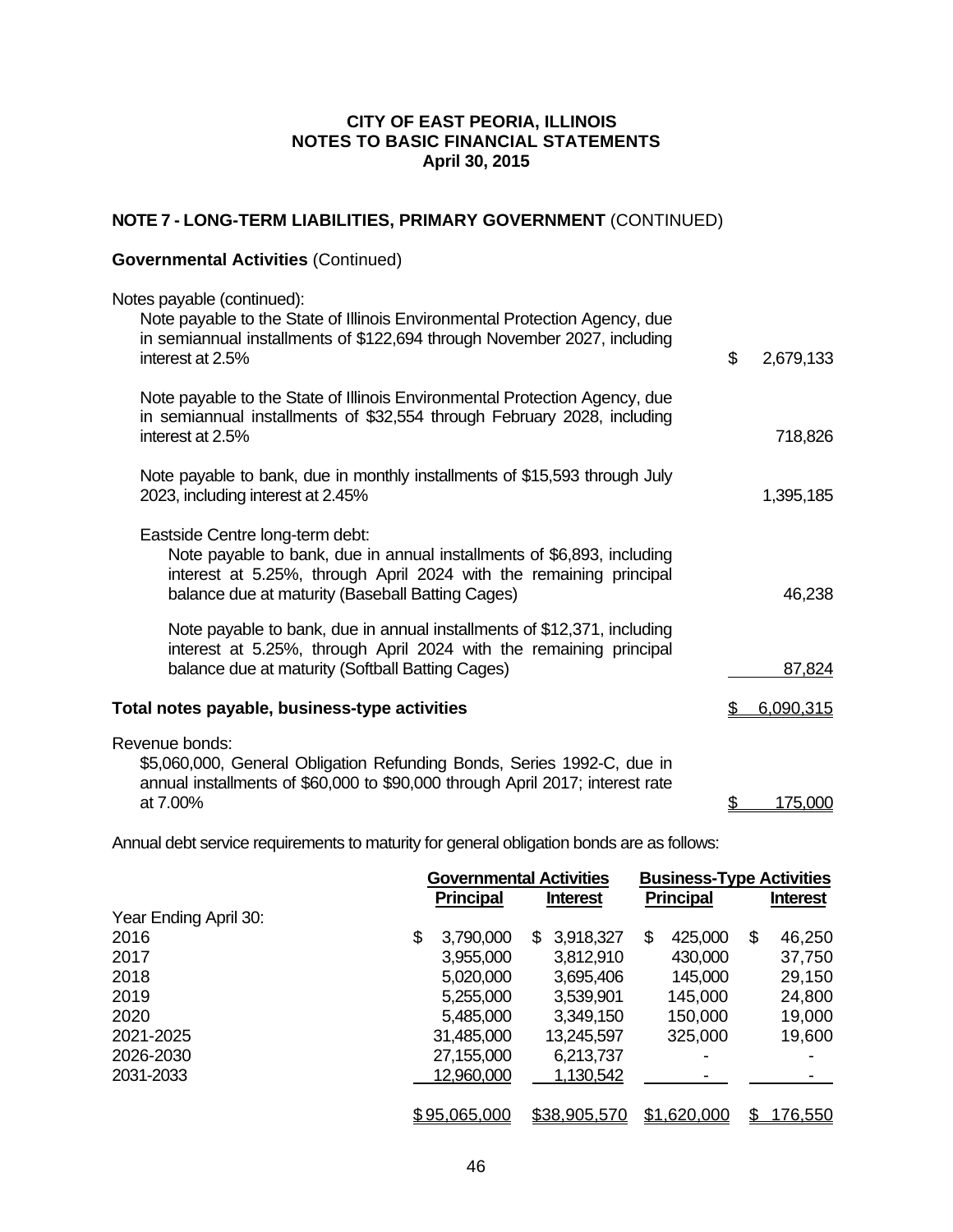## **NOTE 7 - LONG-TERM LIABILITIES, PRIMARY GOVERNMENT** (CONTINUED)

Annual debt service requirements to maturity for project bonds are as follows:

|                       |                  | <b>Governmental Activities</b> |  |  |
|-----------------------|------------------|--------------------------------|--|--|
|                       | <b>Principal</b> | <b>Interest</b>                |  |  |
| Year Ending April 30: |                  |                                |  |  |
| 2016                  | 570,000          | 50,440                         |  |  |
| 2017                  | 470,000          | 22,795                         |  |  |
|                       | \$1,040,000      | \$<br>73,235                   |  |  |

Annual debt service requirements to maturity for revenue bonds are as follows:

|                       |                  | <b>Business-Type Activities</b> |  |  |
|-----------------------|------------------|---------------------------------|--|--|
|                       | <b>Principal</b> | <b>Interest</b>                 |  |  |
| Year Ending April 30: |                  |                                 |  |  |
| 2016                  | 85,000           | 12,250                          |  |  |
| 2017                  | 90,000           | 6,300                           |  |  |
|                       | 175,000          | <u>18,550</u>                   |  |  |

Annual debt service requirements to maturity for notes payable are as follows:

|                       | <b>Governmental Activities</b> |                 | <b>Business-Type Activities</b> |                 |  |
|-----------------------|--------------------------------|-----------------|---------------------------------|-----------------|--|
|                       | <b>Principal</b>               | <b>Interest</b> | <b>Principal</b>                | <b>Interest</b> |  |
| Year Ending April 30: |                                |                 |                                 |                 |  |
| 2016                  | \$<br>850,285                  | \$<br>271,048   | 590,069<br>\$.                  | \$<br>153,806   |  |
| 2017                  | 882,899                        | 238,435         | 605,741                         | 138,134         |  |
| 2018                  | 918,332                        | 203,001         | 621,729                         | 122,146         |  |
| 2019                  | 954,685                        | 166,649         | 638,147                         | 105,728         |  |
| 2020                  | 992,684                        | 128,650         | 556,416                         | 89,623          |  |
| 2021-2025             | 2,940,480                      | 179,292         | 2,218,012                       | 250,387         |  |
| 2026-2028             |                                |                 | 860,201                         | 39,458          |  |
|                       | \$7,539,365                    | 1,187,075       | \$6,090,315                     | 899,282         |  |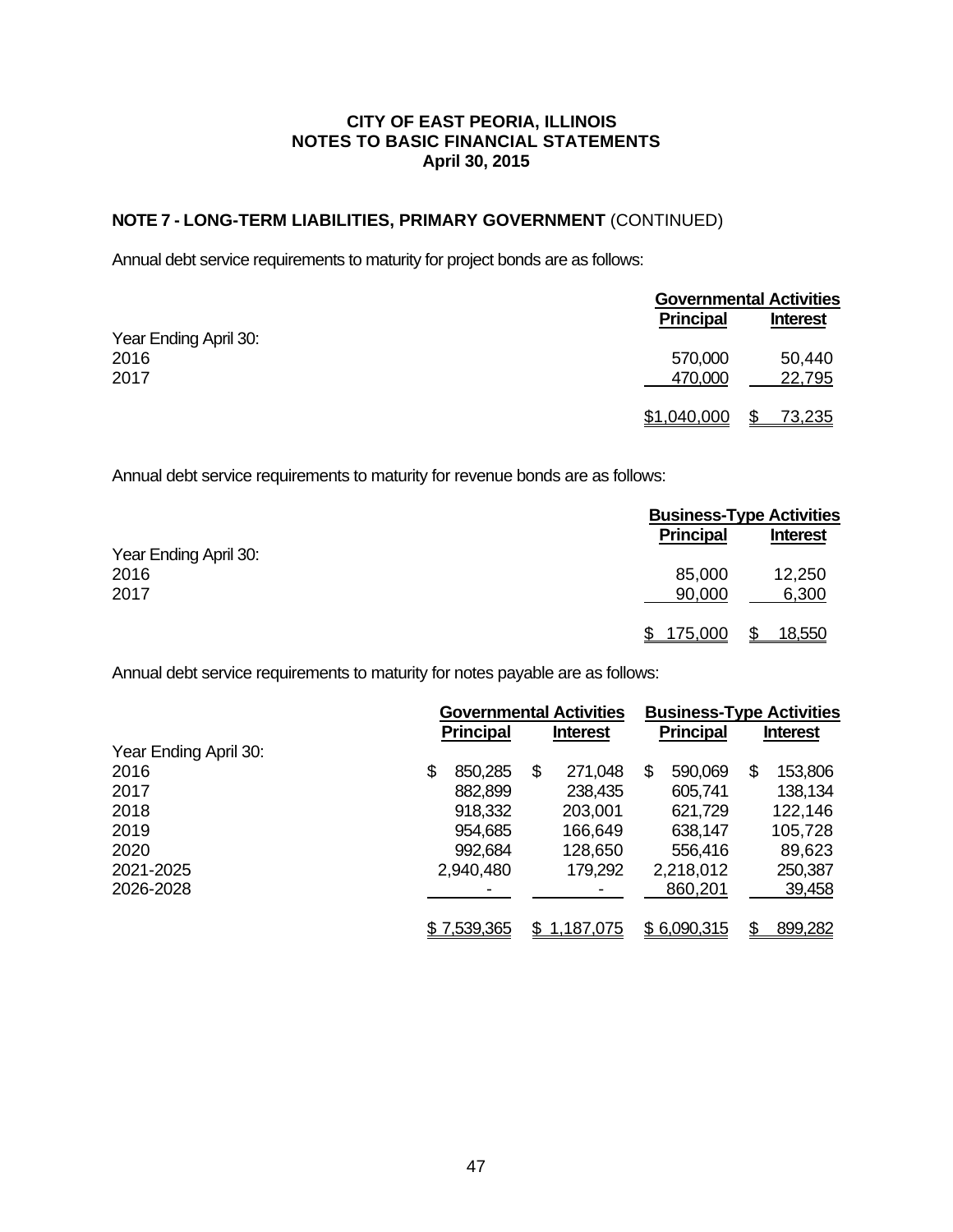### **NOTE 7 - LONG-TERM LIABILITIES, PRIMARY GOVERNMENT** (CONTINUED)

### **Governmental Activities**

On May 22, 2014, the City issued \$18,570,000 General Obligation Refunding Bonds, Series 2014 with an interest rate varying from 2.00 to 5.00 percent to current refund the General Obligation Bonds, Series 2010B, with an interest rate varying from 2.34 to 6.56 percent. The refunding resulted in a deferred outflow of \$146,041. The refunding was undertaken to reduce total future debt service payments.

### **Business-Type Activities**

As of April 30, 2015, the legal debt limit of the City was \$37,338,309 and the debt margin was \$23,708,629.

The City has pledged a portion of future sales tax revenues to repay \$18,675,000 in project bonds, Series 1998B issued December 1998. Proceeds from the bonds were used to acquire, construct, improve and/or equip the Eastside Centre, Eastport Marina, Eastport Marina administration building and drystack storage facilities projects, and to pay the costs of issuance of the bonds. The bonds are payable solely from a portion of sales tax revenues and are payable through April 2017. Annual principal and interest payments on the bonds are expected to require less than 16 percent of net revenues. The total principal and interest remaining to be paid on the bonds is \$1,113,235. Principal and interest paid for the current year and total sales tax revenues were \$621,872 and \$12,406,545, respectively.

The City has pledged a portion of future sales tax and lease revenue revenues relating to Bass Pro to repay \$45,000,000 in General Obligation bonds, Series 2010A and 2010B issued August 2010. Proceeds from the bonds were used to acquire and construct Bass Pro Shop and to pay the costs of the issuance of the bonds. In May 2015, the Series 2010B bonds were fully refunded with the issuance of \$18,570,000 in General Obligation Refunding Bonds, Series 2014. The 2010A and 2014 bonds are payable solely from a portion of sales tax, incremental property taxes and lease income revenues and are payable through January 2033. The total principal and interest remaining to be paid on the bonds is \$60,543,780. Principal and interest of the 2010A and 2014 bonds paid for the current year and total sales tax and lease income revenues were \$2,280,220 and \$933,543, respectively.

Debt covenants: The various bond indentures contain significant limitations and restrictions on annual debt service requirements, maintenance of and flow of monies through various restricted accounts, and minimum amounts to be maintained in various funds. As of April 30, 2015, \$2,316,388 has been recorded as restricted assets in the Bond and Interest Fund relating to these covenants.

Conduit debt: The City has issued certain limited obligation revenue refunding bonds to provide financial assistance for student housing at a local community college. The debt is secured by the property financed, revenues from the housing facility, and a guarantee by the College Foundation. The City is not obligated in any manner for repayment of this debt and, accordingly, it is not reported as a liability in the accompanying financial statements. The amount outstanding of the conduit debt obligation as of April 30, 2015 was \$17,455,000.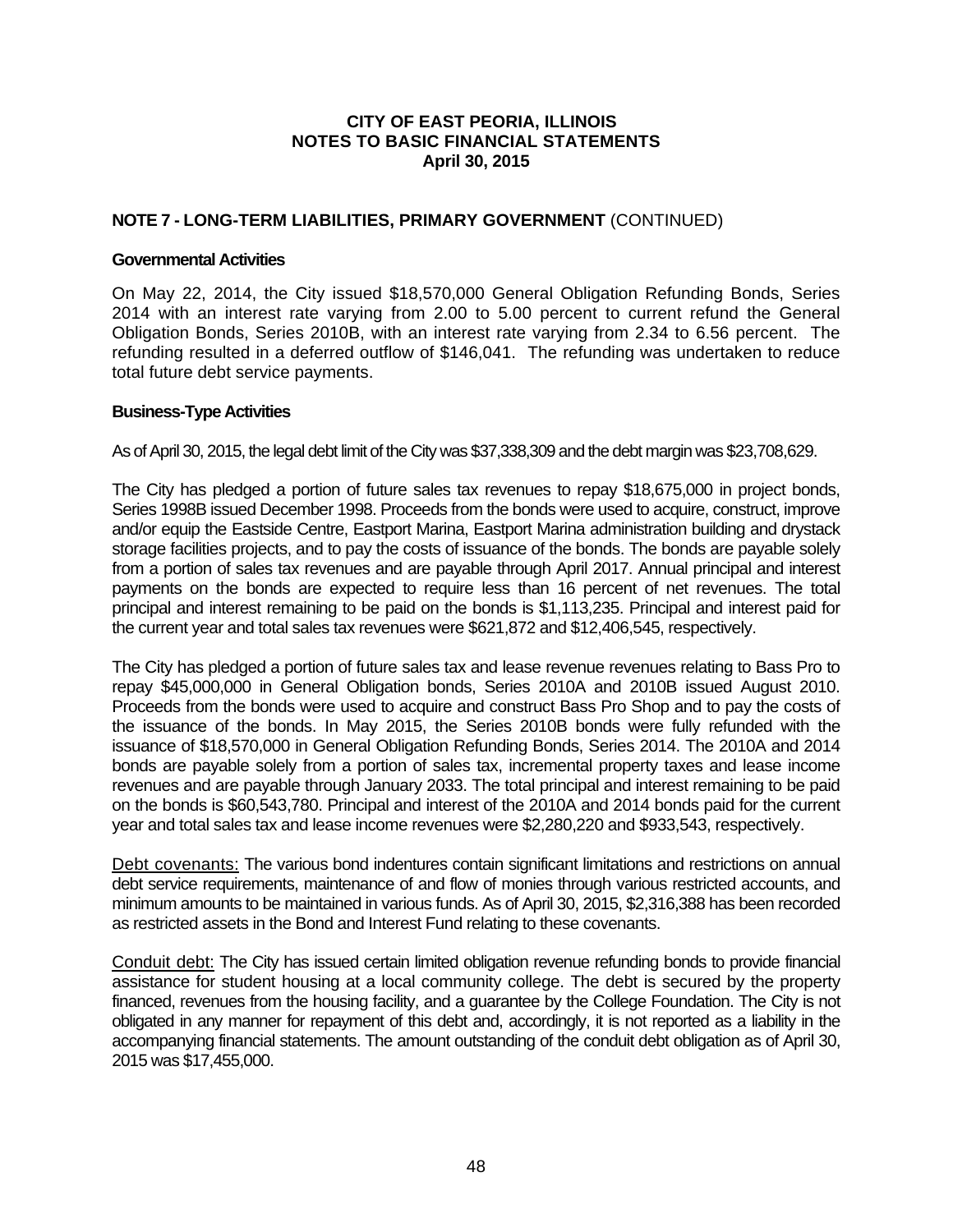### **NOTE 8 - INTERFUND RECEIVABLES AND PAYABLE, PRIMARY GOVERNMENT**

The individual fund interfund advance receivable and payable balances as of April 30, 2015 were:

|                                  | <b>Advances from</b><br><b>Other Funds</b> | <b>Advances to</b><br><b>Other Funds</b> |
|----------------------------------|--------------------------------------------|------------------------------------------|
| Governmental funds:              |                                            |                                          |
| Major funds:                     |                                            |                                          |
| <b>General Fund</b>              | \$2,240,537                                | 381,049<br>S                             |
| <b>Riverboat Gaming Tax Fund</b> | 10,275,053                                 | 591,769                                  |
| Special Tax Allocation Fund      | 1,984,822                                  | 7,663,620                                |
| <b>Capital Projects Fund</b>     |                                            | 5,474,530                                |
| <b>Bond and Interest Fund</b>    | 269,400                                    | 250,000                                  |
| Nonmajor funds                   | 136,331                                    | 141,365                                  |
| Enterprise funds:                |                                            |                                          |
| <b>Water and Sewer Fund</b>      |                                            | 259,517                                  |
| <b>Eastport Marina Fund</b>      |                                            | 144,293                                  |
| Total                            | \$14,906,143                               | \$14,906,143                             |

Interfund balances result from the time lag between the dates that (1) interfund goods and services are provided or reimbursable expenditures occur, (2) transactions are recorded in the accounting system and (3) payments between funds are made. The interfund receivables and payables are scheduled to be collected in the subsequent year whereas the interfund advances are not.

The following is a schedule of transfers as included in the basic financial statements of the City:

|                                  | <b>Transfers In</b> | <b>Transfers Out</b> |
|----------------------------------|---------------------|----------------------|
| Governmental funds:              |                     |                      |
| Major funds:                     |                     |                      |
| <b>General Fund</b>              | \$<br>20,481        | 429,590              |
| <b>Riverboat Gaming Tax Fund</b> |                     | 1,125,000            |
| <b>Capital Projects Fund</b>     | 1,125,000           |                      |
| <b>Bond and Interest Fund</b>    | 40,000              |                      |
| Nonmajor funds                   | 73,263              | 20,000               |
| Enterprise funds:                |                     |                      |
| Eastside Centre Fund             | 315,846             |                      |
|                                  | \$ 1.574.590        | \$1.574.590          |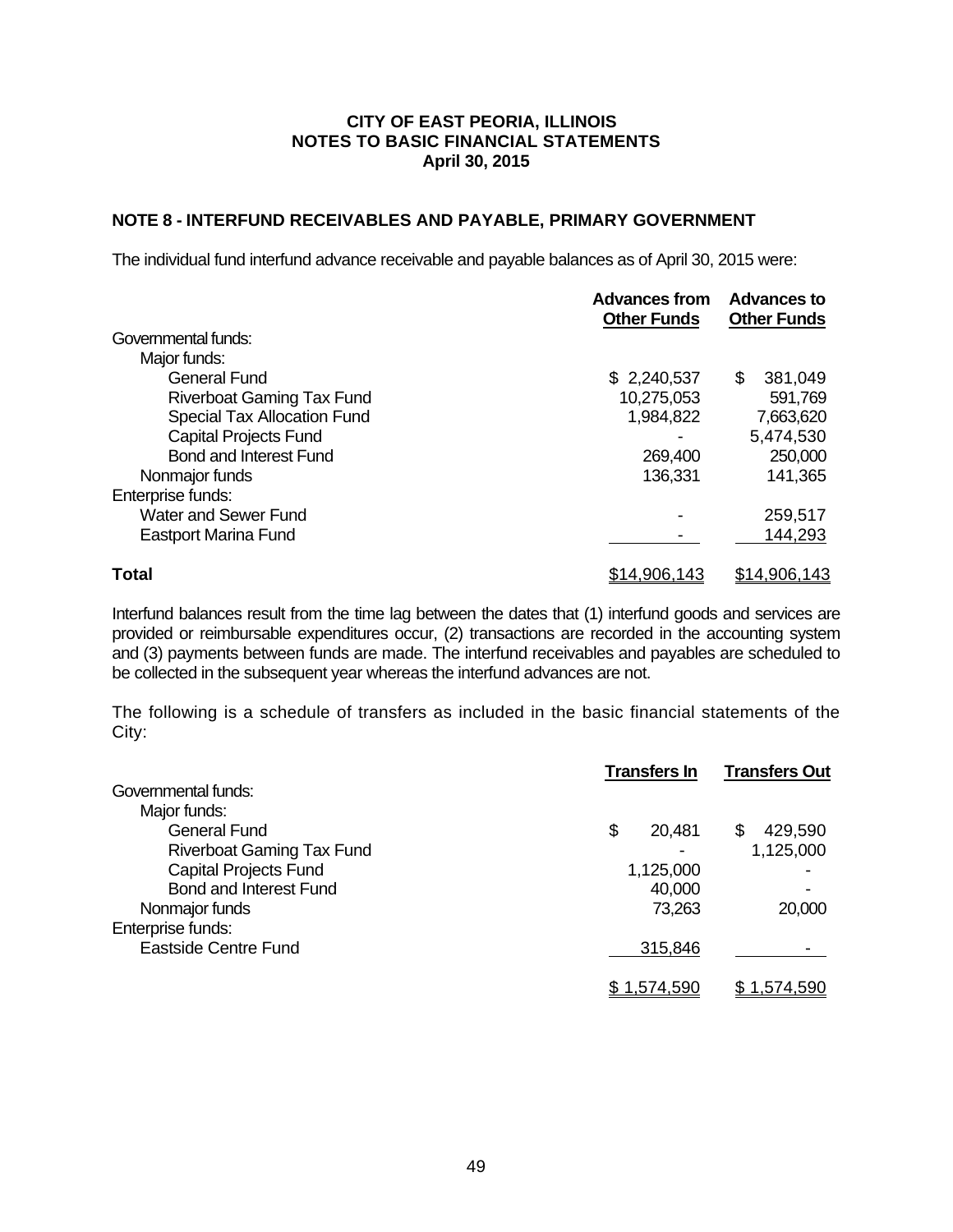### **NOTE 8 - INTERFUND RECEIVABLES AND PAYABLE, PRIMARY GOVERNMENT** (CONTINUED)

Transfers are used to (1) move revenues from the fund collecting them to the fund that statute or budget reflects to expend them, (2) move receipts restricted to debt service from the funds collecting them to the Bond and Interest Fund as debt service payments become due, and (3) use unrestricted revenues collected to finance various programs accounted for in other funds in accordance with budgetary authorizations.

### **NOTE 9 - OTHER REQUIRED INDIVIDUAL FUND DISCLOSURES**

Generally accepted accounting principles require disclosure of certain information concerning individual funds including deficit fund balances or deficit net position balances of individual funds. This requirement is met by the following disclosure:

> **Deficit Fund Balance or Deficit Net Position April 30, 2015**

Major governmental funds: Special Tax Allocation Fund \$ 5,674,789

Deficits in the Special Tax Allocation Fund will be eliminated through future incremental property tax receipts.

#### **NOTE 10 - RISK MANAGEMENT/SELF-INSURANCE**

The City is exposed to various risks of loss related to torts, theft of, damages to, and destruction of assets; errors and omissions; injuries to employees; and natural disasters. The City purchases commercial insurance for these risks of loss. Settled claims have not exceeded this commercial coverage in the past three fiscal years.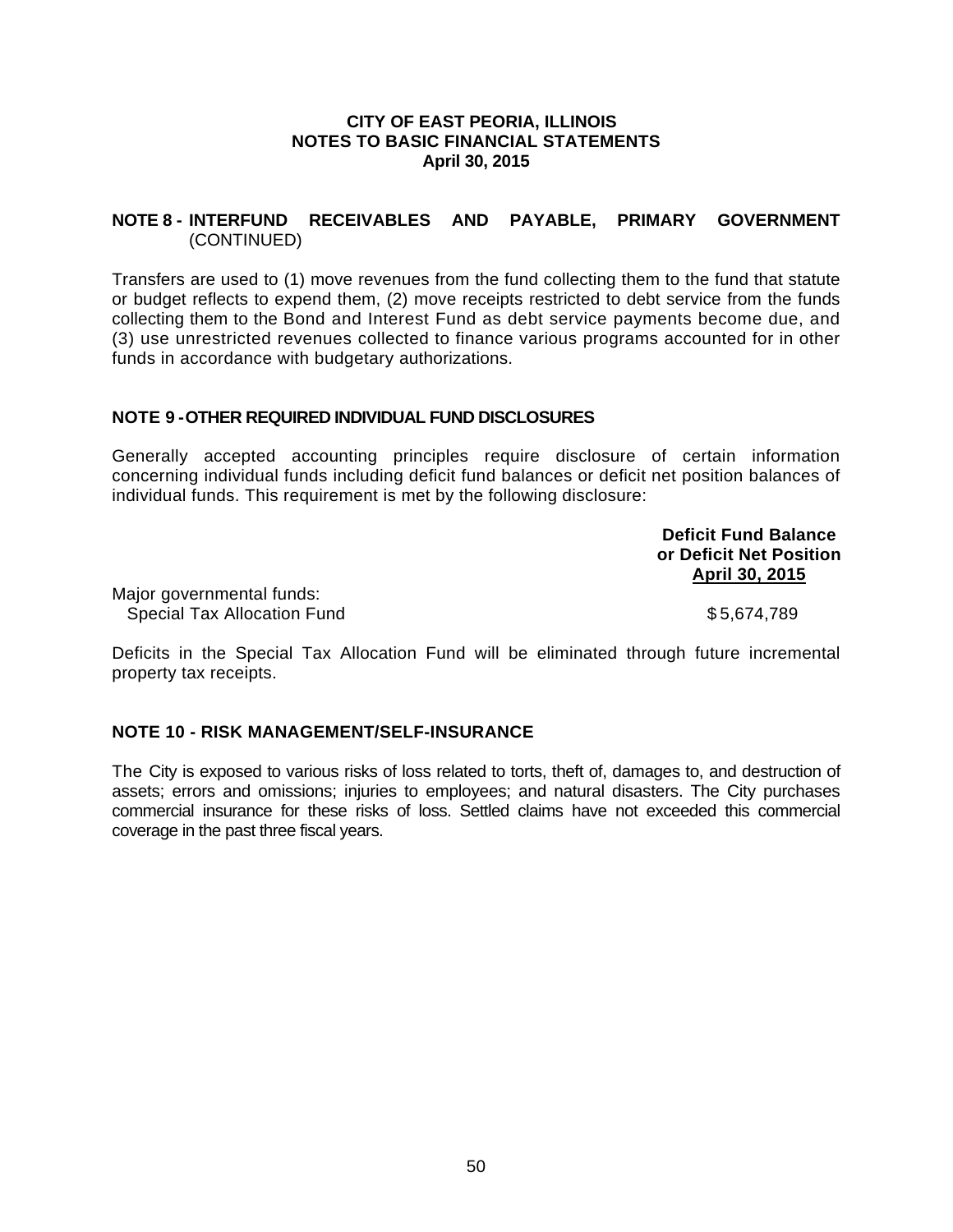### **NOTE 10 - RISK MANAGEMENT/SELF-INSURANCE** (CONTINUED)

The City uses an Internal Service Fund to account for and finance its uninsured risk of loss associated with medical and dental claims of its employees and their dependents. Claims expenditures and liabilities are reported when it is probable that a loss has occurred and the amount of that loss can be reasonably estimated. Estimated payables for claims and losses for medical and hospital claims include an amount for claims incurred but not reported based upon actuarial estimates and prior experience. The City is responsible for the first \$100,000 of qualifying medical expenses per individual employee and unlimited aggregate claims on an annual basis. The City maintains a stop-loss insurance contract which covers up to \$1,000,000 on an annual basis.

The City uses an Internal Service Fund to account for and finance its uninsured risk of loss associated with workers compensation and general liability. Claims expenditures and liabilities are reported when it is probable that a loss has occurred and the amount of that loss can be reasonably estimated. These losses include an estimate of claims that have been incurred but not reported. The City is responsible for the first \$300,000 and \$50,000 of qualifying expenses for workers compensation and general liability, respectively.

Annual appropriation is made for the estimated expenditures of each program and claims are accrued as incurred.

The unpaid claims and incurred but not reported claims of approximately \$373,166, included in accrued health claims on the financial statements in the Internal Service Fund, are based on the requirements of Governmental Accounting Standards Board Statement No. 10, which required that a liability for claims be reported if information prior to the issuance of financial statements indicates that it is probable that a liability has been incurred at the date of the financial statements and the amount of the loss can be reasonably estimated.

Changes in the health claims liability in fiscal years 2015 and 2014 were:

| Balance, April 30, 2013<br>Current year claims and changes in estimates<br>Claims paid | \$<br>375,000<br>3,375,796<br>(3,301,347) |  |
|----------------------------------------------------------------------------------------|-------------------------------------------|--|
| Balance, April 30, 2014<br>Current year claims and changes in estimates<br>Claims paid | 449.449<br>3,180,336<br>(3,353,523)       |  |
| Balance, April 30, 2015                                                                | 276.262                                   |  |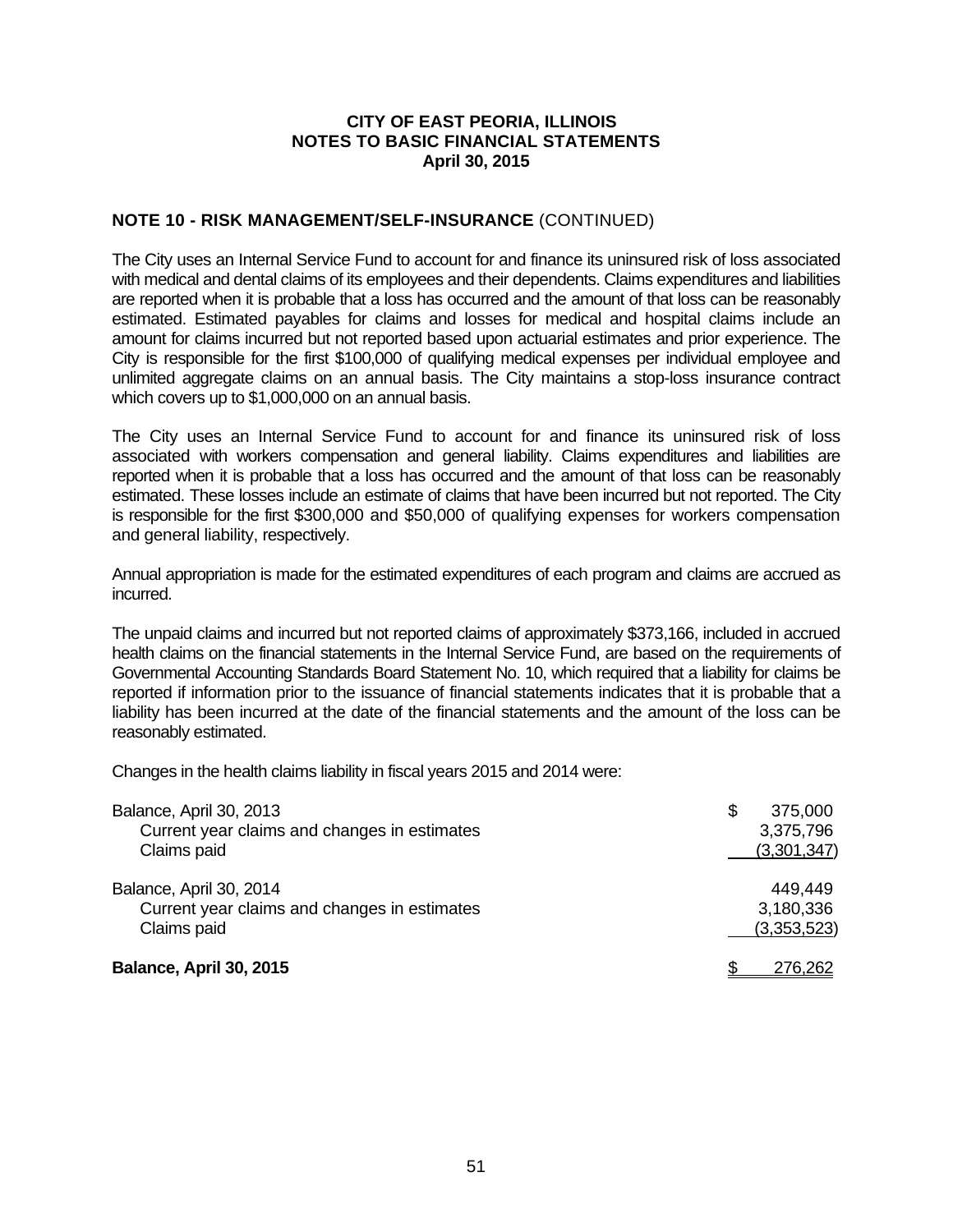### **NOTE 10 - RISK MANAGEMENT/SELF-INSURANCE** (CONTINUED)

Changes in the workers compensation and general liability in fiscal years 2015 and 2014 were:

| Balance, April 30, 2013<br>Current year claims and changes in estimates | S | 597,246    |
|-------------------------------------------------------------------------|---|------------|
| Claims paid                                                             |   | (433, 619) |
| Balance, April 30, 2014<br>Current year claims and changes in estimates |   | 163,627    |
| Claims paid                                                             |   | (66, 723)  |
| Balance, April 30, 2015                                                 |   | 96,904     |

### **NOTE 11 - PENSION PLANS**

The City of East Peoria contributes to one agent multiple-employer defined benefit pension plan, Illinois Municipal Retirement (IMRF), and two single-employer defined benefit pension plans, the City of East Peoria Police Pension Fund and the City of East Peoria Firefighter's Pension Fund. Each of the plans provide retirement, disability, annual cost of living adjustments and death benefits to its respective plan members and beneficiaries.

IMRF acts as a common investment and administrative agent for local governments and school districts in Illinois.

IMRF benefit provisions are established by statute and may only be changed by the General Assembly of the State of Illinois. Additionally, the employer contribution levels of the Police Pension Fund and the Firefighter's Pension Fund are mandated by Illinois State Statute (Chapter 40, Article 3 and Chapter 40, Article 4, respectively) and may also be amended only by the Illinois legislature.

Each plan issues a publicly available financial report that includes financial statements and required supplementary information for that plan. Those reports may be obtained by writing the plan.

Illinois Municipal Retirement Fund 2211 York Road, Suite 500 Oak Brook, Illinois 60523 www.imrf.orq

City of East Peoria Police Pension Fund Theresa L. Gualandi, Treasurer 100 S. Main Street East Peoria, Illinois 61611

City of East Peoria Firefighter's Pension Fund Theresa L. Gualandi, Treasurer 100 S. Main Street East Peoria, Illinois 61611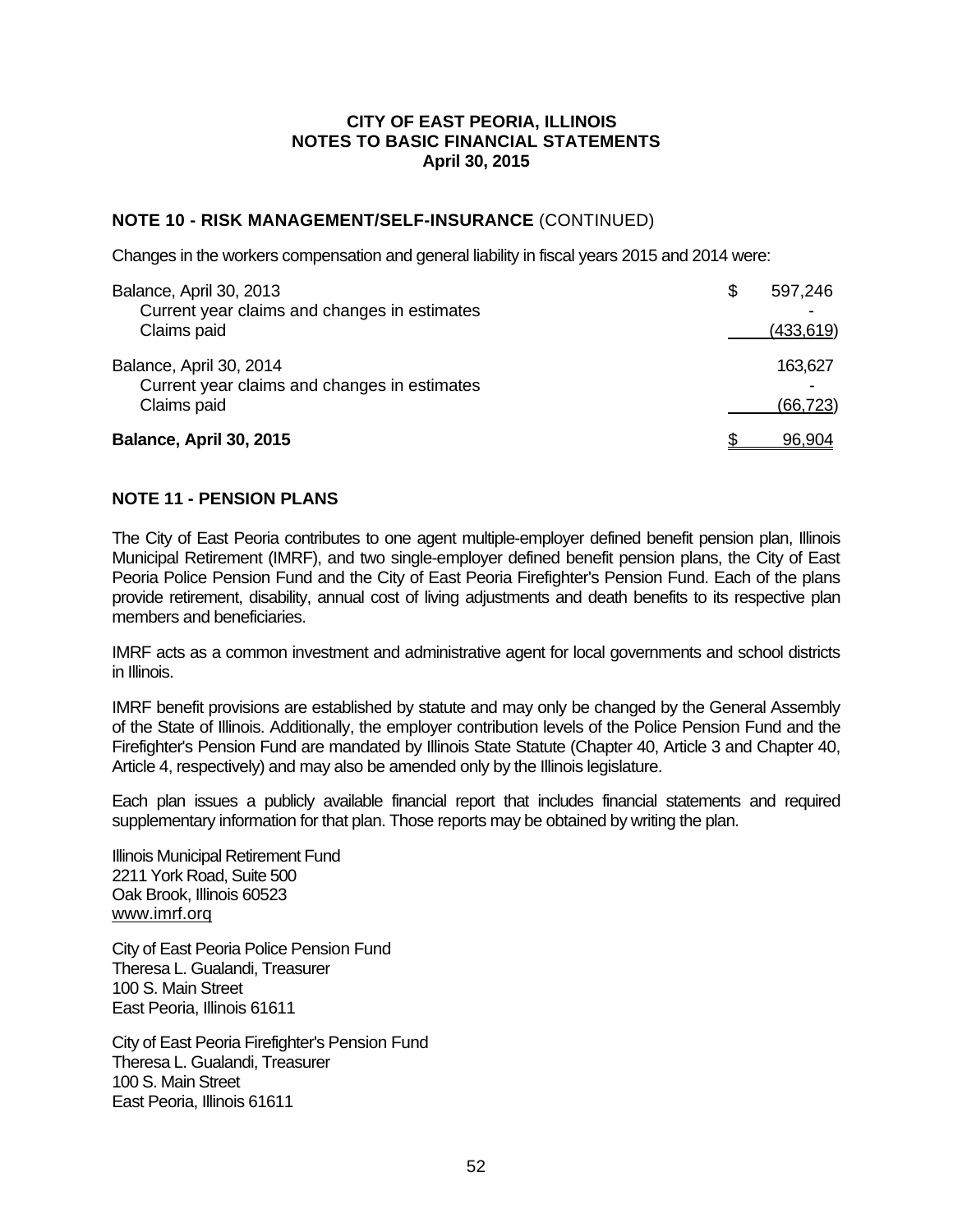### **NOTE 11 - PENSION PLANS** (CONTINUED)

#### **Funding Policy and Annual Pension Cost, Pension Plans**

The member rate for IMRF and the employee and employer levels are statutorily dictated and can only be amended with legislative action. The IMRF employee contribution rates for disability and death benefits are set by the IMRF Board of Trustees, while the supplemental retirement benefits rate is set by statute. Benefits and refunds of the Police and Firefighter's Pension Funds are recognized when due and payable in accordance with the Plans.

The City's annual pension cost for the current year and related information for each plan is as follows:

|                                                                                                                                                  | <b>SLEP</b>             | <b>Illinois Municipal</b><br><b>Retirement Fund</b><br>Regular | <b>City of East</b><br><b>Peoria Police</b><br><b>Pension Fund</b> | City of<br><b>East Peoria</b><br><b>Firefighter's</b><br><b>Pension Fund</b> |
|--------------------------------------------------------------------------------------------------------------------------------------------------|-------------------------|----------------------------------------------------------------|--------------------------------------------------------------------|------------------------------------------------------------------------------|
| Contribution rates:<br>City<br>Plan members                                                                                                      | 13.75%<br>7.50          | 12.24%<br>4.50                                                 | (1)<br>9.91                                                        | (1)<br>9.455                                                                 |
| Annual pension cost (2):<br>Annual required contribution<br>Interest on net pension obligation<br>Adjustment to ARC<br>Total annual pension cost | \$                      | \$<br>746,287<br>16,263<br>(16, 263)<br>746,287                | \$<br>1,353,541<br>9,767<br>1,363,308                              | \$<br>1,478,780<br>(80, 605)<br>1,398,175                                    |
| Contributions made (2)<br>Increase in net pension<br>obligation (2)                                                                              |                         | 746,287                                                        | 1,363,308                                                          | 1,398,175                                                                    |
| Net pension obligation (asset) (2),<br>beginning of period                                                                                       |                         | 221,475                                                        |                                                                    |                                                                              |
| End of year                                                                                                                                      | \$                      | \$<br>221,475                                                  | \$                                                                 |                                                                              |
| Actuarial valuation date                                                                                                                         | 12/31/2014              | 12/31/2014                                                     | 04/30/2015                                                         | 04/30/2015                                                                   |
| Actuarial cost method                                                                                                                            | Entry age               | Entry age                                                      | Projected Unit<br>Credit                                           | Projected Unit<br>Credit                                                     |
| Amortization method                                                                                                                              | Level % open            | Level % open                                                   | Level % open                                                       | Level % open                                                                 |
| Remaining amortization period                                                                                                                    | 29 year basis           | 29 year basis                                                  | 27 years                                                           | 27 years                                                                     |
| Asset valuation method                                                                                                                           | 5-year spread<br>market | 5-year spread<br>market                                        | 5-year smoothed<br>market                                          | 5-year smoothed<br>market                                                    |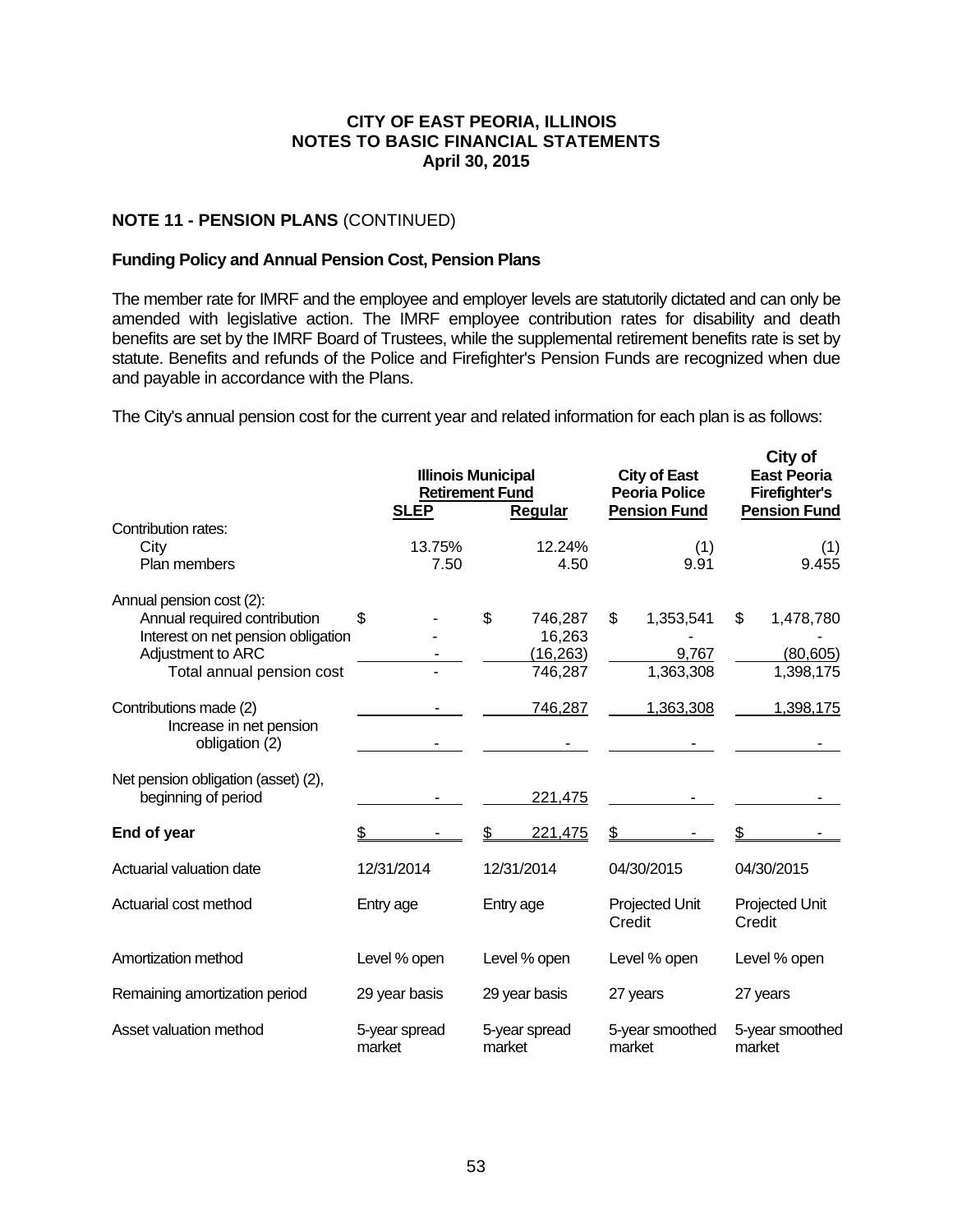### **NOTE 11 - PENSION PLANS** (CONTINUED)

#### **Funding Policy and Annual Pension Cost, Pension Plans** (Continued)

|                                  | <b>Illinois Municipal</b><br><b>Retirement Fund</b> |              | <b>City of East</b><br><b>Peoria Police</b> | City of<br><b>East Peoria</b><br><b>Firefighter's</b> |
|----------------------------------|-----------------------------------------------------|--------------|---------------------------------------------|-------------------------------------------------------|
|                                  | <b>SLEP</b>                                         | Regular      | <b>Pension Fund</b>                         | <b>Pension Fund</b>                                   |
| Actuarial assumptions:           |                                                     |              |                                             |                                                       |
| Investment rate of return*       | 7.50%                                               | 7.50%        | 6.75%                                       | 6.50%                                                 |
| Projected salary increases*      | $4.00\%$ (3)                                        | $4.00\%$ (3) | 4.75%                                       | 4.75%                                                 |
| *Includes inflation at           | 4.00%                                               | 4.00%        | 3.00%                                       | 3.00%                                                 |
| Postretirement benefit increases | 3.00%                                               | 3.00%        | N/A                                         | N/A                                                   |

- (1) The City is required to contribute the remaining amounts necessary to finance the plan as actuarially determined by an enrolled actuary. The annually required contribution includes an amount necessary to amortize the unfunded actuarial accrued liability over a 30-year closed period with a target funding of 90 percent by 2040. The City's contributions are funded by property taxes levied for such purposes and an allocated share of replacement and telecommunication taxes collected by the City.
- (2) Data is for the latest actuarial information available which is as of December 31, 2014 for the Illinois Municipal Retirement Fund and as of April 30, 2015 for the Police Pension Fund and the Firefighter's Pension Fund.
- (3) Additional salary increases ranging from .4 to 10 percent per year depending on age and service, attributable to seniority/merit.

The Illinois Municipal Retirement Fund, a special revenue fund, will be used to liquidate the IMRF net pension obligation.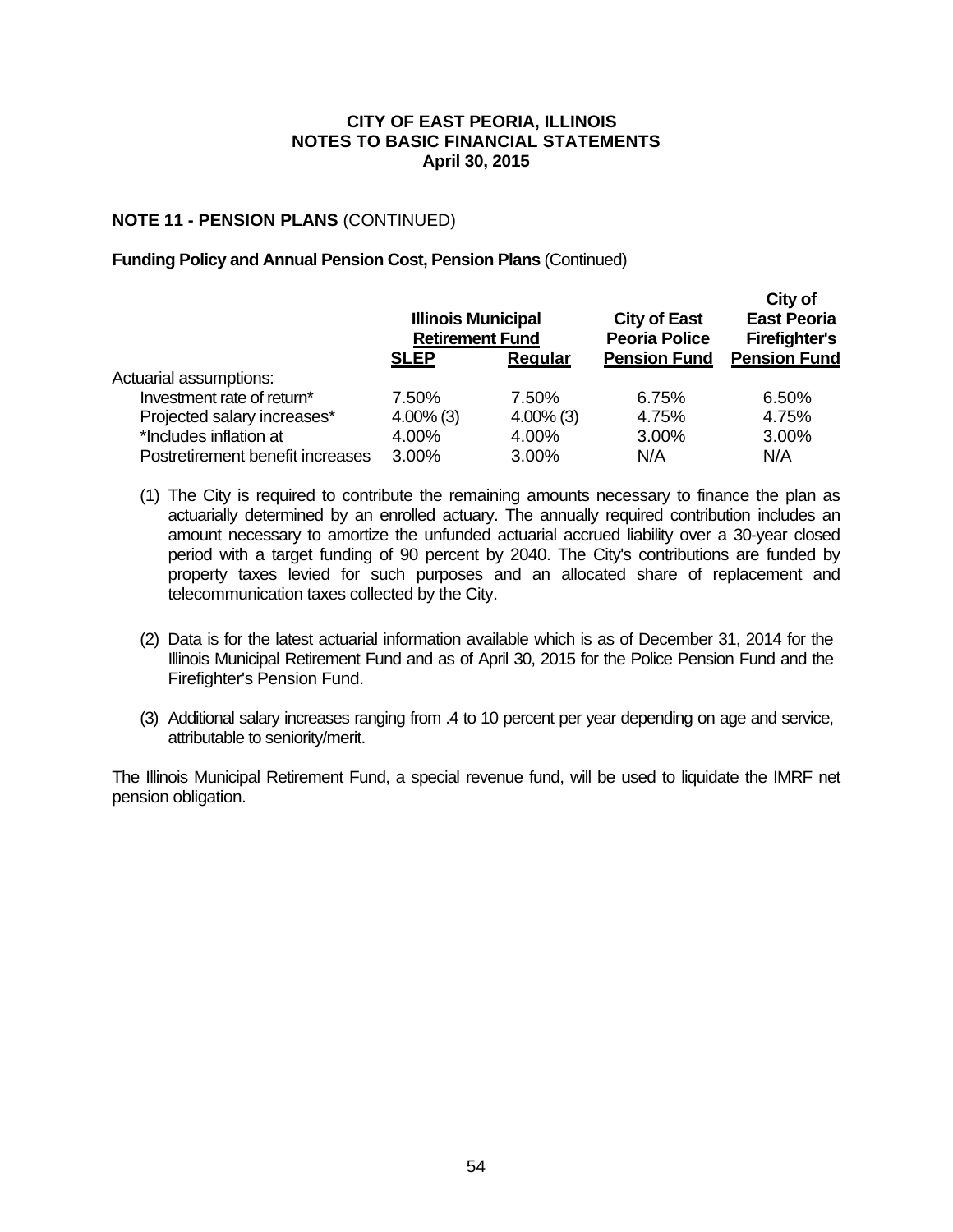### **NOTE 11 - PENSION PLANS** (CONTINUED)

### **Trend Information - Pension Plans**

| <b>Fund</b>                                    | Year | <b>Annual</b><br><b>Pension</b><br>Cost<br>(APC) | Percentage<br>of APC<br><b>Contributed</b> | <b>Net</b><br><b>Pension</b><br><b>Obligation</b> |
|------------------------------------------------|------|--------------------------------------------------|--------------------------------------------|---------------------------------------------------|
| Illinois Municipal Retirement Fund:            |      |                                                  |                                            |                                                   |
| Regular                                        | 2015 | \$<br>730,599                                    | 100.0%                                     | \$<br>221,475                                     |
|                                                | 2014 | 730,599                                          | 100.0                                      | 221,475                                           |
|                                                | 2013 | 730,599                                          | 99.4                                       | 221,475                                           |
| <b>SLEP</b>                                    | 2015 |                                                  | 100.0                                      |                                                   |
|                                                | 2014 |                                                  | 100.0                                      |                                                   |
|                                                | 2013 | 7,129                                            | 100.0                                      |                                                   |
| City of East Peoria Police Pension Fund        | 2015 | 1,363,308                                        | 100.0                                      |                                                   |
|                                                | 2014 | 1,268,764                                        | 100.0                                      |                                                   |
|                                                | 2013 | 1,237,716                                        | 100.0                                      |                                                   |
| City of East Peoria Firefighter's Pension Fund | 2015 | 1,398,175                                        | 100.0                                      |                                                   |
|                                                | 2014 | 1,305,609                                        | 100.0                                      |                                                   |
|                                                | 2013 | 1,204,896                                        | 100.0                                      |                                                   |
|                                                |      |                                                  |                                            |                                                   |

#### **Funded Status and Funding Progress**

As of December 31, 2014, December 31, 2014, April 30, 2013 and April 30, 2013, the most recent actuarial valuation dates for the IMRF Regular plan, IMRF SLEP plan, Police Pension Fund and Firefighter's Pension Fund, respectively, the plan was 82.93, 0.00, 55.73 and 49.17 percent funded, respectively. The actuarial accrued liability for benefits was \$18,678,141, none, \$45,626,783 and \$39,955,519, and the actuarial value of assets was \$15,489,272, \$(24,983), \$25,426,704 and \$19,645,999, resulting in an unfunded actuarial accrued liability (UAAL) of \$3,188,869, \$24,983, \$20,200,079, and \$20,309,520, respectively. The covered payroll (annual payroll of active employees covered by the plan) was \$6,097,116, \$-0-, \$3,601,207 and \$3,259,379, and the ratio of the UAAL to the covered payroll was 52, 0, 561 and 623 percent, respectively.

The schedules of funding progress, presented as RSI following the notes to the financial statements, presents multiyear trend information about whether the actuarial value of plan assets in increasing or decreasing over time relative to the actuarial accrued liability for benefits.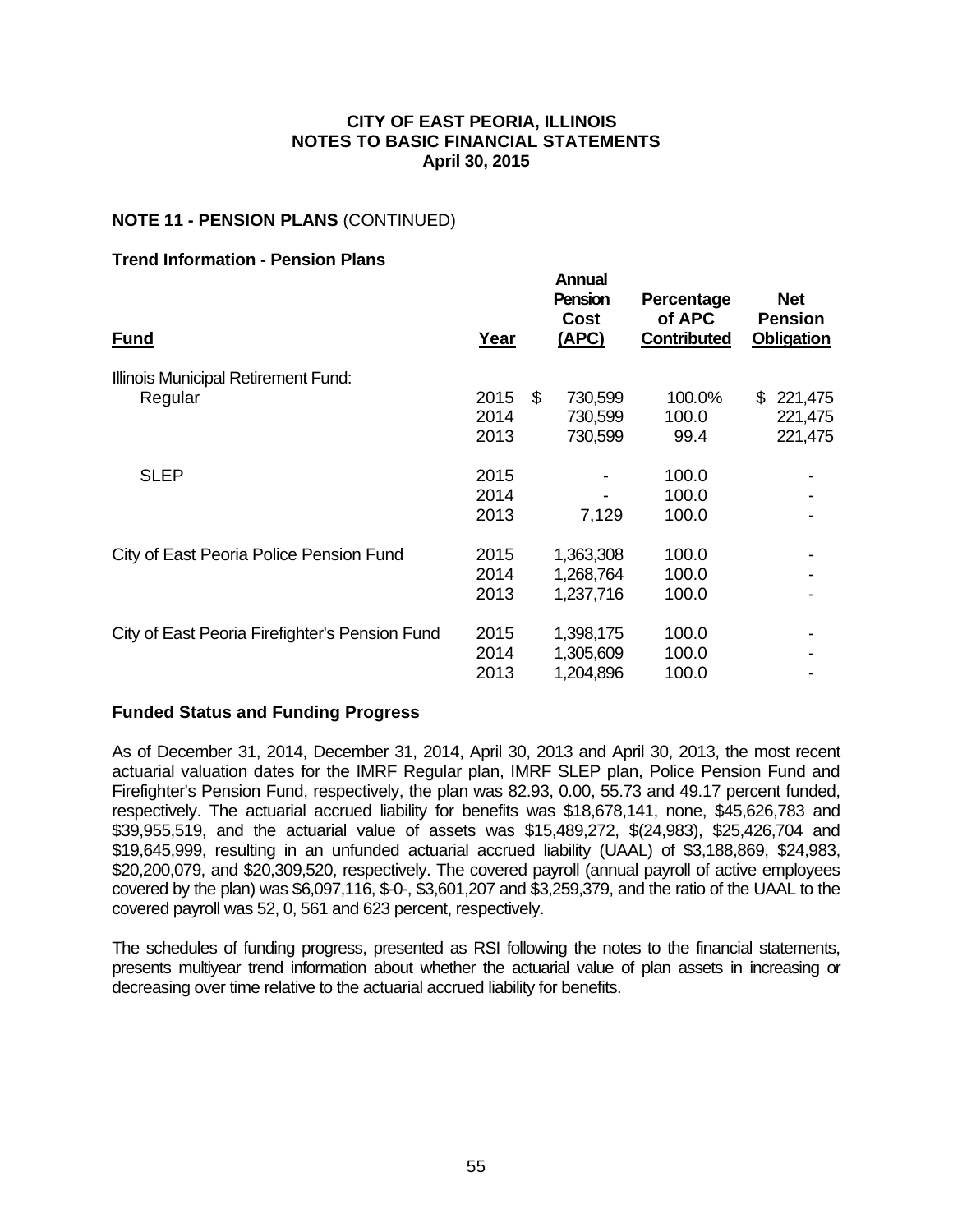### **NOTE 12 - GASB 67 - FINANCIAL REPORTING FOR PENSION PLANS**

The City has adopted GASB Statement No. 67, *Financial Reporting for Pension Plans – an amendment of GASB Statement No. 25*. The Statement enhances the City's footnote disclosures and expands the Required Supplemental Information (RSI) data with new schedules. It was issued to improve financial reporting by state and local government pension plans. The following provides information required to be disclosed under Statement No. 67 that is not discussed as part of the information disclosed in Note 11 previously.

#### **Plan Administration**

The Police Pension Plan and Firefighters' Pension Plan plans are defined benefit pension plans. Each plan is administered by a Board of Trustees which acts as the administrator of the plan.

The Board for the Firefighters' Plan consists of five Trustees, two of whom are appointed by the City Commission, three of whom are members of the system who are elected by a majority of the firefighters who are members of the system. Each Trustee serves a two year term. Each person employed by the City Fire Department as a full-time firefighter becomes a member of the Plan as a condition of his or her employment. All firefigthers are therefore eligible for plan benefits as provided for in the plan document and by applicable law.

The Board for the Police Officers' Plan consists of five Trustees, two of whom are appointed by the City Commission, three of whom are members of the system who are elected by a majority of the Police Officers who are members of the system. Each Trustee serves a two year term. Each person employed by the City Police Department as a full-time police officer becomes a member of the Plan as a condition of his or her employment. All police officers are therefore eligible for plan benefits as provided for in the plan document and by applicable law.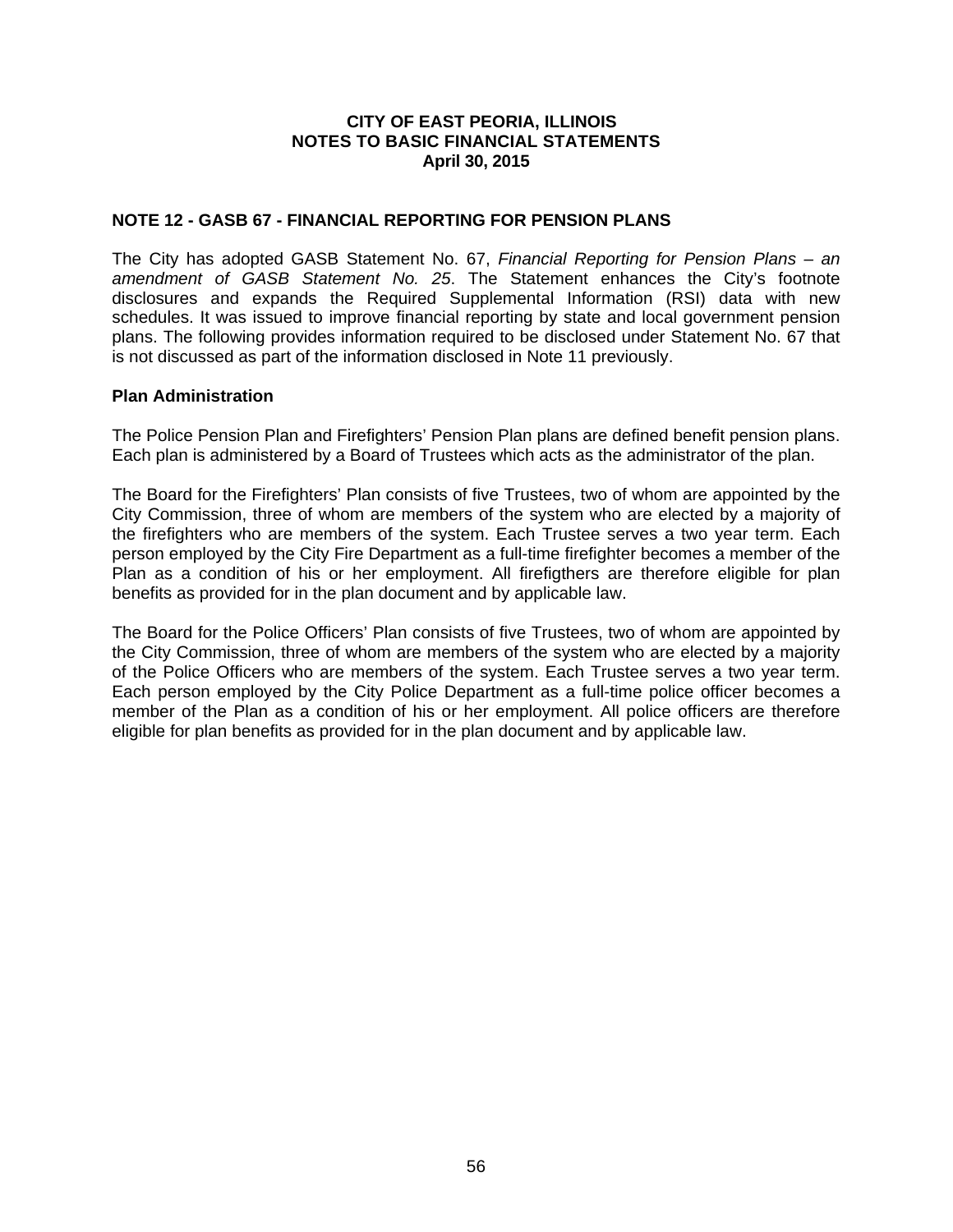### **NOTE 12 - GASB 67 - FINANCIAL REPORTING FOR PENSION PLANS (CONTINUED)**

#### **Investment Policy**

The investment policy covering the allocation of invested assets for the City of East Peoria's Firefighter's Pension Fund and Police Pension Fund is established by the Board of Trustees and is subject to the limitations defined in the Illinois Pension Code 40 ILCS 5/1-113.1–113.12.

The following are the adopted asset allocation policies for each plan as of December 31, 2014:

|                             | <b>Target Allocation</b> |           |  |
|-----------------------------|--------------------------|-----------|--|
|                             | Municpal                 | Police    |  |
| <b>Asset Class</b>          | Firemen's                | Officers' |  |
| Domestic Equity             | 32.00%                   |           |  |
| <b>International Equity</b> | 20.00%                   | 9.00%     |  |
| <b>Fixed Income</b>         | 43.00%                   |           |  |
| <b>REITS</b>                | 3.00%                    |           |  |
| Short-term Bonds            |                          | 18.00%    |  |
| Government - Intermediate   |                          | 2.50%     |  |
| Investment Grade -          |                          | 12.00%    |  |
| Intermediate                |                          |           |  |
| Investment Grade - Long     |                          | 11.00%    |  |
| Large Cap Growth            |                          | 11.00%    |  |
| Large Cap Value             |                          | 12.00%    |  |
| Mid Cap Growth              |                          | 4.00%     |  |
| Mid Cap Value               |                          | 4.00%     |  |
| Mid Cap Blend               |                          | 5.00%     |  |
| <b>Small Cap Growth</b>     |                          | 3.00%     |  |
| Small Cap Value             |                          | 1.00%     |  |
| Small Cap Blend             |                          | 2.00%     |  |
| <b>Emerging Markets</b>     |                          | 2.00%     |  |
| Cash                        | 2.00%                    | 3.50%     |  |
|                             | 100.00%                  | 100.00%   |  |

### **Concentrations**

The Plans did not hold investments in any one organization that represent five percent or more of the respective Plan's fiduciary net position.

#### **Money-Weighed Rate of Return on Investments**

For the year ended December 31, 2014 the annual money‐weighted rate of return on pension plan investments, net of pension plan investment expenses, was 6.38% for the Firefighters' Plan and 6.90% for the Police Pension Plan. The money-weighted rate of return expresses investment performance, net of expenses, adjusted for the changing amounts actually invested.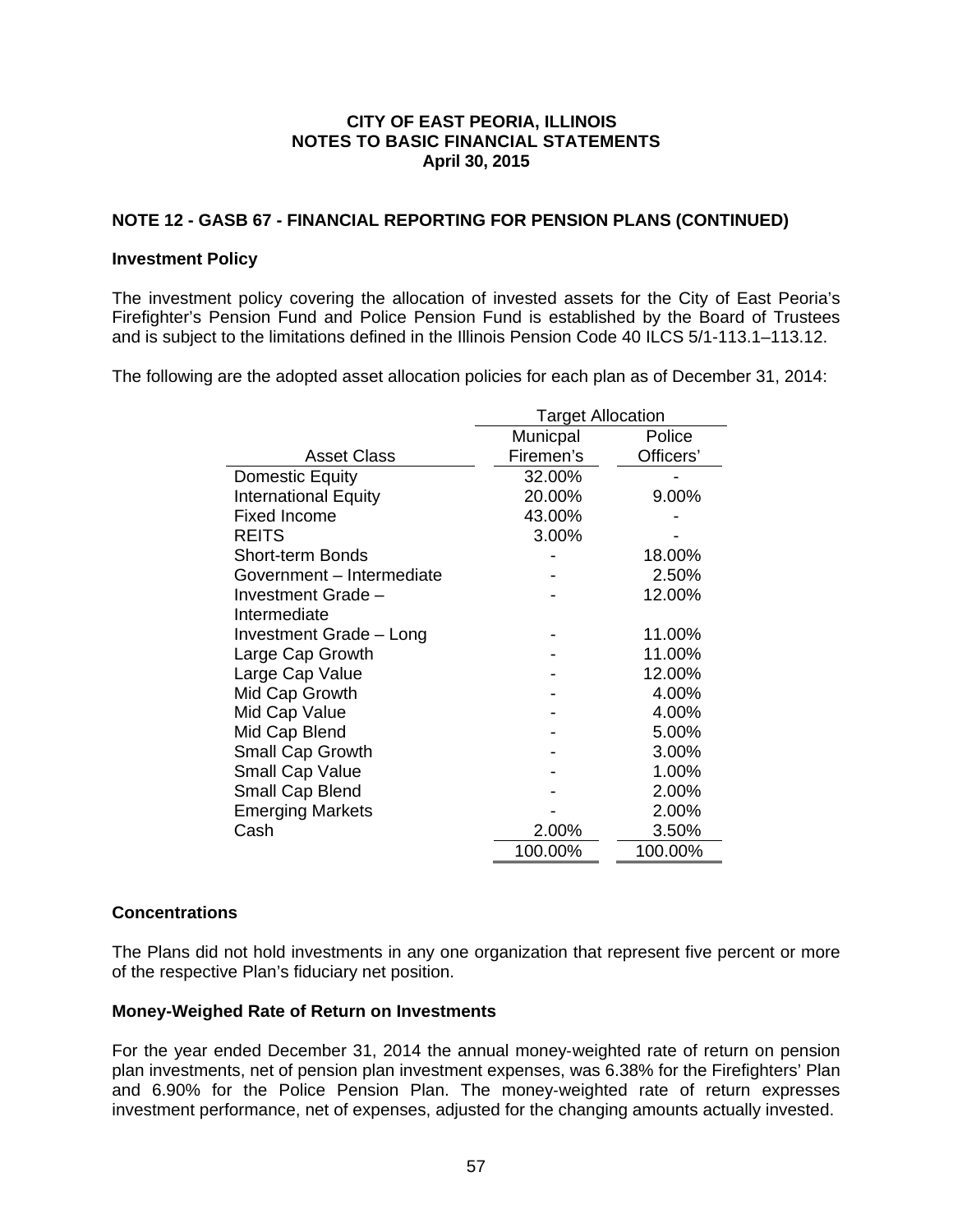## **NOTE 12 - GASB 67 - FINANCIAL REPORTING FOR PENSION PLANS** (CONTINUED)

## **Net Pension Liability**

The components of the net pension liability of the Plans as of April 30, 2015 were as follows:

| <b>Total Pension Liability</b><br><b>Plan Fiduciary Net Position</b><br><b>Net Pension Liability</b> | Municipal<br>Firemen's<br>\$39,955,519<br>19,645,999<br>\$20,309,520 | Police<br>Officers'<br>\$45,626,783<br>25,426,704<br>\$20,200,079 |
|------------------------------------------------------------------------------------------------------|----------------------------------------------------------------------|-------------------------------------------------------------------|
| Plan Fiduciary Net Position as a<br>Percentage of the Total Pension<br>Liability                     | 49.17%                                                               | 55.73%                                                            |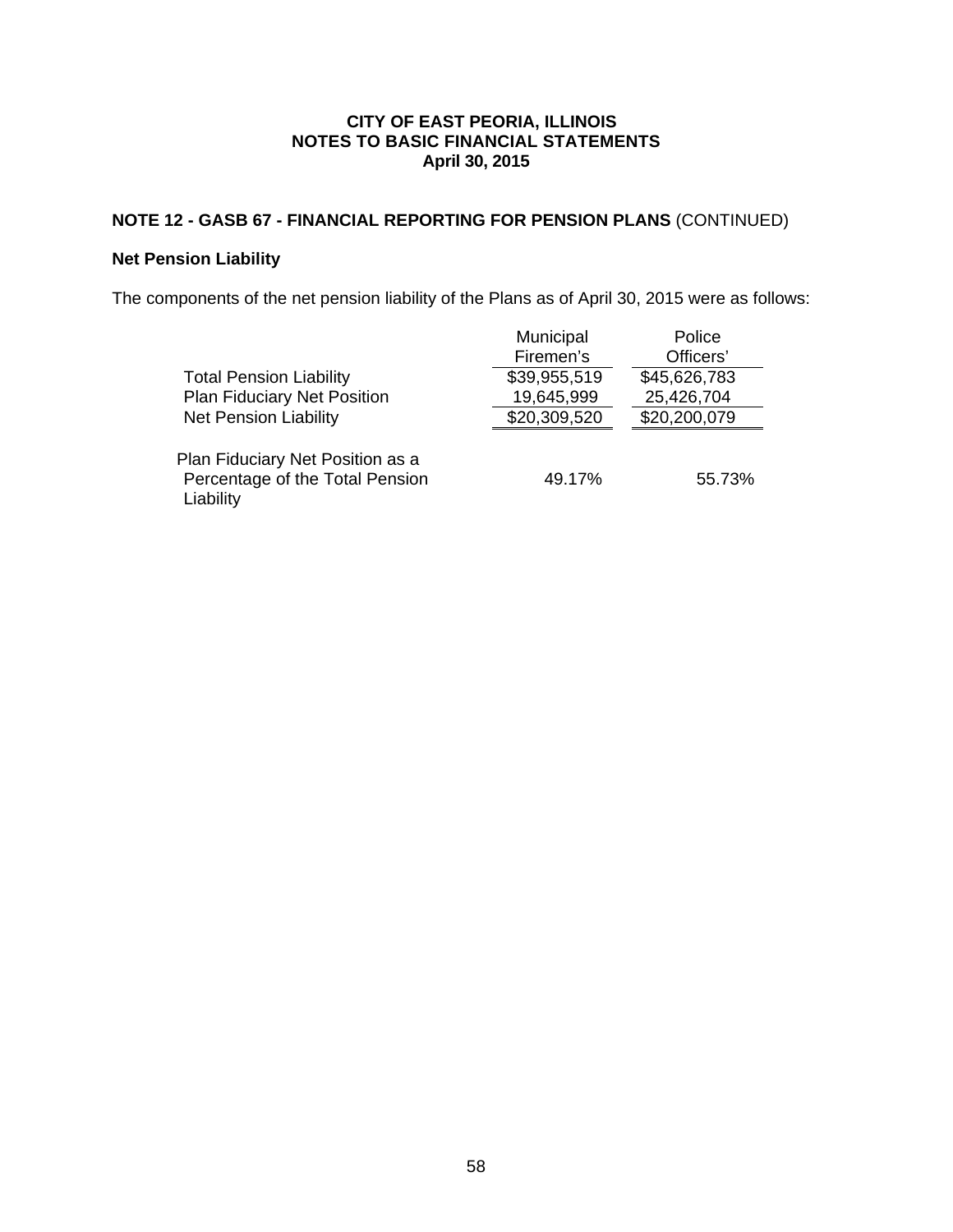## **NOTE 12 - GASB 67 - FINANCIAL REPORTING FOR PENSION PLANS** (CONTINUED)

#### **Actuarial Assumptions**

The total pension liability was determined by an actuarial valuation as of April 30, 2014 updated to April 30, 2015 using the following actuarial assumptions applied to all measurement periods:

|                                                    | Municipal                                                                                                                                                                                                                                                                | Police                                                                                                                                                                                                                                                                          |
|----------------------------------------------------|--------------------------------------------------------------------------------------------------------------------------------------------------------------------------------------------------------------------------------------------------------------------------|---------------------------------------------------------------------------------------------------------------------------------------------------------------------------------------------------------------------------------------------------------------------------------|
|                                                    | Firemen's                                                                                                                                                                                                                                                                | Officers'                                                                                                                                                                                                                                                                       |
| <b>Valuation Date</b>                              | 4/30/14                                                                                                                                                                                                                                                                  | 4/30/14                                                                                                                                                                                                                                                                         |
| <b>Inflation Rate</b>                              | 3.00%                                                                                                                                                                                                                                                                    | 3.00%                                                                                                                                                                                                                                                                           |
| <b>Projected Salary Increases</b>                  | Based on age-<br>related<br>productivity and<br>merit rates plus<br>inflation                                                                                                                                                                                            | Based on age-<br>related<br>productivity and<br>merit rates plus<br>inflation                                                                                                                                                                                                   |
| Investment Rate of Return<br><b>Mortality Rate</b> | 6.50%<br>1994 Group<br>Annuity<br><b>Mortality Table</b><br>for Males and<br>Females, 1994<br><b>Group Annuity</b><br><b>Mortality Table</b><br>for Males and<br>Females with<br>ages pushed<br>forward three<br>years is used for<br>post-<br>disablement<br>mortality. | 6.75%<br>1994 Group<br>Annuity<br><b>Mortality Table</b><br>for Males and<br>Females. 1994<br><b>Group Annuity</b><br><b>Mortality Table</b><br>for Males and<br><b>Females with</b><br>ages pushed<br>forward three<br>years is used for<br>post-<br>disablement<br>mortality. |
| Date of Actuarial Experience<br>Study              | 4/30/2014                                                                                                                                                                                                                                                                | 4/30/2014                                                                                                                                                                                                                                                                       |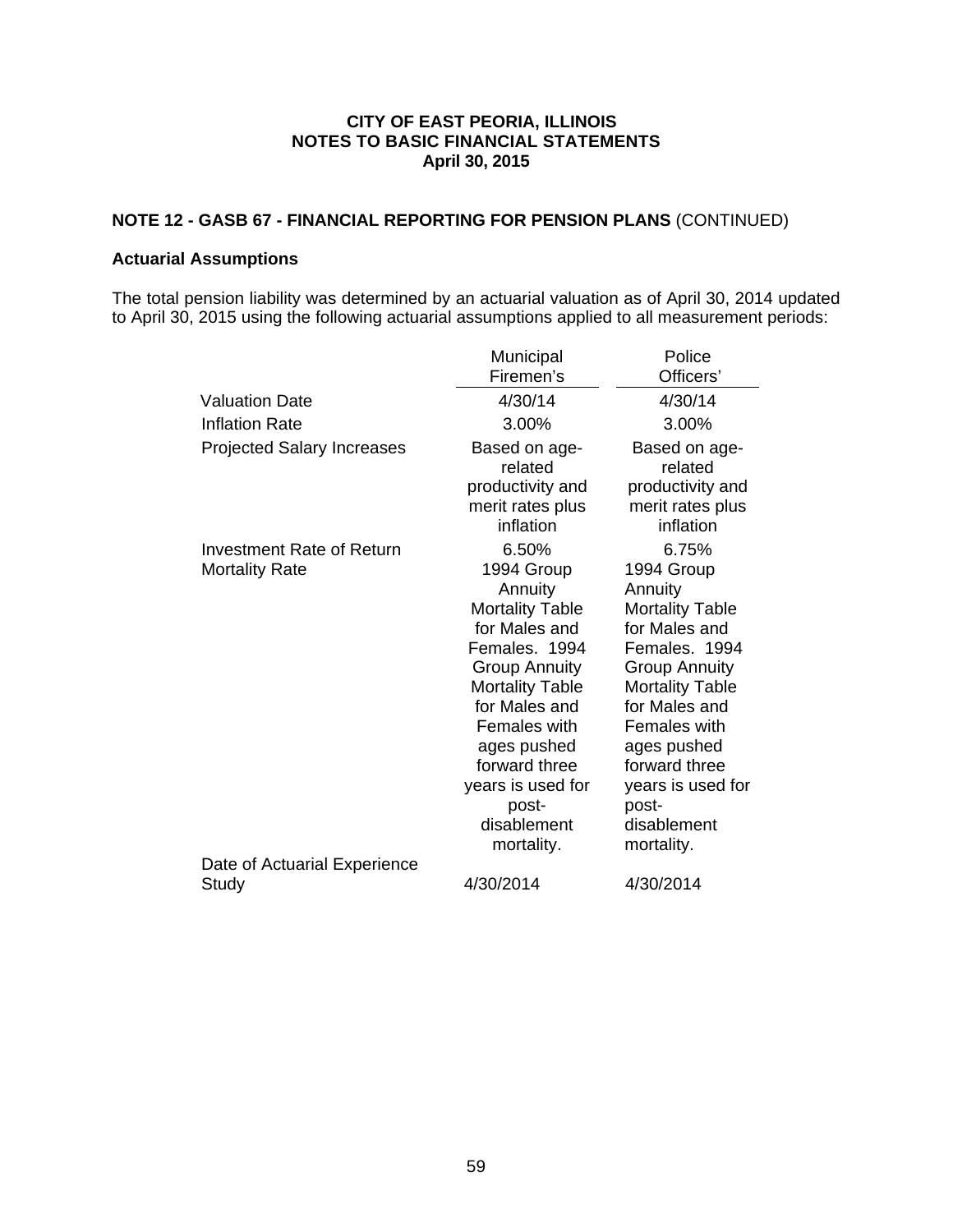### **NOTE 12 - GASB 67 - FINANCIAL REPORTING FOR PENSION PLANS** (CONTINUED)

#### **Long-Term Expected Rate of Return**

The long-term expected rate of return on pension plan investments was determined using an asset allocation study by the Global Investment Committee of Morgan Stanley and was published in March 2014. The best estimate of ranges of expected nominal rates of return (including inflation) were developed for each major asset class as of December 31, 2013.

|                             | Long-Term Expected Real |           |  |
|-----------------------------|-------------------------|-----------|--|
|                             | Rate of Return          |           |  |
|                             | Municpal                | Police    |  |
| <b>Asset Class</b>          | Firemen's               | Officers' |  |
| Domestic Equity             | 8.00%                   |           |  |
| <b>International Equity</b> | 8.10%                   | 5.00%     |  |
| Fixed Income                | 2.60%                   |           |  |
| <b>REITS</b>                | 7.00%                   |           |  |
| <b>Short-term Bonds</b>     |                         | 1.30%     |  |
| Government – Intermediate   |                         | 1.75%     |  |
| Investment Grade -          |                         | 1.75%     |  |
| Intermediate                |                         |           |  |
| Investment Grade - Long     |                         | 1.50%     |  |
| Large Cap Growth            |                         | 5.00%     |  |
| Large Cap Value             |                         | 6.00%     |  |
| Mid Cap Growth              |                         | 5.50%     |  |
| Mid Cap Value               |                         | 5.50%     |  |
| Mid Cap Blend               |                         | 5.50%     |  |
| <b>Small Cap Growth</b>     |                         | 6.00%     |  |
| <b>Small Cap Value</b>      |                         | 6.00%     |  |
| Small Cap Blend             |                         | 6.00%     |  |
| <b>Emerging Markets</b>     |                         | 7.00%     |  |
| Cash                        | 1.00%                   | 0.50%     |  |

#### **Discount Rate**

The discount rate used to measure the total pension liability was 6.52% for the Police Pension Plan and 6.29% for the Firefighters' Plan. The projection of cash flow used to determine the discount rate assumed that plan member contributions will be made at the current contribution rate and that employer contributions will be made at rates equal to the difference between actuarially determined contribution rates and the member rate. Based on those assumptions, the pension plans' fiduciary net position were projected to be available to make all projected future benefit payments of current plan members. Therefore, the long-term expected rate of return on pension plan investments was applied to all periods of projected benefit payments to determine the total pension liability.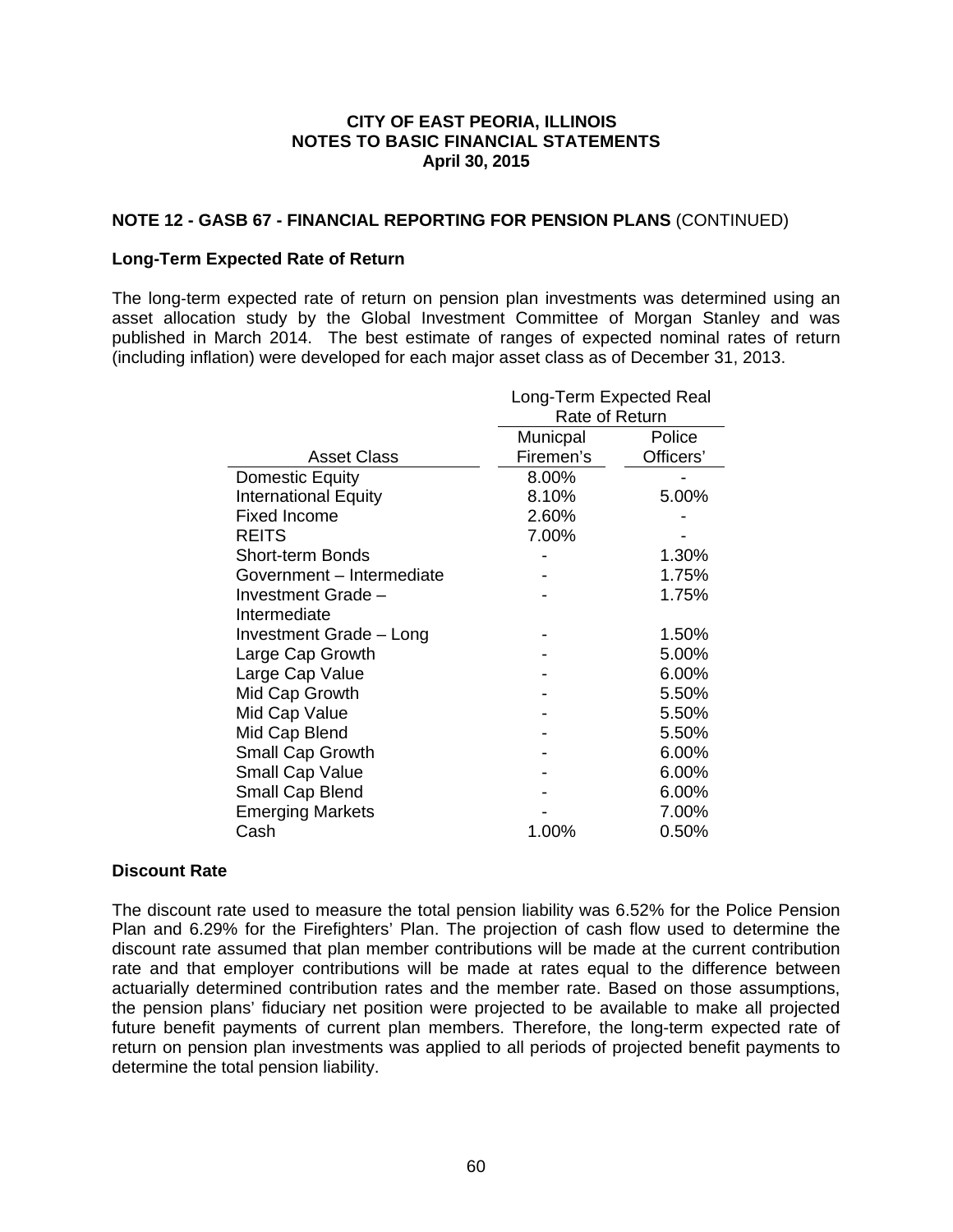### **NOTE 12 - GASB 67 - FINANCIAL REPORTING FOR PENSION PLANS** (CONTINUED)

### **Sensitivity of Net Pension Liability to Changes in the Discount Rate**

The following presents the net pension liability of the Pension Plans calculated using the discount rates listed above, as well as what the Plan's net pension liability would be if it were calculated using a discount rate that is 1‐percentage‐point lower, or 1‐percentage‐point higher than the current rate:

|                                                                                    | $1\%$<br>Decrease     | <b>Current Rate</b>   | 1% Increase           |
|------------------------------------------------------------------------------------|-----------------------|-----------------------|-----------------------|
| <b>Municipal Firemen's</b><br><b>Discount Rate</b><br><b>Net Pension Liability</b> | 5.29%<br>\$26,524,243 | 6.29%<br>\$20,309,520 | 7.29%<br>\$15,262,649 |
| Police Officers'<br><b>Discount Rate</b><br><b>Net Pension Liability</b>           | 5.52%<br>\$26,835,963 | 6.52%<br>\$20,200,079 | 7.52%<br>\$14,783,099 |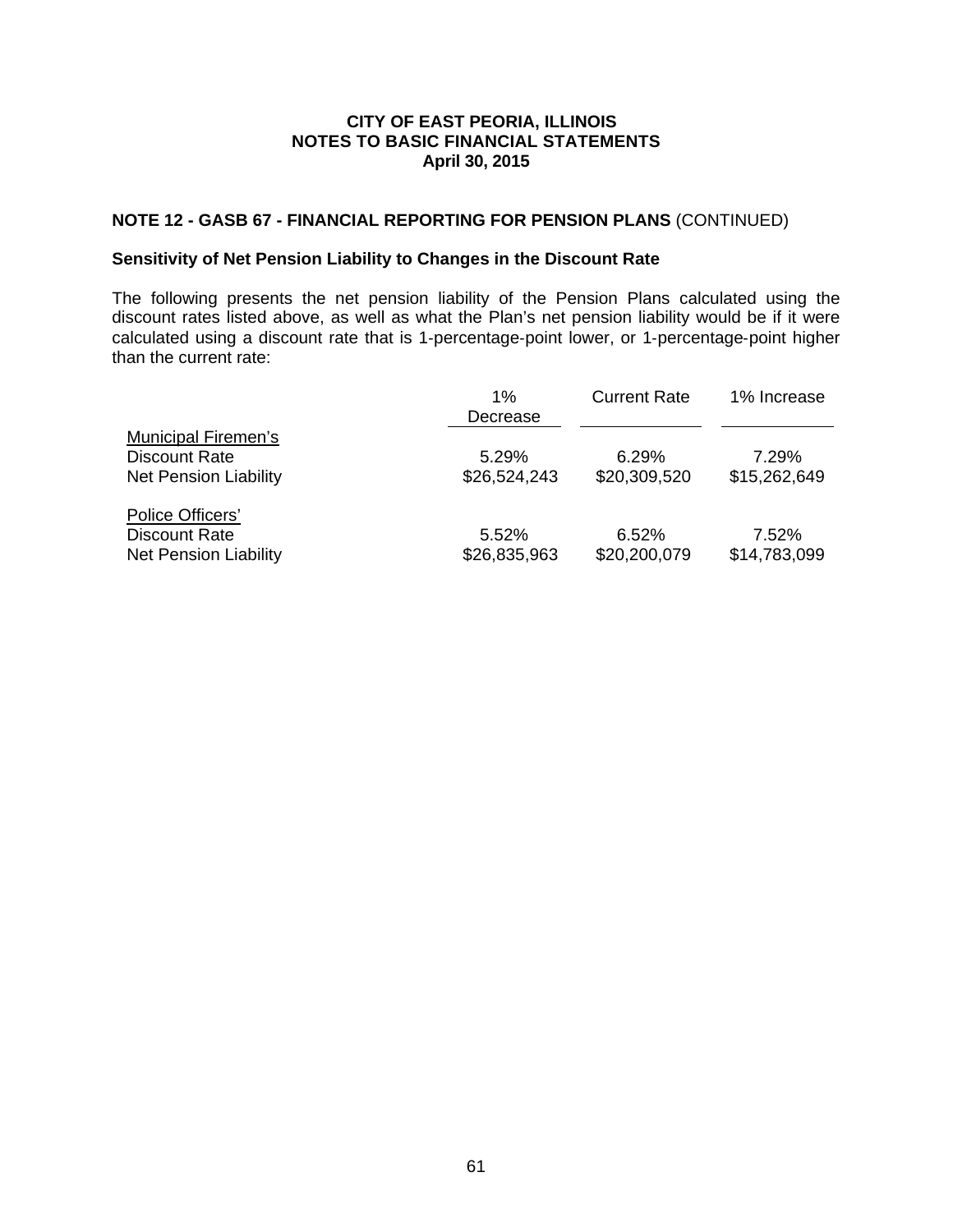### **NOTE 13 - OTHER POSTEMPLOYMENT BENEFITS**

Plan description: The City sponsors a single-employer health care plan that provides self-insured medical, dental and vision benefits to all active and retired employees and their eligible dependents. All employees are eligible to receive retiree health care coverage if they are eligible to immediately begin receiving retirement benefits under the IMRF or meet any other requirements created by a bargaining contract or the Employer's Personnel Policy Manual, and they have 20 years of service with the City. General employees are eligible for retiree health care benefits if they have attained age 55 and have 20 years of service with the City. Police officers and firefighters are eligible for retiree health care benefits at the earlier of: 1) Age 50 with 20 years of service; or 2) Age 60 with 20 years of service. The plan does not issue a stand-alone financial report.

Funding Policy: The health insurance plan contributions on behalf of employees are negotiated by management and the union and governed by the City's union contracts. Retirees pay the full premium. The current funding policy of the City is to pay health claims as they occur.

The required contribution is based on projected pay-as-you-go financing. For fiscal year 2015, the City contributed \$1,562,933. Retiree and active members receiving benefits have required contributions of: a) For employees hired prior to May 1, 1993, they contribute the same amount towards the premium cost as active employees until age 60 when the City pays the entire premium if they also have 20 years of service, b) For employees hired on/after May 1, 1993, they contribute the same amount towards the premium cost as active employees throughout their retirement years if they have 20 years of service, c) Monthly active employee contributions of \$212.46 for Single and \$497.25 for Family, and d) Group Health Plan monthly premium of \$683.23 for Single and \$1,594.41 for Family.

Annual OPEB cost and net OPEB obligation: The City's annual other postemployment benefit (OPEB) cost (expense) is calculated based on the annual required contribution (ARC) of the employer, an amount actuarially determined in accordance to the parameters of GASB Statement No. 45. The ARC represents a level of funding that, if paid on an ongoing basis, is projected to cover the normal cost each year and amortize any unfunded actuarial liabilities over a period not to exceed 30 years. The following table shows the components of the City's annual OPEB cost for the year, the amount actuarially contributed to the plan and changes in the City's annual OPEB obligation:

| Annual required contribution<br>Interest on net OPEB obligation<br>Adjustment to annual required contribution<br>Annual OPEB cost | \$<br>4,147,335<br>468,737<br>(443,980)<br>4,172,092 |
|-----------------------------------------------------------------------------------------------------------------------------------|------------------------------------------------------|
| Contributions and payments made<br>Increase in net OPEB obligation                                                                | 1,562,933<br>2,609,159                               |
| Net OPEB obligation, beginning of year                                                                                            | 10,416,374                                           |
| Net OPEB obligation, end of year                                                                                                  | <u>13,025,533</u>                                    |

The General Fund will be used to liquidate the net OPEB obligation attributable to governmental activities.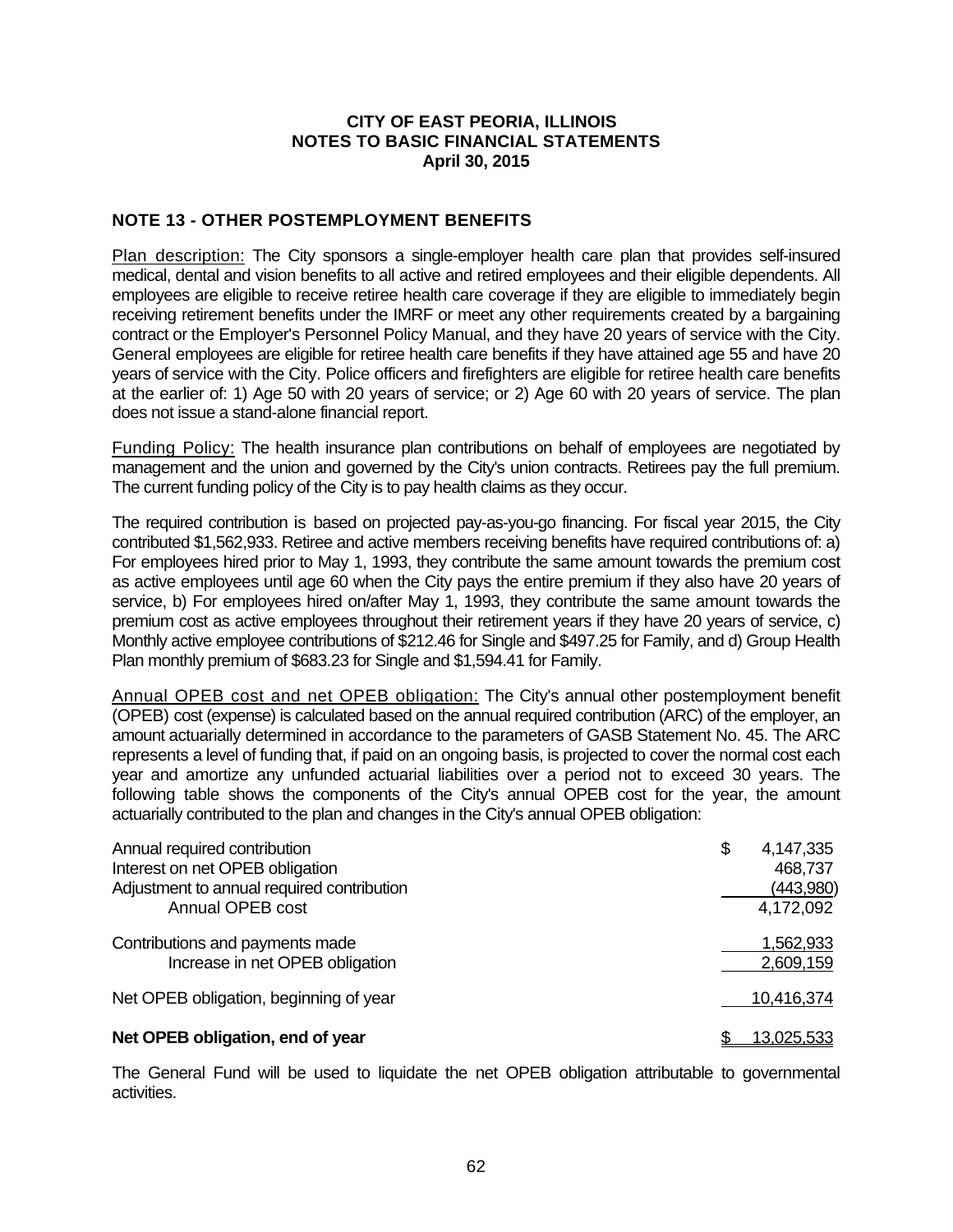### **NOTE 13 - OTHER POSTEMPLOYMENT BENEFITS** (CONTINUED)

The City's annual OPEB cost, the percentage of annual OPEB cost contributed to the plan and the net OPEB obligations for 2015 and the two preceding years is as follows:

| <b>Fiscal Year Ending</b> | Annual<br><b>OPEB Cost</b> | Percentage of<br><b>Annual OPEB</b><br><b>Cost Contributed</b> | <b>Net OPEB</b><br><b>Obligation</b> |
|---------------------------|----------------------------|----------------------------------------------------------------|--------------------------------------|
| April 30, 2015            | \$4,172,092                | 37.5%                                                          | \$13,025,533                         |
| April 30, 2014            | 3,317,921                  | 46.9                                                           | 10,416,374                           |
| April 30, 2013            | 3,317,921                  | 46.9                                                           | 8,655,002                            |

Funded status and funding progress: As of April 30, 2015, the most recent valuation date, the plan was 0 percent funded. The actuarial accrued liability for benefits was \$58,490,882 and the actuarial value of assets is none resulting in an unfunded actuarial accrued liability (UAAL) of \$58,490,882. The covered payroll (annual payroll of active employees covered by the plan) was \$12,582,972 and the ratio of the UAAL to the covered payroll was 464.8 percent.

Actuarial valuations of an ongoing plan involve estimates of the value of reported amounts and assumptions about the probability of occurrence of events far into the future. Examples include assumptions about future employment, mortality and the health care cost trend. Amounts determined regarding the funded status of the plan and annual required contributions of the employer are subject to continual revision as actual results are compared with past expectations and new estimates are made about the future. The schedule of funding progress, presented as required supplementary information following the notes to the financial statements, presents multiyear trend information about whether the actuarial value of plan assets is increasing or decreasing over time relative to the actuarial accrued liability for benefits.

Actuarial methods and assumptions: Projections of benefits for financial reporting purposes are based on the substantive plan (the plan as understood by the employer and the plan members) and included in the types of benefits provided at the time of each valuation and the historical pattern of sharing of benefit costs between the employer and plan members to that point. The actuarial methods and assumptions used include techniques that are designed to reduce the effects of short-term volatility in actuarial accrued liabilities and the actuarial value of assets, consistent with the long-term perspective of the calculations.

In the April 30, 2015 actuarial valuation, projected unit credit with linear proration to decrement method was used. The actuarial assumptions included a 4.5 percent discount rate, salary increases of 3 percent, an inflation rate of 3 percent, mortality rates using the SOA RPH-2014 Total Dataset Mortality Table fully generational using Scale MP-2014, and health care cost trend rates beginning at 9 percent and steadily declining to 4.5 percent. The UAAL is being amortized as a level percentage of pay on an open basis. The amortization of UAAL is done over a period of 30 years.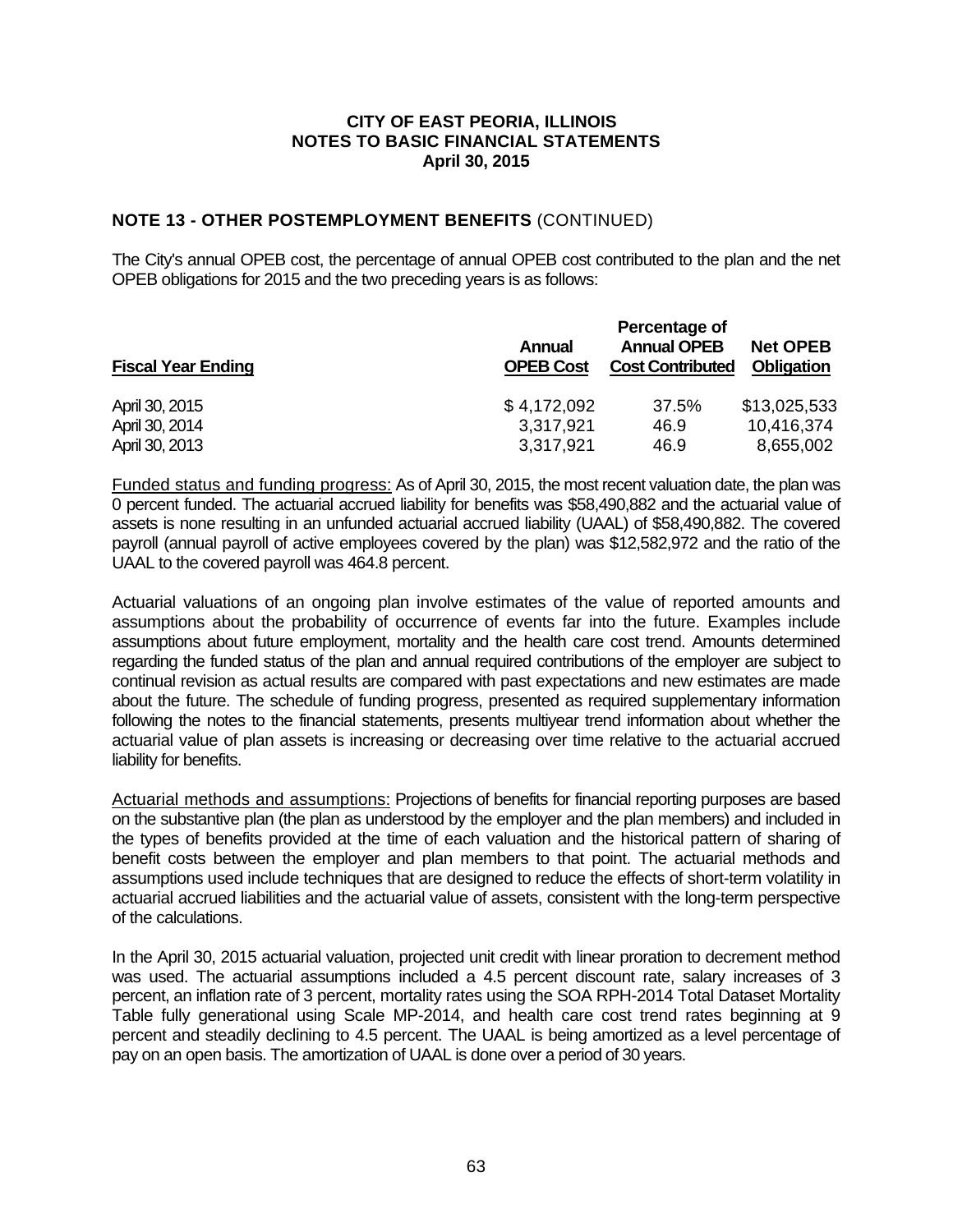### **NOTE 14 - OTHER COMPONENT UNIT DISCLOSURES**

#### **East Peoria Mass Transit**

Property taxes: Property taxes attach as an enforceable lien on property as of January 1. The District's property tax is levied each year at the time the budget for the ensuing year is passed and is extended against the assessed valuation of the District on the following January 1. Normally, taxes are due and payable in two installments in June and September at the County Collector's office. Sale of taxes on any uncollected amounts is prior to November 30 or shortly thereafter by the County Collector's office. Final distribution of prior year levy to all taxing bodies, including District funds, is also made prior to December 31, normally in July, October, and November.

Risk management: The District is exposed to various risks of loss related to torts, theft of, damages to, and destruction of assets; injuries to employees; and natural disasters. The District purchases commercial insurance for these risks of loss. Settled claims have not exceeded this commercial coverage in any of the past three fiscal years. During the year ended June 30, 2015, there were no significant reductions in coverage.

### **NOTE 15 - CONTINGENT LIABILITIES**

Amounts received or receivable from grant agencies are subject to audit and adjustments by grantor agencies, principally the federal government. And disallowed claims, including amounts already collected, may constitute a liability of the applicable funds. The amount, if any, of expenditures that may be disallowed by the grantor cannot be determined at this time, although the City expects such amounts, if any, to be immaterial.

The City is a defendant in various lawsuits. It is the opinion of the City that resolution of these matters would not have a material adverse effect on the financial condition of the City and the outcome of these claims is not presently determinable.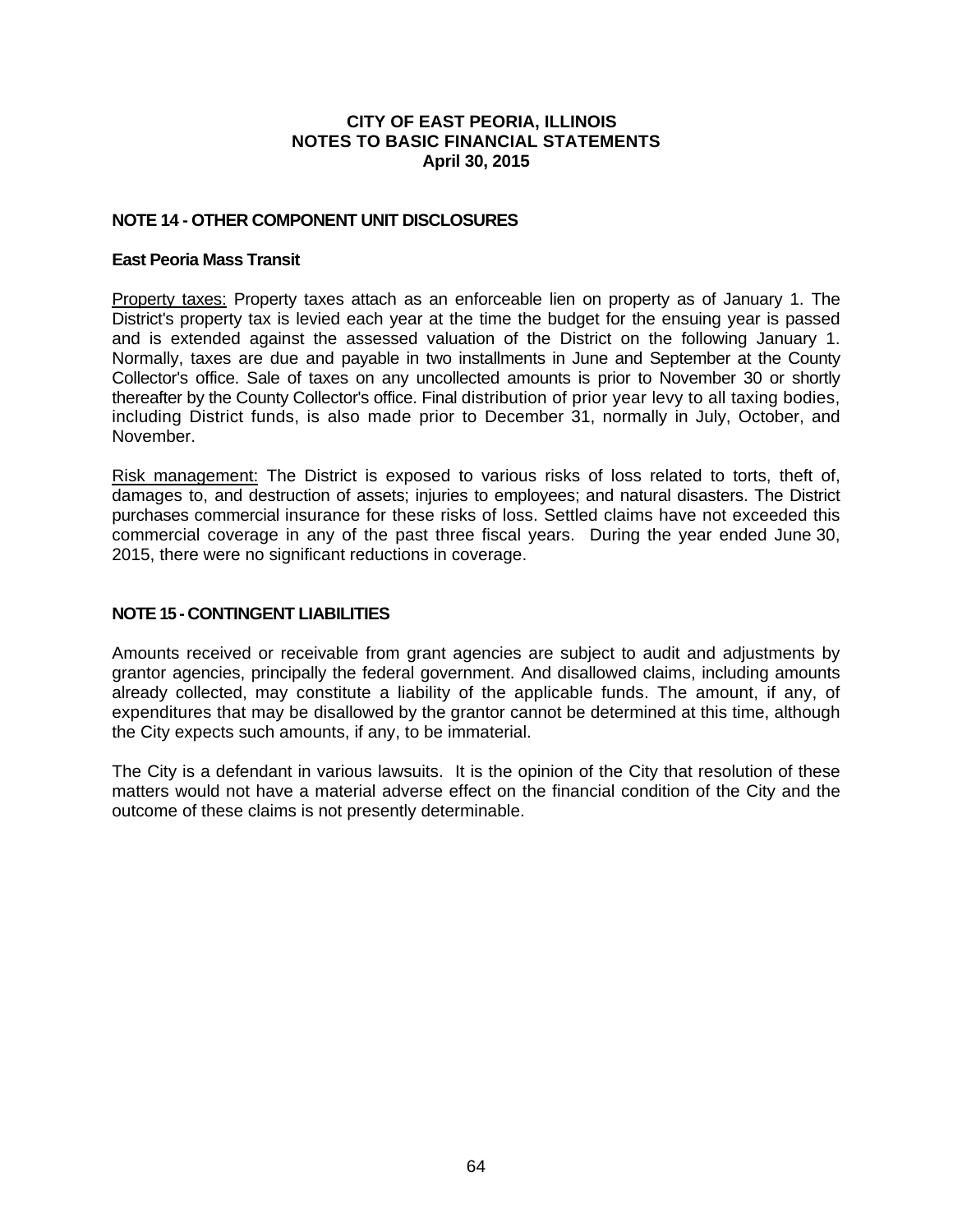#### **NOTE 16 - FUND BALANCES**

GASB Statement No. 54, *Fund Balance Reporting and Governmental Fund Type Definitions* establishes criteria for classifying fund balances into specifically defined classifications and clarifies definitions for governmental fund types. The classifications of fund balances by opinion unit are as follows:

|                               | General<br>Fund |                              | Riverboat<br>Gaming<br><b>Tax Fund</b> | Special Tax<br>Allocation<br>Fund | Capital<br>Projects<br>Fund |                | Bond and<br>Interest<br>Fund | Nonmajor<br>Governmental<br>Funds | Total          |
|-------------------------------|-----------------|------------------------------|----------------------------------------|-----------------------------------|-----------------------------|----------------|------------------------------|-----------------------------------|----------------|
| Nonspendable:                 |                 |                              |                                        |                                   |                             |                |                              |                                   |                |
| Prepaids<br>Advanced to other | \$              |                              | \$<br>472,930                          | \$                                | \$                          |                | \$                           | \$                                | \$472,930      |
| fund                          | 2,240,537       |                              |                                        |                                   |                             |                |                              |                                   | 2,240,537      |
| <b>Total Nonspendable</b>     | 2,240,537       |                              | 472,930                                | $\mathbf{r}$                      |                             | $\blacksquare$ | $\mathbf{r}$                 | $\blacksquare$                    | 2,713,467      |
|                               |                 |                              |                                        |                                   |                             |                |                              |                                   |                |
| <b>Restricted:</b>            |                 |                              |                                        |                                   |                             |                |                              |                                   |                |
| Advanced to other<br>fund     |                 | $\qquad \qquad \blacksquare$ | 10,275,053                             | 1,984,822                         |                             |                | 269,400                      | 134,051                           | 12,663,326     |
| Assets held for resale        |                 |                              |                                        |                                   |                             | 1,430,000      |                              |                                   | 1,430,000      |
| Employee benefits             |                 |                              |                                        |                                   |                             |                |                              | 154,642                           | 154,642        |
| Debt service                  |                 |                              |                                        |                                   |                             |                | 2,434,179                    | 196,025                           | 2,630,204      |
| Audit                         |                 |                              |                                        |                                   |                             |                |                              | 18,666                            | 18,666         |
| School crossing<br>guard      |                 |                              |                                        |                                   |                             |                |                              | 9,373                             | 9,373          |
| Sewer                         |                 |                              |                                        |                                   |                             |                |                              | 33,638                            | 33,638         |
| <b>Emergency services</b>     |                 |                              |                                        |                                   |                             |                |                              | 16,855                            | 16,855         |
| Tourism                       |                 |                              |                                        |                                   |                             |                |                              | 1,371,043                         | 1,371,043      |
| Revolving loan                |                 |                              |                                        |                                   |                             |                |                              | 464,407                           | 464,407        |
| <b>IHDA</b>                   |                 |                              |                                        |                                   |                             |                |                              | 13,936                            | 13,936         |
| Capital                       |                 |                              |                                        |                                   |                             |                |                              |                                   |                |
| improvements                  |                 |                              |                                        |                                   |                             |                |                              |                                   |                |
| and equipment                 | 250,000         |                              | 637,356                                |                                   |                             | 5,118,476      |                              | 228,835                           | 6,234,667      |
| <b>Total Restricted</b>       | 250,000         |                              | 10,912,409                             | 1,984,822                         |                             | 6,548,476      | 2,703,579                    | 2,641,471                         | 25,040,757     |
| Assigned:                     |                 |                              |                                        |                                   |                             |                |                              |                                   |                |
| Ambulance service             | 174,919         |                              |                                        |                                   |                             |                |                              |                                   | 174,919        |
| Employee benefits             |                 |                              |                                        |                                   |                             |                |                              | 669,002                           | 669,002        |
| <b>Debt Service</b>           |                 |                              |                                        |                                   |                             |                | 678,118                      | 81,877                            | 759,995        |
| Audit                         |                 |                              |                                        |                                   |                             |                |                              | 48                                | 48             |
| Sewer                         |                 |                              |                                        |                                   |                             |                |                              | 12                                | 12             |
| Tourism                       |                 |                              |                                        |                                   |                             |                |                              | 791,138                           | 791,138        |
| Revolving loan                |                 |                              |                                        |                                   |                             |                |                              | 16,555                            | 16,555         |
| <b>IHDA</b>                   |                 |                              |                                        |                                   |                             |                |                              | 365                               | 365            |
| Firemen's pension             |                 |                              |                                        |                                   |                             |                |                              | 1                                 | 1              |
| Capital                       |                 |                              |                                        |                                   |                             |                |                              |                                   |                |
| improvements                  |                 |                              |                                        |                                   |                             |                |                              |                                   |                |
| and equipment                 |                 |                              | $\blacksquare$                         |                                   |                             |                |                              | 91                                | 91             |
| <b>Total Assigned</b>         | 174,919         |                              | $\blacksquare$                         | $\overline{a}$                    |                             | $\overline{a}$ | 678,118                      | 1,559,089                         | 2,412,126      |
| Unassigned                    | 3,680,918       |                              | (1, 391, 643)                          | (7,659,611)                       | (5,406,736)                 |                |                              |                                   | (10, 777, 072) |
| <b>Total fund</b><br>balances | \$6,346,374     |                              | \$9,993,696                            | \$(5,674,789)                     | \$1,141,740                 |                | \$3,381,697                  | \$4,200,560                       | \$19,389,278   |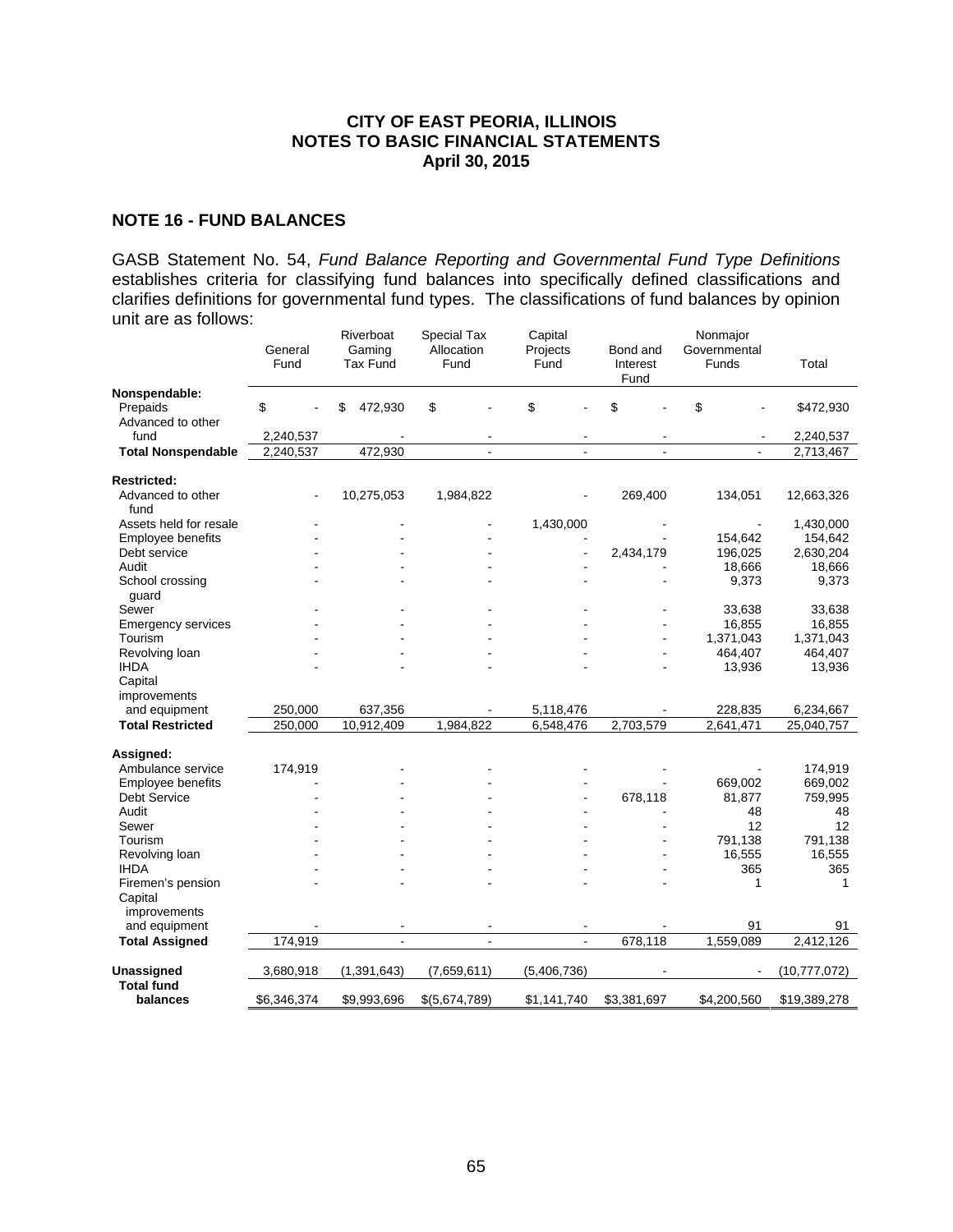### **NOTE 17 - RESTATEMENTS OF NET POSITION/FUND BALANCE**

The City determined that it had incorrectly recorded retainage payable in relation to the Capital Projects Fund for the year ending April 30, 2014. In the primary government governmental activities, and the Capital Projects Fund, expenses were overstated by \$323,523 for the year ending April 30, 2014. Additionally, the City determined that it had incorrectly recorded compensated absences payable in relation to the primary government governmental activities for the year ending April 30, 2014. In the primary government governmental activities, expenses were overstated by \$523,234 for the year ending April 30, 2014. Beginning net position/fund balance have thereby been restated as follows:

|                                                                                                               | Total<br>Governmental<br><b>Activities</b> |
|---------------------------------------------------------------------------------------------------------------|--------------------------------------------|
| Net position, beginning of year, as previously reported<br>Adjustment for expenses<br>Adjustment for expenses | \$44,341,837<br>523,234<br>323,523         |
| Net position, beginning of year, as restated                                                                  | \$45,188,594                               |
|                                                                                                               | Capital<br><b>Projects</b><br><b>Fund</b>  |
| Fund balance, beginning of year, as previously reported<br>Adjustment for expenses                            | \$<br>(1,835,063)<br>323,523               |
| Fund balance, beginning of year, as restated                                                                  | (1.511.540)                                |

This information is an integral part of the accompanying financial statements.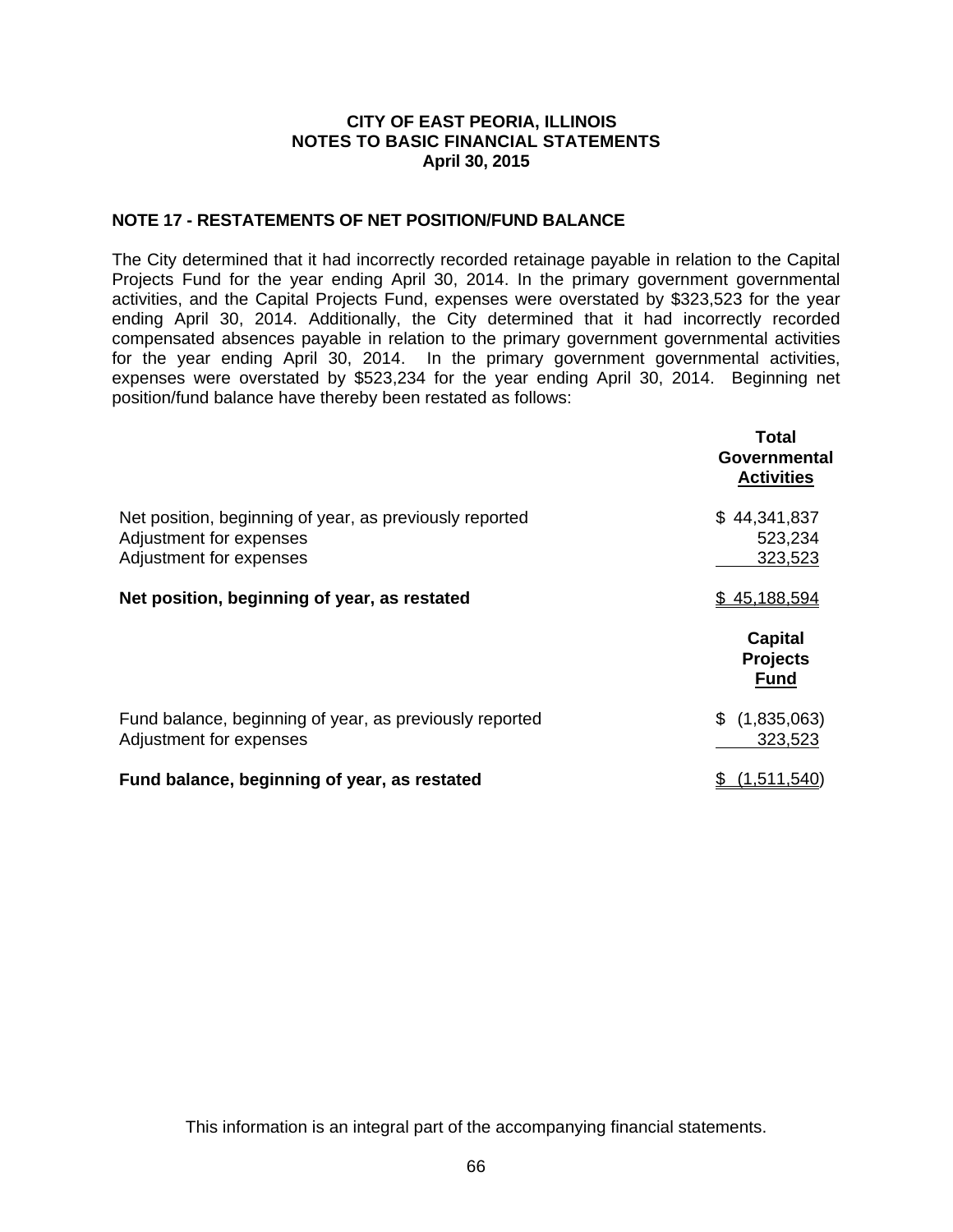#### **CITY OF EAST PEORIA, ILLINOIS SCHEDULE OF FUNDING PROGRESS (UNAUDITED) Year Ended April 30, 2015 REQUIRED SUPPLEMENTARY INFORMATION**

#### **Illinois Municipal Retirement Plan - Regular**

| <b>Fiscal</b><br>Year<br><b>Ended</b> | <b>Actuarial</b><br><b>Valuation</b><br>Date | <b>Actuarial</b><br>Value of<br><b>Assets</b><br><u>(a)</u> | <b>Actuarial</b><br><b>Accrued</b><br>Liability<br>(AAL)<br><u>(b)</u> |   | <b>Unfunded</b><br>(Overfunded)<br>AAL<br>(UAAL)<br>$(b-a)$ | <b>Funded</b><br>Ratio<br><u>(a/b)</u> | Covered<br><b>Payroll</b><br><u>(c)</u> | UAAL as a<br>Percentage<br>of Covered<br><b>Payroll</b><br>$[(b-a)/c]$ |
|---------------------------------------|----------------------------------------------|-------------------------------------------------------------|------------------------------------------------------------------------|---|-------------------------------------------------------------|----------------------------------------|-----------------------------------------|------------------------------------------------------------------------|
| 2015                                  | 12/31/2014                                   |                                                             | \$15.489.272 \$18.678.141 \$                                           |   | 3,188,869                                                   | 82.93%                                 | \$6.097.116                             | 52.30%                                                                 |
| 2014                                  | 12/31/2013                                   | 14.339.729<br>S.                                            | $$17.356.362$ \$                                                       |   | 3,016,633                                                   | 82.62%                                 | \$6.145.121                             | 49.09%                                                                 |
| 2013                                  | 12/31/2012                                   | 13.824.978<br>\$                                            | \$17,828,402                                                           | S | 4,003,424                                                   | 77.54%                                 | \$5,837,490                             | 68.58%                                                                 |

#### **Illinois Municipal Retirement Plan - SLEP**

| <b>Fiscal</b><br>Year<br>Ended | <b>Actuarial</b><br>Value of<br><b>Actuarial</b><br><b>Valuation</b><br><b>Assets</b><br><u>(a)</u><br>Date |    | <b>Actuarial</b><br><b>Accrued</b><br>Liability<br>(AAL)<br><u>(b)</u> |  | <b>Unfunded</b><br>(Overfunded)<br>AAL<br>(UAAL)<br><u>(b-a)</u> |    | <b>Funded</b><br><b>Ratio</b><br>(a/b) | Covered<br><b>Payroll</b><br><u>(c)</u> |    | UAAL as a<br>Percentage<br>of Covered<br><b>Payroll</b><br>$[(b-a)/c]$ |          |
|--------------------------------|-------------------------------------------------------------------------------------------------------------|----|------------------------------------------------------------------------|--|------------------------------------------------------------------|----|----------------------------------------|-----------------------------------------|----|------------------------------------------------------------------------|----------|
| 2015                           | 12/31/2014                                                                                                  |    | $(24,983)$ \$                                                          |  | $\blacksquare$                                                   | \$ | 24.983                                 | $0.00\%$                                | S  |                                                                        | $0.00\%$ |
| 2014                           | 12/31/2013                                                                                                  | \$ | $(46, 824)$ \$                                                         |  | $\blacksquare$                                                   | \$ | 46.824                                 | $0.00\%$                                | \$ | $\overline{\phantom{0}}$                                               | $0.00\%$ |
| 2013                           | 12/31/2012                                                                                                  |    | (52,498) \$                                                            |  | $\blacksquare$                                                   | \$ | 52.498                                 | $0.00\%$                                | \$ | 50.560                                                                 | 103.83%  |

On a market value basis, the actuarial value of assets as of December 31, 2014 for the IMRF Regular plan and IMRF SLEP plan was \$18,753,725 and \$(1,180), respectively. On a market basis, the funded ratio would be 100.40% and 0.00%, respectively.

The actuarial value of assets and accrued liability cover active and inactive members who have service credit with City of East Peoria. They do not include amounts for retirees. The actuarial accrued liability for retirees is 100% funded.

See notes to required supplementary information.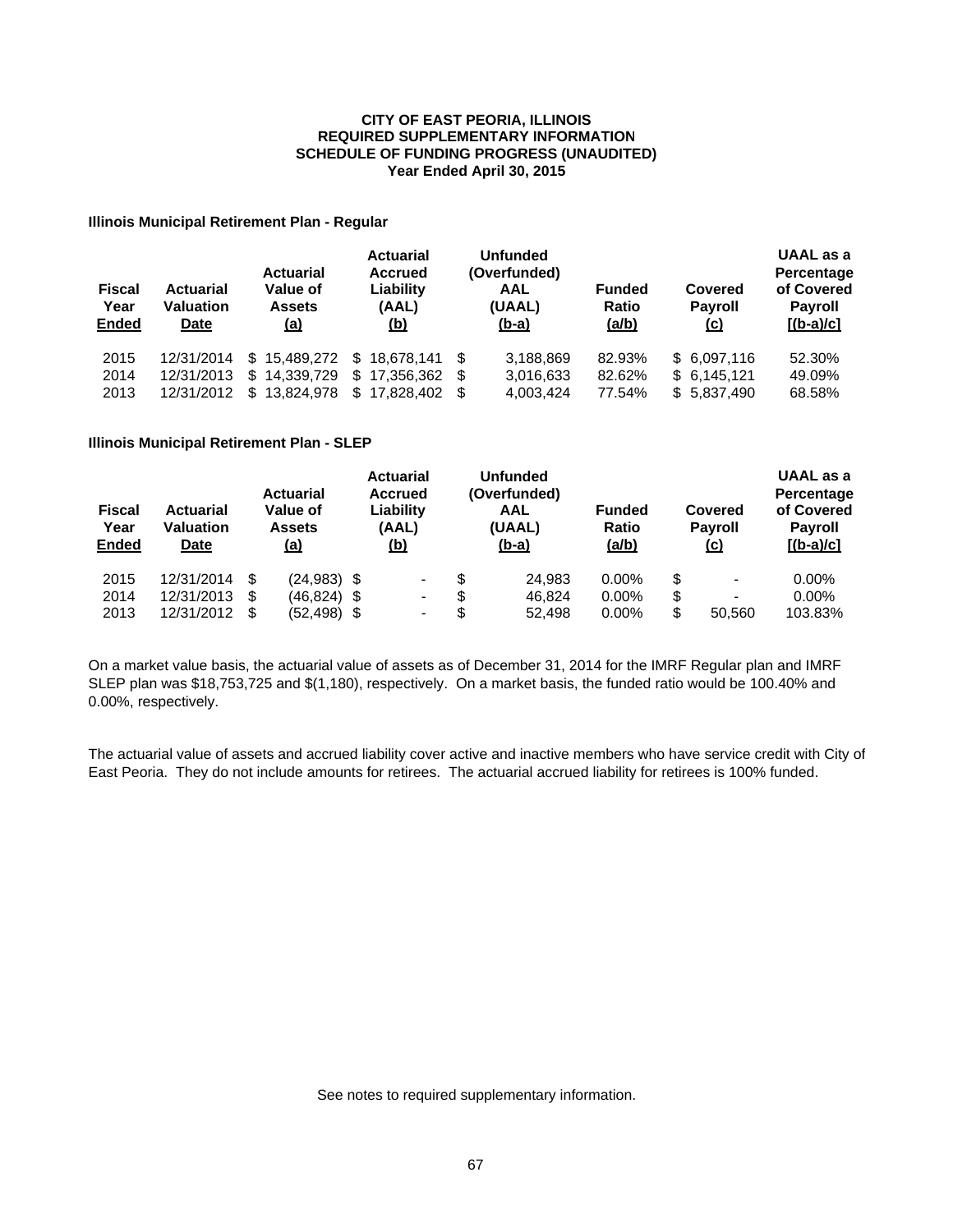## **CITY OF EAST PEORIA, ILLINOIS SCHEDULE OF FUNDING PROGRESS (UNAUDITED) April 30, 2015 REQUIRED SUPPLEMENTARY INFORMATION**

### **Firefighter's Pension Plan**

| <b>Actuarial</b><br><b>Valuation</b><br><b>Date</b><br>April 30, | (1)<br><b>Actuarial</b><br>Value of<br><b>Assets</b> | (2)<br><b>Actuarial</b><br><b>Accrued</b><br>Liability<br>$(AAL)$ -<br><b>Entry Age</b> | (3)<br><b>Unfunded</b><br>(Overfunded)<br><b>AAL</b><br>(UAAL)<br>$(2) - (1)$ | (4)<br><b>Funded</b><br>Ratio<br>(1) / (2) | (5)<br><b>Covered</b><br><b>Payroll</b> | <b>UAAL</b><br>(Overfunded)<br>as a<br>Percentage<br>of Covered<br><b>Payroll</b><br>(3) / (5) |
|------------------------------------------------------------------|------------------------------------------------------|-----------------------------------------------------------------------------------------|-------------------------------------------------------------------------------|--------------------------------------------|-----------------------------------------|------------------------------------------------------------------------------------------------|
| 2009                                                             | \$14,235,057                                         | \$26,023,011                                                                            | \$11,787,954                                                                  | 54.7%                                      | \$2,387,396                             | 493.8%                                                                                         |
| 2010                                                             | 14,718,698                                           | 27,629,584                                                                              | 12,910,886                                                                    | 53.3%                                      | 2,516,887                               | 513.0%                                                                                         |
| 2011                                                             | 15,479,226                                           | 28,151,646                                                                              | 12,672,420                                                                    | 55.0%                                      | 2,772,563                               | 457.1%                                                                                         |
| 2012                                                             | 16,878,355                                           | 30,364,456                                                                              | 13,486,101                                                                    | 55.6%                                      | 2,878,446                               | 468.5%                                                                                         |
| 2013                                                             | 18,048,444                                           | 34,086,824                                                                              | 16,038,380                                                                    | 52.9%                                      | 2,951,675                               | 543.4%                                                                                         |
| 2014                                                             | 19,304,597                                           | 35,653,596                                                                              | 16,348,999                                                                    | 54.1%                                      | 3,134,019                               | 521.7%                                                                                         |
| 2015                                                             | 19,645,999                                           | 39,955,519                                                                              | 20,309,520                                                                    | 49.2%                                      | 3,259,379                               | 623.1%                                                                                         |

# **Police Pension Plan**

| <b>Actuarial</b><br>Valuation<br><b>Date</b><br>April 30, | (1)<br><b>Actuarial</b><br><b>Value of</b><br><b>Assets</b> | (2)<br><b>Actuarial</b><br><b>Accrued</b><br>Liability<br>$(AAL)$ -<br><b>Entry Age</b> | (3)<br><b>Unfunded</b><br>(Overfunded)<br><b>AAL</b><br>(UAAL)<br>$(2) - (1)$ | (4)<br><b>Funded</b><br>Ratio<br>(1) / (2) | (5)<br><b>Covered</b><br><b>Payroll</b> | (Overfunded)<br>as a<br>Percentage<br>of Covered<br><b>Payroll</b><br>(3) / (5) |
|-----------------------------------------------------------|-------------------------------------------------------------|-----------------------------------------------------------------------------------------|-------------------------------------------------------------------------------|--------------------------------------------|-----------------------------------------|---------------------------------------------------------------------------------|
| 2009                                                      | \$20,088,534                                                | \$31,709,073                                                                            | 11,620,539<br>\$.                                                             | 63.4%                                      | \$2,608,531                             | 445.5%                                                                          |
| 2010                                                      | 20,655,587                                                  | 33,932,457                                                                              | 13,276,870                                                                    | 60.9%                                      | 2,650,355                               | 500.9%                                                                          |
| 2011                                                      | 21,564,264                                                  | 35,648,279                                                                              | 14,084,015                                                                    | 60.5%                                      | 2,860,312                               | 492.4%                                                                          |
| 2012                                                      | 22,735,667                                                  | 36,507,775                                                                              | 13,772,108                                                                    | 62.3%                                      | 2,998,823                               | 459.3%                                                                          |
| 2013                                                      | 23,903,636                                                  | 38,584,194                                                                              | 14,680,558                                                                    | 62.0%                                      | 3,298,915                               | 445.0%                                                                          |
| 2014                                                      | 25,049,957                                                  | 40,731,937                                                                              | 15,681,980                                                                    | 61.5%                                      | 3,462,699                               | 452.9%                                                                          |
| 2015                                                      | 25,426,704                                                  | 45,626,783                                                                              | 20,200,079                                                                    | 55.7%                                      | 3,601,207                               | 560.9%                                                                          |

**UAAL**

Additional years will be added to this schedule until 10 years of data is presented.

See notes to required supplementary information.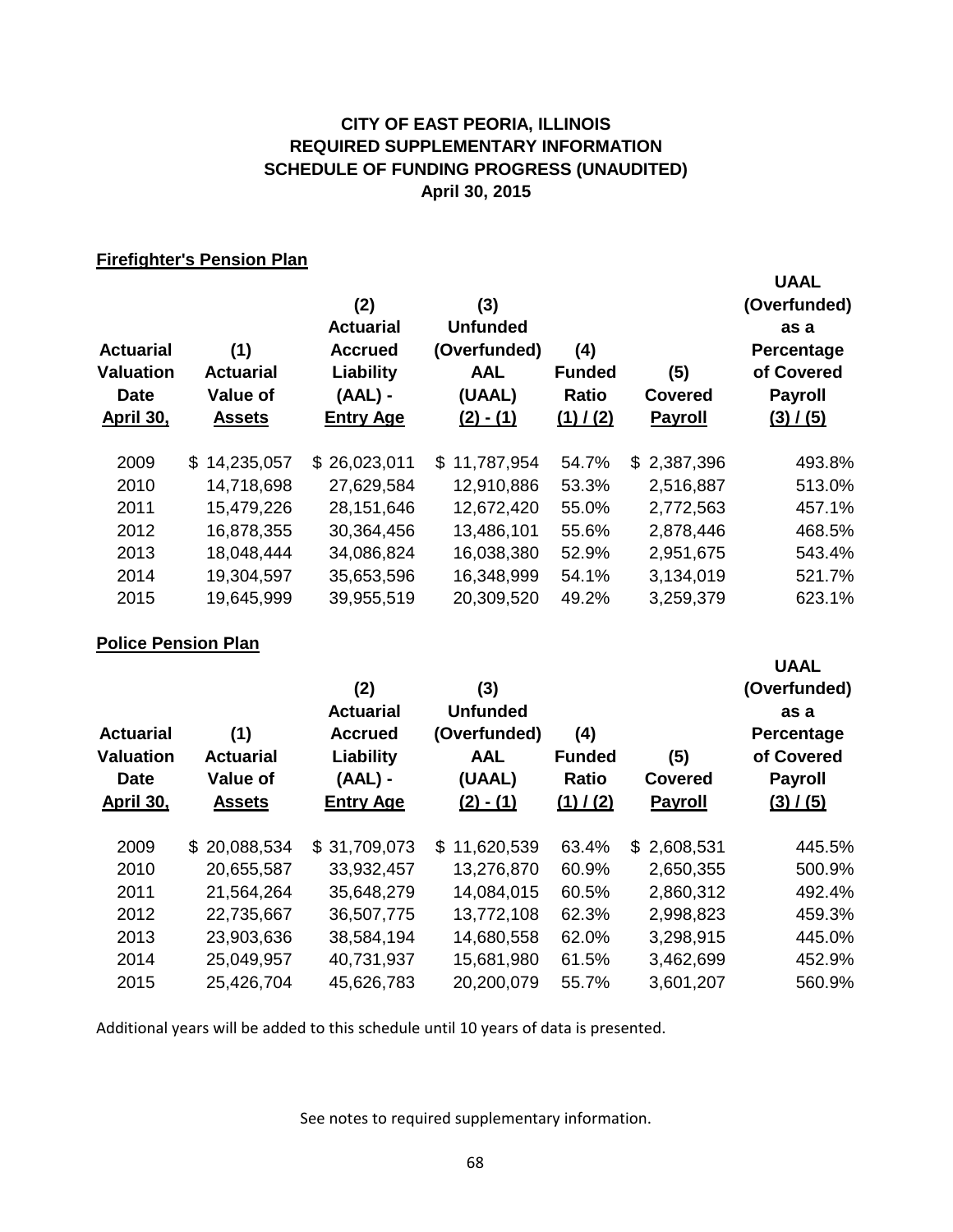# **CITY OF EAST PEORIA, ILLINOIS SCHEDULE OF EMPLOYER CONTRIBUTIONS (UNAUDITED) April 30, 2015 REQUIRED SUPPLEMENTARY INFORMATION**

## **Firefighter's Pension Fund**

| <b>Fiscal</b><br>Year<br><b>Ended</b><br>April 30, | <b>Actuarially</b><br><b>Determined</b><br><b>Contribution</b> | <b>Actual</b><br><b>Contribution</b> | <b>Contribution</b><br><b>Deficiency</b><br>(Excess) | Covered<br><b>Payroll</b> | <b>Actual</b><br><b>Contribution</b><br>as a % of<br><b>Covered</b><br><b>Payroll</b> |
|----------------------------------------------------|----------------------------------------------------------------|--------------------------------------|------------------------------------------------------|---------------------------|---------------------------------------------------------------------------------------|
| 2015                                               | 1,478,780                                                      | 1,398,175                            | 80,605                                               | 3,259,379                 | 42.90%                                                                                |

# **Police Pension Fund**

| <b>Fiscal</b><br>Year<br><b>Ended</b><br>April 30, | <b>Actuarially</b><br><b>Determined</b><br><b>Contribution</b> | <b>Actual</b><br><b>Contribution</b> | <b>Contribution</b><br><b>Deficiency</b><br>(Excess) | Covered<br><b>Payroll</b> | <b>Actual</b><br><b>Contribution</b><br>as a $%$ of<br><b>Covered</b><br><b>Payroll</b> |
|----------------------------------------------------|----------------------------------------------------------------|--------------------------------------|------------------------------------------------------|---------------------------|-----------------------------------------------------------------------------------------|
| 2015                                               | 1,353,541                                                      | 1,363,308                            | (9,767)                                              | 3,601,207                 | 37.86%                                                                                  |

Additional years will be added to this schedule until 10 years of data is presented.

See notes to required supplementary information.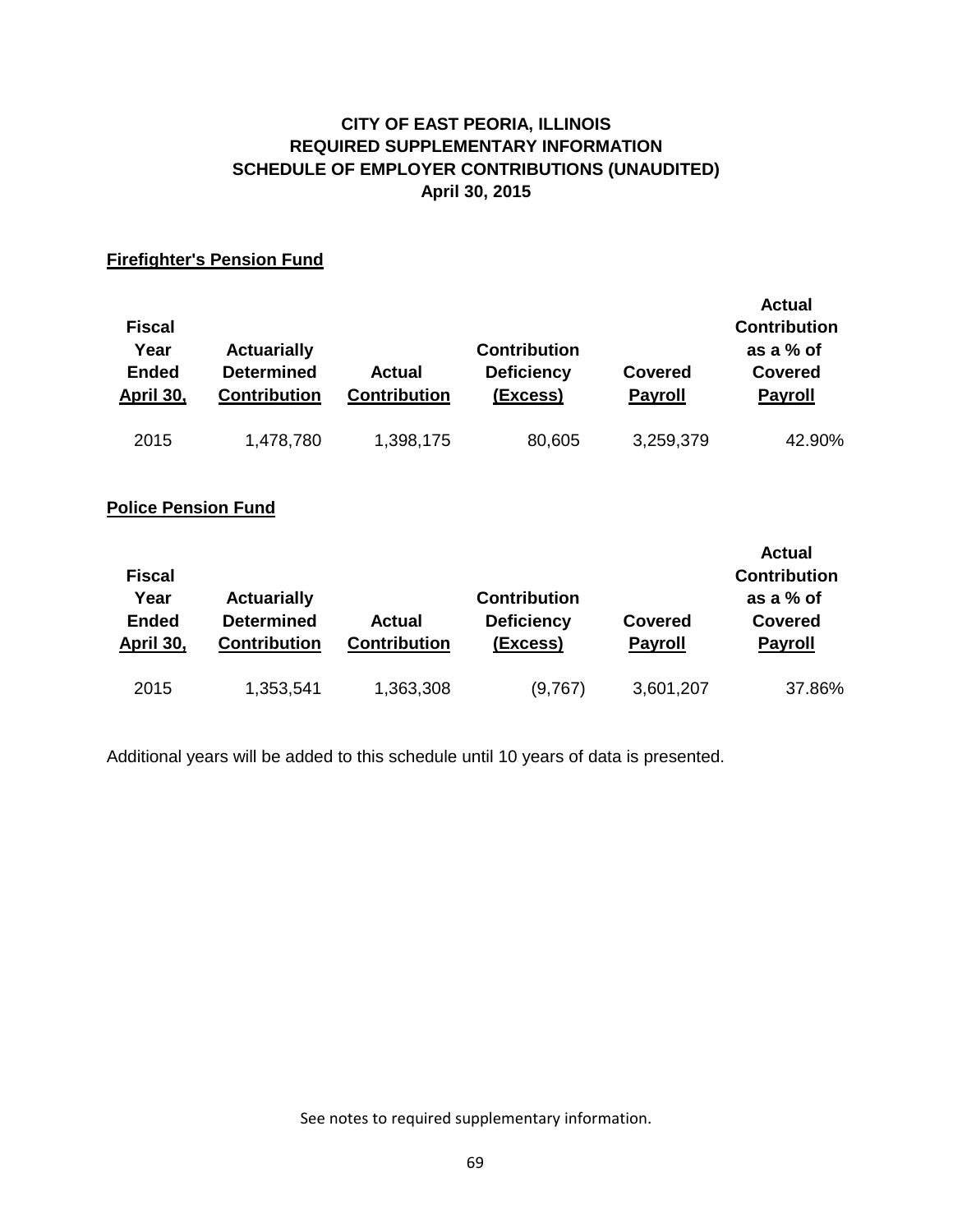# **CITY OF EAST PEORIA, ILLINOIS SCHEDULE OF EMPLOYER CONTRIBUTIONS (UNAUDITED) April 30, 2015 REQUIRED SUPPLEMENTARY INFORMATION**

# **Firefighter's Pension Fund**

| <b>Fiscal</b><br>Year<br>April 30, | <b>Employer</b><br><b>Contributions</b> | <b>Annual</b><br><b>Required</b><br><b>Contribution</b><br>(ARC) | Percentage<br><b>Contributed</b> |
|------------------------------------|-----------------------------------------|------------------------------------------------------------------|----------------------------------|
| 2015                               | 1,398,175                               | 1,478,780                                                        | 94.55%                           |
| <b>Police Pension Fund</b>         |                                         |                                                                  |                                  |
| <b>Fiscal</b><br>Year<br>April 30, | <b>Employer</b><br><b>Contributions</b> | Annual<br><b>Required</b><br><b>Contribution</b><br><u>(ARC)</u> | Percentage<br><b>Contributed</b> |
| 2015                               | 1,363,308                               | 1,353,541                                                        | 100.72%                          |

Additional years will be added to this schedule until 10 years of data is presented.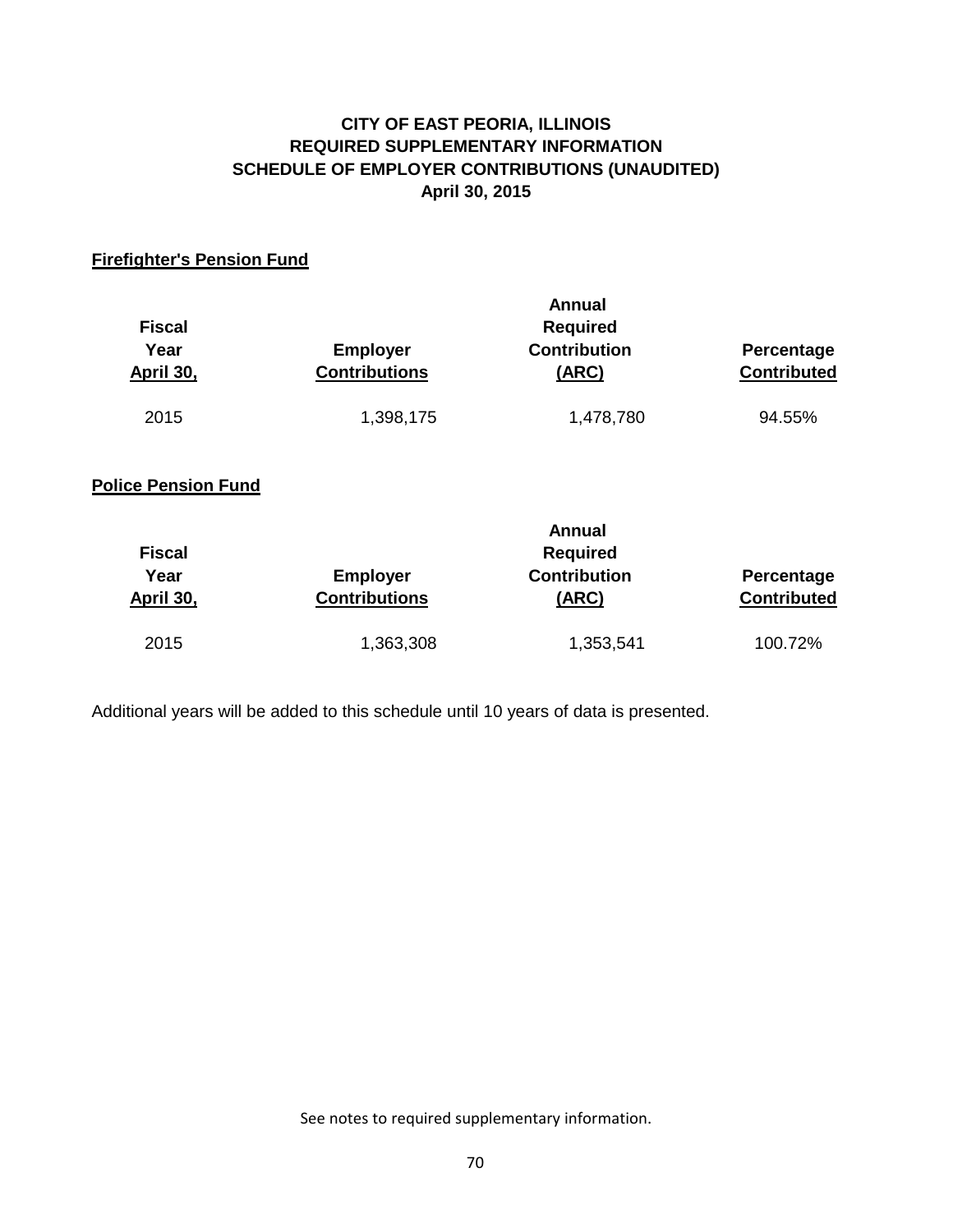#### **CITY OF EAST PEORIA, ILLINOIS REQUIRED SUPPLEMENTARY INFORMATION OTHER POSTEMPLOYMENT BENEFIT PLAN (UNAUDITED) Year Ended April 30, 2015**

#### **Schedule of Funding Progress**

| <b>Fiscal</b><br>Year<br><b>Ended</b> | <b>Actuarial</b><br>Valuation<br><b>Date</b> |    | <b>Actuarial</b><br>Value of<br><b>Net Assets</b><br><u>(a)</u> | <b>Actuarial</b><br><b>Accrued</b><br>Liability<br>(AAL)<br><u>(b)</u> |    | <b>Unfunded</b><br>AAL<br><u>(b-a)</u> | <b>Funded</b><br><b>Ratio</b><br>(a/b) | Covered<br><b>Payroll</b><br><u>(c)</u> | <b>UAAL</b> as a<br>Percentage<br>of Covered<br><b>Payroll</b><br>$[(b-a)/c]$ |
|---------------------------------------|----------------------------------------------|----|-----------------------------------------------------------------|------------------------------------------------------------------------|----|----------------------------------------|----------------------------------------|-----------------------------------------|-------------------------------------------------------------------------------|
| 2015                                  | 4/30/2015                                    | \$ | $\blacksquare$                                                  | \$58,490,882                                                           | \$ | 58.490.882                             | $0.0\%$                                | \$12,582,972                            | 464.8%                                                                        |
| 2014                                  | 4/30/2013                                    | S  | $\blacksquare$                                                  | \$50.192.870                                                           | S  | 50,192,870                             | $0.0\%$                                | \$11,815,535                            | 424.8%                                                                        |
| 2013                                  | 4/30/2013                                    | \$ | $\blacksquare$                                                  | \$50.192.870                                                           | S  | 50.192.870                             | $0.0\%$                                | \$11,815,535                            | 424.8%                                                                        |
| 2012                                  | 4/30/2011                                    | \$ | $\blacksquare$                                                  | \$43,213,926                                                           | S  | 43.213.926                             | $0.0\%$                                | \$10,895,330                            | 396.6%                                                                        |
| 2011                                  | 4/30/2011                                    | \$ | $\blacksquare$                                                  | \$43,213,926                                                           | \$ | 43.213.926                             | $0.0\%$                                | \$10,895,330                            | 396.6%                                                                        |
| 2010                                  | 4/30/2010                                    | \$ | $\blacksquare$                                                  | \$35,313,288                                                           | \$ | 35,313,288                             | $0.0\%$                                | \$10,276,572                            | 343.6%                                                                        |

The information presented in the required supplementary schedules was determined as part of the actuarial valuation date as of April 30, 2015. Additional information follows:

a. The cost method used to determine the ARC is the Projected Unit Credit with linear proration to decrement.

b. There are no plan assets.

c. The actuarial assumptions included: 1) a 4.5 percent discount rate, 2) salary increases of 3 percent, 3) inflation rate of 3 percent, 4) mortality rates using the SOA RPH-2014 Total Dataset Mortality Table fully generational using Scale MP-2014, and 5) health care cost trend rates beginning at 6.5 percent and steadily declining to 4.5 percent.

d. The amortization method is level percentage of pay over thirty years based on an open group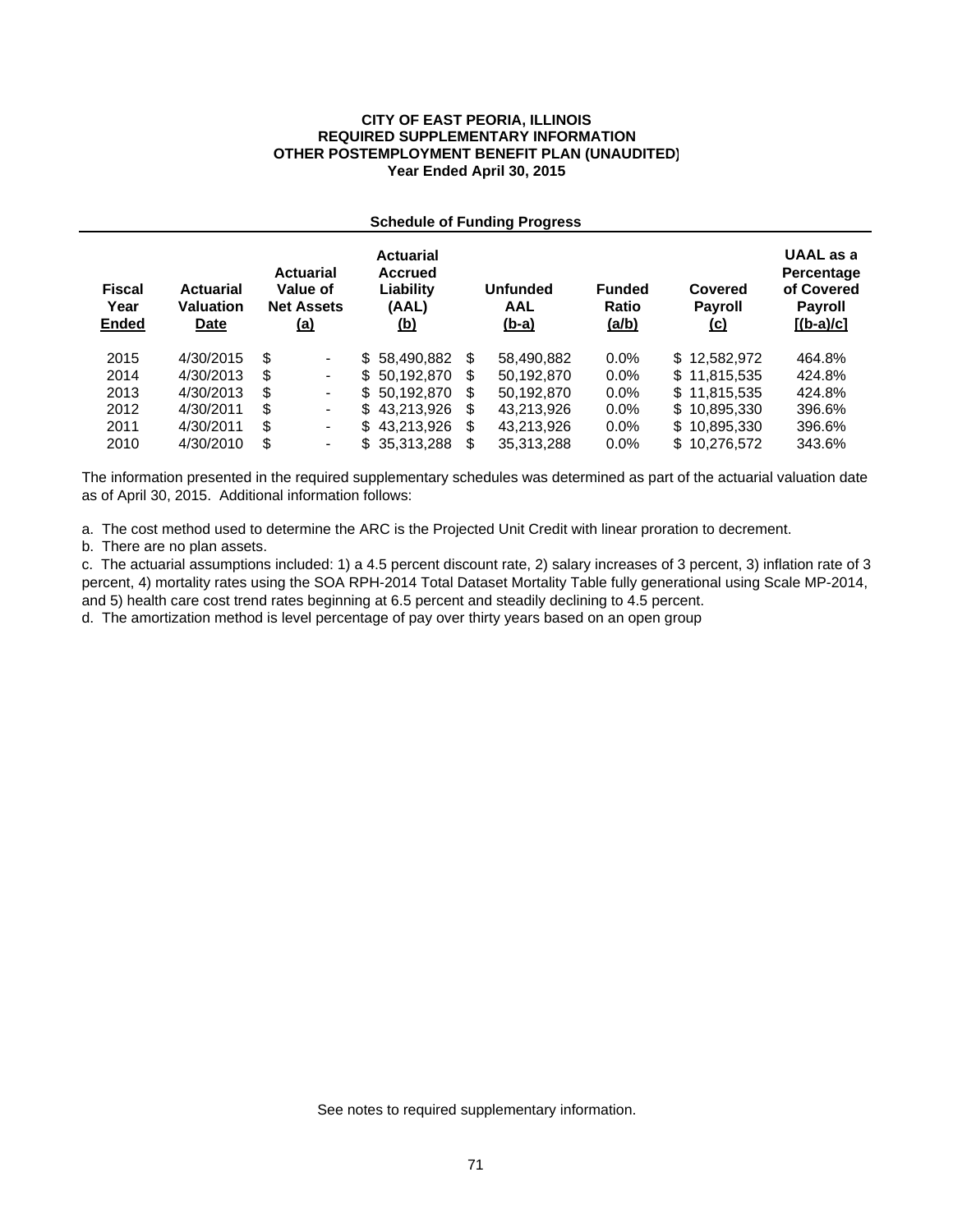#### **CITY OF EAST PEORIA, ILLINOIS REQUIRED SUPPLEMENTARY INFORMATION SCHEDULE OF REVENUES, EXPENDITURES, AND CHANGES IN FUND BALANCE - BUDGET AND ACTUAL (CASH BASIS) - GENERAL FUND Year Ended April 30, 2015**

|                                                                                                                                               | Original/Final<br><b>Budget</b> | Actual             | Variance<br>With<br><b>Final</b><br><b>Budget</b> |
|-----------------------------------------------------------------------------------------------------------------------------------------------|---------------------------------|--------------------|---------------------------------------------------|
| <b>REVENUES</b>                                                                                                                               |                                 |                    |                                                   |
| Taxes and special assessments                                                                                                                 | \$16,350,759                    | \$16,689,638       | \$<br>338,879                                     |
| Charges for services<br>Intergovernmental                                                                                                     | 911,000<br>190,800              | 899,914<br>966,799 | (11,086)<br>775,999                               |
| Investment earnings                                                                                                                           | 56,812                          | 24,022             | (32, 790)                                         |
| Licenses and permits                                                                                                                          | 274,875                         | 263,350            | (11, 525)                                         |
| Miscellaneous                                                                                                                                 | 2,267,525                       | 2,502,415          | 234,890                                           |
| <b>Total revenues</b>                                                                                                                         | 20,051,771                      | 21,346,138         | 1,294,367                                         |
| <b>EXPENDITURES</b>                                                                                                                           |                                 |                    |                                                   |
| Current:                                                                                                                                      |                                 |                    |                                                   |
| General government                                                                                                                            | 6,353,982                       | 7,376,988          | (1,023,006)                                       |
| Police                                                                                                                                        | 5,702,120                       | 5,537,187          | 164,933                                           |
| Fire                                                                                                                                          | 3,370,481                       | 3,377,441          | (6,960)                                           |
| Sanitation                                                                                                                                    | 1,111,932                       | 1,083,889          | 28,043                                            |
| Health and welfare                                                                                                                            | 1,299,130                       | 1,242,397          | 56,733                                            |
| Public works                                                                                                                                  | 1,931,838                       | 2,234,201          | (302, 363)                                        |
| Community development                                                                                                                         | 247,544                         | 262,862            | (15, 318)                                         |
| Capital outlay                                                                                                                                | 751,016                         | 93,469             | 657,547                                           |
| Debt service:<br>Principal payments                                                                                                           |                                 | 458,328            | (458, 328)                                        |
| Interest and fiscal charges                                                                                                                   |                                 | 159,776            | (159, 776)                                        |
| <b>Total expenditures</b>                                                                                                                     | 20,768,044                      | 21,826,538         | (1,058,494)                                       |
| Excess (deficiency) of<br>revenues over expenditures                                                                                          | (716, 273)                      | (480, 400)         | 235,873                                           |
| <b>OTHER FINANCING SOURCES (USES)</b>                                                                                                         |                                 |                    |                                                   |
| Transfers in                                                                                                                                  | 90,305                          | 20,481             | (69, 824)                                         |
| Transfers out                                                                                                                                 | (40,000)                        | (429,590)          | (389, 590)                                        |
| Total other financing sources (uses)                                                                                                          | 50,305                          | (409,109)          | (459, 414)                                        |
|                                                                                                                                               |                                 |                    |                                                   |
| <b>NET CHANGE IN FUND BALANCE</b>                                                                                                             | \$<br>(665, 968)                | (889, 509)         | \$<br>(223, 541)                                  |
| <b>RECONCILIATION TO MODIFIED ACCRUAL BASIS -</b><br><b>NET CHANGE RESULTING FROM RECORDING OF</b><br>ACCOUNTS RECEIVABLE, PAYABLE, AND OTHER |                                 |                    |                                                   |
| <b>ACCRUED ITEMS</b>                                                                                                                          |                                 | 125,453            |                                                   |
| FUND BALANCE, MODIFIED ACCRUAL<br><b>BASIS, BEGINNING OF YEAR</b>                                                                             |                                 | 7,110,430          |                                                   |
|                                                                                                                                               |                                 |                    |                                                   |
| FUND BALANCE, MODIFIED ACCRUAL<br><b>BASIS, END OF YEAR</b>                                                                                   |                                 | \$6,346,374        |                                                   |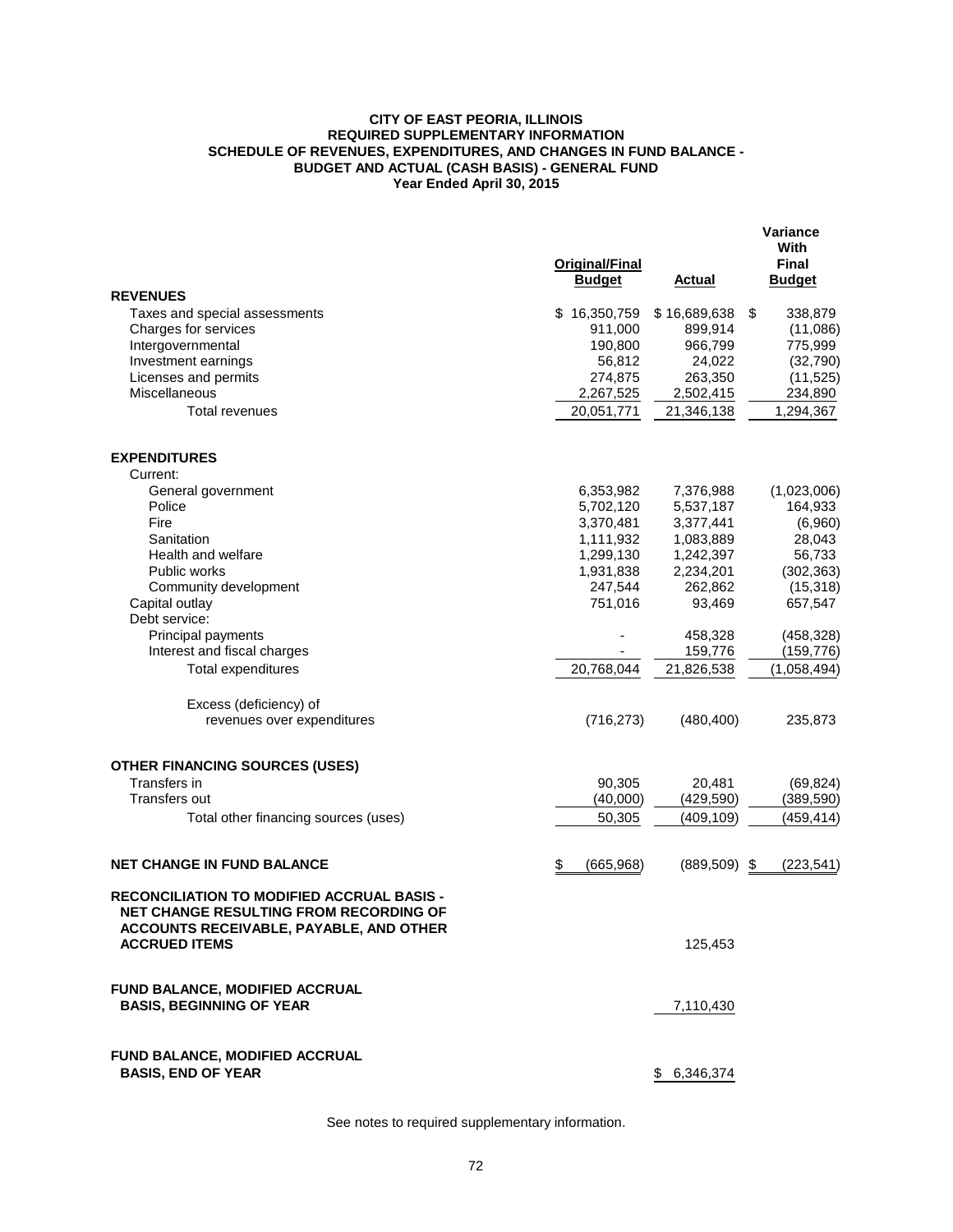#### **CITY OF EAST PEORIA, ILLINOIS REQUIRED SUPPLEMENTARY INFORMATION SCHEDULE OF REVENUES, EXPENDITURES, AND CHANGES IN FUND BALANCE - BUDGET AND ACTUAL (CASH BASIS) - RIVERBOAT GAMING TAX FUND Year Ended April 30, 2015**

|                                                                                                                                                                       | <b>Original/Final</b><br><b>Budget</b> | <b>Actual</b>   | <b>Variance</b><br>With<br><b>Final</b><br><b>Budget</b> |
|-----------------------------------------------------------------------------------------------------------------------------------------------------------------------|----------------------------------------|-----------------|----------------------------------------------------------|
| <b>REVENUES</b><br>Taxes                                                                                                                                              | \$<br>6,000,000                        | \$<br>5,698,398 | \$<br>(301, 602)                                         |
| Intergovernmental                                                                                                                                                     | 35,750                                 | 671,407         | 635,657                                                  |
| Investment earnings                                                                                                                                                   | 500                                    | 338             | (162)                                                    |
| Miscellaneous                                                                                                                                                         | 575,000                                | 78,962          | (496, 038)                                               |
| <b>Total revenues</b>                                                                                                                                                 | 6,611,250                              | 6,449,105       | (162, 145)                                               |
| <b>EXPENDITURES</b>                                                                                                                                                   |                                        |                 |                                                          |
| Capital outlay                                                                                                                                                        | 4,855,223                              | 5,726,985       | (871, 762)                                               |
| Debt service:                                                                                                                                                         |                                        |                 |                                                          |
| Principal payments                                                                                                                                                    | 2,064,170                              | 430,000         | 1,634,170                                                |
| Interest and fiscal charges                                                                                                                                           |                                        | 65,475          | (65, 475)                                                |
| <b>Total expenditures</b>                                                                                                                                             | 6,919,393                              | 6,222,460       | 696,933                                                  |
| Excess (deficiency) of                                                                                                                                                |                                        |                 |                                                          |
| revenues over expenditures                                                                                                                                            | (308, 143)                             | 226,645         | 534,788                                                  |
|                                                                                                                                                                       |                                        |                 |                                                          |
| <b>OTHER FINANCING USES</b>                                                                                                                                           |                                        |                 |                                                          |
| <b>Transfers out</b>                                                                                                                                                  |                                        | (1, 125, 000)   | (1, 125, 000)                                            |
| <b>NET CHANGE IN FUND BALANCE</b>                                                                                                                                     | \$<br>(308, 143)                       | $(898, 355)$ \$ | (590, 212)                                               |
| <b>RECONCILIATION TO MODIFIED ACCRUAL BASIS -</b><br><b>NET CHANGE RESULTING FROM RECORDING OF</b><br>ACCOUNTS RECEIVABLE, PAYABLE, AND OTHER<br><b>ACCRUED ITEMS</b> |                                        | 175,223         |                                                          |
|                                                                                                                                                                       |                                        |                 |                                                          |
| FUND BALANCE, MODIFIED ACCRUAL                                                                                                                                        |                                        |                 |                                                          |
| <b>BASIS, BEGINNING OF YEAR</b>                                                                                                                                       |                                        | 10,716,828      |                                                          |
| FUND BALANCE, MODIFIED ACCRUAL                                                                                                                                        |                                        |                 |                                                          |
| <b>BASIS, END OF YEAR</b>                                                                                                                                             |                                        | \$<br>9,993,696 |                                                          |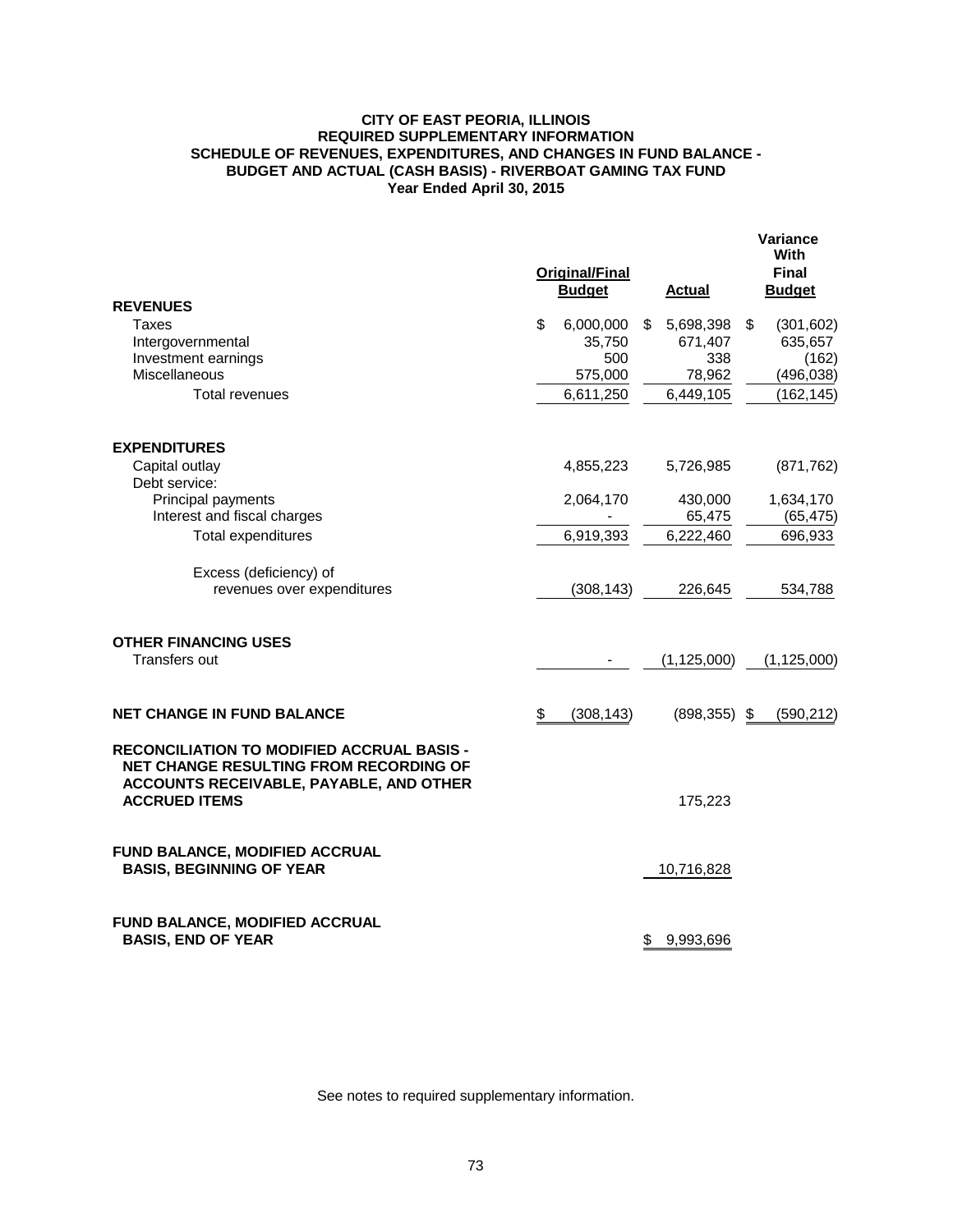#### **CITY OF EAST PEORIA, ILLINOIS REQUIRED SUPPLEMENTARY INFORMATION SCHEDULE OF REVENUES, EXPENDITURES, AND CHANGES IN FUND BALANCE - BUDGET AND ACTUAL (CASH BASIS) - SPECIAL TAX ALLOCATION FUND Year Ended April 30, 2015**

|                                                                                                                                               | <b>Original/Final</b><br><b>Budget</b> | Actual            | Variance<br>With<br>Final<br><b>Budget</b> |
|-----------------------------------------------------------------------------------------------------------------------------------------------|----------------------------------------|-------------------|--------------------------------------------|
| <b>REVENUES</b>                                                                                                                               |                                        |                   |                                            |
| Taxes                                                                                                                                         | \$<br>760,400                          | \$<br>793,413     | \$<br>33,013                               |
| Investment earnings<br>Miscellaneous                                                                                                          | 250<br>248                             | 282               | 32<br>(248)                                |
| Total revenues                                                                                                                                | 760,898                                | 793,695           | 32,797                                     |
| <b>EXPENDITURES</b>                                                                                                                           |                                        |                   |                                            |
| Current:                                                                                                                                      |                                        |                   |                                            |
| General government                                                                                                                            | 132,000                                | 661,847           | (529, 847)                                 |
| Other                                                                                                                                         | 2,500                                  | 1,650             | 850                                        |
| Debt service:                                                                                                                                 |                                        |                   |                                            |
| Principal payments                                                                                                                            | 615,000                                | 115,000           | 500,000                                    |
| Interest and fiscal charges                                                                                                                   | 11,398                                 | 11,397            |                                            |
| <b>Total expenditures</b>                                                                                                                     | 760,898                                | 789,894           | (28, 996)                                  |
| <b>NET CHANGE IN FUND BALANCE</b>                                                                                                             | \$                                     | 3,801             | \$<br>3,801                                |
| <b>RECONCILIATION TO MODIFIED ACCRUAL BASIS -</b><br><b>NET CHANGE RESULTING FROM RECORDING OF</b><br>ACCOUNTS RECEIVABLE, PAYABLE, AND OTHER |                                        |                   |                                            |
| <b>ACCRUED ITEMS</b>                                                                                                                          |                                        | 525,000           |                                            |
| FUND BALANCE (DEFICIT), MODIFIED ACCRUAL<br><b>BASIS, BEGINNING OF YEAR</b>                                                                   |                                        | (6, 203, 590)     |                                            |
| <b>FUND BALANCE (DEFICIT), MODIFIED ACCRUAL</b><br><b>BASIS, END OF YEAR</b>                                                                  |                                        | \$<br>(5,674,789) |                                            |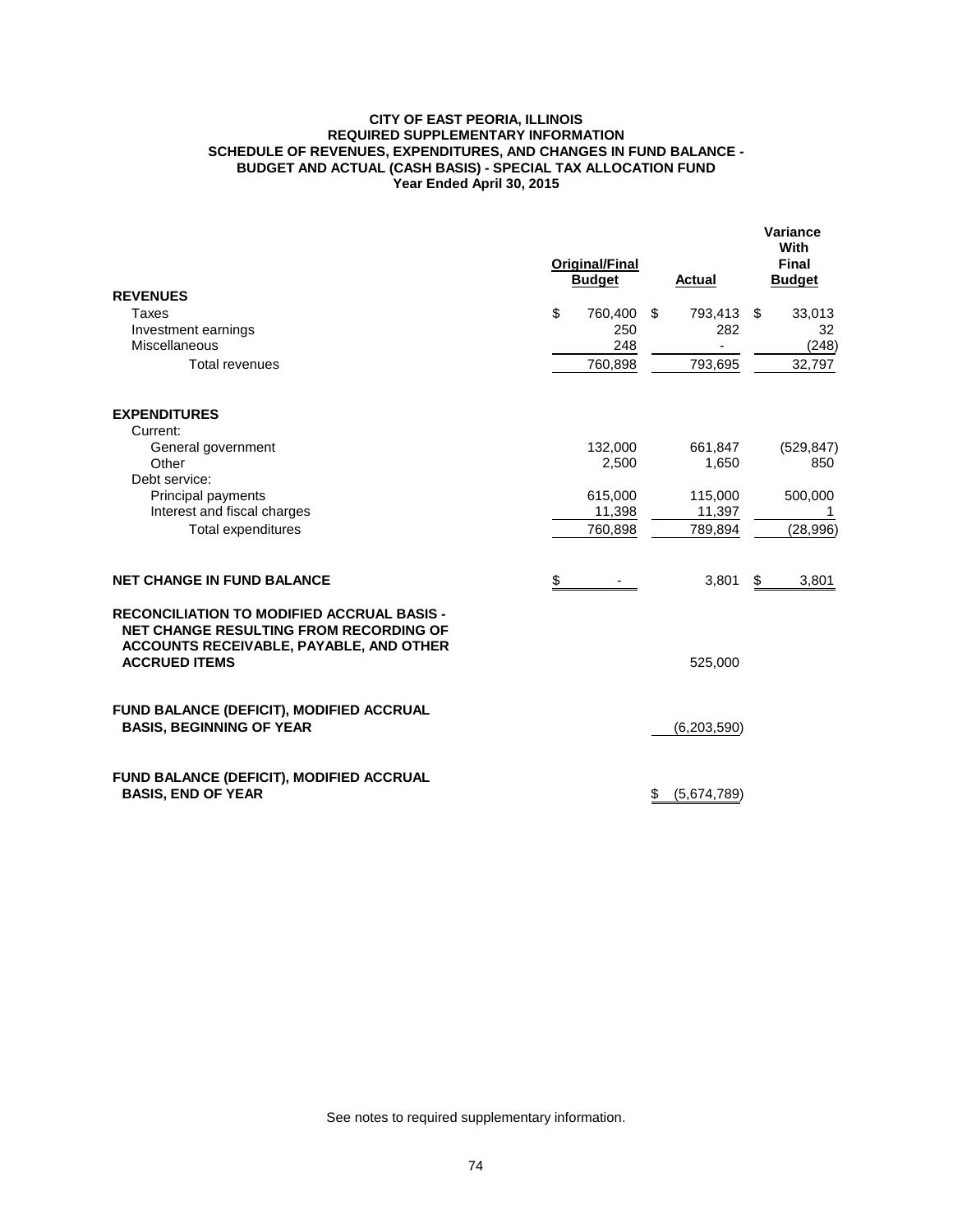## **CITY OF EAST PEORIA, ILLINOIS NOTES TO REQUIRED SUPPLEMENTARY INFORMATION April 30, 2015**

## **NOTE 1 - BASIS OF ACCOUNTING**

The City of East Peoria, Illinois' budget is prepared on the cash basis for all budgeted funds, including the major funds, General, Riverboat Gaming Tax, and Special Tax Allocation as presented in the required supplementary information.

## **NOTE 2 - BUDGETARY DATA, PRIMARY GOVERNMENT**

Through the implementation of GASB Statement No. 54, *Fund Balance Reporting and Governmental Fund Type Definitions,* various Special Revenue Funds were reclassified and are now included with the General Fund. These funds have been included with the General Fund budgetary comparison schedule.

The City follows these procedures in establishing the budgetary data reflected in the financial statements:

- At the regular or special call meeting of the City Council in May, the proposed budget for the fiscal year commencing on May 1 is submitted. The budget includes proposed expenditures and the means of financing them.
- Prior to August 1, the final budget is legally enacted through passage of an appropriation ordinance.
- Transfers of budgeted amounts among object classifications, or any budget increases by means of an emergency or supplemental appropriation, require approval by a majority of the City Council member. Adjustments made during the year are reflected in the budget information included in the financial statements.

For reporting purposes, the City reports its budget on the cash basis of accounting.

An amended budget was not prepared for the City; therefore, the original budget is the final budget.

Excess of actual expenditures over final budget in individual funds are as follows:

|                             | <b>Final Budget</b> | Actual          | Overage       |
|-----------------------------|---------------------|-----------------|---------------|
| <b>General Fund</b>         | \$20.768.044        | \$21,826,538    | \$1,058,494   |
| Special Tax Allocation Fund | 760.898             | 789.894<br>- SS | -SS<br>28,996 |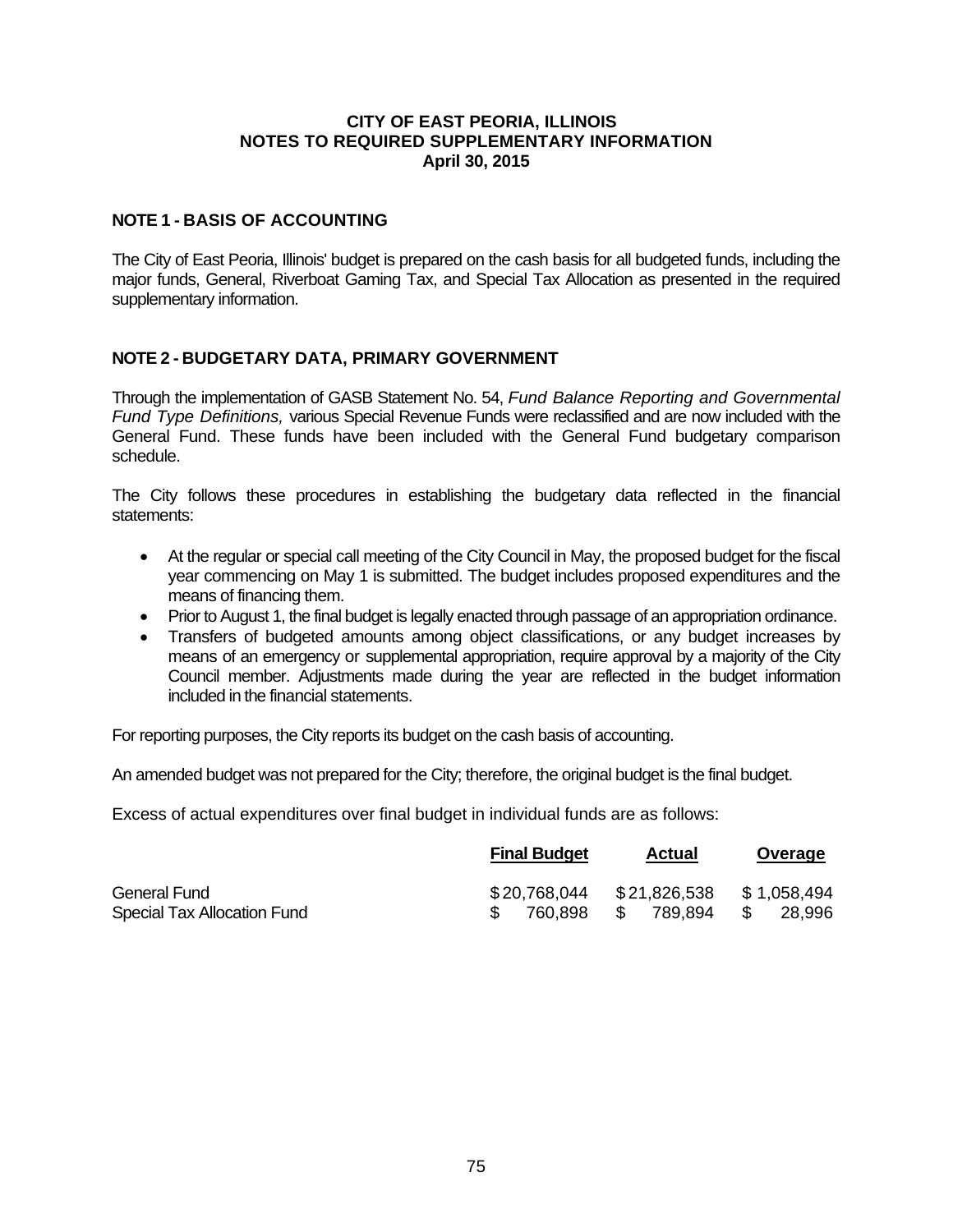## **CITY OF EAST PEORIA, ILLINOIS COMBINING BALANCE SHEET - GENERAL FUND - BY ACCOUNT April 30, 2015**

|                                                                           | <b>General Fund</b> |
|---------------------------------------------------------------------------|---------------------|
| <b>ASSETS</b><br>Cash and investments                                     | \$<br>2,572,166     |
| Receivables (net, where applicable, of allowances                         |                     |
| for estimated uncollectible amounts):                                     |                     |
| Property taxes                                                            | 100,002             |
| Sales tax                                                                 | 3,188,067           |
| State income tax                                                          | 1,160,337           |
| Personal property replacement tax                                         | 202,687             |
| Customer charges                                                          |                     |
| Fines                                                                     | 28,130              |
| Other                                                                     | 81,520              |
| Advanced to other funds                                                   | 2,233,116           |
| <b>TOTAL ASSETS</b>                                                       | \$<br>9,566,025     |
|                                                                           |                     |
| LIABILITIES, DEFERRED INFLOWS OF RESOURCES,                               |                     |
| AND FUND BALANCES (DEFICITS)                                              |                     |
| Liabilities:                                                              |                     |
| Accounts payable                                                          | \$<br>442,734       |
| Retainage payable                                                         | 29,843              |
| Wages payable                                                             | 20,394              |
| Liquor license bonds held                                                 | 18,000              |
| Compensated absences                                                      | 66,514              |
| Due to other governmental entities                                        | 742,320             |
| Advanced from other funds                                                 | 217,628             |
| <b>Total liabilities</b>                                                  | 1,537,433           |
| Deferred inflows of resources:                                            |                     |
| Unavailable revenue - property taxes<br>Unavailable revenue - other taxes | 100,002             |
|                                                                           | 1,054,728           |
| Total deferred inflows of resources                                       | 1,154,730           |
| Fund balances (deficits):                                                 |                     |
| Nonspendable                                                              | 2,233,116           |
| Restricted                                                                | 250,000             |
| Assigned                                                                  |                     |
| Unassigned                                                                | 4,390,746           |
| Total fund balances (deficits)                                            | 6,873,862           |
| TOTAL LIABILITIES, DEFERRED INFLOWS OF RESOURCES,                         |                     |
| AND FUND BALANCES (DEFICITS)                                              | 9,566,025<br>\$     |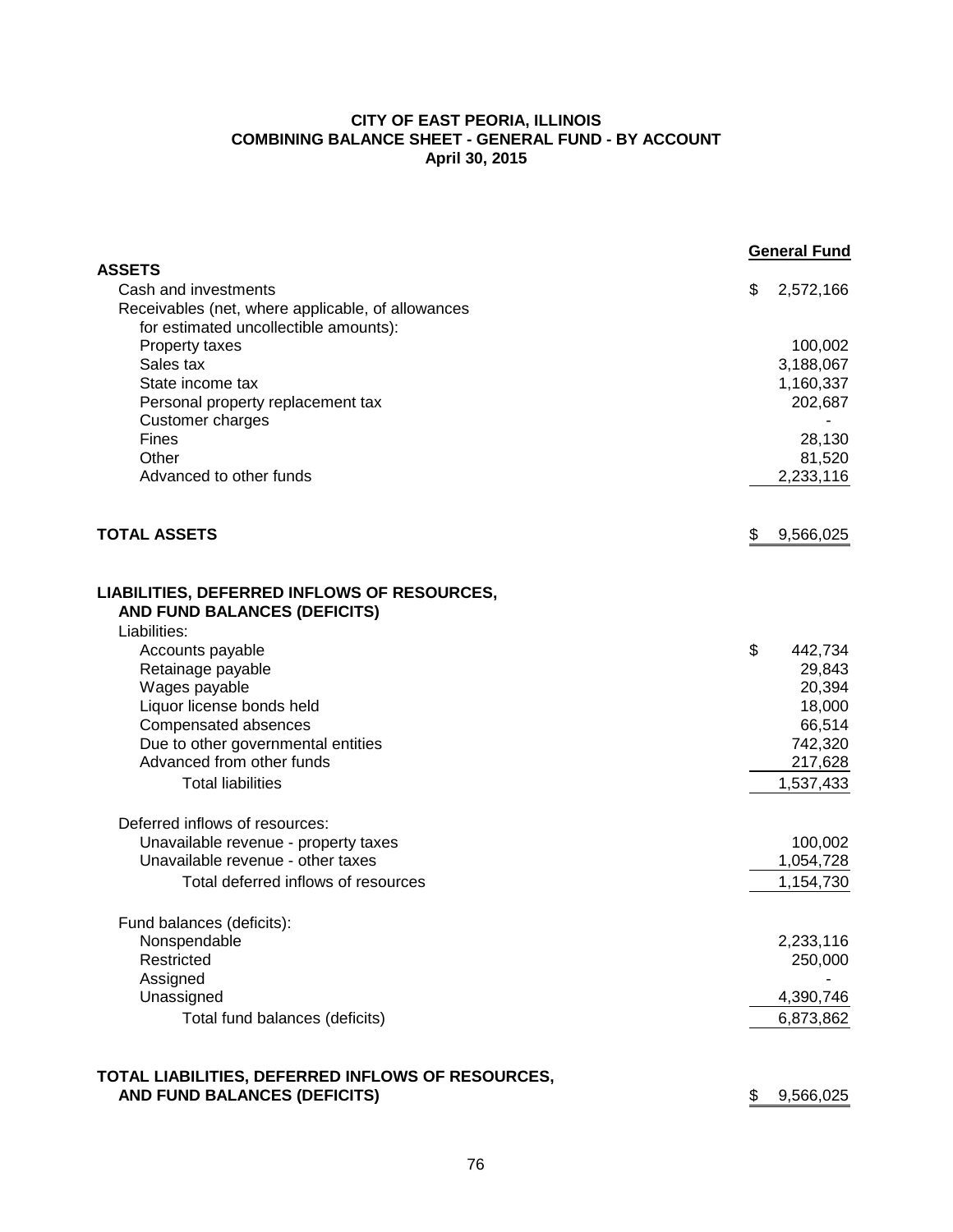| <b>Police</b><br><b>Protection</b> |            | <b>Fire</b><br><b>Protection</b> |            |                           | Garbage<br><b>Collection</b><br>and Disposal |                           | <b>Street</b><br>and<br><b>Bridge</b> |                           | <b>Ambulance</b><br><b>Service</b> | Combining<br>General<br><b>Fund</b> |
|------------------------------------|------------|----------------------------------|------------|---------------------------|----------------------------------------------|---------------------------|---------------------------------------|---------------------------|------------------------------------|-------------------------------------|
| \$                                 | 91,408     | $\boldsymbol{\mathsf{S}}$        | 52,092     | \$                        | 33,018                                       | $\boldsymbol{\mathsf{S}}$ | 40                                    | $\boldsymbol{\mathsf{S}}$ | 1,748                              | \$<br>2,750,472                     |
|                                    | 600,010    |                                  | 600,010    |                           | 600,010                                      |                           | 403,029                               |                           |                                    | 2,303,061                           |
|                                    |            |                                  |            |                           |                                              |                           |                                       |                           |                                    | 3,188,067                           |
|                                    |            |                                  |            |                           |                                              |                           |                                       |                           |                                    | 1,160,337                           |
|                                    |            |                                  |            |                           |                                              |                           |                                       |                           |                                    | 202,687                             |
|                                    |            |                                  |            |                           |                                              |                           |                                       |                           | 270,585                            | 270,585                             |
|                                    | 6,920      |                                  |            |                           |                                              |                           |                                       |                           |                                    | 35,050                              |
|                                    |            |                                  |            |                           |                                              |                           |                                       |                           |                                    | 81,520                              |
|                                    |            |                                  |            |                           |                                              |                           | 7,421                                 |                           |                                    | 2,240,537                           |
| \$                                 | 698,338    | \$                               | 652,102    | \$                        | 633,028                                      | \$                        | 410,490                               | \$                        | 272,333                            | \$<br>12,232,316                    |
| \$                                 | 5,339      | \$                               | 3,908      | $\boldsymbol{\mathsf{S}}$ | 4,439                                        | \$                        | 45,218                                | \$                        | 677                                | \$<br>502,315                       |
|                                    |            |                                  |            |                           |                                              |                           |                                       |                           |                                    | 29,843                              |
|                                    | 100,040    |                                  | 56,927     |                           | 4,781                                        |                           | 19,386                                |                           | 19,197                             | 220,725                             |
|                                    |            |                                  |            |                           |                                              |                           |                                       |                           |                                    | 18,000                              |
|                                    | 274,374    |                                  | 127,474    |                           | 29,754                                       |                           | 58,245                                |                           | 77,540                             | 633,901                             |
|                                    |            |                                  |            |                           |                                              |                           |                                       |                           |                                    | 742,320                             |
|                                    |            |                                  | 59,000     |                           | 59,421                                       |                           | 45,000                                |                           |                                    | 381,049                             |
|                                    | 379,753    |                                  | 247,309    |                           | 98,395                                       |                           | 167,849                               |                           | 97,414                             | 2,528,153                           |
|                                    | 600,010    |                                  | 600,010    |                           | 600,010                                      |                           | 403,029                               |                           |                                    | 2,303,061                           |
|                                    |            |                                  |            |                           |                                              |                           |                                       |                           |                                    | 1,054,728                           |
|                                    | 600,010    |                                  | 600,010    |                           | 600,010                                      |                           | 403,029                               |                           |                                    | 3,357,789                           |
|                                    |            |                                  |            |                           |                                              |                           |                                       |                           |                                    |                                     |
|                                    |            |                                  |            |                           |                                              |                           | 7,421                                 |                           |                                    | 2,240,537<br>250,000                |
|                                    |            |                                  |            |                           |                                              |                           |                                       |                           | 174,919                            | 174,919                             |
|                                    | (281, 425) |                                  | (195, 217) |                           | (65, 377)                                    |                           | (167, 809)                            |                           |                                    | 3,680,918                           |
|                                    | (281, 425) |                                  | (195, 217) |                           | (65, 377)                                    |                           | (160, 388)                            |                           | 174,919                            | 6,346,374                           |
|                                    |            |                                  |            |                           |                                              |                           |                                       |                           |                                    |                                     |
| <u>\$</u>                          | 698,338    | \$                               | 652,102    | \$                        | 633,028                                      | \$                        | 410,490                               | \$                        | 272,333                            | \$<br>12,232,316                    |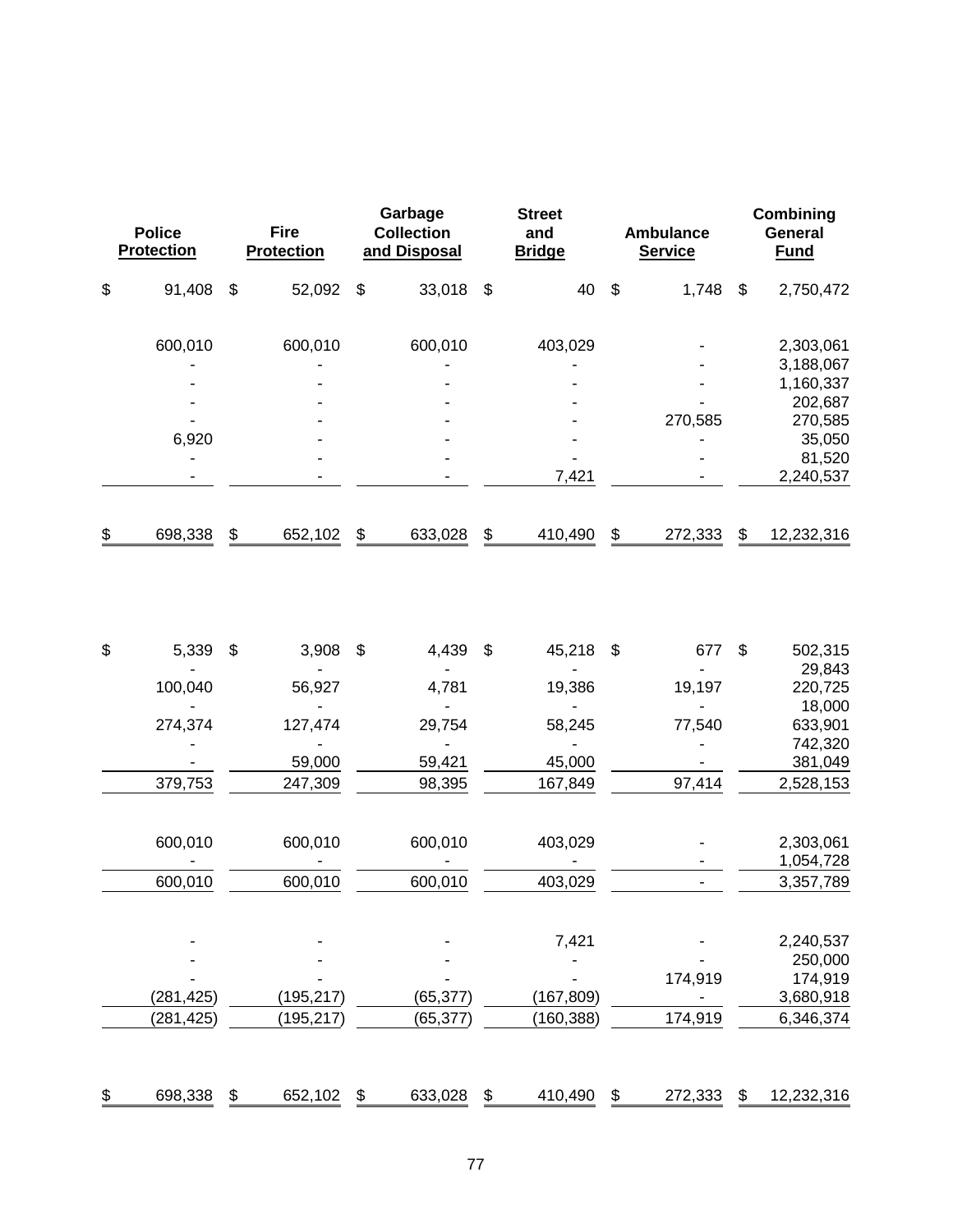## **CITY OF EAST PEORIA, ILLINOIS COMBINING SCHEDULE OF REVENUES, EXPENDITURES, AND CHANGES IN FUND BALANCES - GENERAL FUND - BY ACCOUNT Year Ended April 30, 2015**

|                                                       | <b>General Fund</b>       |
|-------------------------------------------------------|---------------------------|
| <b>REVENUES</b>                                       | $\boldsymbol{\mathsf{S}}$ |
| Property taxes<br>Other taxes and special assessments | 236,694<br>14,774,510     |
| Charges for services                                  |                           |
| Intergovernmental                                     | 734,963                   |
| Investment earnings                                   | 22,325                    |
| Licenses and permits                                  | 263,350                   |
| <b>Miscellaneous</b>                                  | 1,978,948                 |
| <b>Total revenues</b>                                 | 18,010,790                |
| <b>EXPENDITURES</b>                                   |                           |
| Current:                                              |                           |
| General government                                    | 7,724,390                 |
| Police                                                |                           |
| Fire                                                  |                           |
| Sanitation                                            |                           |
| Health and welfare                                    |                           |
| Public works                                          |                           |
| Community development                                 | 262,862                   |
| Capital outlay                                        | 6,096                     |
| Debt service:                                         | 458,328                   |
| Principal payments<br>Interest and fiscal charges     | 159,776                   |
|                                                       |                           |
| <b>Total expenditures</b>                             | 8,611,452                 |
| Excess (deficiency) of revenues over expenditures     | 9,399,338                 |
| <b>OTHER FINANCING SOURCES (USES)</b>                 |                           |
| Transfers in                                          | 20,481                    |
| <b>Transfers out</b>                                  | (10, 152, 543)            |
| Total other financing sources (uses)                  | (10, 132, 062)            |
| <b>NET CHANGE IN FUND BALANCES</b>                    | (732, 724)                |
| FUND BALANCES (DEFICITS), BEGINNING OF YEAR           | 7,606,586                 |
| FUND BALANCES (DEFICITS), END OF YEAR                 | 6,873,862<br>\$           |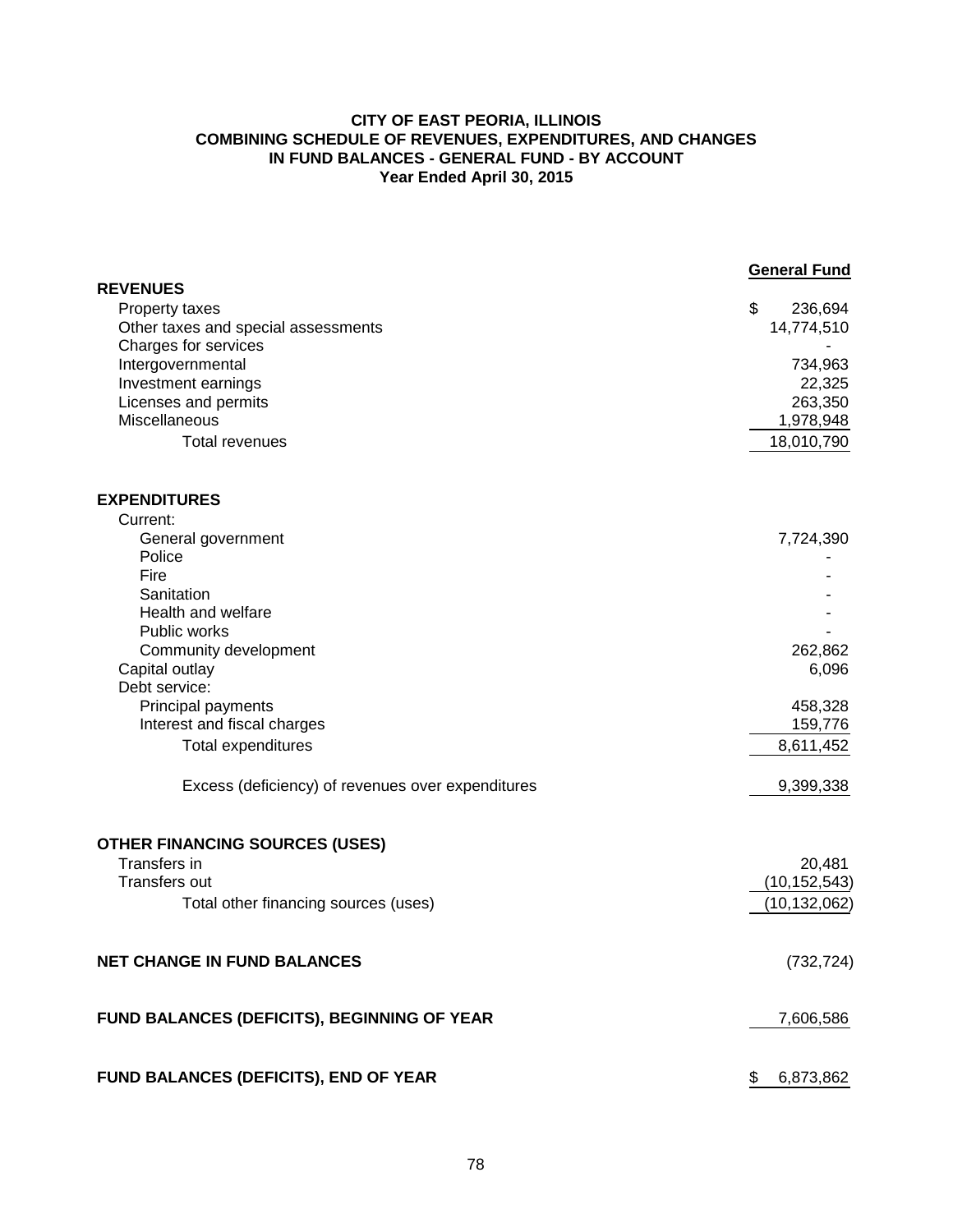| <b>Police</b><br><b>Protection</b> | <b>Fire</b><br><b>Protection</b> |                           | Garbage<br><b>Collection</b><br>and Disposal | <b>Street</b><br>and<br><b>Bridge</b> |               | <b>Ambulance</b><br><b>Service</b> | <b>Eliminations</b>      | Combining<br>General<br><b>Fund</b> |
|------------------------------------|----------------------------------|---------------------------|----------------------------------------------|---------------------------------------|---------------|------------------------------------|--------------------------|-------------------------------------|
| \$<br>595,096                      | \$<br>595,096                    | $\boldsymbol{\mathsf{S}}$ | 595,096                                      | \$<br>399,446                         | $\frac{1}{2}$ |                                    | \$                       | \$<br>2,421,428                     |
|                                    |                                  |                           |                                              |                                       |               |                                    |                          | 14,774,510                          |
| 62,817                             | 50,209                           |                           |                                              | 510                                   |               | 757,187                            |                          | 870,723                             |
| 195,629                            | 8,821                            |                           | 5,770                                        | 21,616                                |               |                                    |                          | 966,799                             |
| 277                                | 244                              |                           | 222                                          | 71                                    |               | 883                                |                          | 24,022                              |
| ä,<br>208,502                      | $\blacksquare$<br>288            |                           | $\overline{a}$<br>242,797                    | 57,697                                |               | 9,929                              |                          | 263,350                             |
| 1,062,321                          | 654,658                          |                           | 843,885                                      | 479,340                               |               | 767,999                            |                          | 2,498,161<br>21,818,993             |
|                                    |                                  |                           |                                              |                                       |               |                                    |                          |                                     |
|                                    |                                  |                           |                                              |                                       |               |                                    |                          | 7,724,390                           |
| 5,537,187                          | 3,377,441                        |                           |                                              |                                       |               |                                    |                          | 5,537,187<br>3,377,441              |
|                                    |                                  |                           | 1,083,889                                    |                                       |               |                                    |                          | 1,083,889                           |
|                                    |                                  |                           |                                              |                                       |               | 1,242,397                          |                          | 1,242,397                           |
|                                    |                                  |                           |                                              | 2,234,201                             |               |                                    |                          | 2,234,201                           |
|                                    |                                  |                           |                                              |                                       |               |                                    |                          | 262,862                             |
| 36,747                             | 2,667                            |                           |                                              | 47,959                                |               |                                    |                          | 93,469                              |
|                                    |                                  |                           |                                              |                                       |               |                                    |                          | 458,328                             |
|                                    |                                  |                           |                                              |                                       |               |                                    |                          | 159,776                             |
| 5,573,934                          | 3,380,108                        |                           | 1,083,889                                    | 2,282,160                             |               | 1,242,397                          |                          | 22,173,940                          |
| (4, 511, 613)                      | (2,725,450)                      |                           | (240, 004)                                   | (1,802,820)                           |               | (474, 398)                         |                          | (354, 947)                          |
| 4,464,146                          | 2,753,601                        |                           | 262,006                                      | 1,787,075                             |               | 456,125                            | (9,722,953)<br>9,722,953 | 20,481<br>(429, 590)                |
| 4,464,146                          | 2,753,601                        |                           | 262,006                                      | 1,787,075                             |               | 456,125                            |                          | (409,109)                           |
|                                    |                                  |                           |                                              |                                       |               |                                    |                          |                                     |
| (47, 467)                          | 28,151                           |                           | 22,002                                       | (15, 745)                             |               | (18, 273)                          |                          | (764, 056)                          |
| (233, 958)                         | (223, 368)                       |                           | (87, 379)                                    | (144, 643)                            |               | 193,192                            |                          | 7,110,430                           |
| \$<br>(281, 425)                   | \$<br>(195, 217)                 | \$                        | (65, 377)                                    | \$<br>(160, 388)                      | \$            | 174,919                            | \$                       | \$6,346,374                         |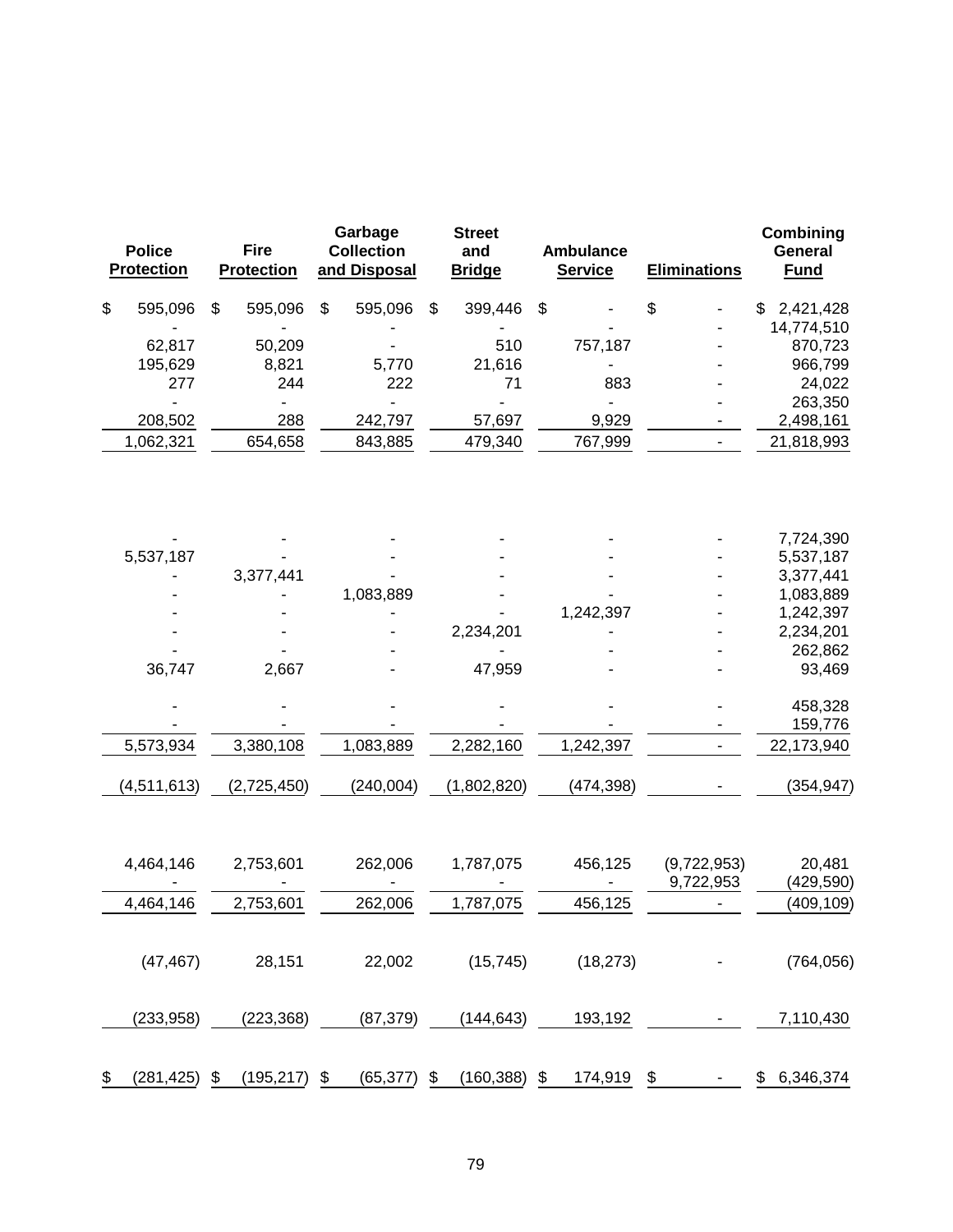## **CITY OF EAST PEORIA, ILLINOIS COMBINING BALANCE SHEET NONMAJOR GOVERNMENTAL FUNDS April 30, 2015**

|                                                                                                | <b>Special Revenue</b>                                   |    |                                 |  |  |
|------------------------------------------------------------------------------------------------|----------------------------------------------------------|----|---------------------------------|--|--|
|                                                                                                | <b>Illinois</b><br><b>Municipal</b><br><b>Retirement</b> |    | <b>Motor</b><br><b>Fuel Tax</b> |  |  |
| <b>ASSETS</b>                                                                                  |                                                          |    |                                 |  |  |
| Cash and cash equivalents                                                                      | \$<br>31,406                                             | \$ | 174,498                         |  |  |
| Receivables (net, where applicable, of allowances                                              |                                                          |    |                                 |  |  |
| for estimated uncollectible amounts):                                                          |                                                          |    |                                 |  |  |
| Property taxes<br>Personal property replacement tax                                            | 120,002<br>12,800                                        |    |                                 |  |  |
| Motor fuel tax allotments                                                                      |                                                          |    | 54,428                          |  |  |
| Assessments                                                                                    |                                                          |    |                                 |  |  |
| Hotel/motel taxes                                                                              |                                                          |    |                                 |  |  |
| <b>Notes</b>                                                                                   |                                                          |    |                                 |  |  |
| Other                                                                                          | 42,617                                                   |    |                                 |  |  |
| Advanced to other funds                                                                        |                                                          |    |                                 |  |  |
| <b>TOTAL ASSETS</b>                                                                            |                                                          |    |                                 |  |  |
|                                                                                                | \$<br>206,825                                            | \$ | 228,926                         |  |  |
| <b>LIABILITIES, DEFERRED INFLOWS OF</b><br><b>RESOURCES, AND FUND BALANCES</b><br>Liabilities: |                                                          |    |                                 |  |  |
| Accounts payable                                                                               | \$                                                       | \$ |                                 |  |  |
| Wages payable                                                                                  | 8,008                                                    |    |                                 |  |  |
| Pension obligation payable                                                                     |                                                          |    |                                 |  |  |
| Advanced from other funds                                                                      |                                                          |    |                                 |  |  |
| <b>Total liabilities</b>                                                                       | 8,008                                                    |    |                                 |  |  |
|                                                                                                |                                                          |    |                                 |  |  |
| Deferred inflows of resources:                                                                 |                                                          |    |                                 |  |  |
| Unavailable revenue - property taxes                                                           | 120,002                                                  |    |                                 |  |  |
| Unavailable revenue - notes receivable                                                         |                                                          |    |                                 |  |  |
| Unavailable revenue - special assessments                                                      |                                                          |    |                                 |  |  |
| Total deferred inflows of resources                                                            | 120,002                                                  |    |                                 |  |  |
| Fund balances:                                                                                 |                                                          |    |                                 |  |  |
| Restricted                                                                                     |                                                          |    | 228,835                         |  |  |
| Assigned                                                                                       | 78,815                                                   |    | 91                              |  |  |
| Total fund balances                                                                            | 78,815                                                   |    | 228,926                         |  |  |
| TOTAL LIABILITIES, DEFERRED INFLOWS OF                                                         |                                                          |    |                                 |  |  |
| <b>RESOURCES, AND FUND BALANCES</b>                                                            | \$<br>206,825                                            | \$ | 228,926                         |  |  |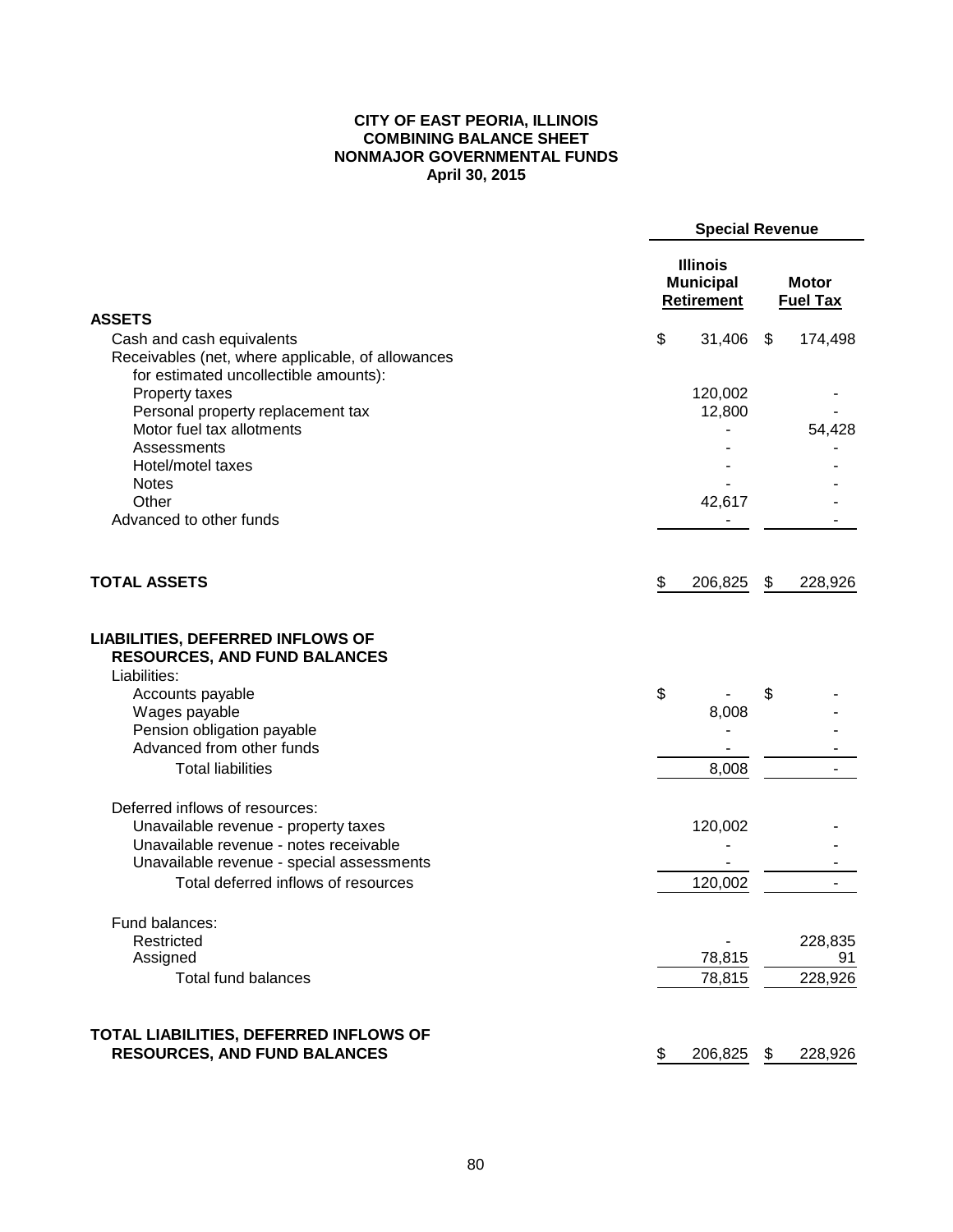| <b>Special Revenue</b>                                                      |    |                    |               |              |                                           |       |                                     |              |                                  |                |  |
|-----------------------------------------------------------------------------|----|--------------------|---------------|--------------|-------------------------------------------|-------|-------------------------------------|--------------|----------------------------------|----------------|--|
| <b>Social</b><br><b>Workmen's</b><br><b>Security</b><br><b>Compensation</b> |    |                    | <b>Audit</b>  |              | <b>School</b><br><b>Crossing</b><br>Guard |       | <b>Sewer</b><br><b>Chlorination</b> |              | <b>Street</b><br><b>Lighting</b> |                |  |
| \$<br>7,820                                                                 | \$ | 829,004 \$         |               | 18,714 \$    |                                           | 9,373 | \$                                  | 33,650       | \$                               |                |  |
| 466,328                                                                     |    | 700,012            |               | 90,002       |                                           |       |                                     | 15,022       |                                  | 80,001         |  |
|                                                                             |    |                    |               |              |                                           |       |                                     |              |                                  |                |  |
|                                                                             |    |                    |               |              |                                           |       |                                     |              |                                  |                |  |
|                                                                             |    |                    |               |              |                                           |       |                                     |              |                                  |                |  |
|                                                                             |    |                    |               |              |                                           |       |                                     |              |                                  |                |  |
| 120,000                                                                     |    |                    |               |              |                                           |       |                                     |              |                                  |                |  |
| \$<br>594,148                                                               | \$ | 1,529,016          | \$            | 108,716      | \$                                        | 9,373 | \$                                  | 48,672       | \$                               | 80,001         |  |
| \$<br>10,100                                                                | \$ | 11,950             | \$            |              | \$                                        |       | \$                                  |              | \$                               |                |  |
|                                                                             |    |                    |               |              |                                           |       |                                     |              |                                  |                |  |
| 10,100                                                                      |    | 141,365<br>153,315 |               |              |                                           |       |                                     |              |                                  |                |  |
|                                                                             |    |                    |               |              |                                           |       |                                     |              |                                  |                |  |
| 466,328                                                                     |    | 700,012            |               | 90,002       |                                           |       |                                     | 15,022       |                                  | 80,001         |  |
| 466,328                                                                     |    | 700,012            |               | 90,002       |                                           |       |                                     | 15,022       |                                  | 80,001         |  |
| 117,720                                                                     |    | 85,522<br>590,167  |               | 18,666<br>48 |                                           | 9,373 |                                     | 33,638<br>12 |                                  |                |  |
| 117,720                                                                     |    | 675,689            |               | 18,714       |                                           | 9,373 |                                     | 33,650       |                                  | $\blacksquare$ |  |
| \$<br>594,148                                                               | \$ | 1,529,016          | $\frac{1}{2}$ | 108,716      | \$                                        | 9,373 | \$                                  | 48,672       | \$                               | 80,001         |  |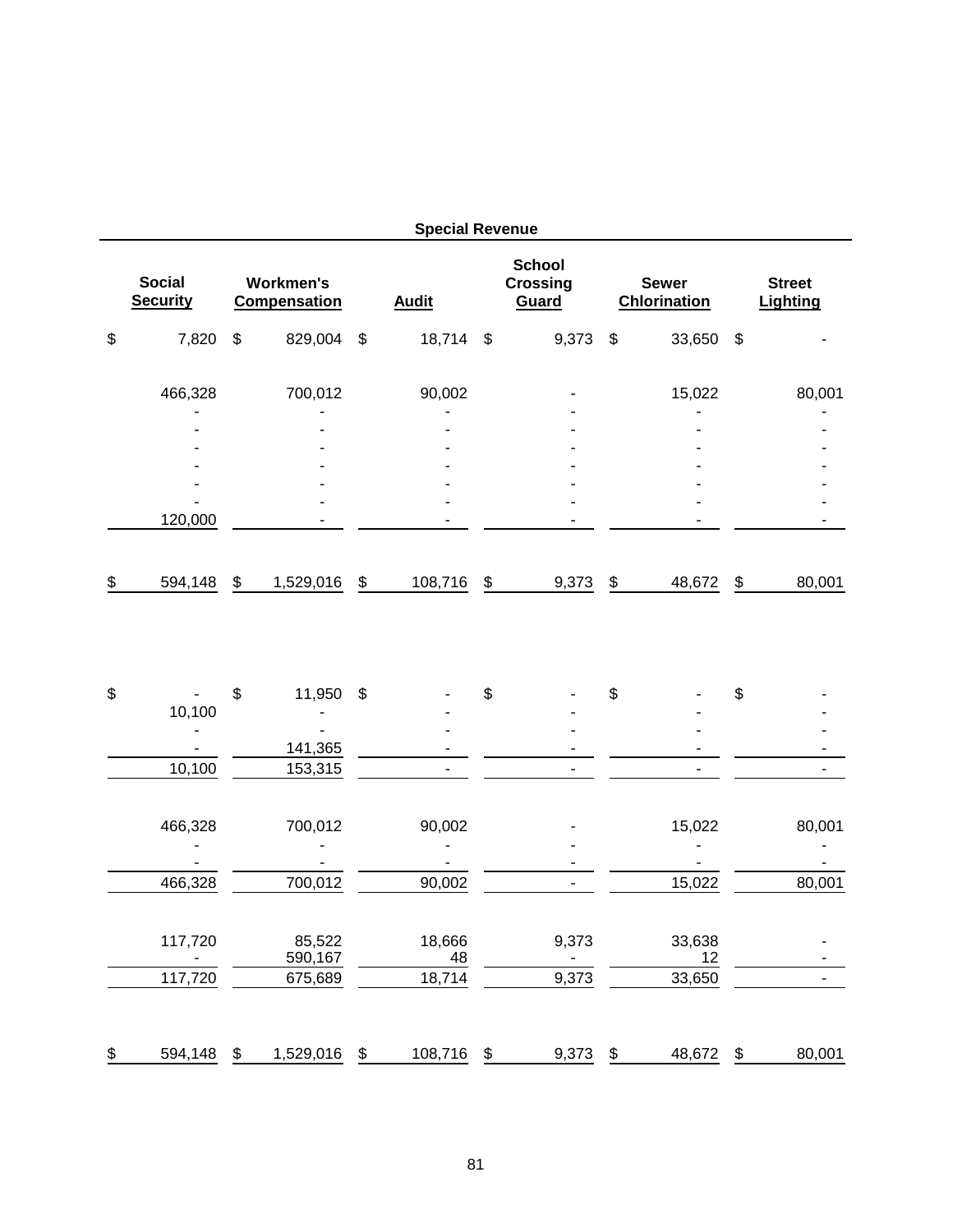#### **CITY OF EAST PEORIA, ILLINOIS COMBINING BALANCE SHEET NONMAJOR GOVERNMENTAL FUNDS April 30, 2015**

|                                                                                                                         | <b>Special Revenue</b>   |                                         |    |                                                                         |  |
|-------------------------------------------------------------------------------------------------------------------------|--------------------------|-----------------------------------------|----|-------------------------------------------------------------------------|--|
|                                                                                                                         |                          | <b>Unemployment</b><br><b>Insurance</b> |    | <b>Emergency</b><br>Service and<br><b>Disaster</b><br><b>Assistance</b> |  |
| <b>ASSETS</b>                                                                                                           |                          |                                         |    |                                                                         |  |
| Cash and cash equivalents<br>Receivables (net, where applicable, of allowances<br>for estimated uncollectible amounts): | \$                       | 69,140 \$                               |    | 17,167                                                                  |  |
| Property taxes                                                                                                          |                          | 12,035                                  |    | 100,001                                                                 |  |
| Personal property replacement tax                                                                                       |                          |                                         |    |                                                                         |  |
| Motor fuel tax allotments                                                                                               |                          |                                         |    |                                                                         |  |
| Assessments                                                                                                             |                          |                                         |    |                                                                         |  |
| Hotel/motel taxes                                                                                                       |                          |                                         |    |                                                                         |  |
| <b>Notes</b><br>Other                                                                                                   |                          |                                         |    |                                                                         |  |
| Advanced to other funds                                                                                                 |                          |                                         |    | 7,967                                                                   |  |
|                                                                                                                         |                          |                                         |    |                                                                         |  |
| <b>TOTAL ASSETS</b>                                                                                                     | \$                       | 81,175                                  | \$ | 125,135                                                                 |  |
| <b>LIABILITIES, DEFERRED INFLOWS OF</b><br><b>RESOURCES, AND FUND BALANCES</b><br>Liabilities:                          |                          |                                         |    |                                                                         |  |
| Accounts payable                                                                                                        | \$                       |                                         | \$ | 312                                                                     |  |
| Wages payable                                                                                                           |                          |                                         |    |                                                                         |  |
| Pension obligation payable                                                                                              |                          |                                         |    |                                                                         |  |
| Advanced from other funds                                                                                               |                          |                                         |    |                                                                         |  |
| <b>Total liabilities</b>                                                                                                |                          |                                         |    | 312                                                                     |  |
| Deferred inflows of resources:                                                                                          |                          |                                         |    |                                                                         |  |
| Unavailable revenue - property taxes                                                                                    |                          | 12,035                                  |    | 100,001                                                                 |  |
| Unavailable revenue - notes receivable                                                                                  |                          |                                         |    |                                                                         |  |
| Unavailable revenue - special assessments                                                                               |                          |                                         |    |                                                                         |  |
| Total deferred inflows of resources                                                                                     |                          | 12,035                                  |    | 100,001                                                                 |  |
| Fund balances:                                                                                                          |                          |                                         |    |                                                                         |  |
| Restricted                                                                                                              |                          | 69,120                                  |    | 24,822                                                                  |  |
| Assigned                                                                                                                |                          | 20                                      |    |                                                                         |  |
| <b>Total fund balances</b>                                                                                              |                          | 69,140                                  |    | 24,822                                                                  |  |
| TOTAL LIABILITIES, DEFERRED INFLOWS OF                                                                                  |                          |                                         |    |                                                                         |  |
| <b>RESOURCES, AND FUND BALANCES</b>                                                                                     | $\overline{\mathcal{F}}$ | 81,175                                  | \$ | 125,135                                                                 |  |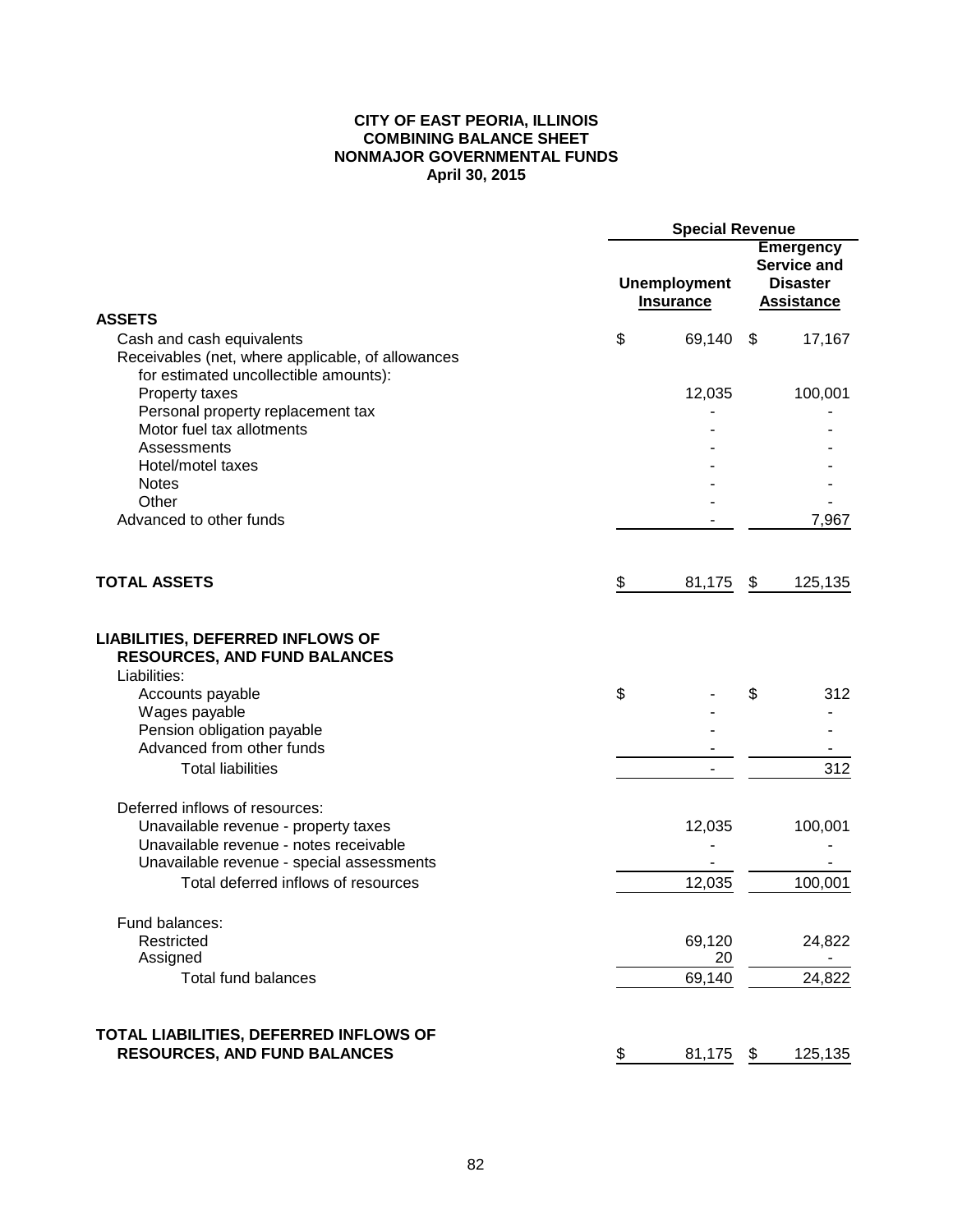|                                  |                          |               | <b>Special Revenue</b>               |               |                      |                                                        |                                                     |               |                                                         |
|----------------------------------|--------------------------|---------------|--------------------------------------|---------------|----------------------|--------------------------------------------------------|-----------------------------------------------------|---------------|---------------------------------------------------------|
| <b>Hotel/Motel</b><br><u>Tax</u> | <b>Revolving</b><br>Loan |               | <b>Special</b><br><b>Assessments</b> |               | <b>IHDA</b><br>Grant | <b>Firemen's</b><br><b>Pension</b><br><b>Levy Fund</b> | <b>Police</b><br><b>Pension</b><br><b>Levy Fund</b> |               | <b>Total</b><br>Nonmajor<br>Governmental<br><b>Fund</b> |
| 2,090,461<br>\$                  | \$<br>480,962            | \$            | 264,129                              | \$            | 14,301               | \$                                                     | \$                                                  | \$            | 4,040,625                                               |
|                                  |                          |               |                                      |               |                      | 700,272                                                | 811,183                                             |               | 3,094,858                                               |
|                                  |                          |               |                                      |               |                      | 27,000                                                 | 35,600                                              |               | 75,400                                                  |
|                                  |                          |               |                                      |               |                      |                                                        |                                                     |               | 54,428                                                  |
|                                  |                          |               | 64,091                               |               |                      |                                                        |                                                     |               | 64,091                                                  |
| 108,081                          | 255,155                  |               |                                      |               |                      |                                                        |                                                     |               | 108,081<br>255,155                                      |
|                                  |                          |               |                                      |               |                      | 78,875                                                 | 55,260                                              |               | 176,752                                                 |
|                                  |                          |               | 8,364                                |               |                      |                                                        |                                                     |               | 136,331                                                 |
| \$2,198,542                      | \$<br>736,117            | \$            | 336,584                              | \$            | 14,301               | \$<br>806,147                                          | \$<br>902,043                                       | \$            | 8,005,721                                               |
|                                  |                          |               |                                      |               |                      |                                                        |                                                     |               |                                                         |
|                                  |                          |               |                                      |               |                      |                                                        |                                                     |               |                                                         |
| \$<br>32,120                     | \$                       | \$            |                                      | \$            |                      | \$                                                     | \$                                                  | \$            | 44,382                                                  |
| 4,241                            |                          |               |                                      |               |                      |                                                        |                                                     |               | 22,349                                                  |
|                                  |                          |               |                                      |               |                      | 105,874                                                | 90,860                                              |               | 196,734                                                 |
|                                  |                          |               |                                      |               |                      |                                                        |                                                     |               | 141,365                                                 |
| 36,361                           |                          |               | Ξ.                                   |               | ۰.                   | 105,874                                                | 90,860                                              |               | 404,830                                                 |
|                                  |                          |               |                                      |               |                      | 700,272                                                | 811,183                                             |               | 3,094,858                                               |
|                                  | 255,155                  |               | 50,318                               |               |                      |                                                        |                                                     |               | 255,155<br>50,318                                       |
|                                  | 255,155                  |               | 50,318                               |               |                      | 700,272                                                | 811,183                                             |               | 3,400,331                                               |
|                                  |                          |               |                                      |               |                      |                                                        |                                                     |               |                                                         |
| 1,371,043                        | 464,407                  |               | 204,389                              |               | 13,936               |                                                        |                                                     |               | 2,641,471                                               |
| 791,138                          | 16,555                   |               | 81,877                               |               | 365                  | 1                                                      |                                                     |               | 1,559,089                                               |
| 2,162,181                        | 480,962                  |               | 286,266                              |               | 14,301               | 1                                                      |                                                     |               | 4,200,560                                               |
| \$2,198,542                      | \$<br>736,117            | $\frac{1}{2}$ | 336,584                              | $\frac{1}{2}$ | 14,301               | \$<br>806,147                                          | \$<br>902,043                                       | $\frac{1}{2}$ | 8,005,721                                               |
|                                  |                          |               |                                      |               |                      |                                                        |                                                     |               |                                                         |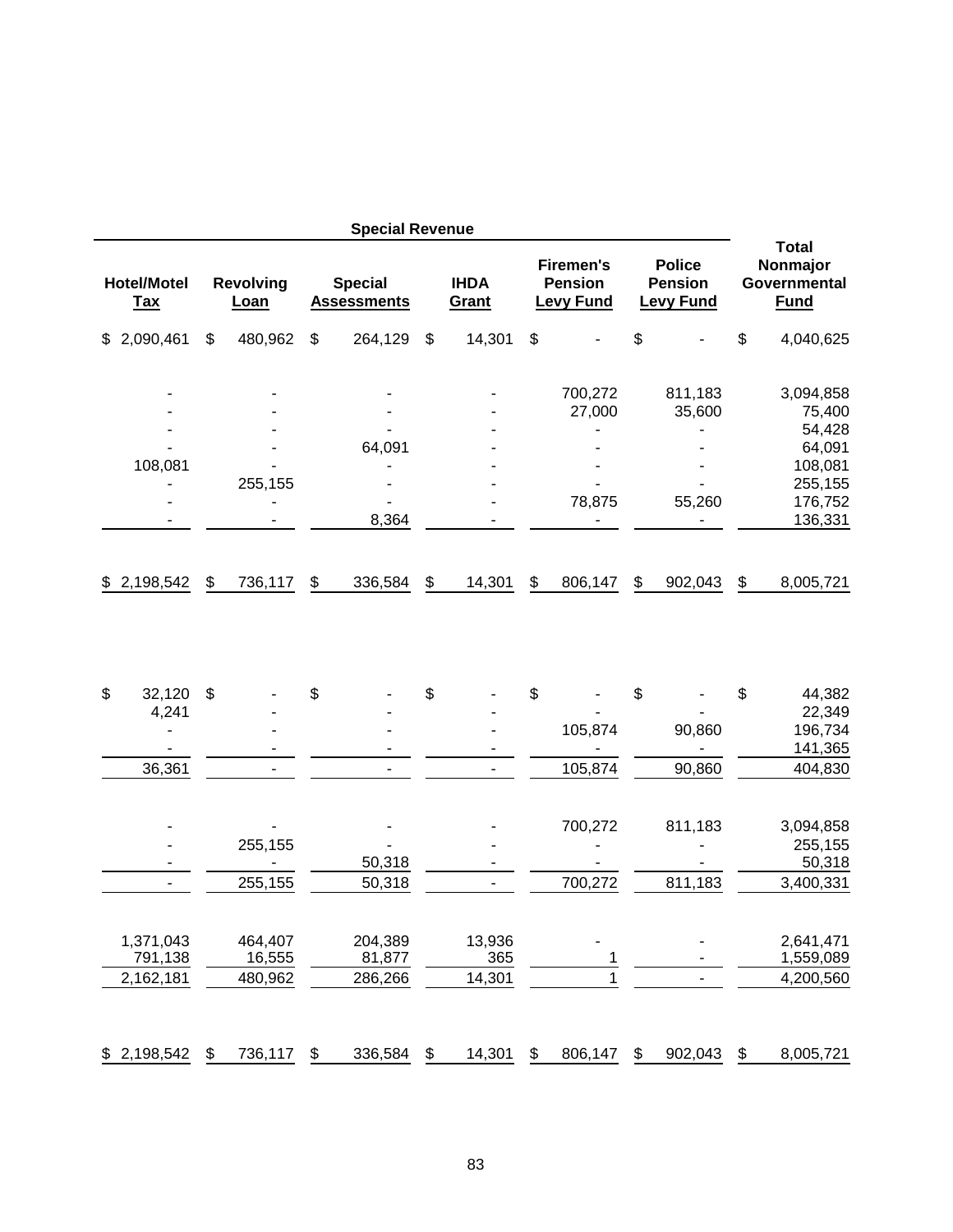## **CITY OF EAST PEORIA, ILLINOIS COMBINING STATEMENT OF REVENUES, EXPENDITURES, AND CHANGES IN FUND BALANCES - NONMAJOR GOVERNMENTAL FUNDS Year Ended April 30, 2015**

|                                                          | <b>Special Revenue</b> |                                                          |    |                                 |
|----------------------------------------------------------|------------------------|----------------------------------------------------------|----|---------------------------------|
|                                                          |                        | <b>Illinois</b><br><b>Municipal</b><br><b>Retirement</b> |    | <b>Motor</b><br><b>Fuel Tax</b> |
| <b>REVENUES</b>                                          |                        |                                                          |    |                                 |
| Property taxes                                           | \$                     | 203,238                                                  | \$ |                                 |
| Other taxes and special assessments<br>Intergovernmental |                        | 193,418<br>100,238                                       |    | 646,928                         |
| Investment earnings                                      |                        | 75                                                       |    | 59                              |
| Miscellaneous                                            |                        | 9,010                                                    |    |                                 |
| <b>Total revenues</b>                                    |                        | 505,979                                                  |    | 646,987                         |
|                                                          |                        |                                                          |    |                                 |
| <b>EXPENDITURES</b>                                      |                        |                                                          |    |                                 |
| Current:                                                 |                        |                                                          |    |                                 |
| General government                                       |                        | 521,035                                                  |    |                                 |
| Police                                                   |                        |                                                          |    |                                 |
| Fire                                                     |                        |                                                          |    |                                 |
| Public works                                             |                        |                                                          |    | 585,000                         |
| Other                                                    |                        |                                                          |    |                                 |
| Capital outlay                                           |                        |                                                          |    | 8,201                           |
| Debt service:                                            |                        |                                                          |    |                                 |
| Principal payments                                       |                        |                                                          |    |                                 |
| Interest and fiscal charges                              |                        |                                                          |    |                                 |
| <b>Total expenditures</b>                                |                        | 521,035                                                  |    | 593,201                         |
| Excess (deficiency) of revenues over expenditures        |                        | (15,056)                                                 |    | 53,786                          |
| OTHER FINANCING SOURCES (USES)                           |                        |                                                          |    |                                 |
| <b>Transfers in</b>                                      |                        | 19,878                                                   |    |                                 |
| <b>Transfers out</b>                                     |                        |                                                          |    |                                 |
| Total other financing sources (uses)                     |                        | 19,878                                                   |    |                                 |
| <b>NET CHANGE IN FUND BALANCES</b>                       |                        | 4,822                                                    |    | 53,786                          |
| FUND BALANCES, BEGINNING OF YEAR                         |                        | 73,993                                                   |    | 175,140                         |
| <b>FUND BALANCES, END OF YEAR</b>                        | \$                     | 78,815                                                   | \$ | 228,926                         |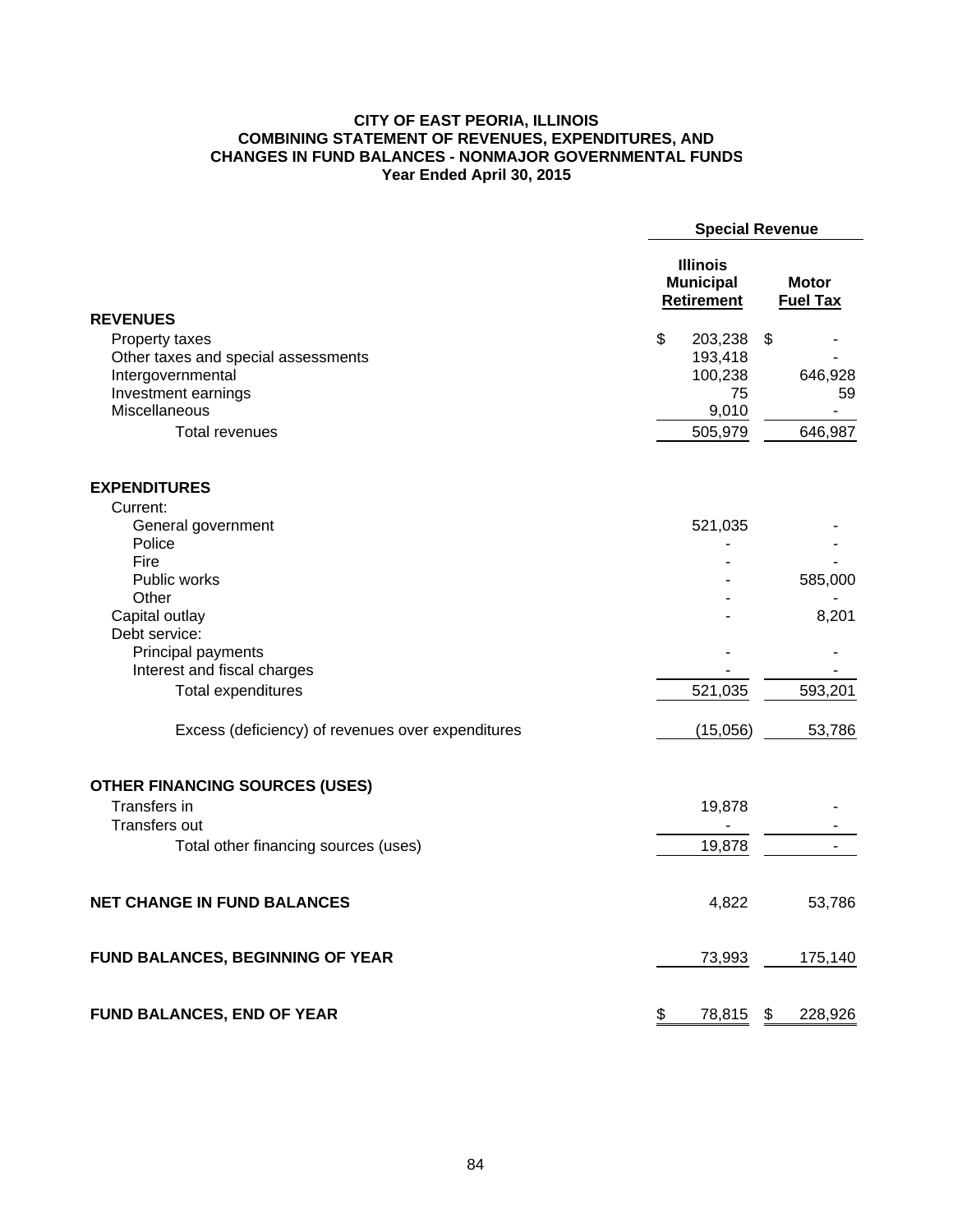|                                  |                                         |                   | <b>Special Revenue</b>           |                                           |                                     |                                  |
|----------------------------------|-----------------------------------------|-------------------|----------------------------------|-------------------------------------------|-------------------------------------|----------------------------------|
| <b>Social</b><br><b>Security</b> | <b>Workmen's</b><br><b>Compensation</b> |                   | <b>Audit</b>                     | <b>School</b><br><b>Crossing</b><br>Guard | <b>Sewer</b><br><b>Chlorination</b> | <b>Street</b><br><b>Lighting</b> |
| \$<br>451,254                    | \$<br>793,435                           | \$                | 76,380                           | \$                                        | \$<br>14,914 \$                     | 123,987                          |
| 168<br>5,721                     | 307,256<br>294<br>$\sim$                |                   | 28<br>$\sim$                     |                                           | 6                                   | 148,007<br>46<br>$\blacksquare$  |
| 457,143                          | 1,100,985                               |                   | 76,408                           |                                           | 14,920                              | 272,040                          |
| 459,423                          | 707,913                                 |                   | 64,060                           |                                           | 13,907                              |                                  |
|                                  |                                         |                   |                                  |                                           |                                     |                                  |
|                                  |                                         |                   |                                  |                                           |                                     | 272,040                          |
|                                  |                                         |                   |                                  |                                           |                                     |                                  |
|                                  |                                         |                   |                                  |                                           |                                     |                                  |
| 459,423                          | 707,913                                 |                   | 64,060                           |                                           | 13,907                              | 272,040                          |
| (2, 280)                         | 393,072                                 |                   | 12,348                           |                                           | 1,013                               |                                  |
|                                  |                                         |                   | $\overline{\phantom{a}}$         |                                           | $\overline{a}$                      |                                  |
| $\overline{\phantom{a}}$         | L.                                      |                   | $\blacksquare$<br>$\blacksquare$ | $\overline{a}$                            | L.                                  | $\blacksquare$                   |
|                                  |                                         |                   |                                  |                                           |                                     |                                  |
| (2, 280)                         | 393,072                                 |                   | 12,348                           |                                           | 1,013                               |                                  |
| 120,000                          | 282,617                                 |                   | 6,366                            | 9,373                                     | 32,637                              |                                  |
| \$<br>117,720                    | \$<br>675,689                           | $\boldsymbol{\$}$ | 18,714                           | \$<br>9,373                               | \$<br>33,650                        | \$                               |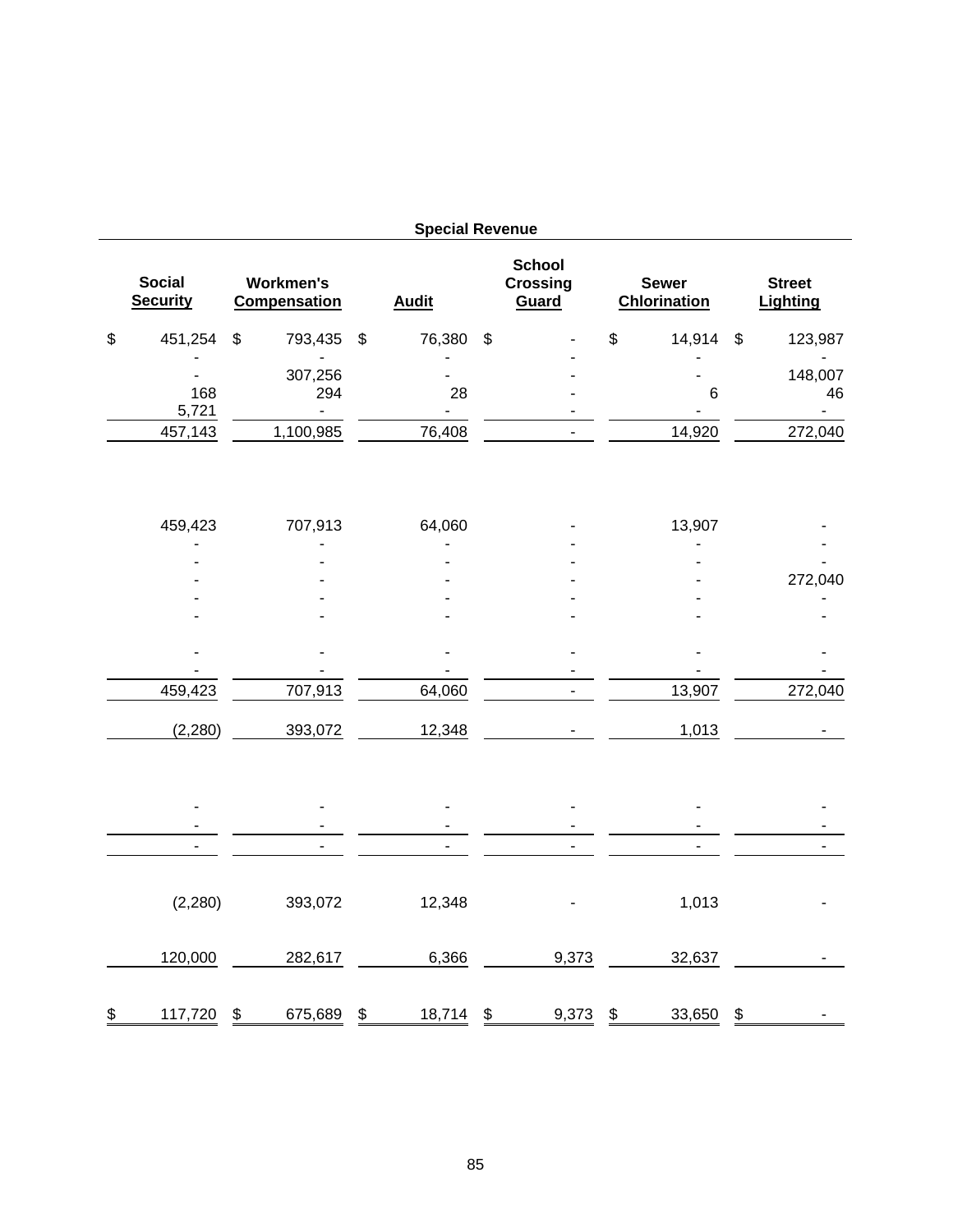## **CITY OF EAST PEORIA, ILLINOIS COMBINING STATEMENT OF REVENUES, EXPENDITURES, AND CHANGES IN FUND BALANCES - NONMAJOR GOVERNMENTAL FUNDS Year Ended April 30, 2015**

|                                                          | <b>Special Revenue</b> |                                         |    |                                                                                |  |  |
|----------------------------------------------------------|------------------------|-----------------------------------------|----|--------------------------------------------------------------------------------|--|--|
|                                                          |                        | <b>Unemployment</b><br><b>Insurance</b> |    | <b>Emergency</b><br><b>Service and</b><br><b>Disaster</b><br><b>Assistance</b> |  |  |
| <b>REVENUES</b>                                          |                        |                                         |    |                                                                                |  |  |
| Property taxes                                           | \$                     | 29,781                                  | \$ |                                                                                |  |  |
| Other taxes and special assessments<br>Intergovernmental |                        |                                         |    |                                                                                |  |  |
| Investment earnings                                      |                        | 11                                      |    |                                                                                |  |  |
| Miscellaneous                                            |                        |                                         |    |                                                                                |  |  |
| <b>Total revenues</b>                                    |                        | 29,792                                  |    |                                                                                |  |  |
|                                                          |                        |                                         |    |                                                                                |  |  |
| <b>EXPENDITURES</b>                                      |                        |                                         |    |                                                                                |  |  |
| Current:                                                 |                        |                                         |    |                                                                                |  |  |
| General government                                       |                        | 3,043                                   |    | 1,292                                                                          |  |  |
| Police                                                   |                        |                                         |    |                                                                                |  |  |
| Fire                                                     |                        |                                         |    |                                                                                |  |  |
| Public works                                             |                        |                                         |    |                                                                                |  |  |
| Other                                                    |                        |                                         |    |                                                                                |  |  |
| Capital outlay                                           |                        |                                         |    | 55,870                                                                         |  |  |
| Debt service:                                            |                        |                                         |    |                                                                                |  |  |
| Principal payments<br>Interest and fiscal charges        |                        |                                         |    |                                                                                |  |  |
|                                                          |                        |                                         |    |                                                                                |  |  |
| <b>Total expenditures</b>                                |                        | 3,043                                   |    | 57,162                                                                         |  |  |
| Excess (deficiency) of revenues over expenditures        |                        | 26,749                                  |    | (57, 162)                                                                      |  |  |
| <b>OTHER FINANCING SOURCES (USES)</b>                    |                        |                                         |    |                                                                                |  |  |
| Transfers in                                             |                        |                                         |    |                                                                                |  |  |
| <b>Transfers out</b>                                     |                        |                                         |    |                                                                                |  |  |
| Total other financing sources (uses)                     |                        |                                         |    |                                                                                |  |  |
| <b>NET CHANGE IN FUND BALANCES</b>                       |                        | 26,749                                  |    | (57, 162)                                                                      |  |  |
| FUND BALANCES, BEGINNING OF YEAR                         |                        | 42,391                                  |    | 81,984                                                                         |  |  |
| <b>FUND BALANCES, END OF YEAR</b>                        | \$                     | 69,140                                  | \$ | 24,822                                                                         |  |  |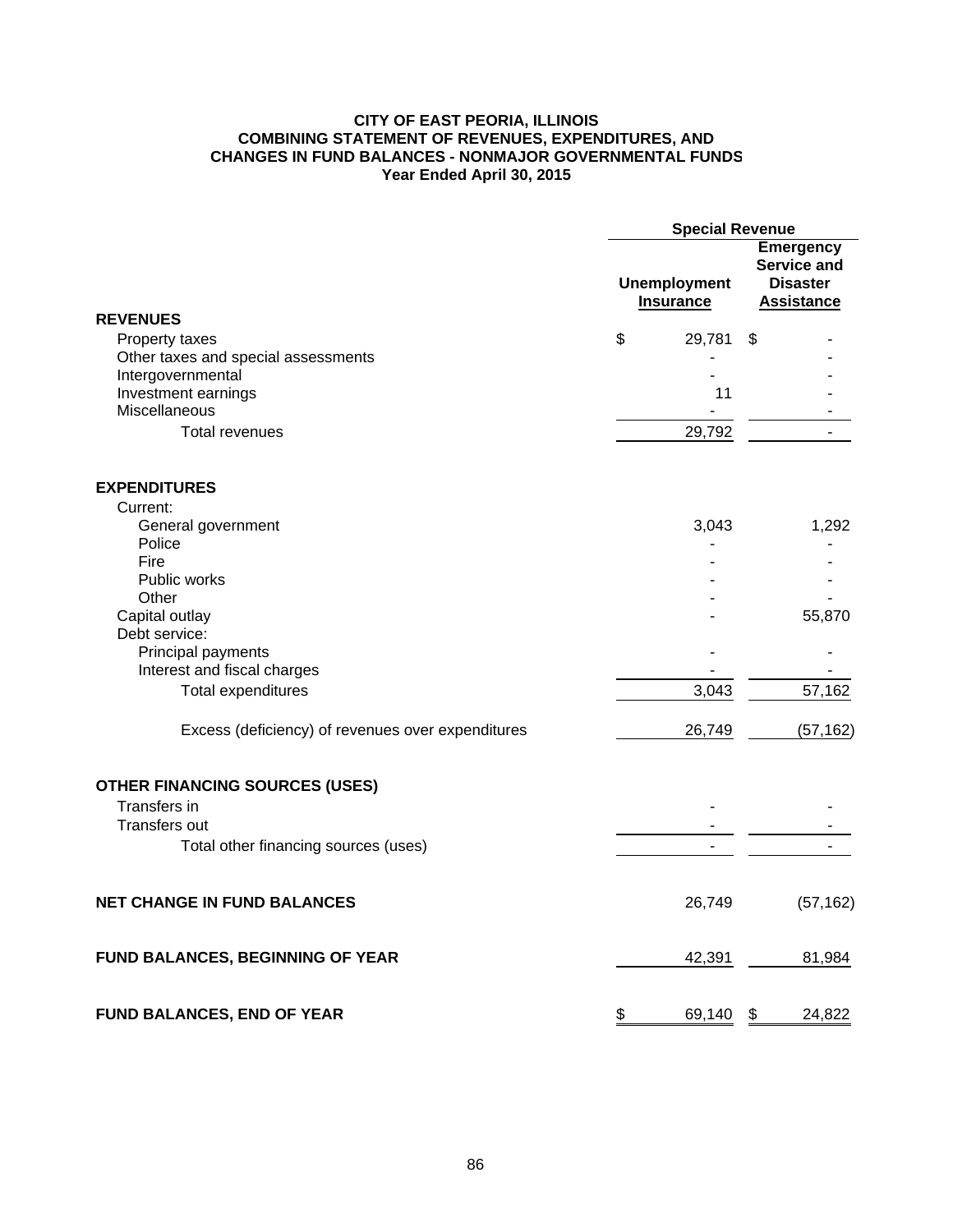|                                       |                                  | <b>Special Revenue</b>                     |                                    |                                                                           |               |                                                                     |                                                                             |
|---------------------------------------|----------------------------------|--------------------------------------------|------------------------------------|---------------------------------------------------------------------------|---------------|---------------------------------------------------------------------|-----------------------------------------------------------------------------|
| <b>Hotel/Motel</b><br><b>Tax</b>      | <b>Revolving</b><br>Loan         | <b>Special</b><br><b>Assessments</b>       | <b>IHDA</b><br>Grant               | <b>Firemen's</b><br><b>Pension</b><br><b>Levy Fund</b>                    |               | <b>Police</b><br><b>Pension</b><br><b>Levy Fund</b>                 | <b>Total</b><br>Nonmajor<br>Governmental<br><b>Fund</b>                     |
| \$<br>861,447<br>498,566<br>1,360,013 | \$<br>7,288<br>95,199<br>102,487 | \$<br>28,308<br>15,549<br>43,857           | \$<br>$\overline{7}$<br>350<br>357 | \$<br>599,365<br>278,386<br>420,091<br>222<br>$\blacksquare$<br>1,298,064 | \$            | 712,074<br>249,219<br>308,000<br>263<br>$\blacksquare$<br>1,269,556 | \$<br>3,004,428<br>1,610,778<br>1,930,520<br>24,016<br>608,846<br>7,178,588 |
| 1,092,555                             | 125,000                          | 45,635                                     | 2,000                              | 1,327,183                                                                 |               | 1,293,822                                                           | 2,863,228<br>1,293,822<br>1,327,183<br>902,675<br>127,000<br>64,071         |
| 1,092,555<br>267,458                  | 125,000<br>(22, 513)             | 230,000<br>14,950<br>290,585<br>(246, 728) | 2,000<br>(1,643)                   | 1,327,183<br>(29, 119)                                                    |               | 1,293,822<br>(24, 266)                                              | 230,000<br>14,950<br>6,822,929<br>355,659                                   |
| (20,000)<br>(20,000)                  |                                  |                                            |                                    | 29,119<br>29,119                                                          |               | 24,266<br>24,266                                                    | 73,263<br>(20,000)<br>53,263                                                |
| 247,458                               | (22, 513)                        | (246, 728)                                 | (1,643)                            |                                                                           |               |                                                                     | 408,922                                                                     |
| 1,914,723<br>\$2,162,181              | 503,475<br>\$<br>480,962         | \$<br>532,994<br>286,266                   | \$<br>15,944<br>14,301             | \$<br>1<br>$\mathbf{1}$                                                   | $\frac{6}{5}$ |                                                                     | \$<br>3,791,638<br>4,200,560                                                |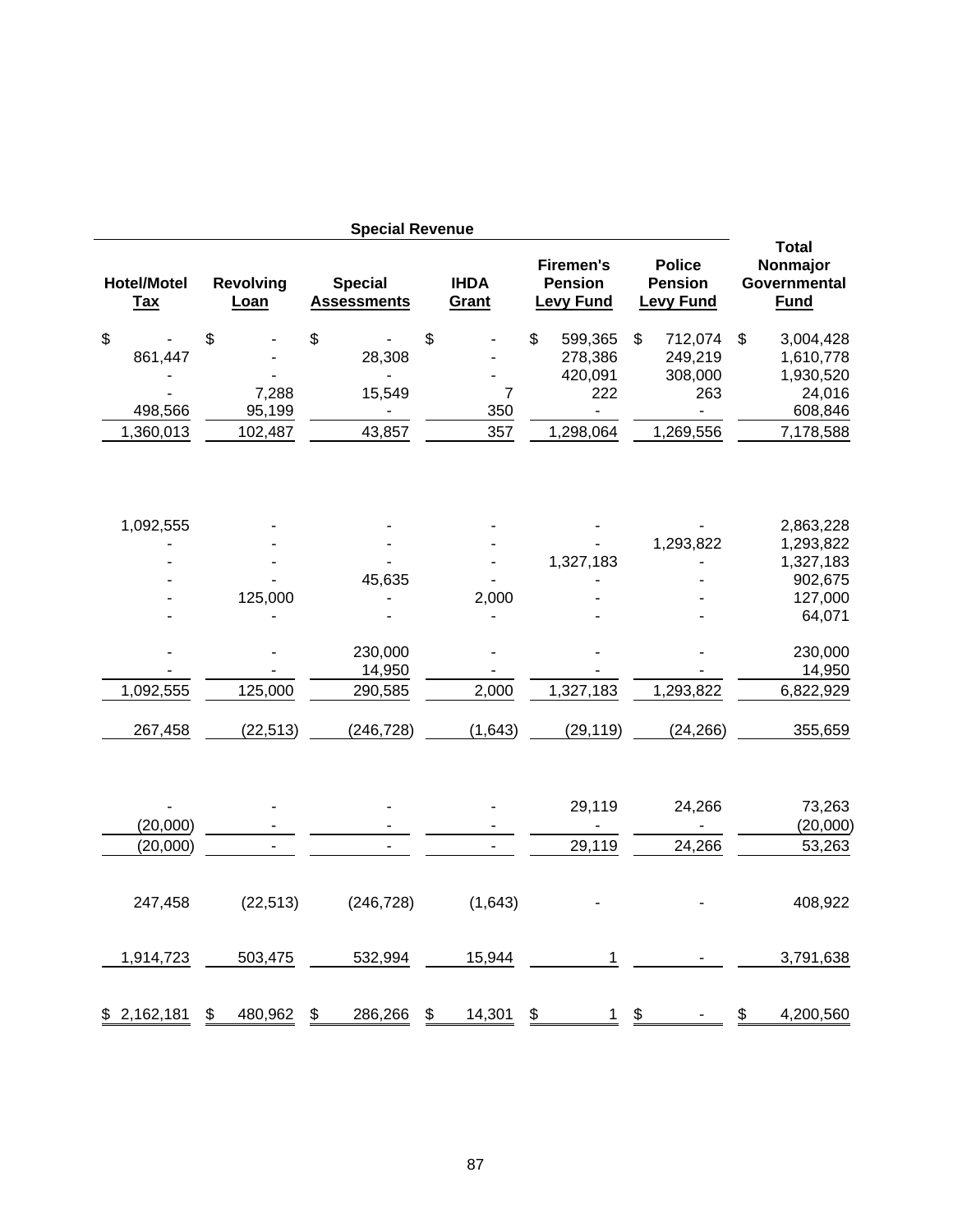# **CITY OF EAST PEORIA, ILLINOIS COMBINING SCHEDULE OF FIDUCIARY NET POSITION April 30, 2015**

|                                                                            | <b>Pension Trust Funds</b>                                                          |                                                                       |  |  |  |  |  |
|----------------------------------------------------------------------------|-------------------------------------------------------------------------------------|-----------------------------------------------------------------------|--|--|--|--|--|
|                                                                            | <b>City of</b><br><b>East Peoria</b><br><b>Firefighter's</b><br><b>Pension Fund</b> | City of<br><b>East Peoria</b><br><b>Police</b><br><b>Pension fund</b> |  |  |  |  |  |
| <b>ASSETS</b>                                                              |                                                                                     |                                                                       |  |  |  |  |  |
| Cash and cash equivalents                                                  | \$<br>83,881                                                                        | \$<br>290,068                                                         |  |  |  |  |  |
| Receivables:                                                               |                                                                                     |                                                                       |  |  |  |  |  |
| <b>Employer contributions</b>                                              | 697,380                                                                             | 802,198                                                               |  |  |  |  |  |
| Accrued interest and dividends                                             | 47,246                                                                              | 103,023                                                               |  |  |  |  |  |
| <b>Total receivables</b>                                                   | 744,626                                                                             | 905,221                                                               |  |  |  |  |  |
| Investments, at fair value:                                                |                                                                                     |                                                                       |  |  |  |  |  |
| Money market funds                                                         | 1,338,489                                                                           | 920,259                                                               |  |  |  |  |  |
| Municipal bonds                                                            | 378,686                                                                             | 864,348                                                               |  |  |  |  |  |
| Corporate bonds                                                            | 2,237,180                                                                           | 5,326,301                                                             |  |  |  |  |  |
| U.S. Government notes and bonds                                            | 2,663,768                                                                           | 3,851,459                                                             |  |  |  |  |  |
| U.S. Government agency obligations                                         | 724,072                                                                             | 1,251,787                                                             |  |  |  |  |  |
| Mutual funds                                                               | 8,083,277                                                                           | 2,504,654                                                             |  |  |  |  |  |
| Common stocks                                                              | 3,393,738                                                                           | 9,514,575                                                             |  |  |  |  |  |
| <b>Total investments</b>                                                   | 18,819,210                                                                          | 24,233,383                                                            |  |  |  |  |  |
| <b>Total assets</b>                                                        | 19,647,717                                                                          | 25,428,672                                                            |  |  |  |  |  |
| <b>LIABILITIES</b>                                                         |                                                                                     |                                                                       |  |  |  |  |  |
| Accounts payable and accrued payroll taxes<br>Amounts held for others      | 1,718                                                                               | 1,968                                                                 |  |  |  |  |  |
| <b>Total liabilities</b>                                                   | 1,718                                                                               | 1,968                                                                 |  |  |  |  |  |
| <b>NET POSITION HELD IN TRUST FOR</b><br><b>PENSION BENEFIT OBLIGATION</b> | \$<br>19,645,999                                                                    | \$<br>25,426,704                                                      |  |  |  |  |  |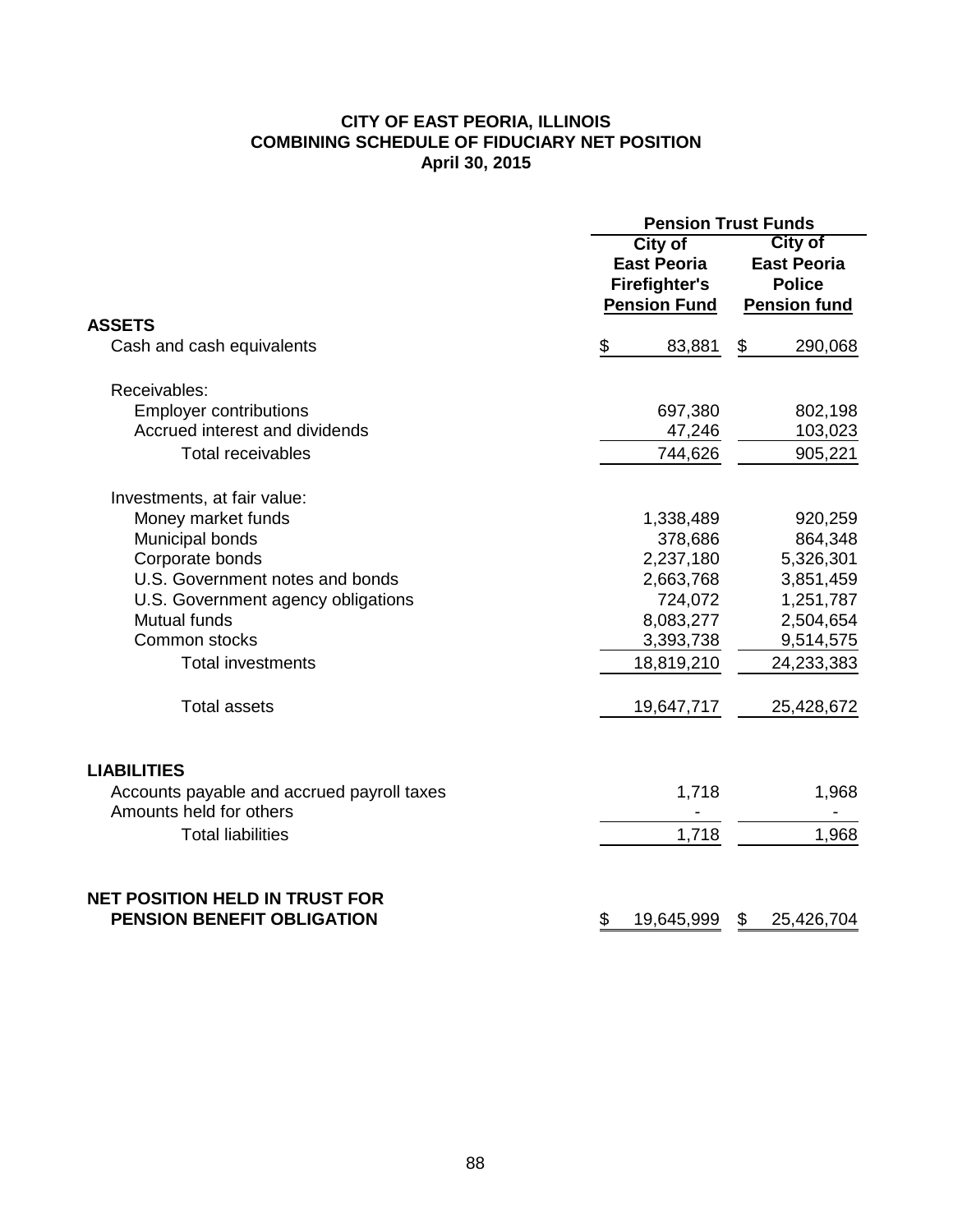|                                            |                          |       |                                                       | <b>Agency Funds</b>                  |                                   |                                            |                                               |        |  |
|--------------------------------------------|--------------------------|-------|-------------------------------------------------------|--------------------------------------|-----------------------------------|--------------------------------------------|-----------------------------------------------|--------|--|
| <b>Total Pension</b><br><b>Trust Funds</b> |                          |       | <b>Levi King</b><br><b>Scholarship</b><br><b>Fund</b> | <b>Dependent</b><br><b>Care Fund</b> |                                   | <b>Unreimbursed</b><br><b>Medical Fund</b> | <b>Total</b><br><b>Agency</b><br><b>Funds</b> |        |  |
| \$                                         | 373,949                  | \$    | 7,468                                                 | \$<br>3,423                          | $\frac{\mathcal{L}}{\mathcal{L}}$ | 21,237                                     | \$                                            | 32,128 |  |
|                                            |                          |       |                                                       |                                      |                                   |                                            |                                               |        |  |
|                                            | 1,499,578<br>150,269     |       |                                                       |                                      |                                   |                                            |                                               |        |  |
|                                            | 1,649,847                |       |                                                       | $\blacksquare$                       |                                   |                                            |                                               |        |  |
|                                            | 2,258,748                |       |                                                       |                                      |                                   |                                            |                                               |        |  |
|                                            | 1,243,034                |       |                                                       |                                      |                                   |                                            |                                               |        |  |
|                                            | 7,563,481                |       |                                                       |                                      |                                   |                                            |                                               |        |  |
|                                            | 6,515,227                |       |                                                       |                                      |                                   |                                            |                                               |        |  |
|                                            | 1,975,859                |       |                                                       |                                      |                                   |                                            |                                               |        |  |
|                                            | 10,587,931               |       |                                                       |                                      |                                   |                                            |                                               |        |  |
|                                            | 12,908,313               |       |                                                       |                                      |                                   |                                            |                                               |        |  |
|                                            | 43,052,593               |       |                                                       | $\blacksquare$                       |                                   |                                            |                                               |        |  |
|                                            | 45,076,389               |       | 7,468                                                 | 3,423                                |                                   | 21,237                                     |                                               | 32,128 |  |
|                                            |                          |       |                                                       |                                      |                                   |                                            |                                               |        |  |
|                                            | 3,686                    |       |                                                       |                                      |                                   |                                            |                                               |        |  |
|                                            | $\overline{\phantom{0}}$ |       | 7,468                                                 | 3,423                                |                                   | 21,237                                     |                                               | 32,128 |  |
|                                            | 3,686                    |       | 7,468                                                 | 3,423                                |                                   | 21,237                                     |                                               | 32,128 |  |
| \$                                         | 45,072,703               | $\$\$ |                                                       | \$                                   | \$                                |                                            | \$                                            |        |  |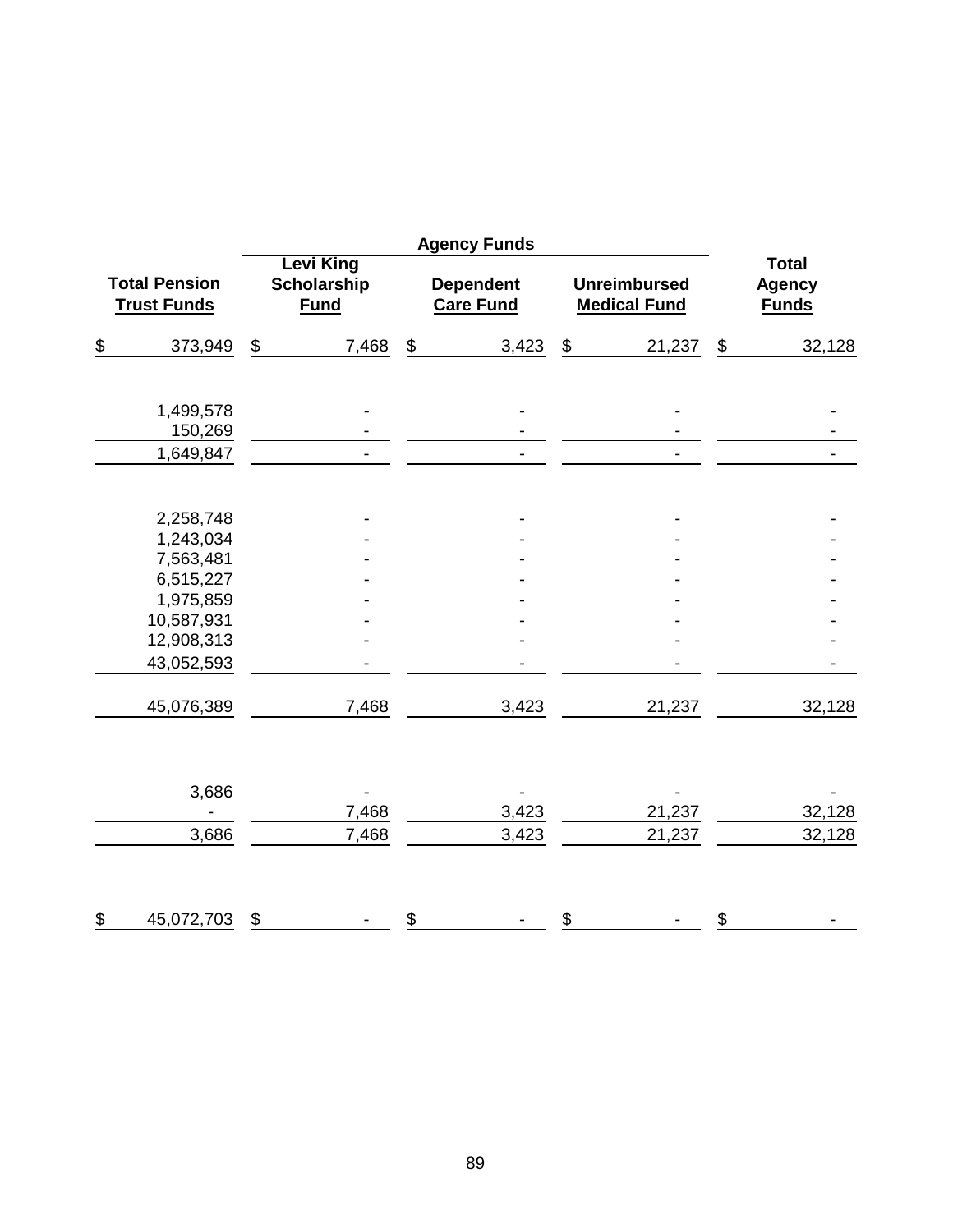## **CITY OF EAST PEORIA, ILLINOIS STATEMENT OF CHANGES IN ASSETS AND LIABILITIES AGENCY FUNDS Year Ended April 30, 2015**

|                                                                        | Balance,<br><b>Additions</b><br><b>Beginning</b> |        | <b>Deductions</b> |                | Balance,<br>Ending |        |    |        |
|------------------------------------------------------------------------|--------------------------------------------------|--------|-------------------|----------------|--------------------|--------|----|--------|
| <b>LEVI KING SCHOLARSHIP FUND</b><br>Assets, cash and cash equivalents | S.                                               | 7,432  | \$                | $\frac{36}{5}$ | \$                 |        |    | 7,468  |
| Liabilities, amounts held for others                                   |                                                  | 7,432  | \$                | 36             | \$                 |        |    | 7,468  |
| <b>DEPENDENT CARE FUND</b>                                             |                                                  |        |                   |                |                    |        |    |        |
| Assets, cash and cash equivalents                                      | S.                                               | 2,413  | \$                | 7,914          | S                  | 6,904  | \$ | 3,423  |
| Liabilities, amounts held for others                                   | SS.                                              | 2,413  | \$                | 7,914          | S                  | 6,904  | \$ | 3,423  |
| UNREIMBURSED MEDICAL FUND                                              |                                                  |        |                   |                |                    |        |    |        |
| Assets, cash and cash equivalents                                      |                                                  | 10,409 | \$                | 83,818         | S.                 | 72,990 | S. | 21,237 |
| Liabilities, amounts held for others                                   |                                                  | 10,409 | \$                | 83,818         | S                  | 72,990 | \$ | 21,237 |
| <b>TOTAL</b>                                                           |                                                  |        |                   |                |                    |        |    |        |
| Assets, cash and cash equivalents                                      |                                                  | 20,254 | \$                | 91,768         |                    | 79,894 | S  | 32,128 |
| Liabilities, amounts held for others                                   |                                                  | 20,254 | S                 | 91,768         |                    | 79,894 | S  | 32,128 |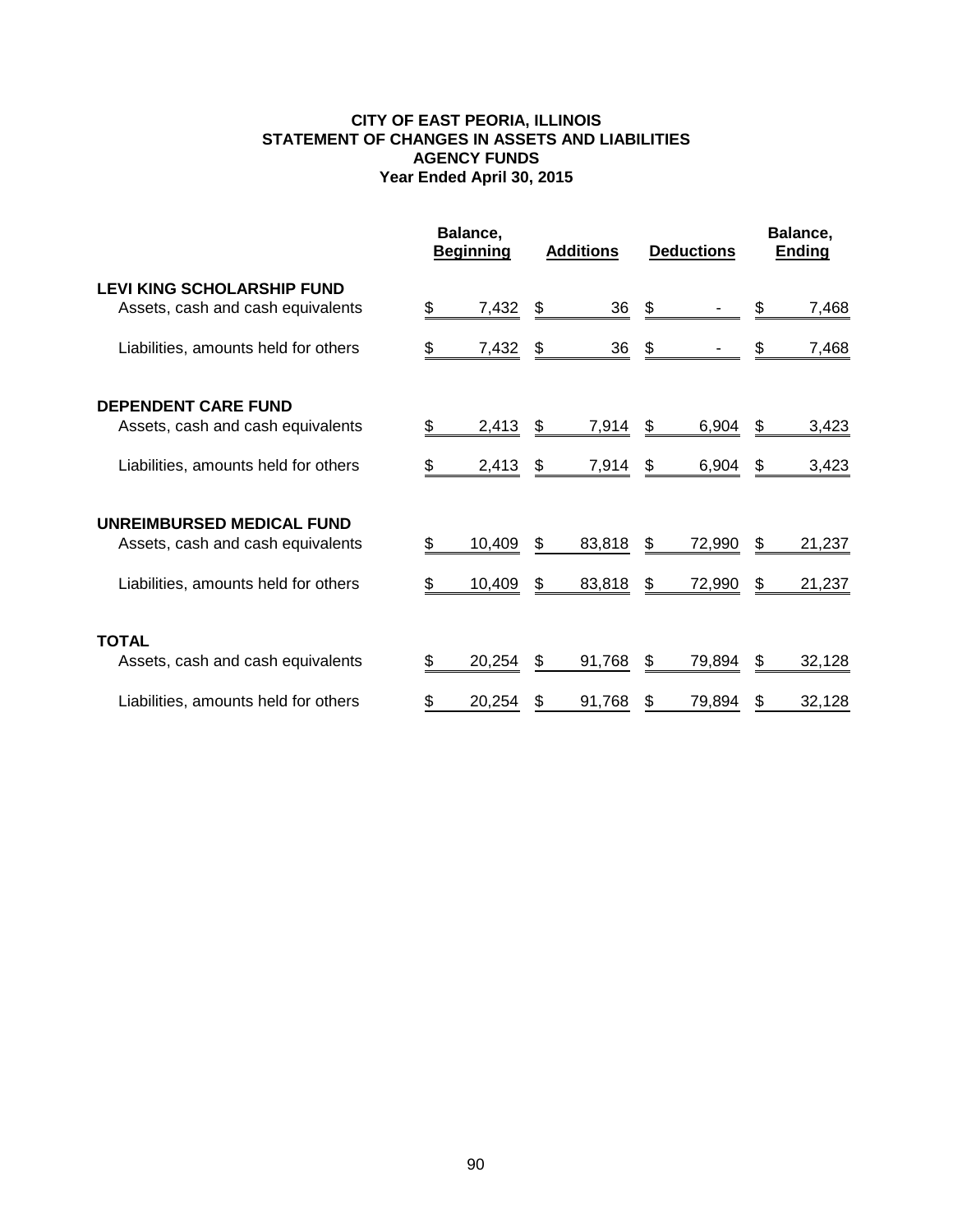## **CITY OF EAST PEORIA, ILLINOIS COMBINING SCHEDULE OF CHANGES IN FIDUCIARY NET POSITION Year Ended April 30, 2015**

|                                                                  | <b>Pension Trust Funds</b>                                                          |                                                                              |                            |
|------------------------------------------------------------------|-------------------------------------------------------------------------------------|------------------------------------------------------------------------------|----------------------------|
|                                                                  | <b>City of</b><br><b>East Peoria</b><br><b>Firefighter's</b><br><b>Pension Fund</b> | <b>City of</b><br><b>East Peoria</b><br><b>Police</b><br><b>Pension fund</b> | <b>Total</b>               |
| <b>ADDITIONS</b>                                                 |                                                                                     |                                                                              |                            |
| Contributions:                                                   |                                                                                     |                                                                              |                            |
| Plan members' contributions<br><b>Employer contributions</b>     | \$<br>322,840<br>1,398,175                                                          | \$<br>370,786<br>1,363,308                                                   | \$<br>693,626<br>2,761,483 |
| <b>Total contributions</b>                                       | 1,721,015                                                                           | 1,734,094                                                                    | 3,455,109                  |
| Investment income:<br>Net appreciation in fair value             |                                                                                     |                                                                              |                            |
| of investments                                                   | 751,673                                                                             | 1,034,867                                                                    | 1,786,540                  |
| Dividends and interest                                           | 510,840                                                                             | 631,164                                                                      | 1,142,004                  |
| Total investment income                                          | 1,262,513                                                                           | 1,666,031                                                                    | 2,928,544                  |
| Less investment expenses                                         | 96,565                                                                              | 135,185                                                                      | 231,750                    |
| Net investment income                                            | 1,165,948                                                                           | 1,530,846                                                                    | 2,696,794                  |
| <b>Total additions</b>                                           | 2,886,963                                                                           | 3,264,940                                                                    | 6,151,903                  |
| <b>DEDUCTIONS</b>                                                |                                                                                     |                                                                              |                            |
| Benefits paid                                                    | 1,334,865                                                                           | 1,953,757                                                                    | 3,288,622                  |
| Administrative expenses                                          | 42,699                                                                              | 46,021                                                                       | 88,720                     |
| <b>Total deductions</b>                                          | 1,377,564                                                                           | 1,999,778                                                                    | 3,377,342                  |
| Change in net position                                           | 1,509,399                                                                           | 1,265,162                                                                    | 2,774,561                  |
| <b>NET POSITION HELD IN TRUST</b><br><b>FOR PENSION BENEFITS</b> |                                                                                     |                                                                              |                            |
| Beginning of year, as restated                                   | 18,136,600                                                                          | 24, 161, 542                                                                 | 42,298,142                 |
| End of year                                                      | \$<br>19,645,999                                                                    | \$<br>25,426,704                                                             | \$<br>45,072,703           |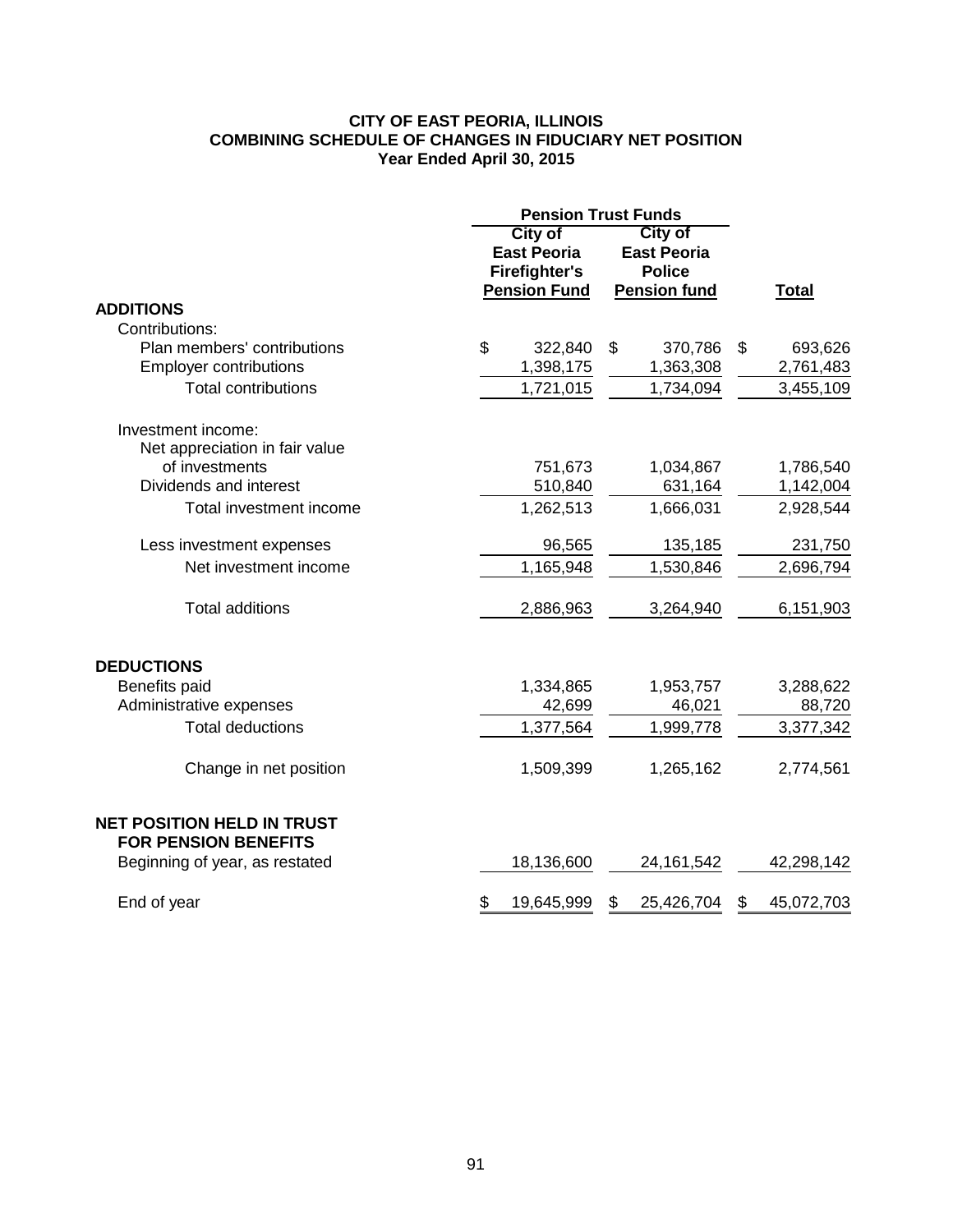#### **CITY OF EAST PEORIA, ILLINOIS ASSESSED VALUATIONS, TAXES LEVIED, TAX RATES TAX EXTENSIONS, AND TAX COLLECTIONS (UNAUDITED) April 30, 2015**

|                                                                             |                 |             | 2014 Tax Levy |                                                     |      |                                                                             |
|-----------------------------------------------------------------------------|-----------------|-------------|---------------|-----------------------------------------------------|------|-----------------------------------------------------------------------------|
| Assessed valuation, excluding Tax<br>Increment Financing District Increment |                 |             |               |                                                     | \$.  | 432,907,928                                                                 |
| <u>Fund</u>                                                                 | Levy            | <b>Rate</b> |               | Amount<br><b>Extended by</b><br><b>County Clerk</b> |      | <b>Collected</b><br>Within 60<br><b>Days After</b><br><b>April 30, 2015</b> |
| General                                                                     | \$<br>100,000   | 0.02310     | \$            | 100,002                                             | - \$ |                                                                             |
| Police protection                                                           | 600,000         | 0.13860     |               | 600,010                                             |      |                                                                             |
| Fire protection                                                             | 600,000         | 0.13860     |               | 600,010                                             |      |                                                                             |
| Garbage collection and disposal                                             | 600,000         | 0.13860     |               | 600,010                                             |      |                                                                             |
| Sewer chlorination                                                          | 15,000          | 0.00347     |               | 15,022                                              |      |                                                                             |
| Illinois Municipal Retirement                                               | 120,000         | 0.02772     |               | 120,002                                             |      |                                                                             |
| <b>FICA</b>                                                                 | 466,292         | 0.10772     |               | 466,328                                             |      |                                                                             |
| Workmen's compensation                                                      | 700,000         | 0.16170     |               | 700,012                                             |      |                                                                             |
| Street and bridge                                                           | 403,000         | 0.04340     |               | 187,882                                             |      |                                                                             |
| Audit                                                                       | 90,000          | 0.02079     |               | 90,002                                              |      |                                                                             |
| Street lighting                                                             | 80,000          | 0.01848     |               | 80,001                                              |      |                                                                             |
| Unemployment insurance                                                      | 12,000          | 0.00278     |               | 12,035                                              |      |                                                                             |
| Civil defense                                                               | 100,000         | 0.02310     |               | 100,002                                             |      |                                                                             |
| Firemen's pension                                                           | 700,260         | 0.16176     |               | 700,272                                             |      |                                                                             |
| Police pension                                                              | 811,141         | 0.18738     |               | 811,183                                             |      |                                                                             |
|                                                                             | \$<br>5,397,693 | 1.19720     |               | 5,182,773                                           |      |                                                                             |

Note: TIF and Township Road and Bridge levies are excluded.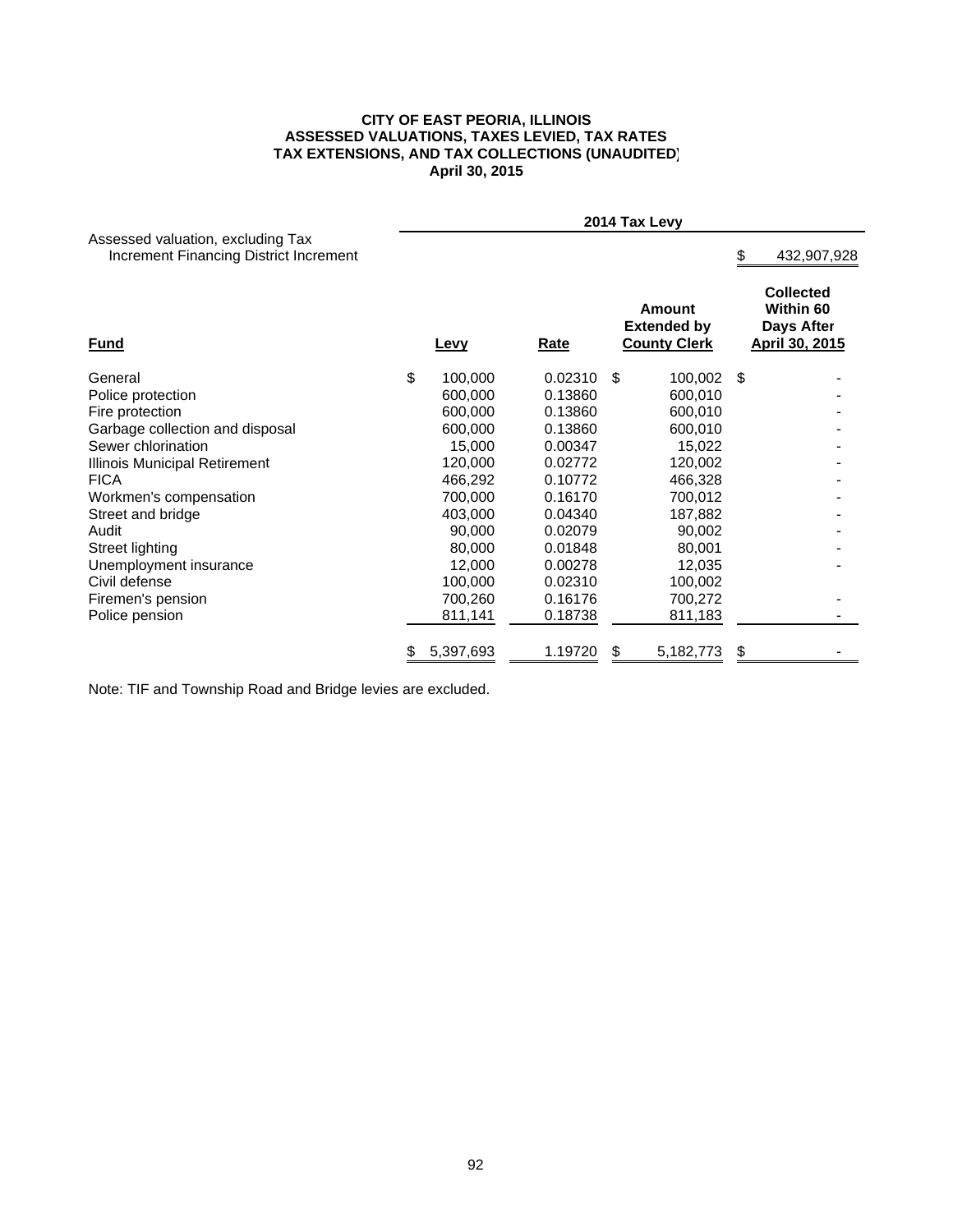#### **CITY OF EAST PEORIA, ILLINOIS ASSESSED VALUATIONS, TAXES LEVIED, TAX RATES TAX EXTENSIONS, AND TAX COLLECTIONS (UNAUDITED) April 30, 2015**

|                                                                             |      |      | 2013 Tax Levy                                       |                            |
|-----------------------------------------------------------------------------|------|------|-----------------------------------------------------|----------------------------|
| Assessed valuation, excluding Tax<br>Increment Financing District Increment |      |      |                                                     | 425,951,937<br>S.          |
| <b>Fund</b>                                                                 | Levy | Rate | Amount<br><b>Extended by</b><br><b>County Clerk</b> | Amount<br><b>Collected</b> |

| General                         | \$<br>223,532 | 0.05248 | \$ | 223,540   | 221,283   |
|---------------------------------|---------------|---------|----|-----------|-----------|
| Police protection               | 600,000       | 0.14087 |    | 600,038   | 595,096   |
| Fire protection                 | 600,000       | 0.14087 |    | 600,038   | 595,096   |
| Garbage collection and disposal | 600,000       | 0.14087 |    | 600.038   | 595,096   |
| Sewer chlorination              | 15.000        | 0.00353 |    | 15,036    | 14,914    |
| Illinois Municipal Retirement   | 204.900       | 0.04811 |    | 204.925   | 203,238   |
| <b>FICA</b>                     | 455,000       | 0.10682 |    | 455,002   | 451,254   |
| Workmen's compensation          | 800,000       | 0.18782 |    | 800.023   | 793,435   |
| Street and bridge               | 403.000       | 0.04468 |    | 190.315   | 188,750   |
| Audit                           | 77.000        | 0.01808 |    | 77,012    | 76,380    |
| Street lighting                 | 125,000       | 0.02935 |    | 125,017   | 123,987   |
| Unemployment insurance          | 30,000        | 0.00705 |    | 30,030    | 29,781    |
| Firemen's pension               | 604.328       | 0.14188 |    | 604.341   | 599,365   |
| Police pension                  | 717,948       | 0.16856 |    | 717,985   | 712,074   |
|                                 | 5,455,708     | 1.23097 | S  | 5,243,340 | 5,199,749 |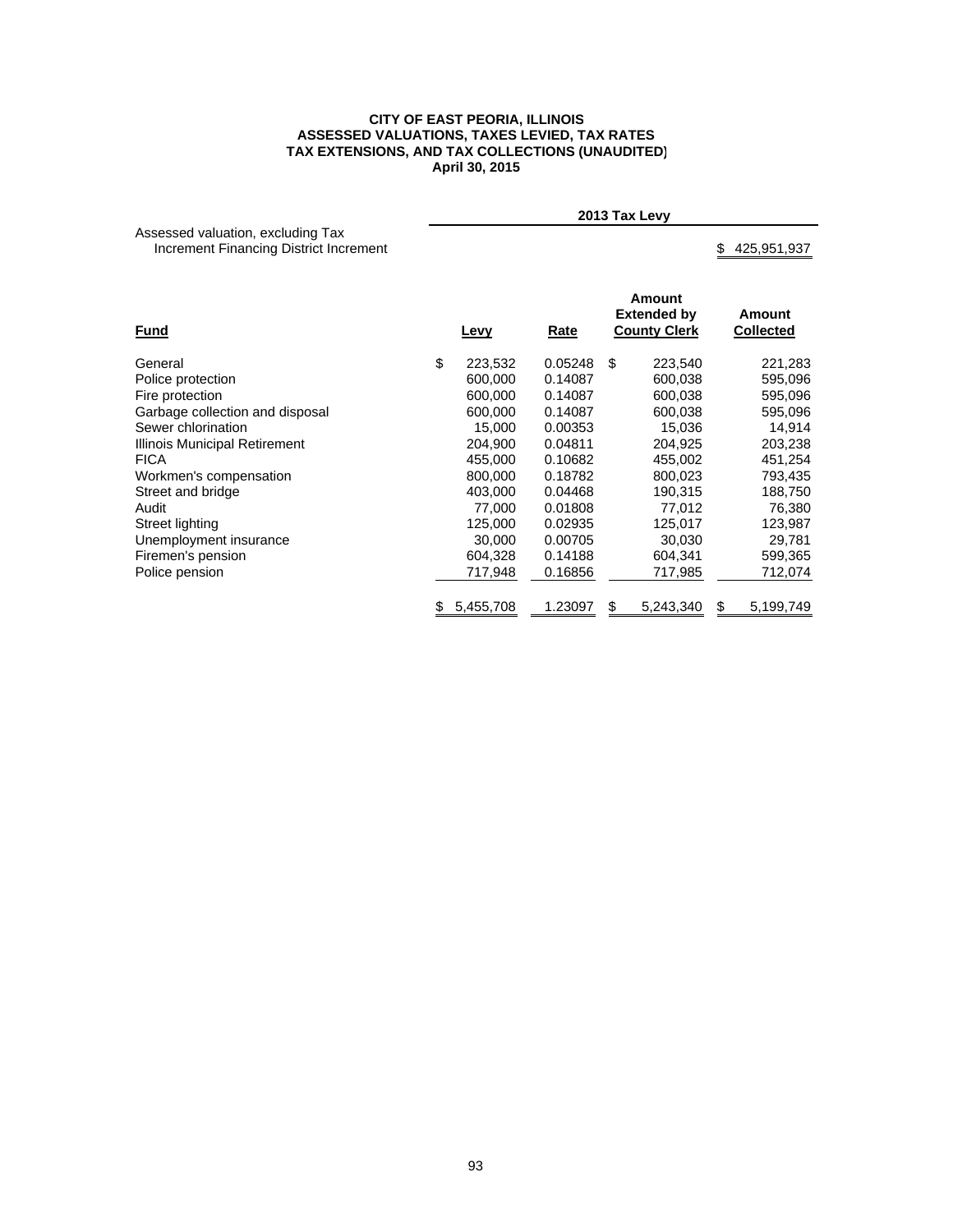**2012 Tax Levy 2011 Tax Levy**

## $$428,228,346$   $$431,343,641$

| <b>Levy</b>   | Rate    | Amount<br><b>Extended by</b><br><b>County Clerk</b> |    | Amount<br><b>Collected</b> | Levy            | Rate    | Amount<br><b>Extended by</b><br><b>County Clerk</b> | Amount<br><b>Collected</b> |
|---------------|---------|-----------------------------------------------------|----|----------------------------|-----------------|---------|-----------------------------------------------------|----------------------------|
| \$<br>286,658 | 0.06695 | \$<br>286,699                                       | \$ | 285,263                    | \$<br>100.346   | 0.02327 | \$<br>100.374                                       | \$<br>100,202              |
| 600,000       | 0.14012 | 600.034                                             |    | 597,785                    | 600.000         | 0.13911 | 600.042                                             | 598,988                    |
| 600.000       | 0.14012 | 600.034                                             |    | 597,785                    | 600.000         | 0.13911 | 600.042                                             | 598,988                    |
| 600.000       | 0.14012 | 600,034                                             |    | 597,785                    | 600.000         | 0.13911 | 600,042                                             | 598,988                    |
| 20,000        | 0.00468 | 20,041                                              |    | 19,967                     | 15,000          | 0.00348 | 15,011                                              | 14,984                     |
| 192,240       | 0.04490 | 192,275                                             |    | 191.553                    | 192.240         | 0.04457 | 192,250                                             | 191,912                    |
| 418,000       | 0.09762 | 418,037                                             |    | 416,470                    | 418,000         | 0.09691 | 418,015                                             | 417,281                    |
| 800,000       | 0.18682 | 800,016                                             |    | 797,017                    | 800,000         | 0.18547 | 800.013                                             | 798,608                    |
| 450.000       | 0.05265 | 225.462                                             |    | 224,618                    | 428,000         | 0.05206 | 224.558                                             | 224,164                    |
| 65,000        | 0.01518 | 65,005                                              |    | 64,761                     | 59,000          | 0.01368 | 59,008                                              | 58,905                     |
| 76.000        | 0.01775 | 76.011                                              |    | 75.724                     | 76.000          | 0.01762 | 76.003                                              | 75,869                     |
| 30,000        | 0.00701 | 30,019                                              |    | 29,906                     | 30.000          | 0.00696 | 30,022                                              | 29,969                     |
| 581.969       | 0.13591 | 582,005                                             |    | 579,822                    | 809.737         | 0.18773 | 809,761                                             | 808,340                    |
| 784,496       | 0.18320 | 784,514                                             |    | 781,573                    | 860.866         | 0.19958 | 860,876                                             | 859,364                    |
| \$5,504,363   | 1.23303 | \$<br>5,280,186                                     | S  | 5,260,029                  | \$<br>5,589,189 | 1.24866 | \$<br>5,386,017                                     | \$<br>5,376,562            |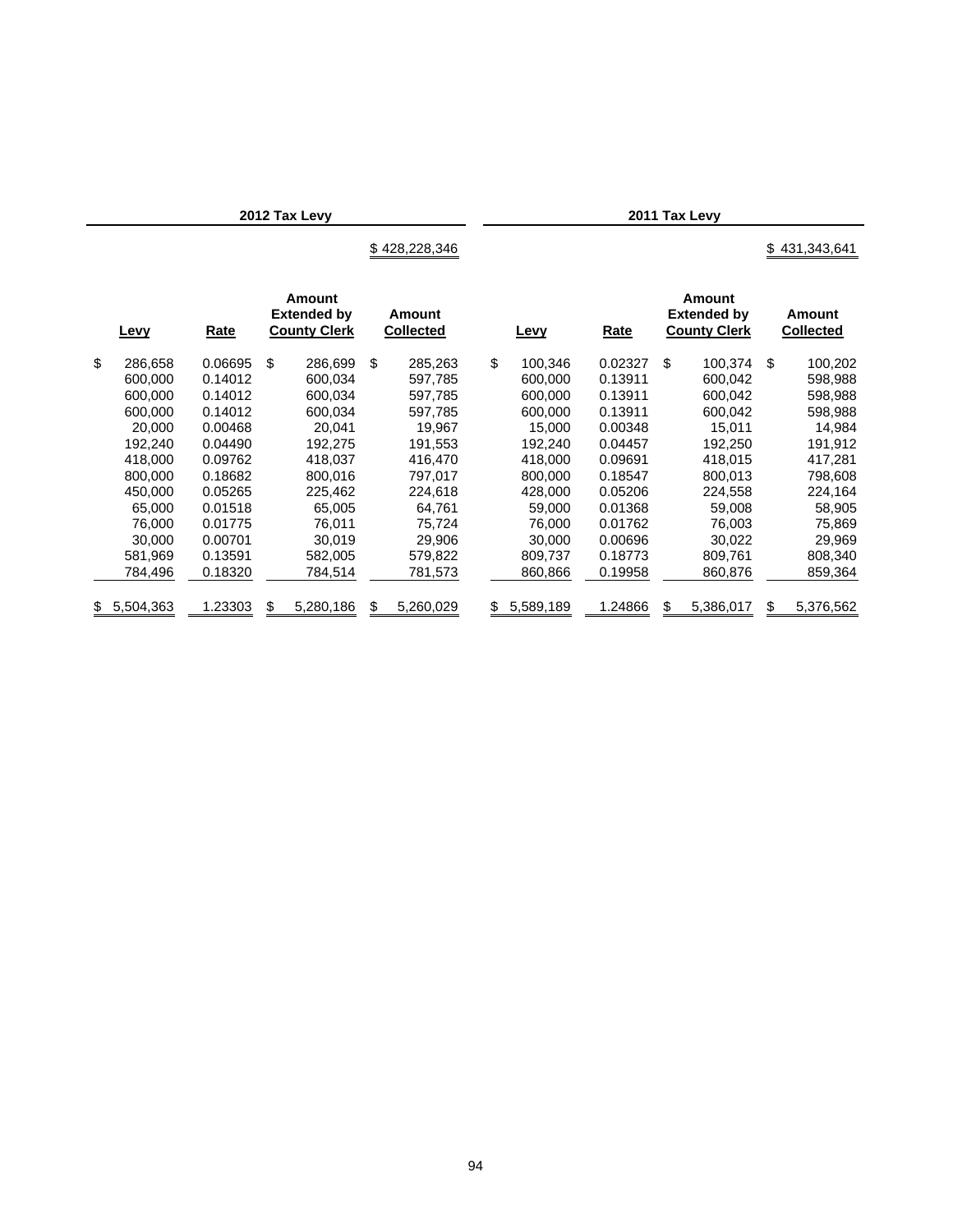## **CITY OF EAST PEORIA, ILLINOIS LEGAL DEBT MARGIN April 30, 2015**

| Assessed valuation, 2014 tax year                        |                 | 432,907,928      |
|----------------------------------------------------------|-----------------|------------------|
| Statutory debt limitation (8.625% of assessed valuation) |                 | \$<br>37,338,309 |
| Total debt:                                              |                 |                  |
| Notes payable to banks                                   | \$<br>9,068,612 |                  |
| Notes payable to Illinois Environment Protection Agency  | 4,561,068       |                  |
| Project bonds                                            | 1,040,000       |                  |
| General obligation bonds (alternate revenue source)      | 96,685,000      |                  |
| Revenue bonds                                            | 175,000         |                  |
| Deduct debt exempt from debt limitation computation:     |                 |                  |
| Project bonds                                            | (1,040,000)     |                  |
| General obligation bonds (alternate revenue source)      | (96,685,000)    |                  |
| Revenue bonds                                            | (175,000)       | 13,629,680       |
|                                                          |                 |                  |
|                                                          |                 |                  |

# **LEGAL DEBT MARGIN EXECUTE:** 1989 **CONTRACT AND ALL 23,708,629**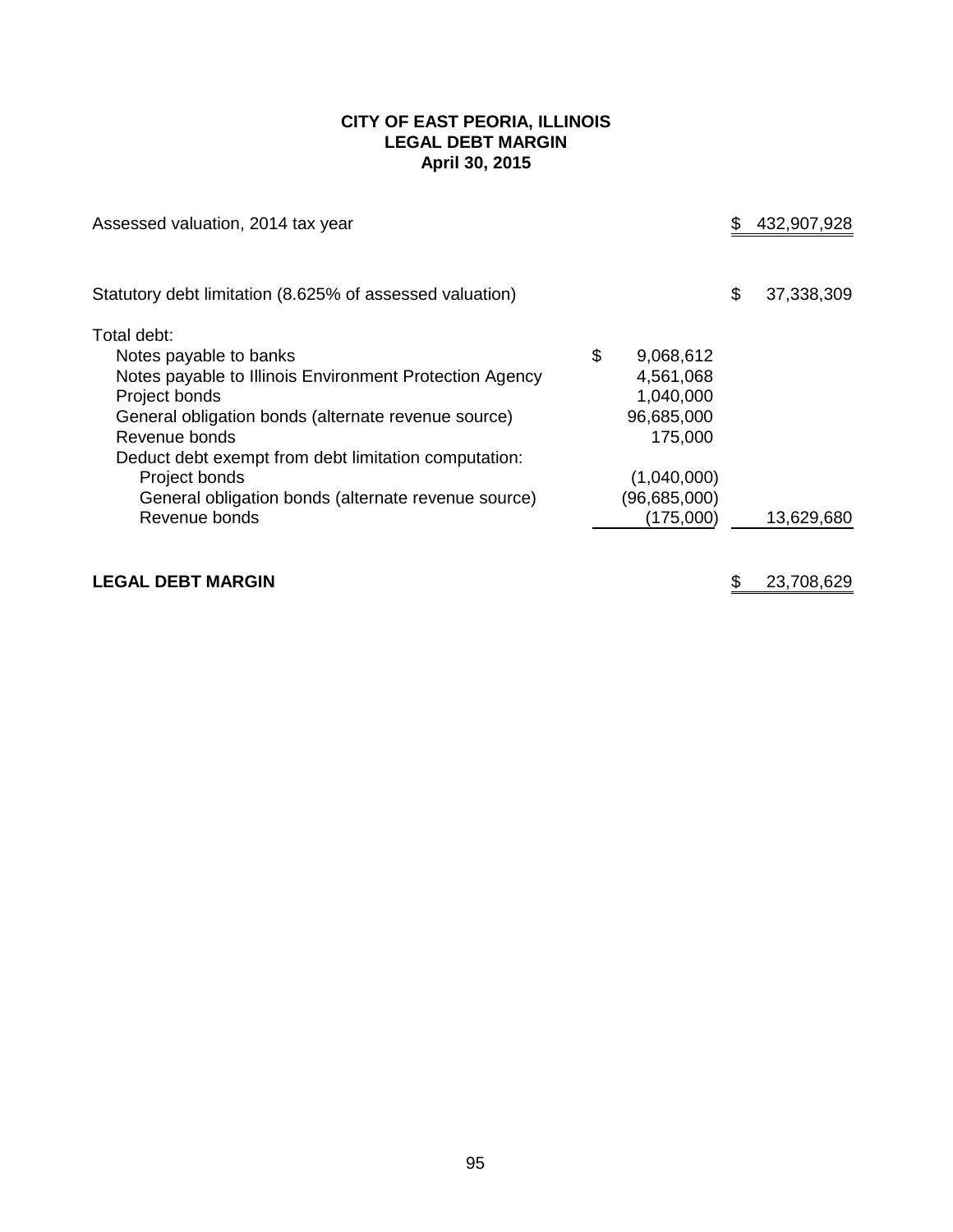# **CITY OF EAST PEORIA, ILLINOIS SCHEDULE OF RECEIPTS AND DISBURSEMENTS BY DISTRICT SPECIAL TAX ALLOCATION FUND Year Ended April 30, 2015**

|                                              | <b>District III</b> |
|----------------------------------------------|---------------------|
| <b>RECEIPTS</b>                              |                     |
| Tax increment financing, property taxes      | \$<br>793,413       |
| Interest income                              | 282                 |
| <b>Total receipts</b>                        | 793,695             |
| <b>DISBURSEMENTS</b>                         |                     |
| 1998-B Refunding Tax Increment Bond Interest | 11,397              |
| 1998-B Refunding Tax Increment Bonds         | 115,000             |
| Distribution to other taxing districts       | 136,847             |
| Bank collection charges                      | 1,650               |
| Interfund borrowing                          | 525,000             |
| <b>Total disbursements</b>                   | 789,894             |
| Excess of receipts over disbursements        | 3,801               |
| CASH AND INVESTMENTS, APRIL 30, 2014         | 208                 |
| <b>CASH AND INVESTMENTS, APRIL 30, 2015</b>  | \$<br>4,009         |